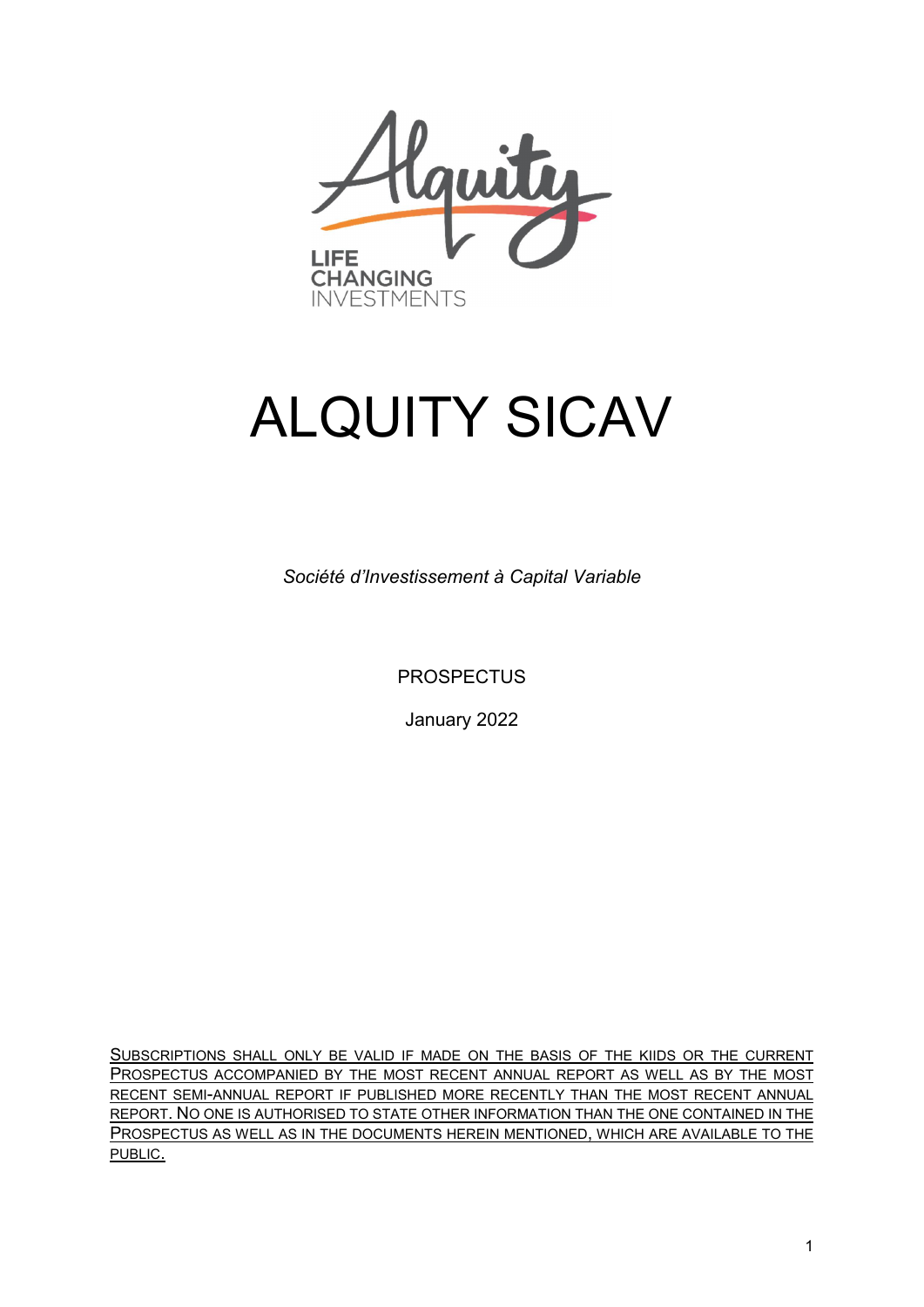| Luxembourg Resident Independent Director<br><b>ARTAS Sarl</b><br>2A Rue Nicolas Bové<br>L-1253<br>Luxembourg                                   |
|------------------------------------------------------------------------------------------------------------------------------------------------|
|                                                                                                                                                |
| Executive Chairman<br>ALQUITY INVESTMENT MANAGEMENT LTD<br>9 Kingsway<br>London, WC2B 6XF<br>United Kingdom                                    |
| <b>Chief Sustainability Officer</b><br>East Capital Asia Limited<br>9/F Wyndham Place<br>40-44 Wyndham Street, Central, Hong Kong<br>Hong Kong |
|                                                                                                                                                |

**BOARD OF DIRECTORS** 

## **ALQUITY SICAV** Société d'Investissement à Capital Variable (SICAV)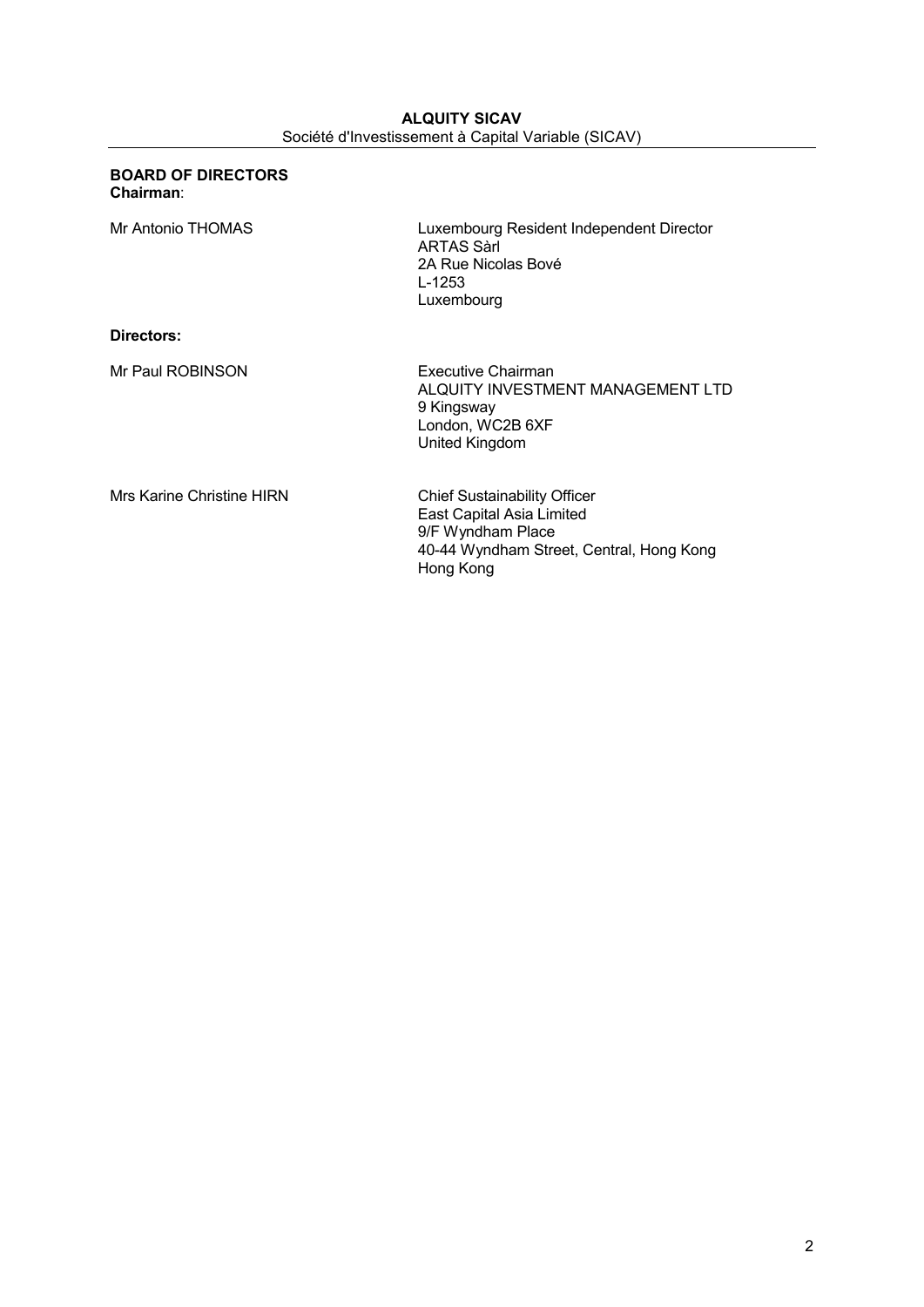## **REGISTERED OFFICE**

11, rue Sainte-Zithe, L-2763 Luxembourg, Grand Duchy of Luxembourg

## **MANAGEMENT COMPANY**

EAST CAPITAL ASSET MANAGEMENT S.A. 11, rue Sainte-Zithe L-2763 Luxembourg Grand Duchy of Luxembourg

## **DEPOSITARY AND PAYING AGENT**

SKANDINAVISKA ENSKILDA BANKEN AB, Luxembourg Branch 4, rue Peternelchen L - 2370 Howald Grand Duchy of Luxembourg

## **CENTRAL ADMINISTRATION AGENT, REGISTRAR AND TRANSFER AGENT**

EUROPEAN FUND ADMINISTRATION S.A. 2, rue d'Alsace L-1122 Luxembourg Grand Duchy of Luxembourg

#### **INVESTMENT MANAGER AND DISTRIBUTOR**

ALQUITY INVESTMENT MANAGEMENT LIMITED 9 Kingsway, London, England, WC2B 6XF

#### **GLOBAL DISTRIBUTOR**

EAST CAPITAL ASSET MANAGEMENT S.A. 11, rue Sainte-Zithe, L-2763 Luxembourg Grand Duchy of Luxembourg

## **AUDITORS**

DELOITTE AUDIT 20, Boulevard de Kockelscheuer, L-1821 Luxembourg Grand Duchy of Luxembourg

#### **LEGAL ADVISERS**

Elvinger Hoss Prussen, Société Anonyme 2, place Winston Churchill, L-1340 Luxembourg Grand Duchy of Luxembourg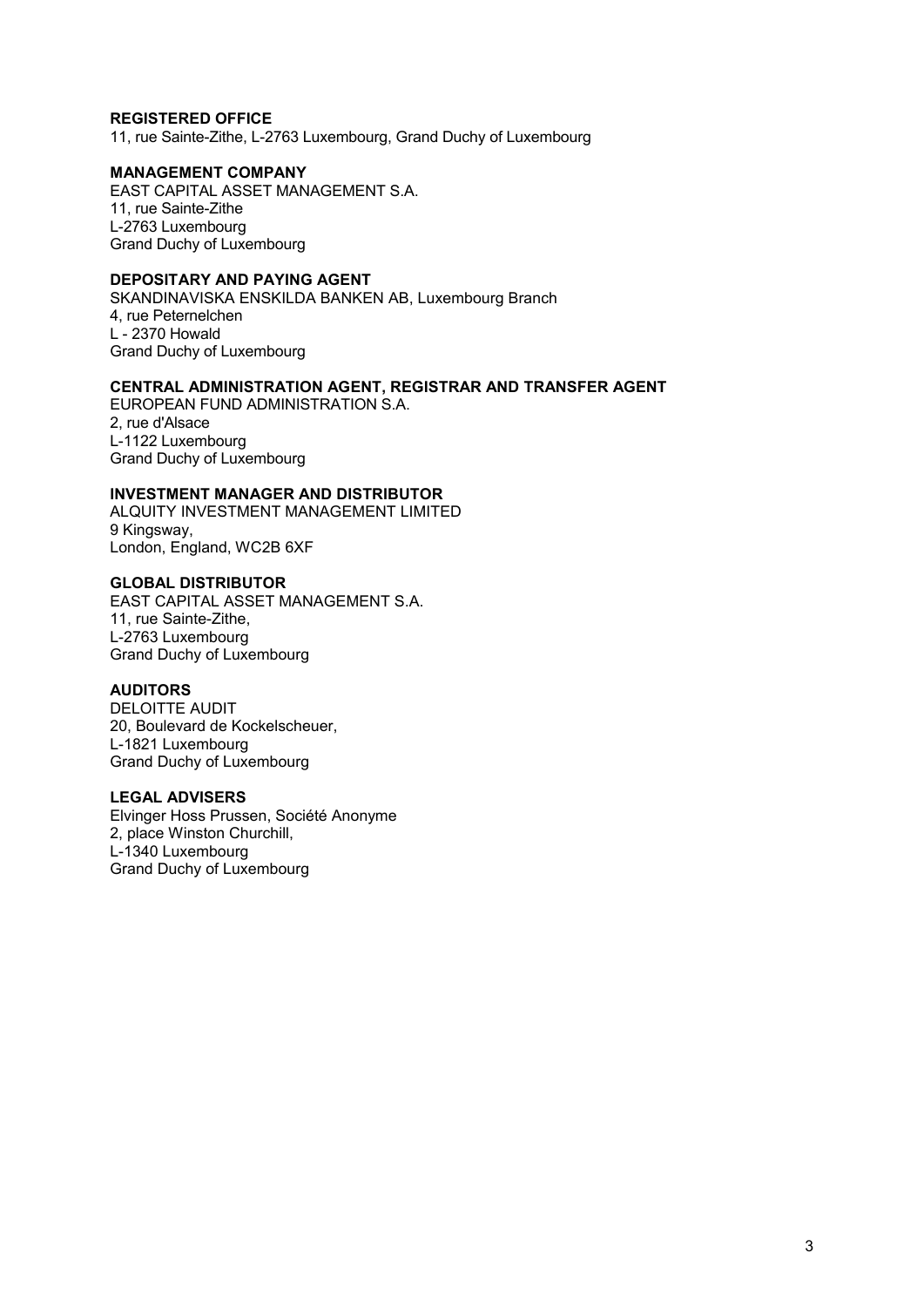# **Table of contents**

|                                                                    | 1. INTRODUCTION                                                                        | 8                |  |
|--------------------------------------------------------------------|----------------------------------------------------------------------------------------|------------------|--|
|                                                                    | 2. THE COMPANY                                                                         | 8                |  |
|                                                                    |                                                                                        |                  |  |
|                                                                    |                                                                                        |                  |  |
|                                                                    | 1. BOARD OF DIRECTORS<br>2. DEPOSITARY AND PAYING AGENT, CENTRAL ADMINISTRATION AGENT, | 9                |  |
|                                                                    | REGISTRAR AND TRANSFER AGENT                                                           | $\boldsymbol{9}$ |  |
|                                                                    | 3. MANAGEMENT COMPANY                                                                  | 11               |  |
|                                                                    | 4. INVESTMENT MANAGERS                                                                 | 12               |  |
|                                                                    | 5. DISTRIBUTORS<br>6. NOMINEES                                                         | 13<br>13         |  |
|                                                                    | 7. SUPERVISION OF THE COMPANY'S TRANSACTIONS                                           | 13               |  |
|                                                                    |                                                                                        |                  |  |
|                                                                    |                                                                                        |                  |  |
|                                                                    | 1. GENERAL PRINCIPLES                                                                  | 14               |  |
|                                                                    | 2. SHARE ISSUE AND SUBSCRIPTION PRICE                                                  | 15               |  |
|                                                                    | 3. REDEMPTION OF SHARES                                                                | 19               |  |
|                                                                    | 4. CONVERSION OF SHARES<br>5. STOCK EXCHANGE LISTING                                   | 20<br>22         |  |
|                                                                    |                                                                                        |                  |  |
|                                                                    | IV. NET ASSET VALUE                                                                    |                  |  |
|                                                                    | 1. GENERAL PRINCIPLES                                                                  | 22               |  |
|                                                                    | 2. SUSPENSION OF THE CALCULATION OF THE NET ASSET VALUE, OF ISSUES,                    |                  |  |
|                                                                    | <b>CONVERSIONS AND REDEMPTIONS OF SHARES</b>                                           | 24               |  |
|                                                                    |                                                                                        |                  |  |
|                                                                    |                                                                                        |                  |  |
|                                                                    |                                                                                        |                  |  |
|                                                                    |                                                                                        |                  |  |
|                                                                    | 1. FEES TO BE BORNE BY THE COMPANY                                                     | 26               |  |
|                                                                    | 2. FEES TO BE BORNE BY THE SHAREHOLDERS<br>3. ONGOING CHARGES                          | 27<br>27         |  |
|                                                                    |                                                                                        |                  |  |
|                                                                    |                                                                                        |                  |  |
|                                                                    | 1. TAX STATUS                                                                          | 28               |  |
|                                                                    | 2. APPLICABLE LAW                                                                      | 33               |  |
|                                                                    | 3. OFFICIAL LANGUAGE                                                                   | 33               |  |
|                                                                    |                                                                                        |                  |  |
|                                                                    | VIII. FINANCIAL YEAR - MEETINGS - REPORTS - INVESTORS' RIGHTS  33                      |                  |  |
|                                                                    | 1. FINANCIAL YEAR                                                                      | 33               |  |
|                                                                    | 2. MEETINGS<br>3. PERIODIC REPORTS                                                     | 33<br>33         |  |
|                                                                    | 4. INVESTORS' RIGHTS                                                                   | 34               |  |
|                                                                    |                                                                                        |                  |  |
| IX. LIQUIDATION OF THE COMPANY - MERGER OF SUB-FUNDS OR CLASSES 34 |                                                                                        |                  |  |
|                                                                    | 1. LIQUIDATION OF THE COMPANY                                                          | 34               |  |
|                                                                    | 2. CLOSURE AND MERGER OF SUB-FUNDS OR CLASSES                                          | 35               |  |
|                                                                    |                                                                                        |                  |  |
|                                                                    |                                                                                        |                  |  |
|                                                                    | 1. COMMISSIONS                                                                         | 36               |  |
|                                                                    | 2. USE OF THIRD PARTY RESEARCH                                                         | 36               |  |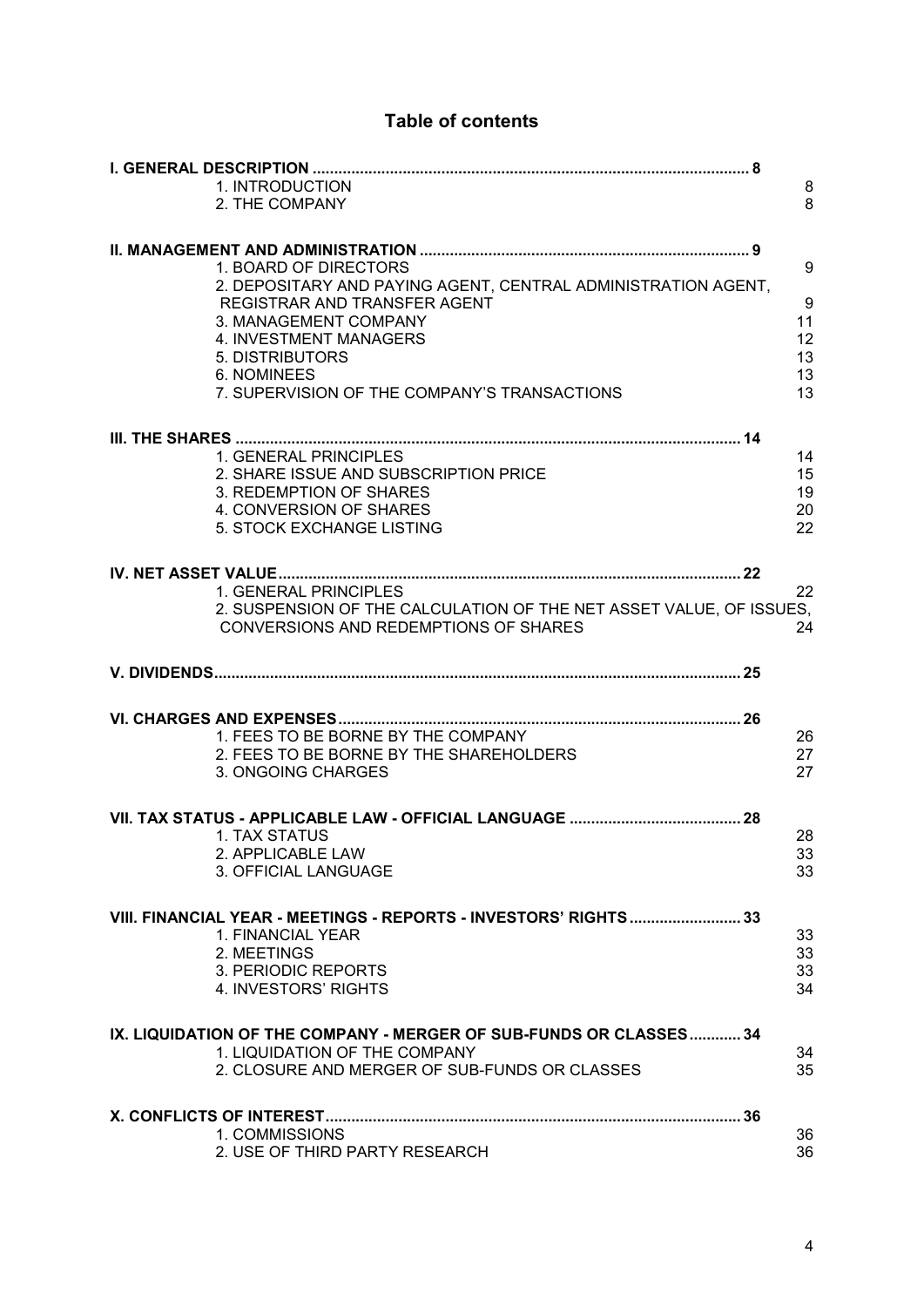| 1. INFORMATION FOR SHAREHOLDERS<br>2. DOCUMENTS AVAILABLE TO THE PUBLIC                                                                                                                                                                                                                                                                                | 41<br>42                   |
|--------------------------------------------------------------------------------------------------------------------------------------------------------------------------------------------------------------------------------------------------------------------------------------------------------------------------------------------------------|----------------------------|
| 1. RISK MANAGEMENT<br>2. RISK FACTORS                                                                                                                                                                                                                                                                                                                  | 42<br>43                   |
|                                                                                                                                                                                                                                                                                                                                                        |                            |
| A. TECHNIQUES AND INSTRUMENTS RELATING TO TRANSFERABLE<br>SECURITIES, MONEY MARKET INSTRUMENTS AND OTHER ELIGIBLE<br><b>ASSETS</b><br>B. SECURITIES FINANCING TRANSACTIONS AND TOTAL RETURN SWAPS                                                                                                                                                      | 61<br>62                   |
| GENERAL PROVISIONS APPLICABLE TO EACH SUB-FUND'S INVESTMENT<br><b>POLICY</b><br><b>INVESTMENT POLICIES OF THE SUB-FUNDS</b><br><b>INVESTMENT DECISION FLOW</b><br>ENVIRONMENTAL, SOCIAL AND GOVERNANCE ("ESG")<br>C. LIST OF SUB-FUNDS<br>2. ALQUITY SICAV - ALQUITY GLOBAL IMPACT FUND 93<br>4. ALQUITY SICAV - ALQUITY INDIAN SUBCONTINENT FUND  102 | 63<br>63<br>63<br>64<br>68 |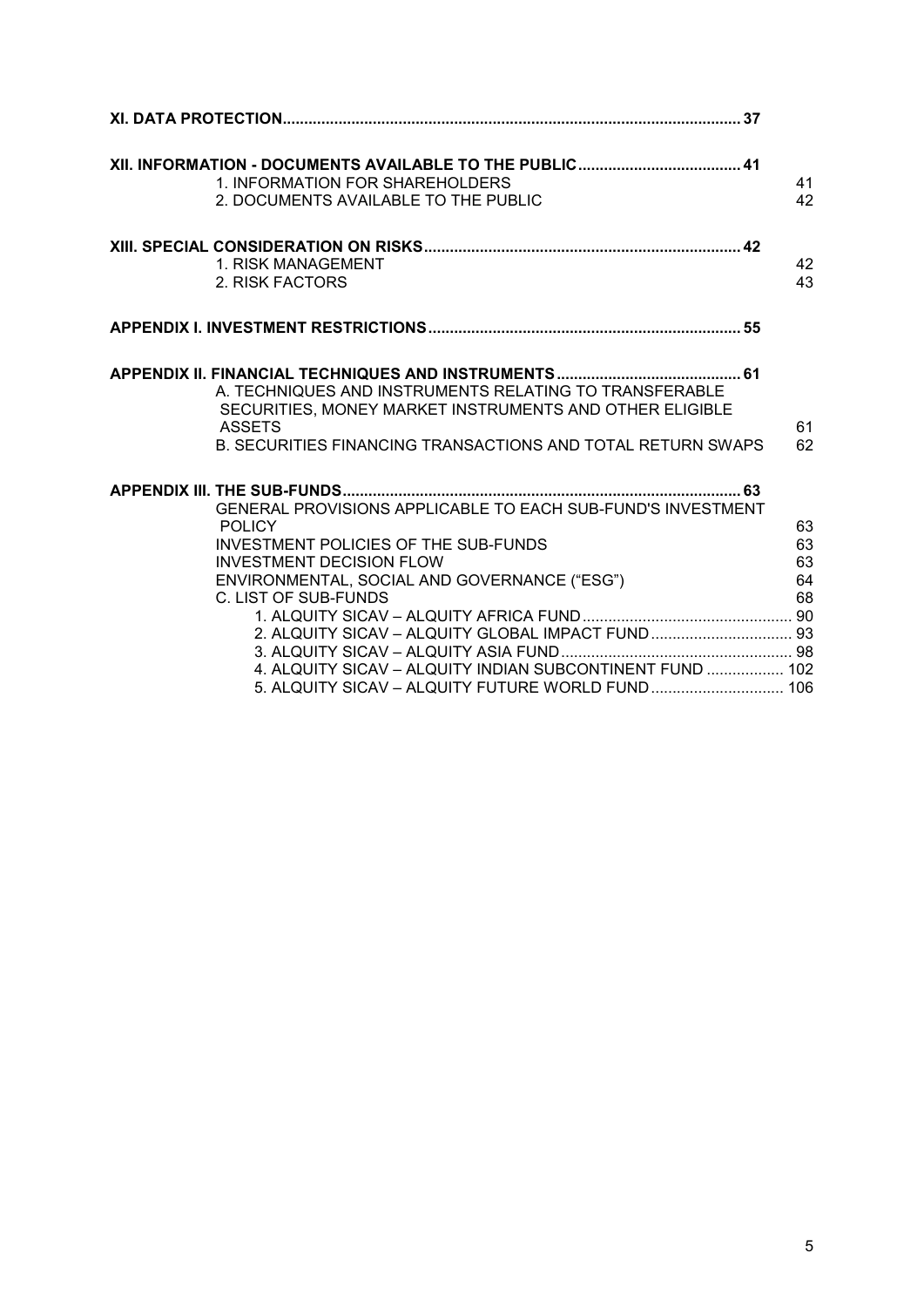## **PROSPECTUS**

relating to the permanent offer of shares in the Company

#### **ALQUITY SICAV**

**ALQUITY SICAV** (the "**Company**") is listed on the official list of undertakings for collective investment pursuant to the law of 17th December 2010 concerning undertakings for collective investment as may be amended from time to time (hereafter referred to as the "**2010 Law**"). The Company is subject to the provisions of the 2010 Law and to the law of 10<sup>th</sup> August 1915 on commercial companies, as amended (the "**1915 Law**"). It is subject in particular to the provisions of Part I of the 2010 Law, which relates specifically to undertakings for collective investment in transferable securities ("**UCITS**"), as defined by the Directive 2009/65/EC of the European Parliament and the Council, as may be amended from time to time by the provisions of Directive 2014/91/EU of the European Parliament and of the Council of 23 July 2014, regarding depositary functions, remuneration policies and sanctions ("**UCITS V Directive**"). However, such listing does not require any Luxembourg authority to approve or disapprove either the adequacy or the accuracy of this Prospectus or the portfolio of securities held by the Company. Any representation to the contrary would be unauthorised and unlawful.

The Company's board of directors (the "**Board of Directors**") has taken all possible precautions to ensure that the facts indicated in this Prospectus are accurate in all material respects and that no point of any importance has been omitted which could render erroneous any of the statements set forth herein.

Any information or representation not contained herein, in the Appendixes to the Prospectus, in the Key Investor Information Document ("**KIID**") or in the reports, which form an integral part hereof, must be regarded as unauthorised. Neither the remittance of this Prospectus, nor the offer, issue or sale of shares of the Company will constitute a representation that the information given in this Prospectus is correct as of any time subsequent to the date hereof. In order to take account of important changes such as the opening of a new sub-fund of shares, this Prospectus, as well as its Appendixes will be updated at the appropriate time. Subscribers are therefore advised to contact the Company in order to establish whether any later Prospectus has been published.

References to the terms or abbreviations set out below designate the following currencies: USD: US Dollars, GBP: GB Pounds, EUR: Euro.

The Company is registered as a "recognised scheme" for the purposes of Section 264 of the United Kingdom Financial Services and Markets Act 2000 (the "**FSMA**") and, may be promoted and sold directly to the public in the United Kingdom subject to compliance with the FSMA and applicable regulations made thereunder.

Potential investors in the United Kingdom should be aware that all, or most, of the rules made under the FSMA for the protection of retail clients will not apply to an investment in the Company, and compensation under the Financial Services Compensation Scheme of the United Kingdom will not be available.

#### **Investor's Reliance on U.S. Federal Tax Advice in this Prospectus**

**The discussion contained in this Prospectus as to U.S. federal tax considerations is not intended or written to be used, and cannot be used, for the purpose of avoiding penalties. Such discussion is written to support the promotion or marketing of the transactions or matters addressed herein. Each taxpayer should seek U.S. federal tax advice based on the taxpayer's particular circumstances from an independent tax advisor.**

This Prospectus contains forward-looking statements, which provide current expectations or forecasts of future events. Words such as "may", "expects", "future" and "intends", and similar expressions, may identify forward-looking statements, but the absence of these words does not mean that a statement is not forward-looking. Forward-looking statements include statements about the Company's plans, objectives, expectations and intentions and other statements that are not historical facts. Forwardlooking statements are subject to known and unknown risks and uncertainties and inaccurate assumptions that could cause actual results to differ materially from those expected or implied by the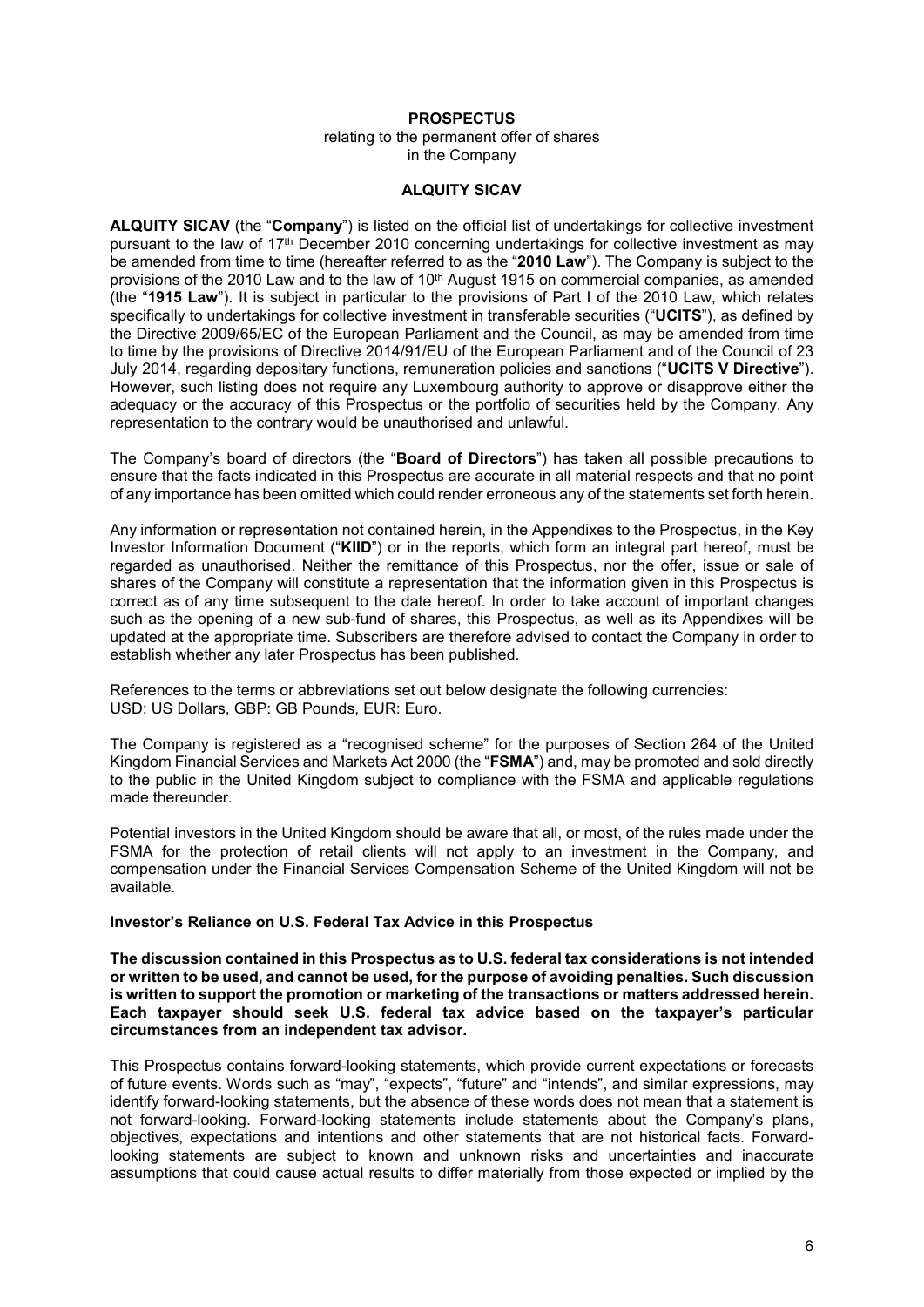forward-looking statements. Prospective shareholders should not unduly rely on these forward-looking statements, which apply only as of the date of this Prospectus.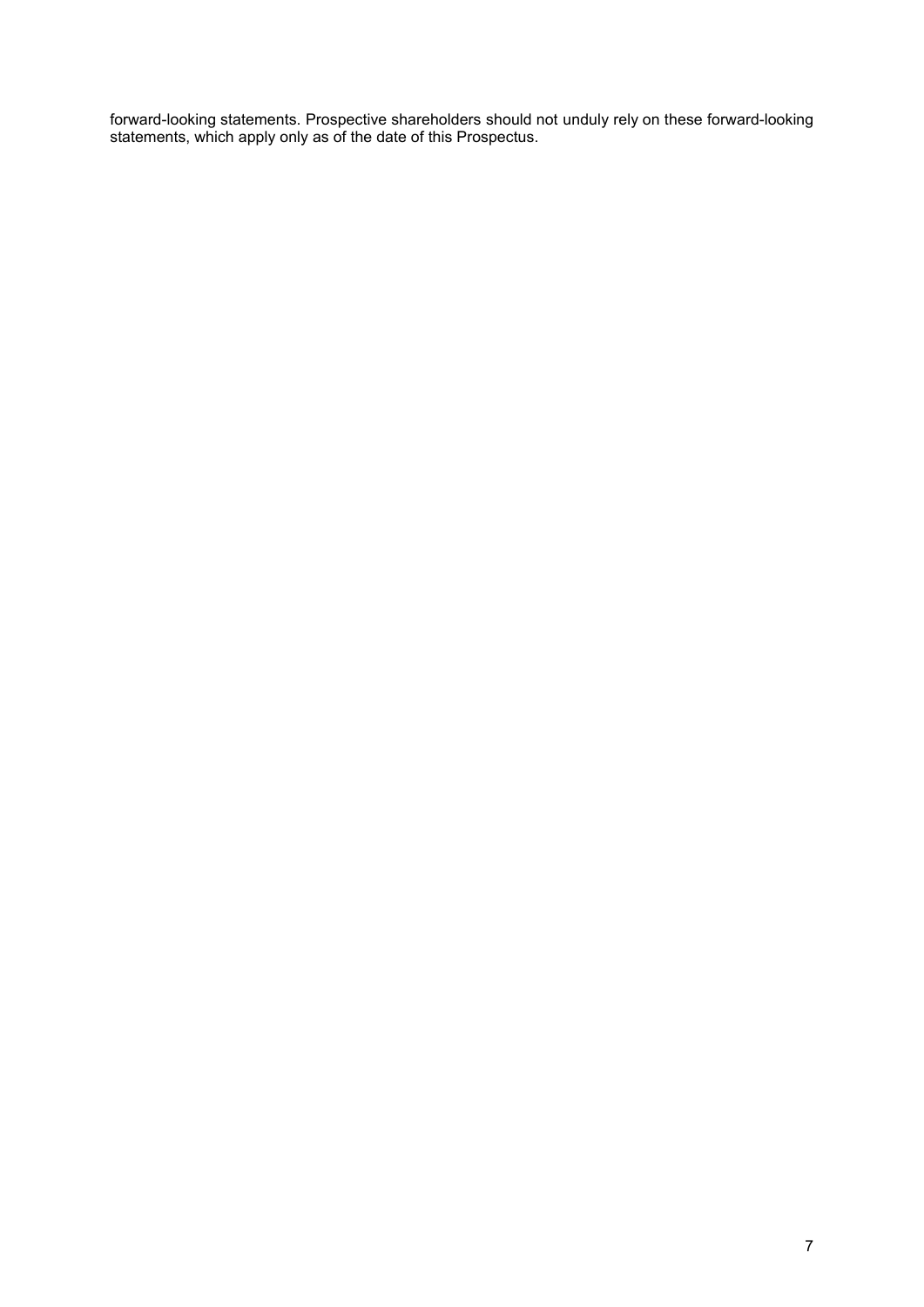# **I. GENERAL DESCRIPTION**

## **1. INTRODUCTION**

<span id="page-7-1"></span><span id="page-7-0"></span>**ALQUITY SICAV** is an investment company with variable share capital consisting of various sub-funds, each relating to a portfolio of specific assets made up of transferable securities and money market instruments within the meaning of the 2010 Law and the Grand-ducal regulation of  $8<sup>th</sup>$  February 2008 ("**Transferable Securities**" and "**Money Market Instruments**" respectively) as well as other eligible assets in compliance with article 41 of the 2010 Law denominated in various currencies. The characteristics and investment policies of each sub-fund are defined in Appendix III.

The capital of the Company is divided into several sub-funds each of which may offer several classes of shares, as defined in [Section III](#page-13-0). below and for each sub-fund in accordance with the respective provisions described in the sub-fund's relevant data sheet under Appendix III.

The Company may create new sub-funds. In such an event, this Prospectus will be amended accordingly and will contain detailed information on the new sub-funds in its sub-funds' data sheets under Appendix III. The actual launch of any new sub-fund or class of shares within a sub-fund mentioned in the Prospectus and in the KIIDs will be decided by the Board of Directors. More particularly, the Board of Directors will determine the initial subscription price and subscription period/day, as well as the payment date of those initial subscriptions.

The shares of each sub-fund of the Company are issued and redeemed at prices calculated for each sub-fund with a frequency in accordance with the respective provisions described in the sub-fund's relevant data sheet under Appendix III. and provided the banks in Luxembourg are open for business (a "**Bank Business Day**") on this day (the calculation day so defined being hereafter referred to as a "**Valuation Day**"). For the avoidance of doubt, half-closed bank business days in Luxembourg are considered as being closed for business.

The Net Asset Value of each sub-fund of shares will be expressed in its reference currency, as stipulated in the sub-fund's relevant data sheet under Appendix III. The Registrar Agent may convert the Net Asset Value per Share into any other currency, including, but not limited to the Singapore Dollar, South-African Rand, Hong Kong Dollar, Japanese Yen, Australian Dollar, Indian Rupee, Norwegian Kroner, Swedish Krona, Canadian Dollar, Swiss Franc, USD, GBP and EUR as well as any other currency to be determined by the Board of Directors in its sole discretion.

The reference currency of the Company is expressed in USD.

## **2. THE COMPANY**

<span id="page-7-2"></span>The Company was incorporated in Luxembourg for an unlimited period on 13th April 2010 under the name "**ALQUITY SICAV**"**.**

The minimum capital as provided by law is set at the equivalent in US Dollars of EUR 1,250,000.- (one million two hundred and fifty thousand Euro). The Company's initial capital was equal to USD 50,000.- (fifty-thousand US Dollars). The Company's capital is at all times equal to the sum of the values of the net assets of its sub-funds and represented by shares of no par value.

Variations in the capital are effected "ipso jure" (automatically by the effect of law).

The latest amendments to the Articles of Incorporation were made on 1<sup>st</sup> July 2021 and were published in the *Recueil Electronique des Sociétés et Associations* (the "**RESA**") on 26 July 2021 and have been filed with the *Registre de Commerce et des Sociétés*.

The Company is entered in the *Registre de Commerce et des Sociétés* in Luxembourg under the number B 152.520.

Information relating to the Company, including the latest versions of the Prospectus (and any supplements), financial reports and the latest available Net Asset Value will be available on the website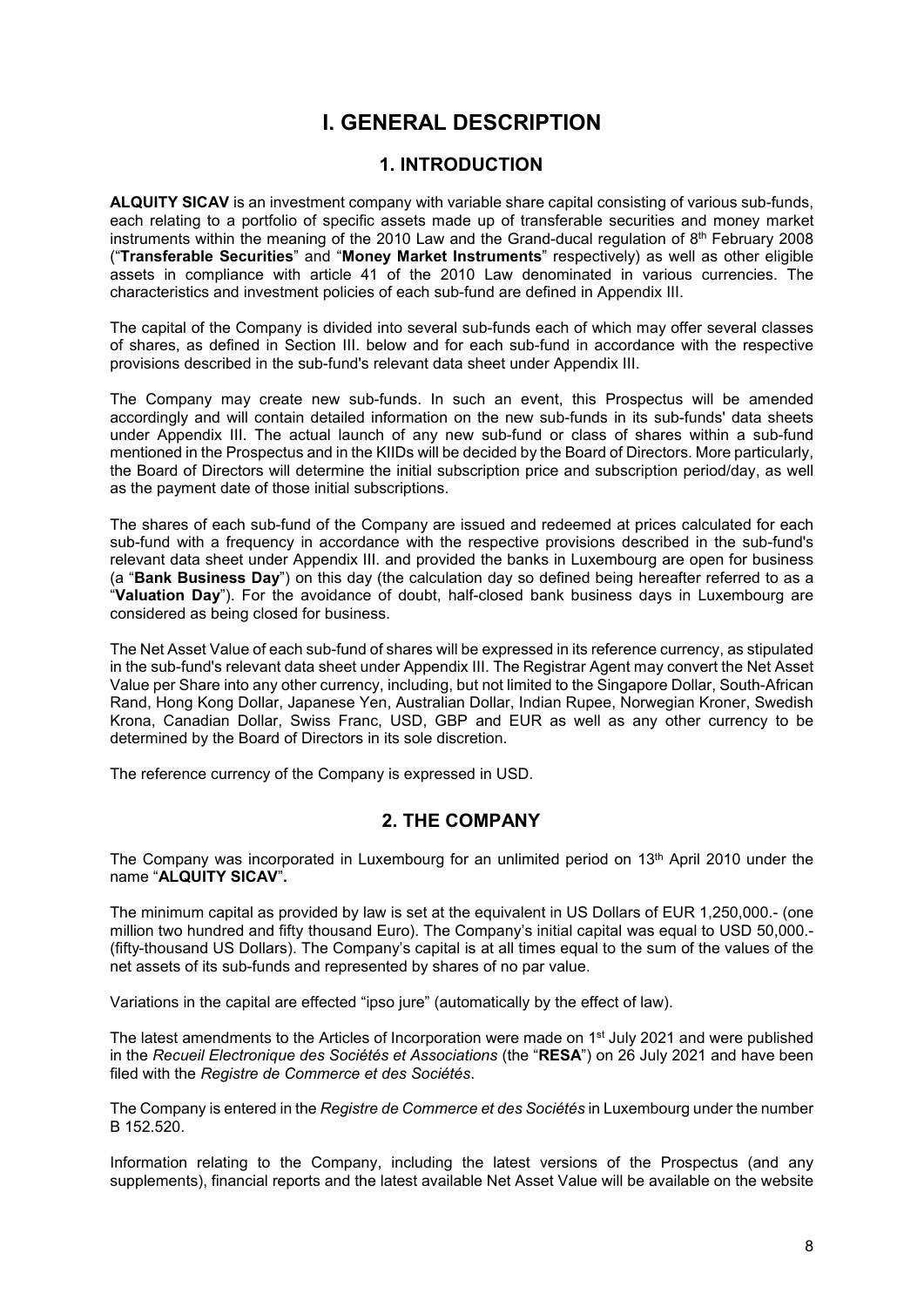<span id="page-8-0"></span>www.alquity.com (this website does not form part of this Prospectus and this website has not been reviewed by any regulator).

# **II. MANAGEMENT AND ADMINISTRATION**

## <span id="page-8-1"></span>**1. BOARD OF DIRECTORS**

The Board of Directors is responsible for the administration and management of the Company and of the assets of each sub-fund. It may carry out all acts of management and administration on behalf of the Company; it may in particular purchase, sell, subscribe or exchange any Transferable Securities, Money Market Instruments and other eligible assets and exercise all rights directly or indirectly attached to the Company's assets.

The list of the members of the Board of Directors, as well as of the other administrative bodies in operation may be found in this Prospectus and in the periodic reports.

## <span id="page-8-2"></span>**2. DEPOSITARY AND PAYING AGENT, CENTRAL ADMINISTRATION AGENT, REGISTRAR AND TRANSFER AGENT**

## **A. DEPOSITARY AND PAYING AGENT**

Pursuant to a depositary and paying agent services agreement (the "**Depositary Agreement**"), Skandinaviska Enskilda Banken AB (publ), Luxembourg Branch, registered with the Luxembourg trade and companies register under n° B39819 and having its place of business at 4 rue Peternelchen, L-2370 Howald, Grand-Duchy of Luxembourg, has been appointed as depositary of the Company (the "**Depositary**"). The Depositary will also provide paying agent services to the Company.

The Depositary is a branch of Skandinaviska Enskilda Banken AB (publ), a credit institution incorporated under and pursuant to the laws of Sweden, subject to the prudential supervision of the Swedish Financial Supervisory Authority, Finansinspektionen. The Depositary is further supervised by the Commission de Surveillance du Secteur Financier, in its role as host member state authority.

The Depositary has been appointed for the safe-keeping of the assets of the Company which comprises the custody of financial instruments, the record keeping and verification of ownership of other assets of the Company as well as the effective and proper monitoring of the Company's cash flows in accordance with the provisions of the 2010 Law and the Depositary Agreement.

In addition, the Depositary shall also ensure that (i) the sale, issue, repurchase, redemption and cancellation of shares are carried out in accordance with Luxembourg law and the Articles of Incorporation; (ii) the value of the shares is calculated in accordance with Luxembourg law and the Articles of Incorporation; (iii) the instructions of the Management Company are carried out, unless they conflict with applicable Luxembourg law and/or the Articles of Incorporation; (iv) in transactions involving the Company's assets any consideration is remitted to the Company within the usual time limits; and (v) the Company's incomes are applied in accordance with Luxembourg law and the Articles of Incorporation.

In carrying out its functions the Depositary acts honestly, fairly, professionally and independently and solely in the interest of the investors of the Company. The Depositary is on an ongoing basis analyzing, based on applicable laws and regulations potential conflicts of interests that may arise while carrying out its functions.

When performing its activities, the Depositary obtains information relating to funds which could theoretically be misused (and thus raise potential conflict of interests issues) in relation to e.g. the interests of other clients of the SEB Group, whether engaging in trading in the same securities or seeking other services, particularly in the area of offering services competing with the interests of other counterparties used by the funds/fund managers, and the interests of the Depositary's employees in personal account dealings. Potential conflicts of interests in the SEB Group can be further exemplified as not market equivalent pricing of the depositories' services and the undue influence in the management and board of directors of the funds/fund managers by the Depositary, and vice versa.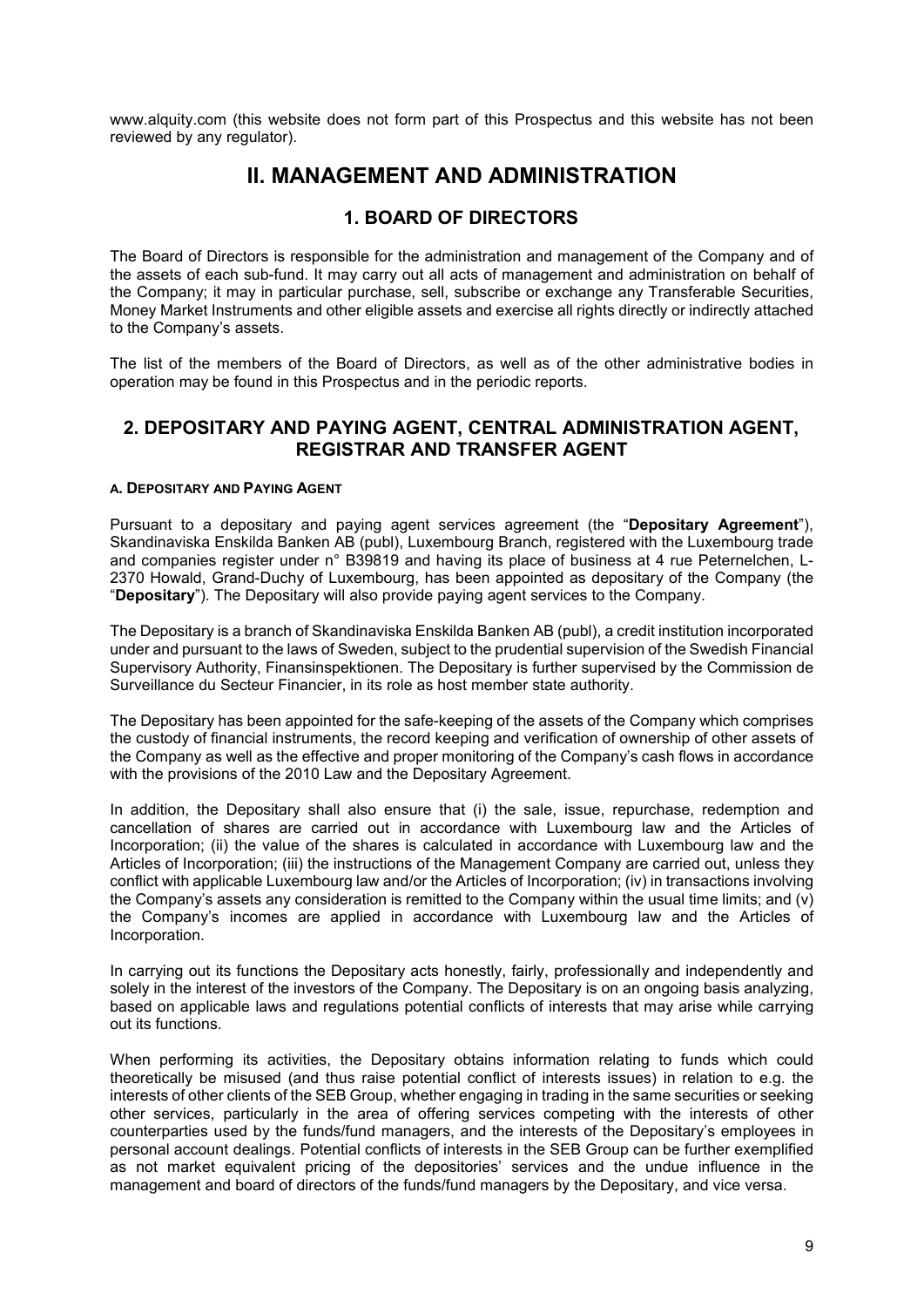Consequently, to mitigate the potential conflicts of interest, it has been ensured that the activities of a depositary function are physically, hierarchically and systematically separated from other functions of the Depositary in order to establish information firewalls. Moreover, the depositary function has a mandate and a veto to approve or decline fund clients independent of other functions and has its own committees for escalation of matters connected to its role as a depositary, where other functions with potentially conflicting interests are not represented.

For further details on management, monitoring and disclosure of potential conflicts of interest please refer to Instruction for Handling of Conflicts of Interest in Skandinaviska Enskilda Banken AB (publ), Luxembourg Branch which can be found on the following webpage: [https://sebgroup.lu/conflictofinterest.](https://sebgroup.lu/conflictofinterest) In compliance with the provisions of the Depositary Agreement and the 2010 Law, as amended from time to time, the Depositary may, subject to certain conditions and in order to effectively conduct its duties, delegate part or all of its safe-keeping duties in relation to financial instruments that can be held in custody, duly entrusted to the Depositary for custody purposes, and/or all or part of its duties regarding the record keeping and verification of ownership of other assets of the Company to one or more delegate(s), as they are appointed by the Depositary from time to time.

In order to avoid any potential conflicts of interest, irrespective of whether a given delegate is part of the SEB Group or not, the Depositary exercise the same level of due skill, care and diligence both in relation to the selection and appointment as well as in the on-going monitoring of the relevant delegate. Furthermore, the conditions of any appointment of a delegate that is member of the SEB Group will be negotiated at arm's length in order to ensure the interests of the investors. Should a conflict of interest occur and in case such conflict of interest cannot be neutralized, such conflict of interest as well as the decisions taken will be disclosed to the investors and the Prospectus revised accordingly. An up-to-date list of these delegates can be found on the following webpage: <https://sebgroup.lu/globalcustodynetwork>.

Where the law of a third country requires that financial instruments are held in custody by a local entity and no local entity satisfies the delegation requirements of article 34bis, paragraph 3, lit. b) i) of the 2010 Law, the Depositary may delegate its functions to such local entity to the extent required by the law of that third country for as long as there are no local entities satisfying the aforementioned requirements.

In order to ensure that its tasks are only delegated to delegates providing an adequate standard of protection, the Depositary has to exercise all due skill, care and diligence as required by the 2010 Law in the selection and the appointment of any delegate to whom it intends to delegate parts of its tasks and has to continue to exercise all due skill, care and diligence in the periodic review and ongoing monitoring of any delegate to which it has delegated parts of its tasks as well as of any arrangements of the delegate in respect of the matters delegated to it. In particular, any delegation is only possible when the delegate at all times during the performance of the tasks delegated to it segregates the assets of the Company from the Depositary's own assets and from assets belonging to the delegate in accordance with the 2010 Law. The Depositary's liability shall not be affected by any such delegation unless otherwise stipulated in the 2010 Law and/or the Depositary Agreement.

An up-to-date information regarding the Depositary, its duties and the conflicts of interest that may arise, any safekeeping functions delegated by the Depositary, the list of delegates and any conflicts of interests that may arise from such delegation, is available to the investors upon request at the registered office of the Management Company.

The Depositary is liable to the Company or its investors for the loss of a financial instrument held in custody by the Depositary and/or a delegate. In case of loss of such financial instrument, the Depositary has to return a financial instrument of an identical type or the corresponding amount to the Company without undue delay. In accordance with the provisions of the 2010 Law, the Depositary will not be liable for the loss of a financial instrument, if such loss has arisen as a result of an external event beyond its reasonable control, the consequences of which would have been unavoidable despite all reasonable efforts to the contrary.

The Depositary shall be liable to the Company and to the investors for all other losses suffered by them as a result of the Depositary's negligent or intentional failure to properly fulfil its duties in accordance with applicable law, in particular the 2010 Law and/or the Depositary Agreement.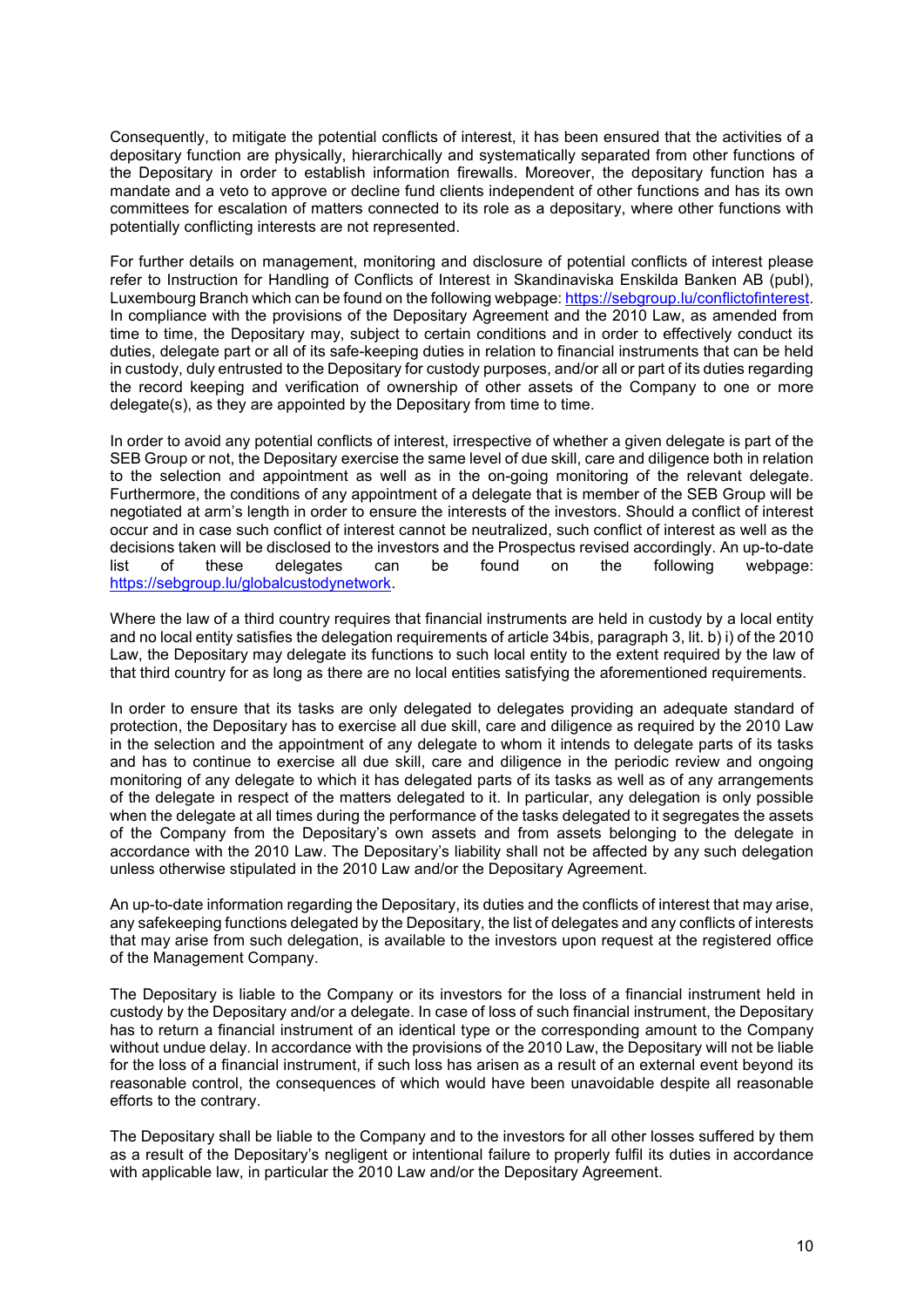The Company and the Depositary may terminate the Depositary Agreement at any time by giving ninety (90) days' notice in writing. In case of a voluntary withdrawal of the Depositary or of its removal by the Company, the Depositary must be replaced at the latest within two (2) months after the expiry of the aforementioned termination notice by a successor depositary to whom the Company assets are to be delivered and who will take over the functions and responsibilities of the Depositary. If the Management Company/ Company does not name such successor depositary in time the Depositary may notify the CSSF of the situation. The Management Company/ Company will take the necessary steps, if any, to initiate the liquidation of the Company, if no successor depositary bank has been appointed within two (2) months after the expiry of the aforementioned termination notice of ninety (90) days.

## **B. CENTRAL ADMINISTRATION AGENT, REGISTRAR AND TRANSFER AGENT**

Under the terms of an Administrative, Registrar and Transfer Agent Agreement, European Fund Administration S.A. has been appointed as central administration agent (the "**Central Administration Agent, Registrar and Transfer Agent**") which is responsible for calculating the net asset value, processing the issue, redemption, transfer and cancellation of shares, as well as for the keeping of the Shareholders' register. The registered address of the Central Administration Agent is at 2, Rue d'Alsace, L - 1122 Luxembourg, Luxembourg, Grand Duchy of Luxembourg.

## **3. MANAGEMENT COMPANY**

<span id="page-10-0"></span>Pursuant to a Management Company Agreement, East Capital Asset Management S.A. (the "**Management Company**") has been appointed to act as management company of the Company. The Management Company will be responsible on a day-to-day basis under the supervision of the Board of Directors of the Company, for providing administration, marketing and investment management services in respect of all the sub-funds with the possibility to delegate part or all of such functions to third parties.

The Management Company has delegated the central administration and registrar and transfer agent functions to the Central Administration Agent, Registrar and Transfer Agent.

The Management Company has delegated the portfolio management function with respect to the subfunds to the Investment Manager as further described in Section II.4. below.

The Management Company assumes the marketing and distribution function and may appoint one or more distributors as further described in Section II. 5. below.

The Management Company was incorporated in the form of a société anonyme under the laws of the Grand Duchy of Luxembourg on 29 January 2008 for an unlimited duration under the name of East Capital Advisory S.A. As of 15 March 2013, the Management Company changed its name into East Capital Asset Management S.A. and is approved by the Luxembourg supervisory authority, the Commission de Surveillance du Secteur Financier (CSSF), as a UCITS management company subject to the chapter 15 of the 2010 Law and as alternative investment fund manager within the meaning of article 1(46) of the law of 12 July 2013 on alternative investment fund managers. The Management Company has also opened a branch in Stockholm, Sweden. The share capital of the Management Company is held by East Capital Holding AB. The Management Company has a subscribed and paidup capital of EUR 1,000,000 (as at the date of this Prospectus).

The Management Company shall ensure compliance of the Company with the investment restrictions and oversee the implementation of the Company's strategies and investment policy. The Management Company will be responsible for ensuring that adequate risk measurement processes are in place to ensure a sufficient control environment in accordance with Luxembourg laws and regulations.

The Management Company will monitor, on a continued basis, the activities of third parties to which it has delegated functions and will receive periodic reports from the delegates and service providers to enable it to perform its monitoring and supervision duties in accordance with Luxembourg laws and regulations.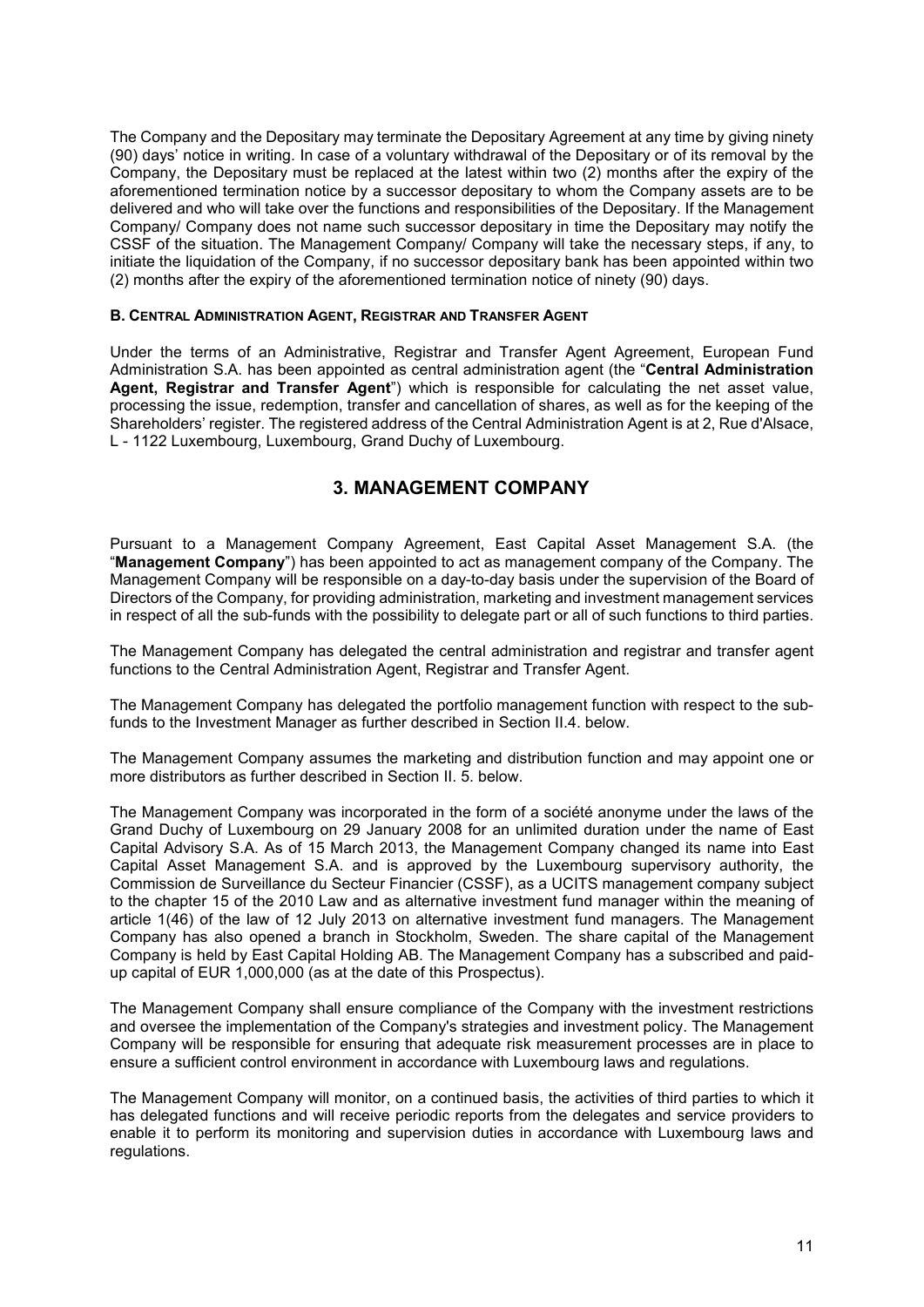The Management Company has established remuneration policies for those categories of staff, including senior management, risk takers, control functions, and any employees receiving total remuneration that takes them into the same remuneration bracket as senior management and risk takers whose professional activities have a material impact on the risk profiles of the Management Company or the Company, that:

- are consistent with and promote a sound and effective risk management and do not encourage risk-taking which is inconsistent with the risk profiles of the Company or its sub-funds or with its Articles of Incorporation;
- are in line with the business strategy, objective values and interests of the Management Company and which do not interfere with the obligation of the Management Company to act in the best interests of the Company;
- include an assessment of performance set in a multi-year framework appropriate to the holding period recommended to the investors of the Company in order to ensure that the assessment process is based on the longer-term performance of the Company and its investment risks; and
- appropriately balance fixed and variable components of total remuneration.

The remuneration policy which is established on the level of East Capital Asset Management S.A. is under the control of the board of directors of the Management Company who shall on a regular basis review (at least annually) the policy and is responsible for overseeing and implementing any necessary revisions required to the policy. The Compliance Officer controls on a regular basis whether remunerations paid by the Management Company comply with the remuneration policy and the results of such review shall be reported to the board of directors of the Management Company.

The up-to-date remuneration policy of the Management Company, including, but not limited to, a description of how remuneration and benefits are calculated, the identity of persons responsible for awarding the remuneration and benefits, including the composition of the remuneration committee (if any), are available at http://www.eastcapital.com/Corporate/Regulatory-information/Legal-information1. A paper copy is available free of charge upon request at the Management Company's registered office.

## **4. INVESTMENT MANAGERS**

<span id="page-11-0"></span>For the definition of the investment policy and the day-to-day management of each of the Company's sub-funds, the board of directors of the Management Company may be assisted under its overall control and responsibility by one or several investment manager(s) ("**Investment Manager(s)**"**),** it being understood that the Prospectus will be amended accordingly and will contain detailed information.

Pursuant to an Investment Management Agreement, Alquity Investment Management Limited has been appointed Investment Manager and put in charge by the Management Company of the investment management of the Company with regard to its choice of investments and the trend of its investment policy.

Alquity Investment Management Limited is a company incorporated under United Kingdom law with registered office situated at 9 Kingsway, London, England, WC2B 6XF. Alquity Investment Management Limited was incorporated for an indeterminate period of time in London on 6 December 2006 in the form of a private limited company, in accordance with the Companies Acts 1985 and 1989.

Alquity Investment Management Limited is authorised and regulated by the United Kingdom Financial Conduct Authority and by the United States Securities and Exchange Commission. Alquity Investment Management Limited is part of the Alquity Group that has been established and managing funds since 1999.

Alquity Investment Management Limited, has a dedicated investment committee composed by at least three members appointed specifically for Environmental, Social Responsibility and Governance ("ESG") investments. The members of the investment committee are Mr. Mike Sell responsible for ESG analysis, Mr. Suresh Mistry responsible for all ESG reporting matters and Mr. Brad Crombie (CEO) who has overall responsibility for ESG application across the business of the firm.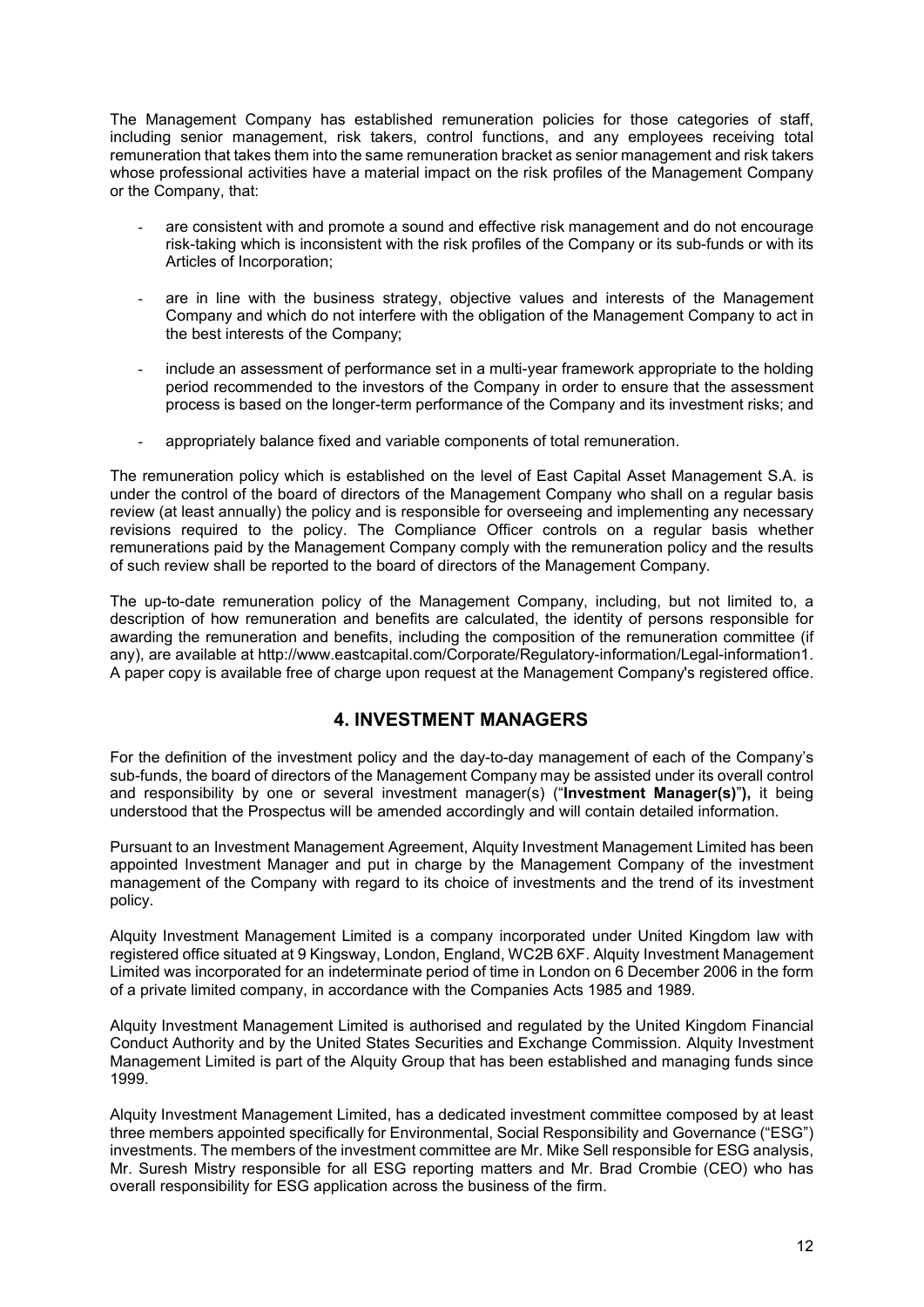Supervision of the activities of the Investment Manager(s) is the sole responsibility of the Management Company. However, the Board of Directors assumes ultimate responsibility for the investment management.

The fees of the Investment Manager(s) are described in the sub-fund's relevant data sheet under Appendix III.

In addition the Investment Manager may be entitled to receive a performance fee in accordance with the provision for each sub-fund, as described in the sub-fund's relevant data sheet under Appendix III.

## **5. DISTRIBUTORS**

<span id="page-12-0"></span>The Management Company assumes the marketing and distribution of the Company as global distributor. The Management Company may appoint one or several placement & distribution agents or other financial intermediaries to market, promote and distribute the shares of the Company in such countries where either the Company has applied for public distribution or in those other countries where it may offer shares on a private placement basis.

Pursuant to a Distribution Agreement, Alquity Investment Management Limited has been appointed distributor of certain sub-funds.

## **6. NOMINEES**

<span id="page-12-1"></span>The Company, the Management Company, in its capacity as global distributor, and the distributors may decide to appoint distributors and local paying agents to act as nominees (hereinafter the "**Nominees**"). Nominees must be professionals of the financial sector, domiciled in countries in which financial intermediaries are subject to similar obligations of identification as those which are provided for under Luxembourg law and under Section III. 2. D. "Fight against money laundering" below. Such Nominees may be appointed for the purpose of assisting it in the distribution of the shares of the Company in the countries in which they are marketed. Certain distributors and local paying agents may not offer all of the sub-funds/classes of shares or all of the subscription/redemption currencies to their customers. Customers are invited to consult their distributor or local paying agent for further details.

Nominee contracts will be signed between the Company or the Management Company, and the various distributors and/or local paying agents.

Copies of the various Nominee contracts, if any, are available to shareholders during normal office hours at the Management Company's registered office and at the registered office of the Company.

The shares of the Company may be subscribed directly at the head office of the Central Administration Agent, Registrar and Transfer Agent or through the intermediary of distributors appointed by the Management Company in countries where the shares of the Company are distributed.

Distributors and Local Paying Agents are banks or financial intermediaries that pertain to a regulated group headquartered in a FATF (Financial Action Task Force on Money Laundering) country. Such groups apply FATF provisions regarding money laundering issues to all their subsidiaries and affiliates.

A list of the distributors and Local Paying Agents, if any, shall be at disposal at the Management Company's and the Company's registered office.

## **7. SUPERVISION OF THE COMPANY'S TRANSACTIONS**

<span id="page-12-2"></span>The Company's accounts and annual reports are audited by Deloitte Audit, 20, Boulevard de Kockelscheuer, L-1821 Luxembourg, Grand Duchy of Luxembourg, in its capacity as the Company's auditors.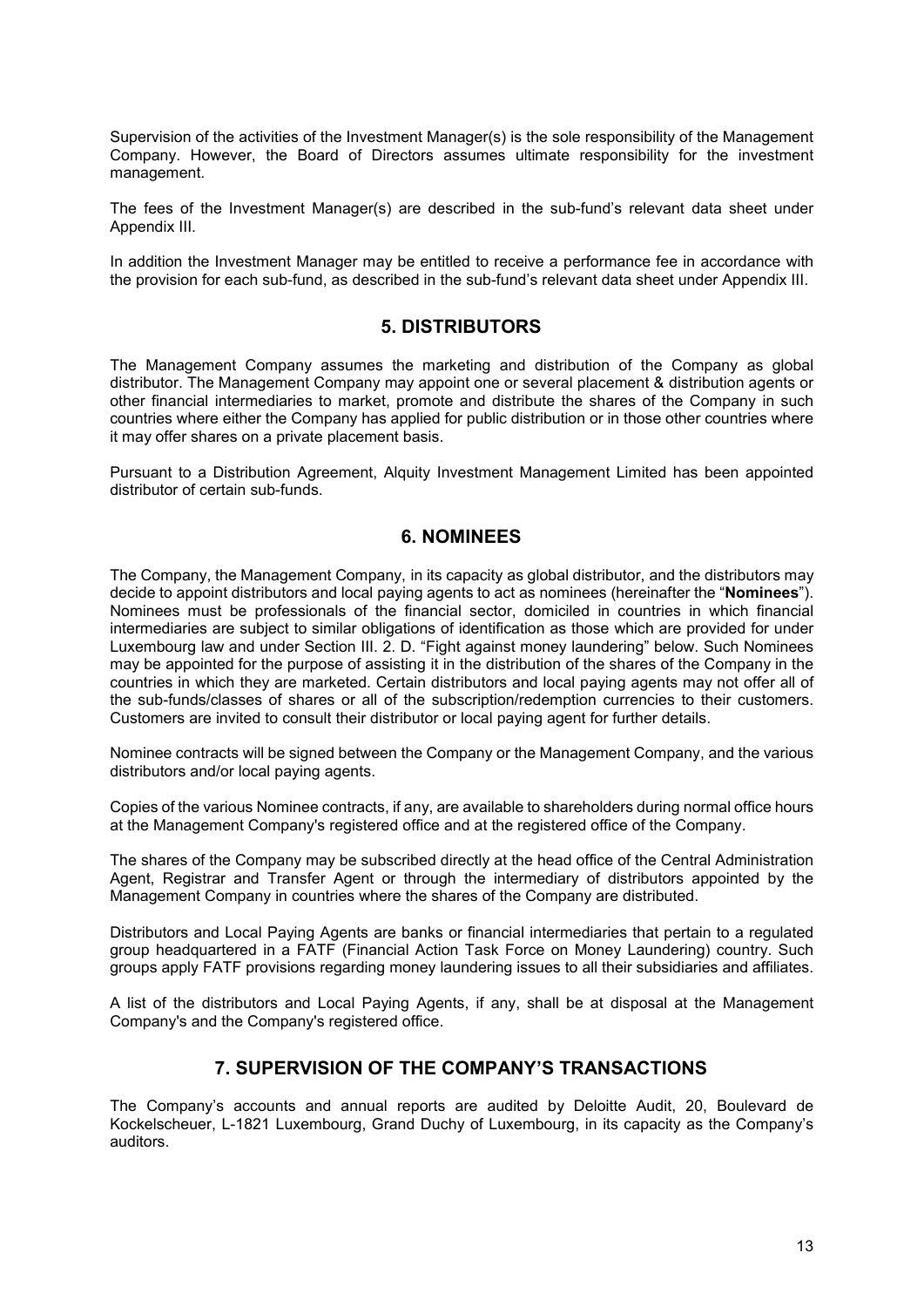# **III. THE SHARES**

## **1. GENERAL PRINCIPLES**

<span id="page-13-1"></span><span id="page-13-0"></span>The Company's capital is represented by the assets of its various sub-funds, each sub-fund having its own investment policy. Subscriptions are invested in the assets of the relevant sub-fund.

## **A. CLASSES OF SHARES**

Pursuant to the Articles of Incorporation, the Board of Directors may decide to issue, within each subfund, one or several class(es) of shares, the assets of which will be commonly invested but subject to specific features which are defined hereunder for the different classes of shares such as, but not limited to, sales and/or redemption charge structures, currency structures, marketing target or hedging policies. Where different classes are issued within a sub-fund, the details of each class are described in the subfund's relevant data sheet under Appendix III. References herein to shares of a sub-fund should be construed as being to shares of a class of a sub-fund also, if the context so requires.

For the time being, within each sub-fund, the Company has decided to issue classes of shares as further described in the synthetic table under Appendix III. C.

Should it become apparent that shares reserved to institutional investors within the meaning of articles 174, 175 and 176 of the 2010 Law, are held by individuals other than those authorised, the Board of Directors will have the said shares converted, at the cost of the relevant shareholder, into shares of another class, if available, or redeemed, at the cost of the relevant shareholder.

Before subscribing, investors are invited to check in each sub-fund's data sheet under Appendix III. which classes of shares are available in each sub-fund. Any minimum initial subscription amount, minimum further subscription amount and minimum holding amount, if any, are also mentioned in the list of sub-funds launched under Appendix III. C.

The shares will be issued at the subscription prices calculated on each Valuation Day mentioned under each sub-fund's relevant data sheet under Appendix III.

The assets of the various classes of a sub-fund are combined into one single portfolio.

The Company may, in the interests of the shareholders, split or consolidate the shares of any sub-fund or class.

The Company may open further sub-funds and thus create new shares of each class representing the assets of these sub-funds.

Any individual or corporate entity may acquire shares in the various sub-funds making up the net assets of the Company by following the procedures defined in this Section.

The shares of each sub-fund are of no par value and carry no preferential subscription rights upon the issue of new shares. Each share carries one vote at the general meetings of shareholders, regardless of its Net Asset Value.

All shares in the Company must be fully paid up.

#### **B. REGISTERED SHARES**

The shares of each sub-fund are, as determined by the Board of Directors, issued in registered form.

Shares may be traded in eligible clearing systems.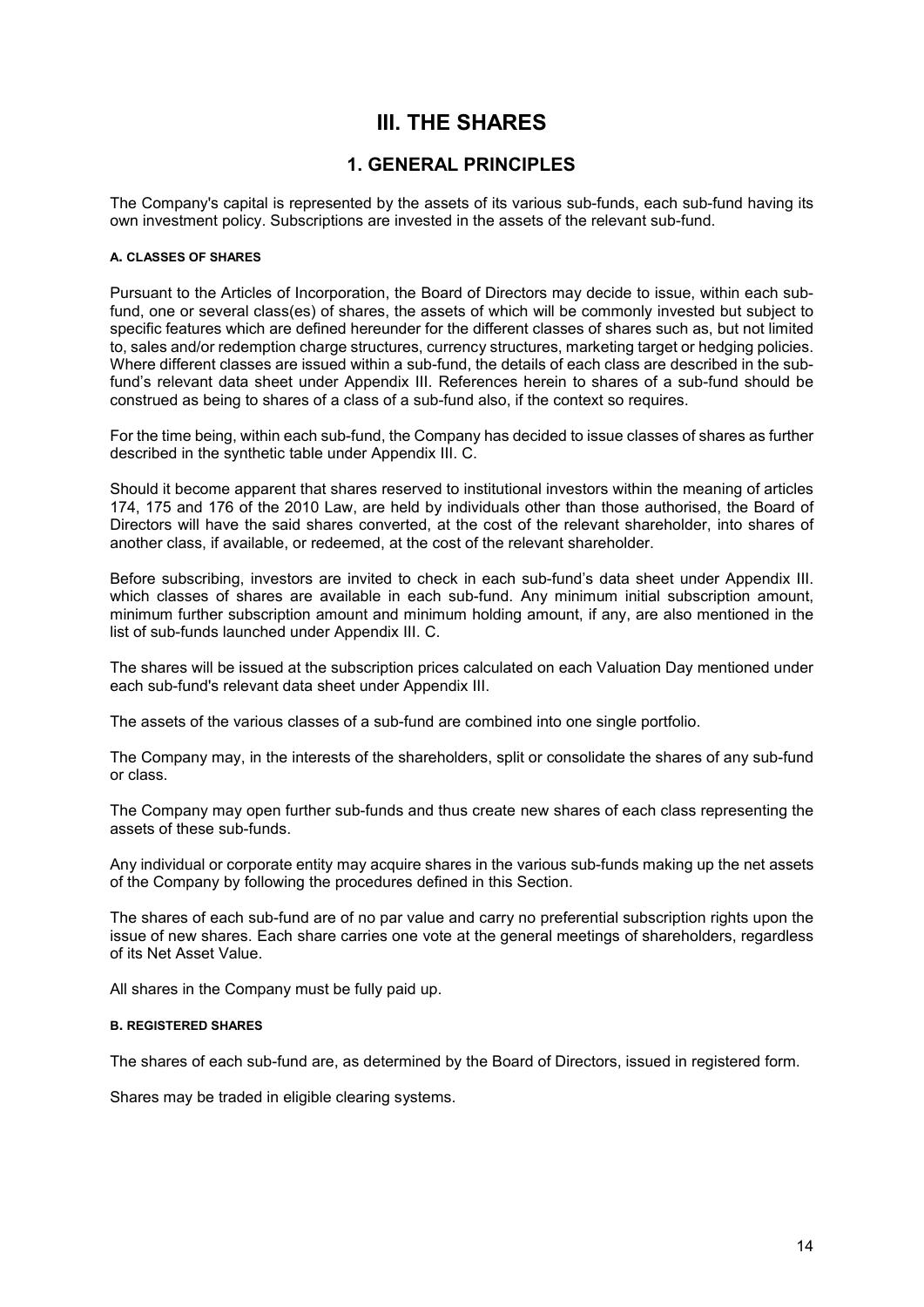#### **C. CERTIFICATES AND FRACTIONS OF SHARES**

Shareholders will receive share certificates or confirmations of inscription in the Register, at the shareholder's requests. Registered share certificates are only issued upon the shareholder's formal request.

Shareholders who request the material delivery of their registered share certificates in paper form may have to pay the cost incurred by such delivery.

Fractions of shares with up to three decimal places will be issued for registered shares deposited directly with the Depositary. Any amount of the subscription monies that is left over further to the issue of shares (with or without attribution of fractions of shares), will be reimbursed to the shareholder, unless the amount is less than EUR 25.- (twenty-five Euro) or its currency equivalent, as the case may be. Amounts thus not reimbursed will revert to the relevant sub-fund.

Share transfer forms for the transfer of registered shares are available at the registered office of the Central Administration Agent, Registrar and Transfer Agent.

#### **D. GBP DENOMINATED CLASSES**

Subject to the Board of Directors' discretion to determine otherwise, classes of shares denominated in GBP are generally reserved to United Kingdom resident and/or United Kingdom ordinarily resident investors.

The Board of Directors intend to seek designation as a "reporting fund" for the classes of shares denominated in GBP for United Kingdom tax purposes in accordance with the provisions in the United Kingdom Offshore Funds (Tax) Regulations 2009 (the "**Regulations**"). In order to qualify as a "reporting fund", the Company must report 100 per cent. of the relevant sub-fund's income (in respect of the relevant classes) and United Kingdom resident shareholders will be taxable on such reported income whether or not the income is actually distributed. While the Company intends to seek designation of each class of shares denominated in GBP by the Board of Directors of HM Revenue & Customs as a "reporting fund", there is no guarantee that this designation will be granted.

Shareholders should note that as it is not intended to pay dividends in relation to the income attributable to the GBP denominated share class, reportable income under the new reporting fund rules will be attributed only to those shareholders who remain as shareholders at the end of each relevant accounting period.

Chapter 6 of Part 3 of the Regulations provides that specified transactions carried out by a UCITS fund, such as the Company, will not generally be treated as trading transactions for reporting funds that meet a genuine diversity of ownership condition.

The Directors intend to elect for reporting fund status for the classes denominated in GBP. The Directors confirm that these classes are primarily intended for and marketed to the categories of United Kingdom retail and institutional investors although subscriptions may also be accepted from all other classes of investor. For the purposes of the Regulations, the Directors undertake that these interests in the Company will be widely available and will be marketed and made available sufficiently widely to reach the intended categories of investors and in a manner appropriate to attract those kinds of investors.

## **2. SHARE ISSUE AND SUBSCRIPTION PRICE**

#### <span id="page-14-0"></span>**A. CONTINUOUS OFFERING**

After the close of the Initial Offering Period (as stipulated in each sub-fund's relevant data sheet under Appendix III) each sub-fund's share may be subscribed at the registered office of the Central Administration Agent, Registrar and Transfer Agent on any Valuation Day as stipulated in each subfund's relevant data sheet under Appendix III. at a price per share equal to the Net Asset Value per share calculated on such relevant Valuation Day for the relevant sub-fund plus a maximum subscription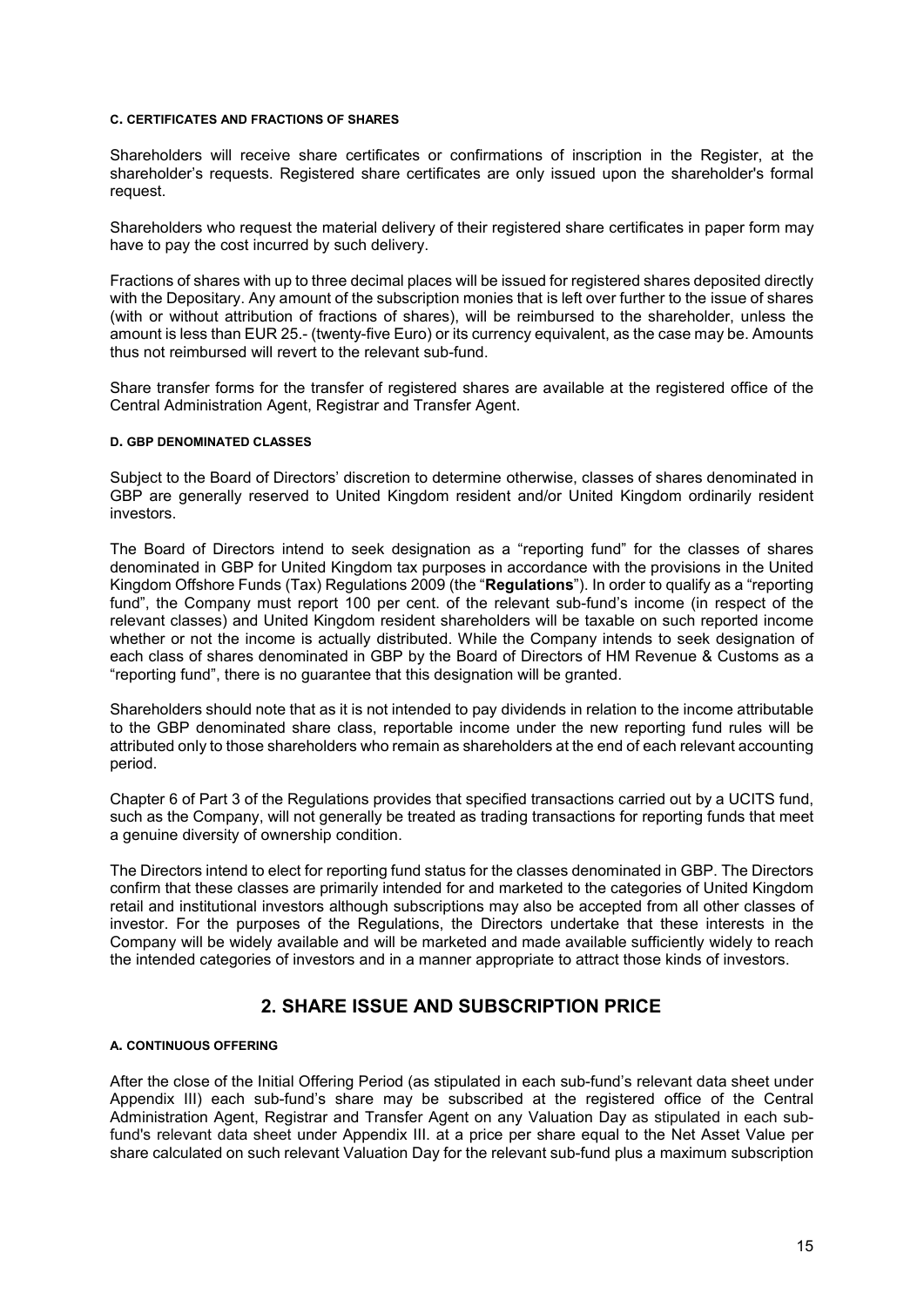fee (for the benefit of the distributor) in accordance with the provision described in the sub-fund's relevant data sheet under Appendix III.

This subscription fee may be retroceded to the various financial intermediaries involved in the marketing of the shares.

Any investor applying for subscription of shares may at any time request such subscription by way of a written application or of instructions as may be accepted by the Central Administration Agent, Registrar and Transfer Agent, considered irrevocable, sent to the Central Administration Agent, Registrar and Transfer Agent. Requests must contain the following information: the exact name and address of the person making the subscription request and the subscription amount, the sub-fund to which such subscription applies as well as the class of shares concerned.

For retail investors, the application will only be accepted in amounts and shares will only be allotted on receipt of the duly completed application form or instruction and on receipt of the payment in cleared funds at the latest one (1) Business Day before the Valuation Day.

For approved nominees, distributors or sales agents authorised by the Management Company and institutional investors, the application will only be accepted in amounts and shares will only be allotted on receipt of the duly completed application form or instruction at the latest one (1) Business Day before the Valuation Day. The corresponding subscription amount shall be payable within four (4) Business Days after the Valuation Day.

If timely settlement is not made the subscription may lapse and be cancelled at the cost of the applicant or its financial intermediary. Failure to make good settlement by the settlement date may result in the Management Company and/or the Company bringing an action against the defaulting investor or its financial intermediary or deducting any costs or losses incurred by the Management Company and/or the Company against any existing holding of the applicant in the Company. In all cases any money returnable to the investor will be held by the Management Company without payment of interest pending receipt of the remittance.

Provided the duly completed application form or instruction, together with any required documentation as well as cleared funds are received prior to 12 p.m., Luxembourg time, on the Bank Business Day preceding the next applicable Valuation Day, the shares will be issued based on the Net Asset Value per share applicable on the next Valuation Day. If received thereafter, shares will be issued based on the Net Asset Value per share applicable on the next following Valuation Day.

The Directors may, however, decide, at their sole discretion, to fix an earlier deadline for receipt of applications.

The Company reserves the right to reject any application in whole or in part and to reject any application in number of shares. Details of the method of application for shares are set out in the application form. Application forms can be obtained from the registered office of the Central Administration Agent, Registrar and Transfer Agent. Investors may apply for shares by facsimile or letter at the registered office of the Central Administration Agent, Registrar and Transfer Agent, or any other electronic communication means as accepted by the Central Administration Agent, Registrar and Transfer Agent. The Board of Directors may moreover reserve the right to discontinue without notice both the issue and the sale of the shares of the Company.

Payment must be made in the reference currency of the class of shares in accordance with the provisions described in the sub-fund's relevant data sheet under Appendix III. However, a subscriber may, with the agreement of the Company, effect payment to the Depositary in any other freely convertible currency. The Central Administration Agent, Registrar and Transfer Agent may convert the Net Asset Value per Share into any other currency, including, but not limited to the Singapore Dollar, South-African Rand, Hong Kong Dollar, Japanese Yen, Australian Dollar, Indian Rupee, Norwegian Kroner, Swedish Krona, Canadian Dollar, Swiss Franc, USD, GBP and EUR as well as any other currency to be determined by the Board of Directors in its sole discretion. The Central Administration Agent, Registrar and Transfer Agent will arrange, on the Valuation Day concerned, for any necessary currency transaction to convert the subscription monies from the currency of subscription into the reference currency of the relevant class of shares. Any such currency transaction will be effected at the subscriber's cost and risk. Currency exchange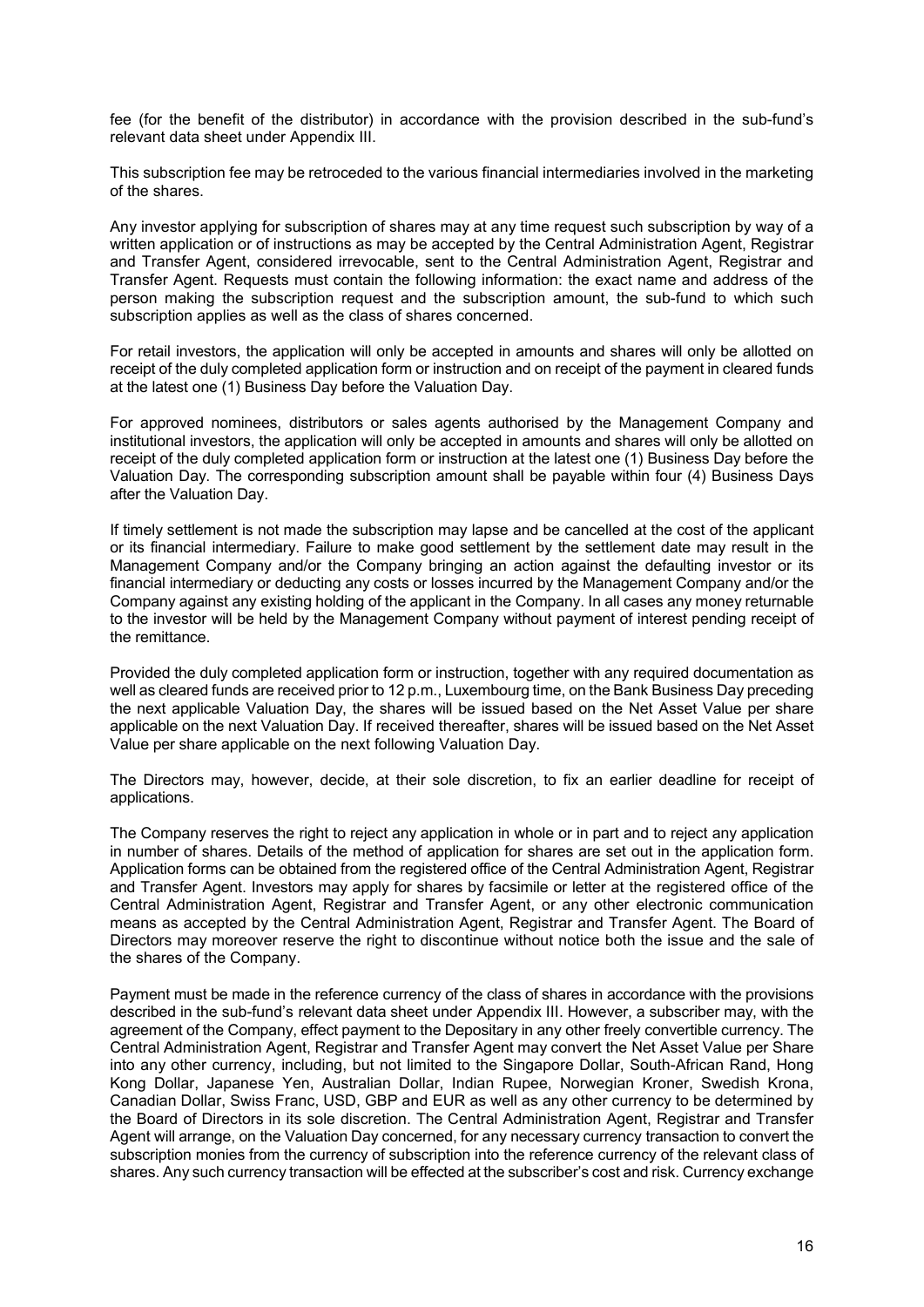transactions may however delay any issue of shares since the Central Administration Agent, Registrar and Transfer Agent may choose, in its discretion, to delay the execution of any foreign exchange transaction until cleared funds have been received by it.

The Board of Directors may, under its own responsibility and in accordance with this Prospectus accept subscriptions by way of *in specie* transfer of assets. In exercising its discretion, the Board of Directors will take into account the investment objective, philosophy and approach of the sub-fund and whether the proposed *in specie* assets comply with those criteria including the permitted investments of the sub-fund.

In order for shares in the Company to be issued further to an *in specie* subscription, the transfer of the legal ownership of the assets to Company must have been completed and the assets in question must have already been valued. In the specific case of an *in specie* transfer of shares or units of a UCITS or other UCI, shares will only be issued once the name of the Company has been entered into in the register of shareholders or unitholders of the relevant UCITS or other UCI and the shares or units of the UCITS or other UCI have been valued on the basis of the next net asset value to be calculated after the aforementioned entry.

For any *in specie* subscription, the Central Administration Agent, Registrar and Transfer Agent will be required to have a valuation report drawn up by the Company's auditors giving in particular the quantity, denomination and method of valuation adopted for these assets. Such report will also specify the total value of the assets expressed in the currency of the sub-fund concerned by this contribution. Upon receipt of that verification and a properly completed application form or duly received instruction, the Administrative Agent will allot the requisite number of shares in the normal manner. The Board of Directors reserves the right to decline to register any person on the Register until the subscriber has been able to prove title to the assets in question. The subscriber shall be responsible for all custody and other costs involved in changing the ownership of the relevant assets unless the Board of Directors otherwise agrees.

Taxes or brokerage fees that may be due on a subscription are paid by the subscriber. Under no circumstances may these costs exceed the maximum authorised by the laws, regulations and general banking practices of the countries in which the shares are acquired.

The Board of Directors has resolved to only accept shareholders' initial applications for ownership in any sub-fund class of shares for a minimum initial subscription amount stipulated in the list of sub-funds launched under Appendix III. C.

The Board of Directors may set for each sub-fund or class of shares different minimum initial subscription amounts, minimum further subscription amounts and minimum holding amounts, in accordance with the provision described in the list of sub-funds launched under Appendix III.C.

No shares will be issued by the Company in a sub-fund during any period when the calculation of the Net Asset Value per share of such sub-fund is suspended by the Board of Directors pursuant to the power reserved to it by the Articles of Incorporation and described under Section IV. "Net Asset Value" hereafter. Notice of any such suspension shall be given to the persons having applied for subscription, and any application either presented or suspended along such suspension may be withdrawn by way of a written notice to be received by the Company prior to the termination of the relevant suspension. Unless so withdrawn, any application shall be taken into consideration on the first Valuation Day following such suspension.

The issue price of shares in the sub-fund is available at the registered office of the Company, of the Management Company and of the Central Administration Agent, Registrar and Transfer Agent.

## **B. REFUSAL OF SUBSCRIPTIONS**

The Company may restrict or prevent the ownership of shares by any person, firm or company and refuse to issue shares to such person, firm or company. More specifically, the Company may restrict the ownership of shares by nationals, citizens or residents of the United States of America or of any of its territories or possessions or areas subject to its jurisdiction and by persons who are normally resident therein (including the estate of any such person or corporations or partnerships created or organised therein) ("**United States Persons**"). The Company reserves the right to make a private placement of its shares to a limited number or category of United States Persons. Where it appears to the Company that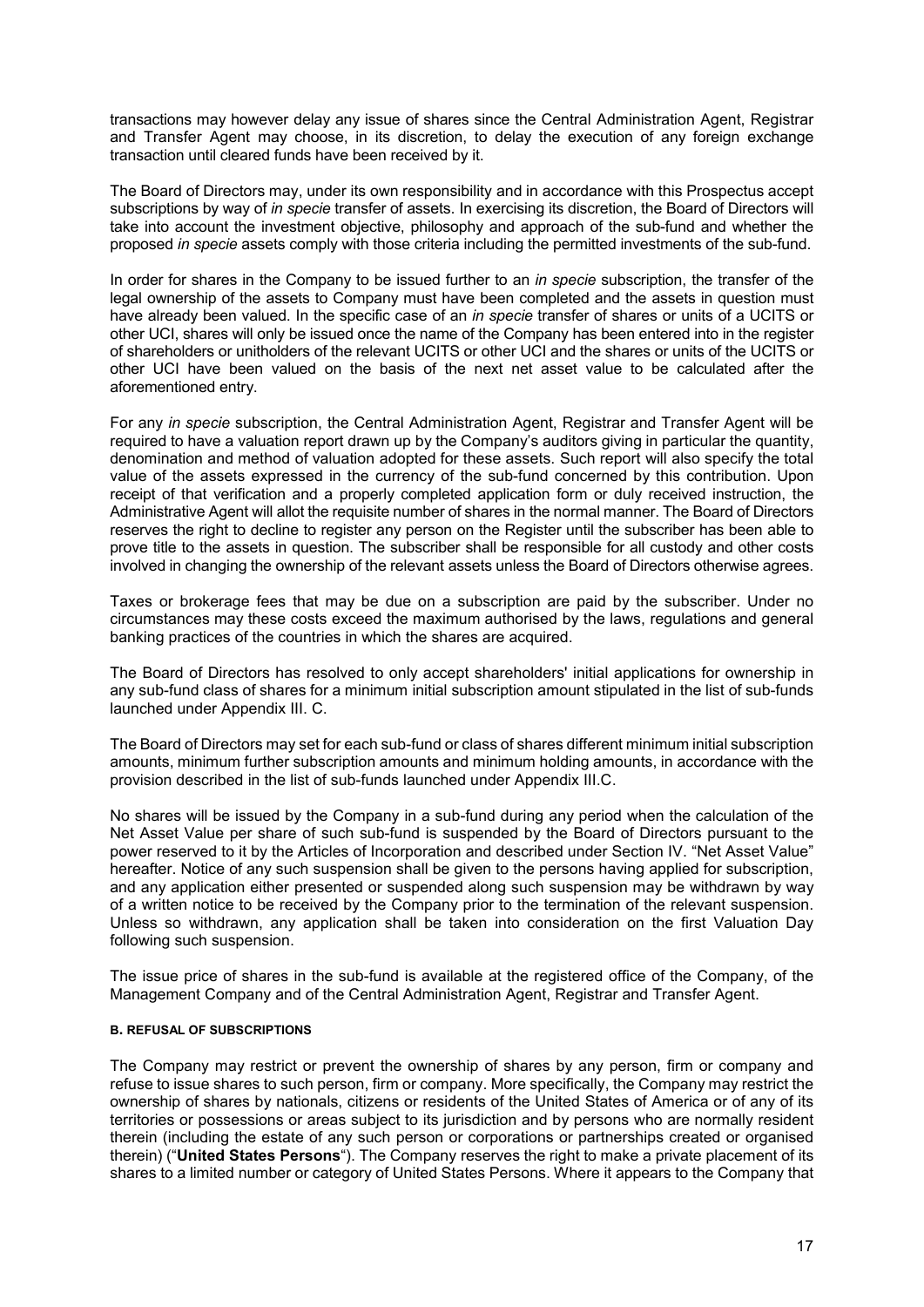any person who is precluded from holding shares either alone or in conjunction with any other person is a beneficial owner of shares, the Company may compulsory purchase all the shares so owned.

The Company does not allow market timing (defined as an arbitrage method through which an investor systematically subscribes and redeems or converts shares of the Company within a short time period, by taking advantage of time differences and/or imperfections or deficiencies in the method of determination of the Net Asset Value of the Company).

Moreover, in any case of suspicion of such market timing practice, the Board of Directors reserves the right to:

- refuse any subscription;
- redeem at any time shares in the Company.

Such actions do not need to be justified.

#### **C. CERTIFICATES**

Share certificates are made available to subscribers, upon formal request, at the Central Administration Agent, Registrar and Transfer Agent's offices, or at other establishments designated by the Company. They may be replaced, should the certificates not be materially available, by a simple confirmation signed by the Central Administration Agent, Registrar and Transfer Agent until delivery of the certificates.

#### **D. FIGHT AGAINST MONEY LAUNDERING**

Pursuant to international rules and the Luxembourg law of 17 July 2008 on the fight against money laundering and terrorist financing which amends Luxembourg law of 12 November 2004 relating to the prevention of money laundering and terrorist financing, and the CSSF circular 13/556 and the CSSF Regulation 12/02, as amended from time to time, obligations have been imposed on all professionals of the financial sector to prevent the use of undertakings for collective investment for money laundering purposes and terrorist financing purposes. Within this context some important points have been introduced: a general risk-based approach, specific provisions regarding customer identification which include concepts such as beneficial owner and politically exposed person, detailed description of the customer identification procedure and the use of specific third parties in the customer identification procedure, among others.

This identification procedure must be complied with by the Company in the case of direct subscriptions to a Sub-Fund, and in the case of subscriptions received by the Sub-Fund from any intermediary resident in a country that does not impose on such intermediary an obligation to identify investors equivalent to that required under Luxembourg laws for the prevention of money laundering and terrorist financing.

The Company (and the Central Administration Agent, Registrar and Transfer Agent acting on behalf of the Company) reserves the right to request any further documentation as is necessary to verify the identity of an investor in conformity with the abovementioned laws and regulations.

In light with above and within the context of the fight against money laundering, application forms must be accompanied by a true copy certified by a competent authority (such as an embassy, consulate, notary or police commissioner) of the subscriber's identity card, for individuals, or by a copy of the articles of incorporation and extract of the trade register for corporate entities, in the following cases:

- 1. if the application is made directly to the Central Administration Agent, Registrar and Transfer Agent;
- 2. if the application is made via a professional of the financial sector residing in a country which is not required to follow an identification procedure equivalent to the standards applied in Luxembourg relating to the prevention of the use of the financial system for money-laundering purposes;
- 3. if the application is made via a subsidiary or branch whose parent company is required to follow an identification procedure equivalent to that required by Luxembourg law, if the law governing the parent company does not oblige it to ensure that the said procedure is followed by its subsidiaries and branches.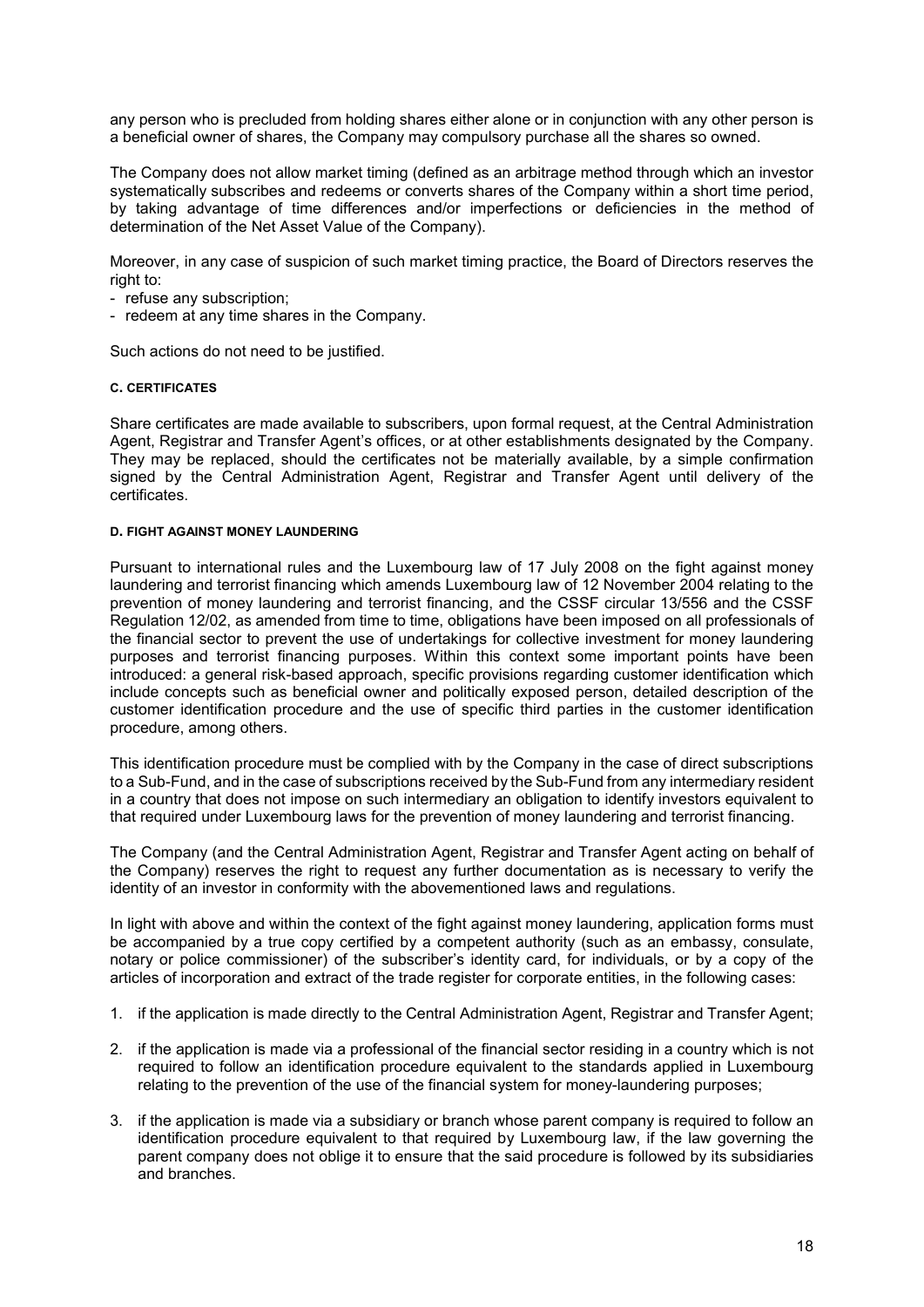Moreover, the Company is legally responsible for identifying the origin of monies transferred. In this purpose the directors have entrusted the Management Company with the function as responsible person for controlling compliance with AML/CFT obligations in accordance with the provisions of Article 4(1) Luxembourg law of 12 November 2004 and the CSSF regulation 12/02 ("the **RC**").

Furthermore the members of the Board of Directors, as governing body, acting jointly, are responsible for the respect of compliance with AML/CFT obligations at the management level of the Company itself (the "**RR**").

Subscriptions and payment of redemption proceeds may be temporarily suspended until such monies or the identity of the relevant shareholder has been correctly identified.

It is generally accepted that investment professionals and financial sector institutions resident in countries adhering to the conclusions of the FATF report (Financial Action Task Force on Money Laundering) are considered to be required to enforce an identification procedure equal to the one required by Luxembourg law.

## **3. REDEMPTION OF SHARES**

<span id="page-18-0"></span>Shareholders may place redemption orders every Bank Business Day for all or part of their shareholdings. Redemption orders or instructions as may be accepted by the Central Administration Agent, Registrar and Transfer Agent, considered irrevocable, should be sent at the registered office of the Central Administration Agent, Registrar and Transfer Agent. Requests must contain the following information: the exact name and address of the person making the redemption request and the number of shares or the amount to be redeemed, the sub-fund to which such shares belong, the form of the shares, as well as the class of shares.

Redemption requests are to be accompanied by the certificate(s) representing the registered shares.

Provided the application together with any required documentation is received prior to 12 p.m., Luxembourg time, on the Bank Business Day preceding the next applicable Valuation Day, the shares will be redeemed based on the Net Asset Value per share applicable on the next Valuation Day. If received thereafter, the application will be deferred to the next following Valuation Day.

The Directors may, however, decide, at their sole discretion, to fix an earlier deadline for receipt of applications.

A redemption fee (for the benefit of the relevant class) at a maximum rate in accordance with the provision described in the sub-fund's relevant data sheet under Appendix III. may be deducted from this amount.

The redemption value may be higher than, equal to, or lower than the initial purchase price.

The redemption proceeds will normally be paid by bank transfer on the fifth Bank Business Day after the relevant Valuation Day or from the day of receipt of the relevant certificates. In the case of approved nominees, distributors or sales agents authorised by the Management Company, redemption proceeds will normally be paid by bank transfer on the fourth Bank Business Day after the relevant Valuation Day or from the day of receipt of the relevant certificates.

Redemption orders will not actually be processed, and the redemption proceeds will not actually be paid until

- the Central Administration Agent, Registrar and Transfer Agent has received the certificate(s) representing the shares to be redeemed, or
- the Central Administration Agent, Registrar and Transfer Agent has received confirmation from an independent depository that irrevocable instructions have in fact been given for the delivery of the share certificates, or
- the redemption form for registered shares has been received.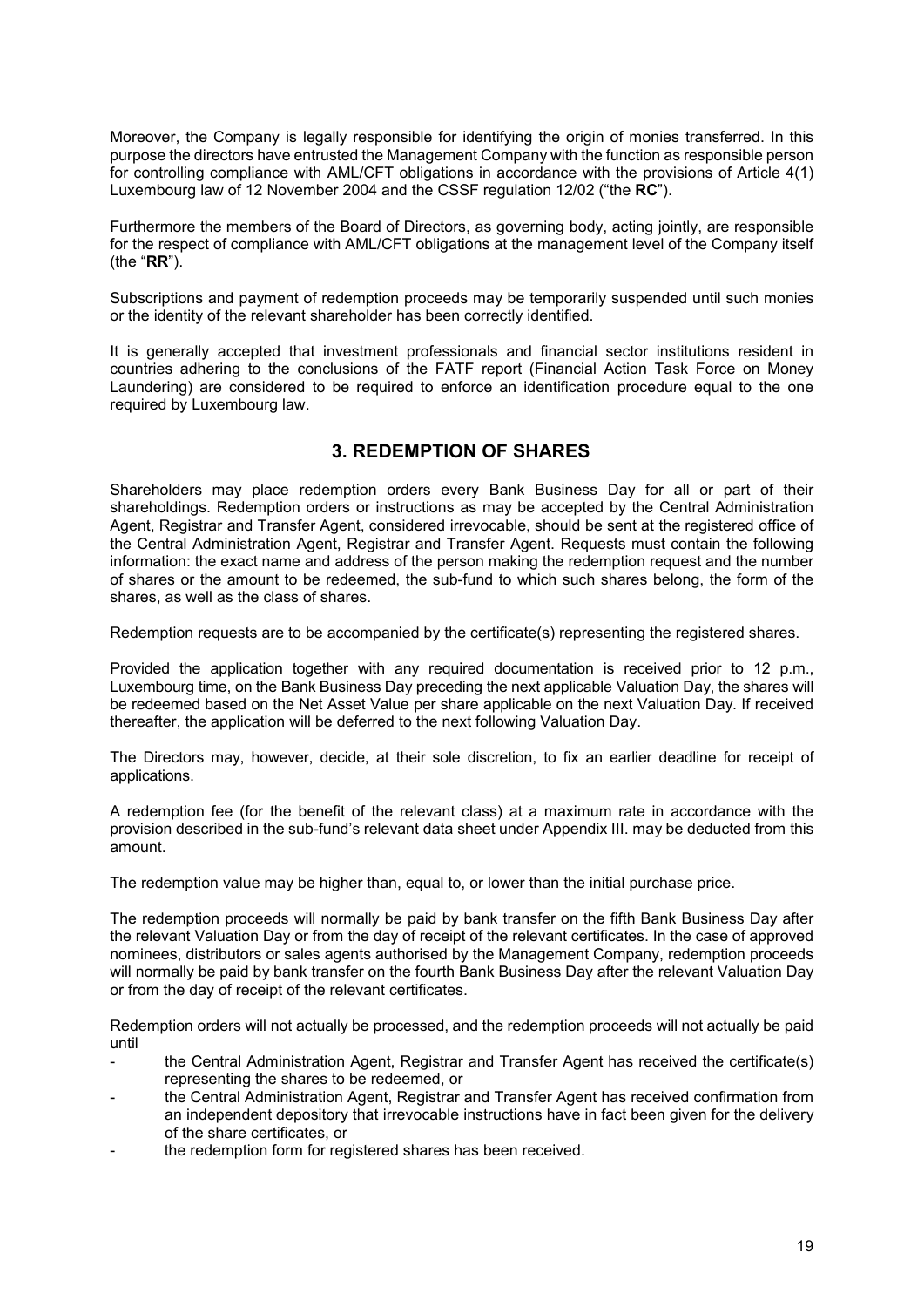Neither the Board of Directors, nor the Central Administration Agent, Registrar and Transfer Agent will be held responsible for any lack of payment of whatever form resulting from the application of possible exchange controls or other circumstances beyond its/their control which may limit or render impossible the transfer of the redemption proceeds to other countries.

In relation to an application for redemption, or transfer of shares, the Company and/or Central Administration Agent, Registrar and Transfer Agent may require at any time such documentation as it/they deem appropriate. Failure to provide such information in a form which is satisfactory to the Company and/or Central Administration Agent, Registrar and Transfer Agent may result in an application for redemption or transfer not being processed. Should documentation not be forthcoming with regard to the return of payments or the redemption of shares, then such payment may not proceed.

No third party payments will be made.

In addition to the suspension of the issue of shares, a suspension of the calculation of the Net Asset Value of a sub-fund entails also the suspension of redemptions of that sub-fund as set out in Section IV. 2. below. Any suspension of redemptions will be notified in accordance with Section IV. "Net Asset Value" by all appropriate means to the shareholders having presented their requests, the execution of which has been differed or suspended. The Board may decide to delay the payment of redemption proceeds, in circumstances where the Company is unable to repatriate cash proceeds or during any period where the calculation of the Net Asset Value has been suspended.

The payment of redemption proceeds that has been delayed will occur as soon as reasonably practicable after the Valuation Day.

If the total net redemption requests received for one sub-fund or one class on any Valuation Day exceed 10% of the Net Asset Value thereof, the redemption requests presented may be reduced and differed proportionally so as to reduce the number of shares redeemed on such day to 10% of the Net Asset Value of the sub-fund or class in question. Any redemption request thus differed will have priority over the redemption requests received on the following Valuation Day, but always subject to the limit of 10% mentioned above.

In normal circumstances the Board of Directors will maintain adequate level of liquid assets in order to meet redemption requests.

## **Redemption in specie**

The Board of Directors may at the request of a shareholder elect to satisfy a redemption in whole or in part by way of the transfer *in specie* of assets of the Company. The Board of Directors will ensure that the transfer of assets *in specie* in cases of such redemptions will not be detrimental to the remaining shareholders of the Company by pro-rating the redemption *in specie* as far as possible across the entire portfolio of securities. Such *in specie* redemptions will be subject to a special audit report confirming the number, the denomination and the value of the assets which the Board of Directors will have determined to be transferred in counterpart of the redeemed shares. This audit report will also confirm the way of determining the value of the assets which will have to be identical to the procedure for determining the Net Asset Value of the shares. The specific costs for such redemptions *in specie*, in particular the cost of the special audit report will be borne by the redeeming shareholder.

## **4. CONVERSION OF SHARES**

<span id="page-19-0"></span>A conversion can be analyzed as a simultaneous transaction of redemption and subscription of shares.

Consequently, such a transaction may only be processed on the first Valuation day on which both the Net Asset Values of the sub-funds involved in the said transaction are calculated.

Shareholders of one class in a sub-fund may request at any time the conversion of all or part of their holdings into shares of another class in the same or another sub-fund. Only institutional investors within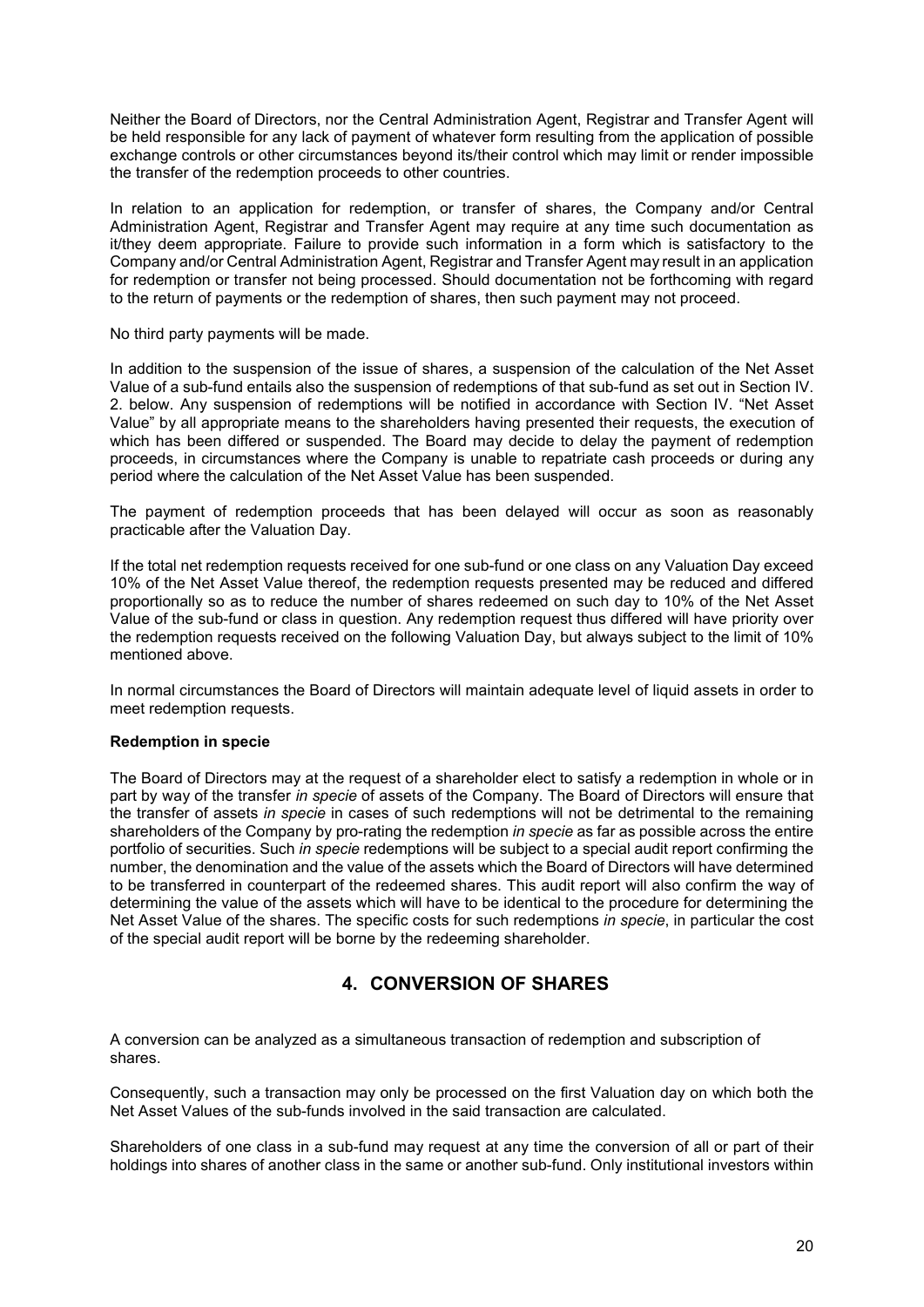the meaning of articles 174, 175 and 176 of the 2010 Law may convert their shares into a class that is reserved to institutional investors.

Conversion requests, considered irrevocable, must be sent at the registered office of the Central Administration Agent, Registrar and Transfer Agent by letter or facsimile, and by indicating the name of the sub-fund into which the shares are to be converted and specifying the class of the shares to be converted, the class of the shares of the new sub-fund to be issued. If this information is not given, the conversion will be made into shares of the same type.

Provided the application together with the required documentation is received prior to 12 p.m., Luxembourg time, on the Bank Business Day in Luxembourg preceding the next applicable Valuation Day, the shares will be converted based on the Net Asset Value per share applicable on the next Valuation Day. If received thereafter, the application will be deferred to the next following Valuation Day.

The Directors may, however, decide to fix an earlier deadline for receipt of applications if they consider that as a result of large market fluctuations this is necessary to protect the Company and its shareholders.

Conversion requests are to be accompanied by the certificate(s) representing the registered shares.

Subject to a suspension of the calculation of the Net Asset Value, shares may be converted on any Valuation Day following receipt of the conversion request, by reference to the Net Asset Value of the shares of the sub-funds concerned as established on such Valuation Day.

The rate at which all or part of the holding of a given sub-fund or class (the "original sub-fund") is converted into shares of another sub-fund or class (the "new sub-fund") is determined as precisely as possible in accordance with the following formula:

$$
A = \frac{(B \times C) \cdot F \times E}{D}
$$

- A being the number of shares of the new sub-fund to be attributed;
- B being the number of shares of the original sub-fund to be converted;
- C being the prevailing Net Asset Value per share of the original sub-fund on the day in question;
- D being the prevailing Net Asset Value per share of the new sub-fund on the day in question; and
- E being the exchange rate applicable at the time of the transaction between the currency of the subfund to be converted and the currency of the sub-fund to be attributed;
- F being a conversion fee payable to the original sub-fund, at a maximum rate in accordance with the provision described in the sub-fund's relevant data sheet under Appendix III.

A conversion fee (for the benefit of the original class) at a maximum rate in accordance with the provision described in the sub-fund's relevant data sheet under Appendix III. may be deducted from the prevailing Net Asset Value per share of the original sub-fund used for the conversion. This maximum rate should be the same applicable rate for all the conversion order executed on the same Valuation Day.

After conversion, the Central Administration Agent, Registrar and Transfer Agent will inform the shareholders of the number of shares obtained of the new sub-fund and their cost.

In converting shares of a sub-fund into shares of another class or sub-fund, a shareholder must meet the applicable minimum initial subscription amount requirements of this class or sub-fund, if any.

If, as a result of any request for conversion, the number of shares held by any shareholder in a sub-fund or class would fall below the value of minimum initial subscription amount indicated in the old sub-fund, the Company may treat such request as a request to convert the entire shareholding of such shareholder. In addition, the shareholder must comply with the minimum holding requirements, if any, with respect to the new sub-fund, as stipulated in the list of sub-funds launched under Appendix III.C.

No conversion of shares may be carried out whenever the calculation of the Net Asset Value of one of the sub-funds involved in the conversion operation is suspended.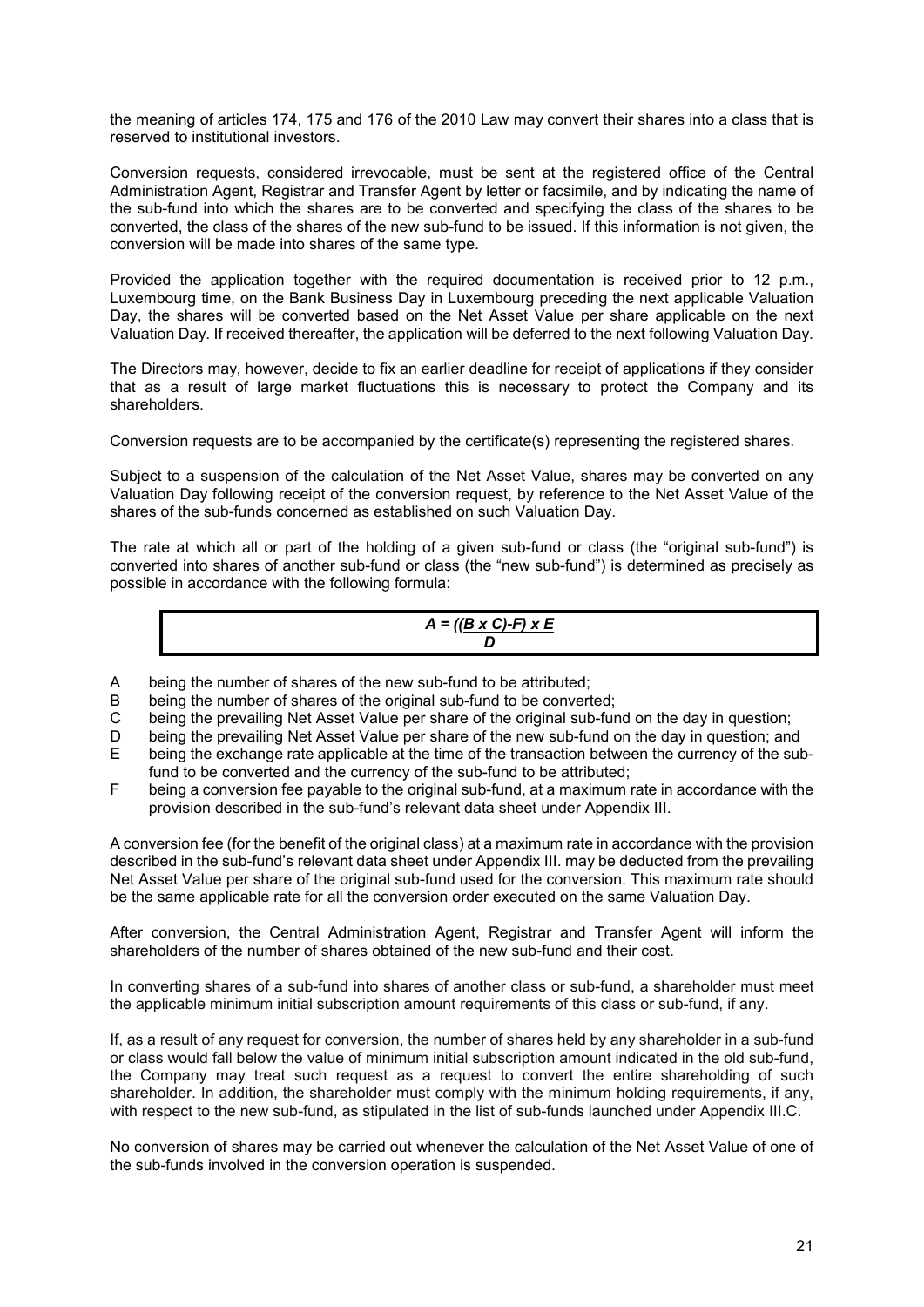Any suspension of conversions will be notified in accordance with Section IV. "Net Asset Value" by all appropriate means to the shareholders having presented their requests, the execution of which has been differed or suspended.

## **5. STOCK EXCHANGE LISTING**

<span id="page-21-1"></span><span id="page-21-0"></span>The Board of Directors may decide to list the shares of each sub-fund or classes, as and when issued, on the Luxembourg Stock Exchange.

# <span id="page-21-2"></span>**IV. NET ASSET VALUE**

## **1. GENERAL PRINCIPLES**

#### **A. DEFINITION AND CALCULATION OF THE NET ASSET VALUE**

The Net Asset Value per share of each sub-fund and class of shares of the Company is calculated in Luxembourg by the Administrative Agent, under the responsibility of the Board of Directors, on each Valuation Day on a frequency as defined in the sub-funds' relevant data sheets under Appendix III.

The Net Asset Values are expressed in the sub-fund's and class' respective reference currency, as stated in the list of sub-funds launched under Appendix III. C.

The value of the shares of each sub-fund and class is obtained by dividing the Net Asset Value of the assets of the sub-fund and class considered by the number of outstanding shares of these sub-funds and classes.

In every sub-fund in which both reporting shares and capitalisation shares shall have been issued and are outstanding, the Net Asset Value shall be determined for each reporting share as well as for each capitalisation share.

If the Board of Directors considers that the Net Asset Value calculated on a given Valuation Day is not representative of the true value of the Company's shares, or if, since the calculation of the Net Asset Value, there have been significant fluctuations on the stock exchanges concerned, the Board of Directors may decide to actualise the Net Asset Value on that same day. In these circumstances, all subscription, redemption and conversion requests received for that day will be handled on the basis of the actualised Net Asset Value with due care and good faith.

#### **B. DEFINITION OF THE PORTFOLIOS OF ASSETS**

The Board of Directors will establish a distinct portfolio of net assets for each sub-fund. Where relations between shareholders and third parties are concerned, this portfolio will be attributed only to the shares issued by the sub-fund in question, taking into account, if necessary, the break-down of this portfolio between the distribution and/or capitalisation shares of this sub-fund, in accordance with the provisions of this clause.

In order to establish these different portfolios of net assets:

- 1. if two or more shares' classes belong to a given sub-fund, the assets allocated to such classes will be invested together according to the investment policy of the relevant sub-fund subject to the specific features of said shares' classes;
- 2. the proceeds resulting from the issue of the shares of a class of a given sub-fund will be attributed in the Company's accounts to the relevant class of this sub-fund and the assets, liabilities, income and expenses relating to this sub-fund/class will also be attributed thereto;
- 3. the assets, liabilities, income and expenses relating to this sub-fund/class will also be attributed thereto;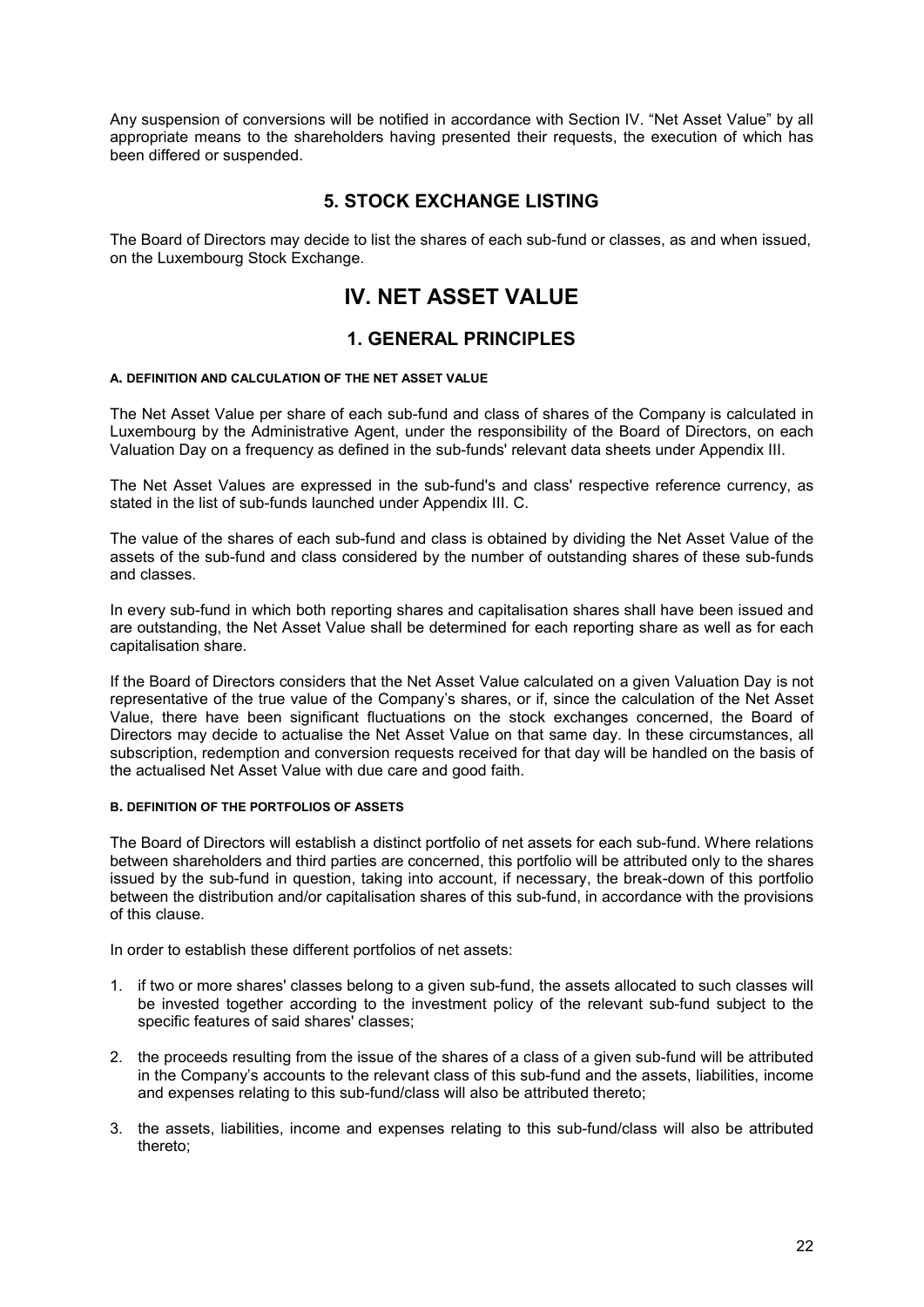- 4. where any asset derives from another asset, such derivative asset will be applied in the books of the Company to the same sub-fund from which it was derived, and on each subsequent revaluation of an asset, the increase or decrease in value will be attributed to the sub-fund to which it belongs;
- 5. if the Company has to bear a liability which is connected with an asset of a particular sub-fund or class with a transaction carried out in relation to an asset of a particular sub-fund or class, this liability will be attributed to that particular sub-fund or class (for example: hedging transactions);
- 6. in the case where any asset or liability of the Company cannot be considered as being attributable to a particular class of shares, such asset or liability shall be allocated to all the classes of shares pro rata to their respective Net Asset Values or in such other manner as determined by the Board of Directors acting in good faith. With reference to the relations between shareholders and third parties, each sub-fund and class of shares will be treated as a separate entity;
- 7. after payment of dividends to shares of a particular class, the Net Asset Value of this class will be reduced by the amount of such dividends.

## **C. VALUATION OF ASSETS**

The assets of each sub-fund of the Company will be valued in accordance with the following principles:

- 1. The value of any cash at hand or on deposit, bills, demand notes and accounts receivable, prepaid expenses, dividends and interests matured but not yet received shall be valued at the par-value of the assets, except if it appears that such value is unlikely to be received. In such a case, subject to the approval of the Board of Directors, the value shall be determined by deducting a certain amount to reflect the true value of the assets.
- 2. The value of Transferable Securities, Money Market Instruments and/or financial derivative instruments listed on an official Stock Exchange or dealt in on a regulated market which operates regularly and is recognised and open to the public (a "**Regulated Market**"), as defined by laws and regulations in force, is based on the latest available price and if such Transferable Securities are dealt in on several markets, on the basis of the latest known price on the stock exchange which is normally the principal market for such securities. If the latest known price is not representative, the value shall be determined based on a reasonably foreseeable sales price to be determined prudently and in good faith.
- 3. In the event that any Transferable Securities or/and Money Market Instruments are not listed or dealt in on any stock exchange or any other Regulated Market operating regularly, recognised and open to the public, as defined by the laws and regulations in force, the value of such assets shall be assessed on the basis of their foreseeable sales price estimated prudently and in good faith.
- 4. The liquidating value of derivative contracts not traded on exchanges or on other Regulated Markets shall mean their net liquidating value determined by the Board of Directors in a fair and reasonable manner, on a basis consistently applied for each different variety of contracts. The liquidating value of futures, forward and options contracts traded on exchanges or on other Regulated Markets shall be based upon the last available settlement prices of these contracts on exchanges and Regulated Markets on which the particular futures, forward or options contracts are traded by the Company; provided that if a futures, forward and options contract could not be liquidated on the day with respect to which net assets are being determined, the basis for determining the liquidating value of such contract shall be such value as the Board of Directors may deem fair and reasonable.
- 5. The value of Money Market Instruments not listed or dealt in on any stock exchange or any other Regulated Market and with remaining maturity of less than 12 (twelve) months and of more than ninety (90) days is deemed to be the nominal value thereof, increased by any interest accrued thereon. Money market instruments with a remaining maturity of 90 (ninety) days or less will be valued by the amortised cost method, which approximates market value.
- 6. Units of UCITS and/or other UCI will be valued at their last determined and available Net Asset Value or, if such price is not representative of the fair market value of such assets, then the price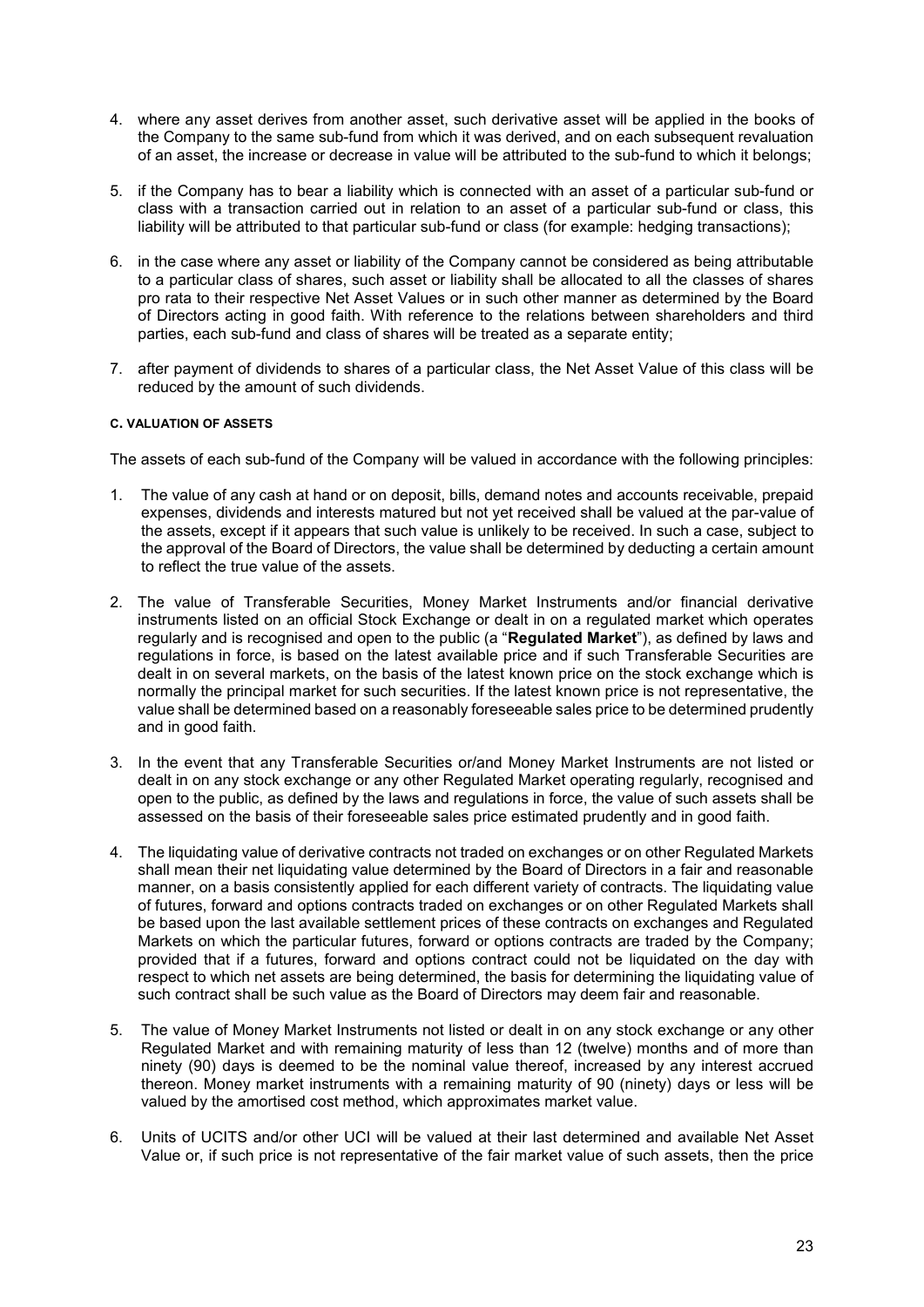shall be determined by the Directors on a fair and equitable basis. Units or shares of a closedended UCI will be valued at their last available stock market value.

7. All other securities and other assets will be valued at fair market value, as determined in good faith pursuant to procedures established by the Board of Directors.

The value of all assets and liabilities not expressed in the reference currency of a sub-fund will be converted into the reference currency of such sub-fund at rates last quoted by major banks. If such quotations are not available, the rate of exchange will be determined in good faith by or under procedures established by the Board of Directors.

The Board of Directors, at its sole discretion, may permit some other method of valuation to be used if it considers that such valuation better reflects the fair value of any asset of the Company.

Every other asset shall be assessed on the basis of the foreseeable realisation value which shall be estimated prudently and in good faith.

In the event that extraordinary circumstances render valuations as aforesaid impracticable or inadequate, the Company is authorised, prudently and in good faith, to follow other rules in order to achieve a fair valuation of its assets.

All and any assets not expressed in the currency of the sub-fund to which they belong shall be converted into the currency of that sub-fund at the exchange rate applying on the concerned Bank Business Day or at such exchange rate as may be agreed in the relevant forward contracts.

The value of the net assets per share of each class, reporting shares and capitalisation shares, as well as their issue, redemption and conversion prices shall be made available at the registered office of the Company every Bank Business Day.

Adequate deductions will be made for expenses to be borne by the Company and account will be taken of the Company's liabilities according to fair and prudent criteria. Adequate provisions will be made for the expenses to be borne by the Company and account may be taken of the Company's off balance sheet liabilities according to fair and prudent criteria.

## <span id="page-23-0"></span>**2. SUSPENSION OF THE CALCULATION OF THE NET ASSET VALUE, OF ISSUES, CONVERSIONS AND REDEMPTIONS OF SHARES**

- A. The Board of Directors is authorised to suspend temporarily the calculation of the Net Asset Value of the assets of one or more sub-fund(s) or class(es) of the Company and the Net Asset Value per share of such sub-fund(s) or class(es), as well as the issue, redemption and conversion of the shares of these sub-funds or classes, in the following cases:
	- a) when any of the principal stock exchanges, on which a substantial portion of the assets of one or more sub-funds of the Company is quoted, is closed other than for ordinary holidays, or during which dealings therein are suspended or restricted;
	- b) when the market of a currency, in which a substantial portion of the assets of one or more subfund(s) or class(es) of the Company is denominated, is closed other than for ordinary holidays, or during which dealings therein are suspended or restricted;
	- c) when any breakdown arises in the means of communication normally employed in determining the value of the assets of one or more sub-fund(s) or class(es) of the Company or when for whatever reason the value of one of the Company's investments cannot be rapidly and accurately determined;
	- d) when exchange restrictions or restrictions on the transfer of capital render the execution of transactions on behalf of the Company impossible, or when purchases or sales made on behalf of the Company cannot be carried out at normal exchange rates;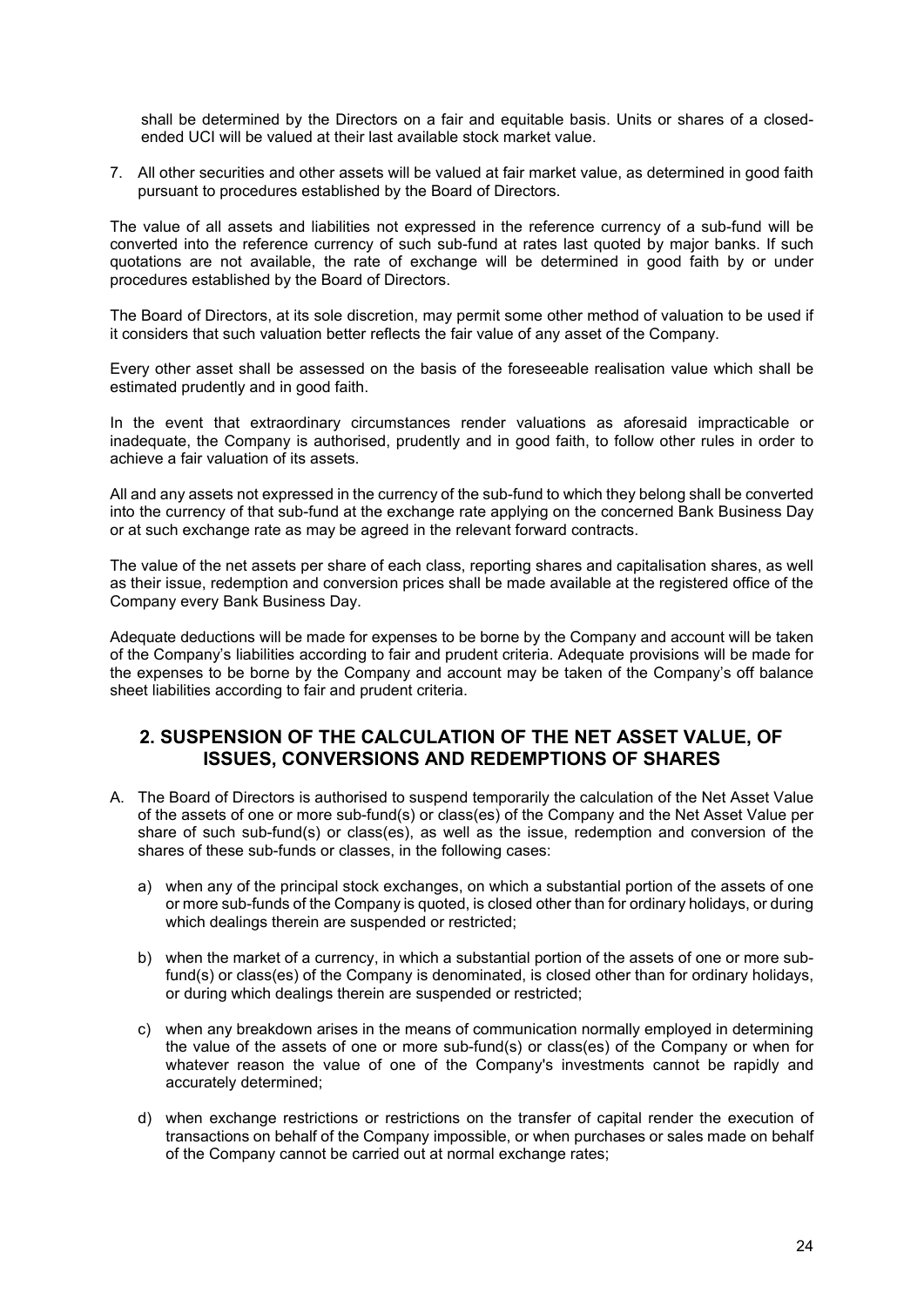- e) when political, economic, military, monetary or fiscal circumstances which are beyond the control, responsibility and influence of the Company prevent the Company from disposing of the assets, or from determining the Net Asset Value, of one or more sub-fund(s) or class(es) of the Company in a normal and reasonable manner;
- f) as a consequence of any decision to liquidate or dissolve the Company or one or several subfund(s);
- g) any other circumstances beyond the control of the Board of Directors as determined by the Directors in their discretion.
- B. Any suspension of the calculation of the Net Asset Value of the shares of one or more sub-fund(s) or class(es) will be announced by all appropriate means, and in particular by publication, if appropriate, in the newspapers in which these values are usually published. The Company will inform the shareholders having requested the subscription, redemption or conversion of the shares of these sub-funds or classes of any suspension of calculation in the appropriate manner.

Such suspension with regard to any sub-fund or classes of shares shall have no effect on the calculation of the Net Asset Value of another sub-fund or class.

During the suspension period, shareholders may cancel any subscription, redemption or conversion orders they have placed. If orders are not cancelled, shares will be issues, redeemed or converted on the basis of the first Net Asset Value calculated after the suspension period.

C. In exceptional circumstances which may be detrimental to the shareholders' interests (for example large numbers of redemption, subscription or conversion requests, strong volatility on one or more market(s) in which the sub-fund(s) or class(es) is (are) invested, the Board of Directors reserves the right to postpone the determination of the value of this (these) sub-fund(s) or class(es) until the disappearance of these exceptional circumstances and, if the case arises, until any essential sales of securities on behalf of the Company have been completed.

In such cases, subscriptions, redemption requests and conversions of shares, which were suspended simultaneously, will be satisfied on the basis of the first Net Asset Value calculated thereafter.

# **V. DIVIDENDS**

<span id="page-24-0"></span>The Board of Directors does not currently intend to cause the Company to make distributions of income and capital gains to shareholders. The income resulting from the investments realised by every subfund shall be fully capitalised.

However, for certain classes of shares ("**Distribution Shares**"), the Board of Directors may decide to make distributions of income and capital gains. For these Distribution Shares (identified in the sub-fund's relevant data sheet under Appendix III with "(dis)" next to the ISIN Code), it is expected that the net income (net of expenses and reserves) actually received by the relevant sub-fund attributable to the relevant class will be distributed to the relevant shareholders. Income attributable to shareholders in Distribution Shares will generally be distributed annually unless otherwise specified in Appendix III.

No distribution may be made which would result in the net assets of the Company falling below the minimum provided for by Luxembourg law.

Dividends not claimed within five (5) years from their payment date will lapse and revert to the relevant sub-fund.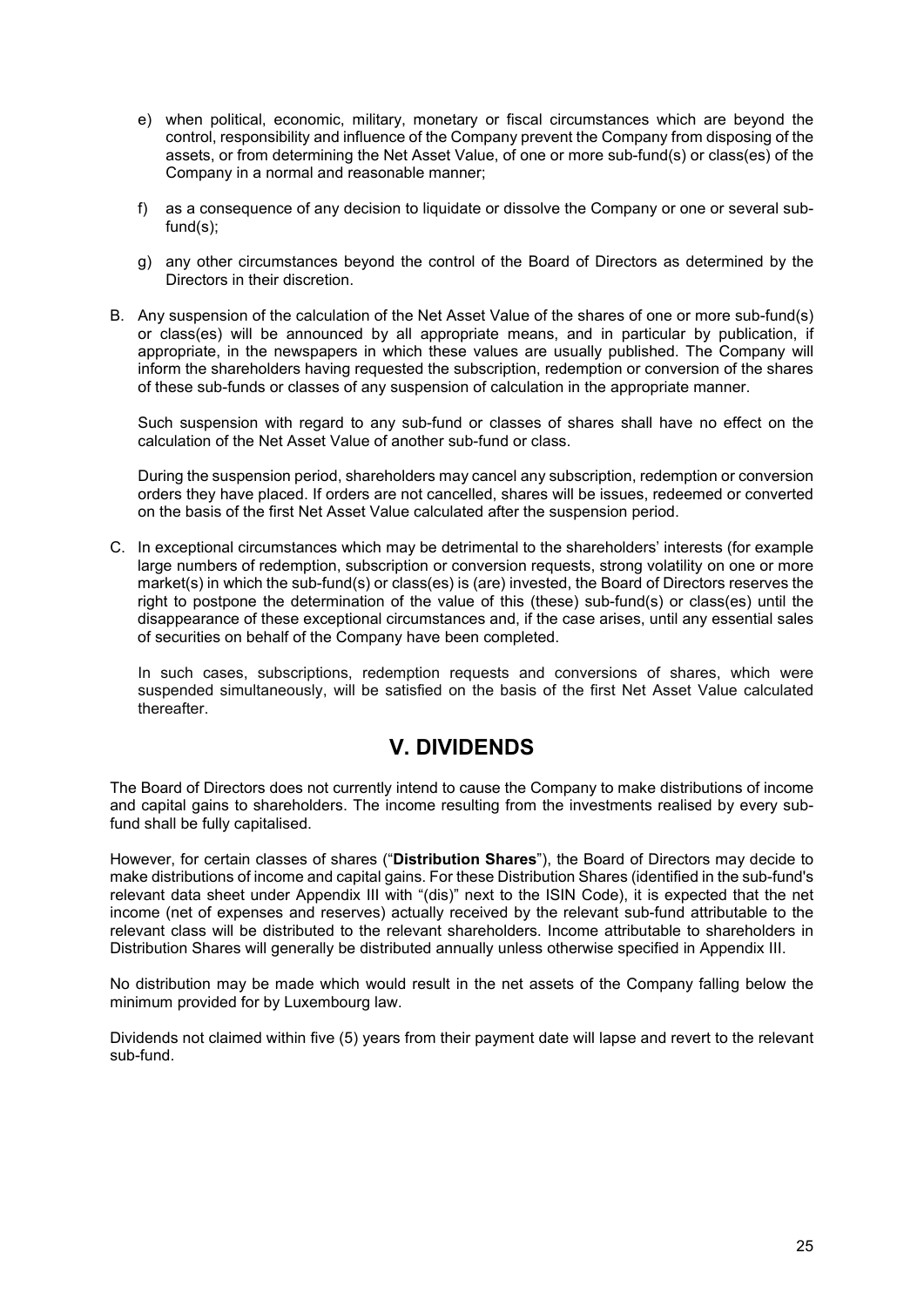# **VI. CHARGES AND EXPENSES**

## **1. FEES TO BE BORNE BY THE COMPANY**

<span id="page-25-1"></span><span id="page-25-0"></span>The fees payable to the Depositary and Paying Agent, the Central Administration Agent, Registrar and Transfer Agent and the Management Company will be within a range of 0.35-0.50% with a minimum fee of up to EUR 70,000 applicable per sub-fund per annum. The fees are payable monthly and accrued on each Valuation Day.

The actual amount paid by the Company are disclosed in the periodic reports of the Company.

The following costs will also be charged to the Company:

- costs incurred in connection with the formation of the Company, including the cost of services rendered in the incorporation of the Company and in obtaining approval by the competent authorities;
- remuneration of the Investment Manager and, if any, the correspondents and other providers of services as deemed appropriate by the Board;
- other administrative fees;
- Auditors' costs and audit fees:
- remuneration of the Directors and reimbursement of their reasonable expenses, if any;
- costs of printing and publishing information for the shareholders, including the costs of printing and distributing the periodic reports, marketing materials (except in respect of subfunds which are authorized for public offering in Hong Kong) as well as the Prospectus and KIIDs;
- costs associated with the marketing of the Company and its sub-funds (except in respect of sub-funds which are authorized for public offering in Hong Kong);
- costs associated with the maintenance of electronic portals such as websites to ensure necessary information is available to investors;
- brokerage fees and any other fees arising from transactions involving securities in the Company's portfolio;
- all taxes and duties which may be payable on the Company's income;
- the annual registration fee (cf. Section VII. 1.), as well as taxes or other fees payable to the CSSF and costs relating to the distribution of dividends;
- the fees of any regulatory authority and legal fees in any country in which the Company and its sub-funds are or may be marketed;
- extraordinary expenses, in particular those relating to the consultation of experts or other such proceedings as may protect the shareholders' interests;
- annual fees payable for stock exchange listing, if any;
- subscriptions to professional associations and other organisations in Luxembourg, which the Company will decide to join in its own interest and in that of its shareholders;
- risk and compliance management and fund reports;
- Systems and system development costs that are aimed at reducing aggregate costs for shareholders of the Company
- Research charges;
- Corporate Access charges.

In order to comply with applicable rules, corporate access cannot be part of the research charges. Corporate Access under applicable rules cannot be defined as research. It also cannot be bundled with brokerage commissions. The Investment Manager is prohibited from accepting any non-monetary benefit from a third party in relation to the provision of services to clients unless it is minor in nature, irrespective of whether they have a trading relationship or not with the third party. Corporate Access is an integral part of the Investment Managers investment process. Corporate Access will be paid out of the assets of the Company and allocated among the sub-funds based on the fair allocation methodology specified in the written policy set by the Investment Manager and agreed by the Board of Directors.

Unless otherwise provided for in the appendix of the relevant sub-fund, Alquity Investment Management Limited, as distributor is entitled to receive a fee of up to a maximum of 0.5% per annum. This fee is payable monthly and based on the average net assets of each class during the relevant month.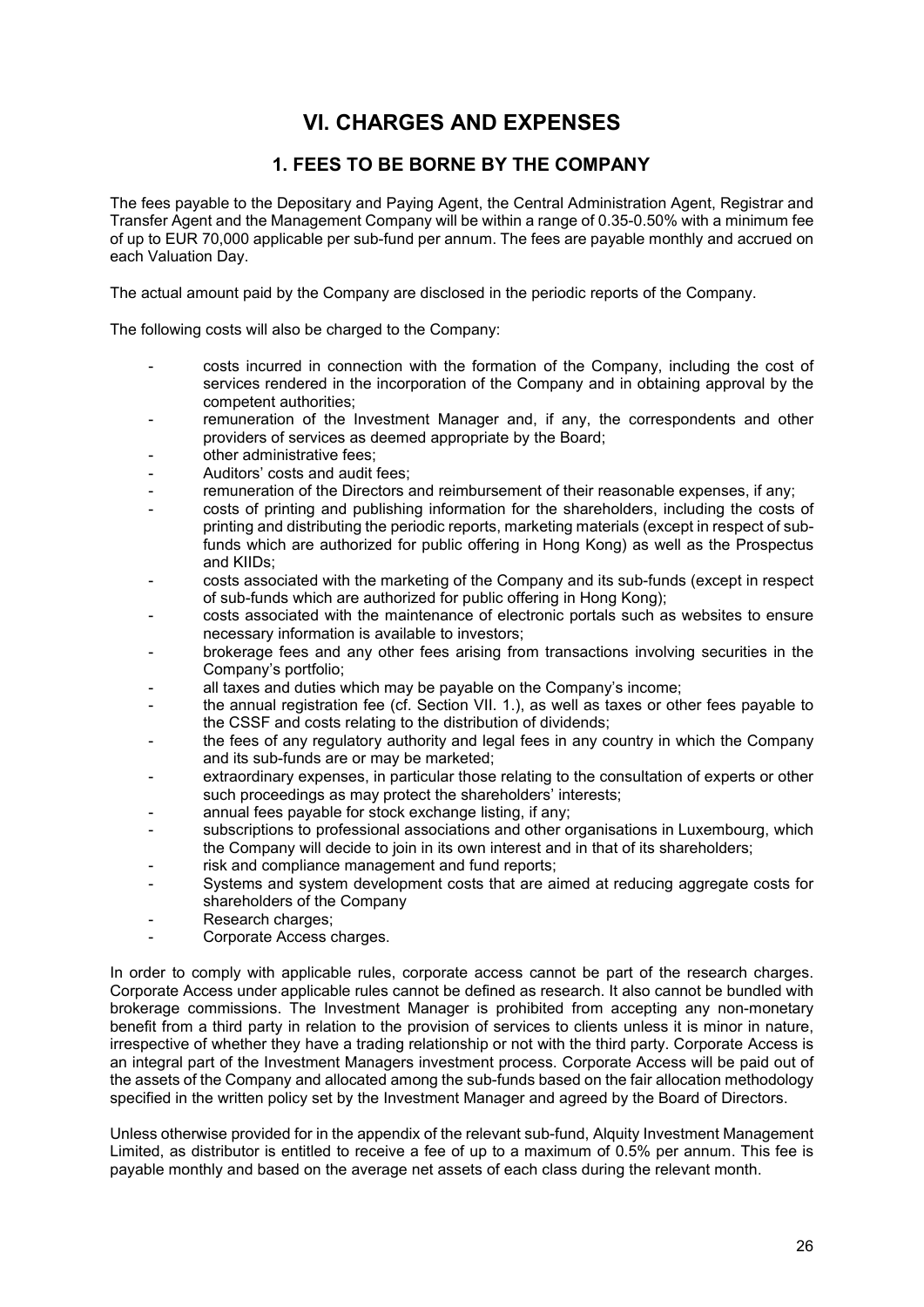In consideration for the investment management services provided to the Company, the Investment Manager is entitled to receive from the Company investment management fees of a percentage of the net assets of the relevant class, as further detailed in Appendix III. The investment management fees are up to 1.90% depending on the relevant sub-fund and class of shares. The investment management fees are expressed in annual rate but are calculated on the basis of the average net assets for the past month and payable at the end of each month.

In addition, any reasonable disbursements and out-of-pocket expenses, including telephone, telex, facsimile, electronic transmission and postage expenses etc. incurred by the Depositary and Paying Agent, the Central Administration Agent, Registrar and Transfer Agent, the Management Company, distributors or Investment Manager within the framework of their mandates, as well as correspondents' costs, will be borne by the relevant sub-fund of the Company. In its capacity as Paying Agent, the Depositary may charge the usual fee charged in the Grand Duchy of Luxembourg.

The Company will pay fees appearing in each sub-fund's relevant data sheet under Appendix III.

All recurring general costs will be charged first against investment income, then, should this not be sufficient, against realised capital gains.

The setup costs of any new sub-fund will be amortised over a period of five (5) years starting on the date of the sub-fund's establishment. The amortisation method used is a progressive depreciation method where the amount amortised is increasing each year until the full amortization on the fifth year as per the following percentages:

6.67% for the first year, 13.33% for the second year, 20.00% for the third year, 26.67% for the fourth year and 33.33% for the fifth year.

When a sub-fund is liquidated, any setup costs that have not yet been amortised will be charged to the sub-fund being liquidated.

## **2. FEES TO BE BORNE BY THE SHAREHOLDERS**

<span id="page-26-0"></span>The fees paid by shareholders are described under Appendix III.

In connection with the purchase and/or sales of the shares in the local markets, local intermediaries may charge additional costs.

## **3. ONGOING CHARGES**

<span id="page-26-1"></span>The ongoing charges (the "**Ongoing Charges**") include all the annual charges and other payments taken from the assets of a sub-fund which include, but are not limited to, investment management fee, distribution fee, management company fees, sub-administrative agent fees, sub-registrar agent fees, custodian fees, Directors' fees and expenses, registration costs, regulatory fees, audit fees, legal fees, setup costs, translation costs, printing costs, publication costs including value-added tax (VAT) or similar taxes that might apply in any jurisdiction. The actual charges included in the Ongoing Charges will be sufficiently and adequately disclosed in the semi-annual and annual reports of the Company.

For the Alquity Sicav – Alquity Africa Fund the actual charges are levied.

For all other sub-funds, the Ongoing Charges are included in a Flat TER for each class of shares of each sub-fund. The Flat TER is flat in the sense that:

(i) to the extent that the Ongoing Charges per class exceed the Flat TER, the Investment Manager will pay such excess amount;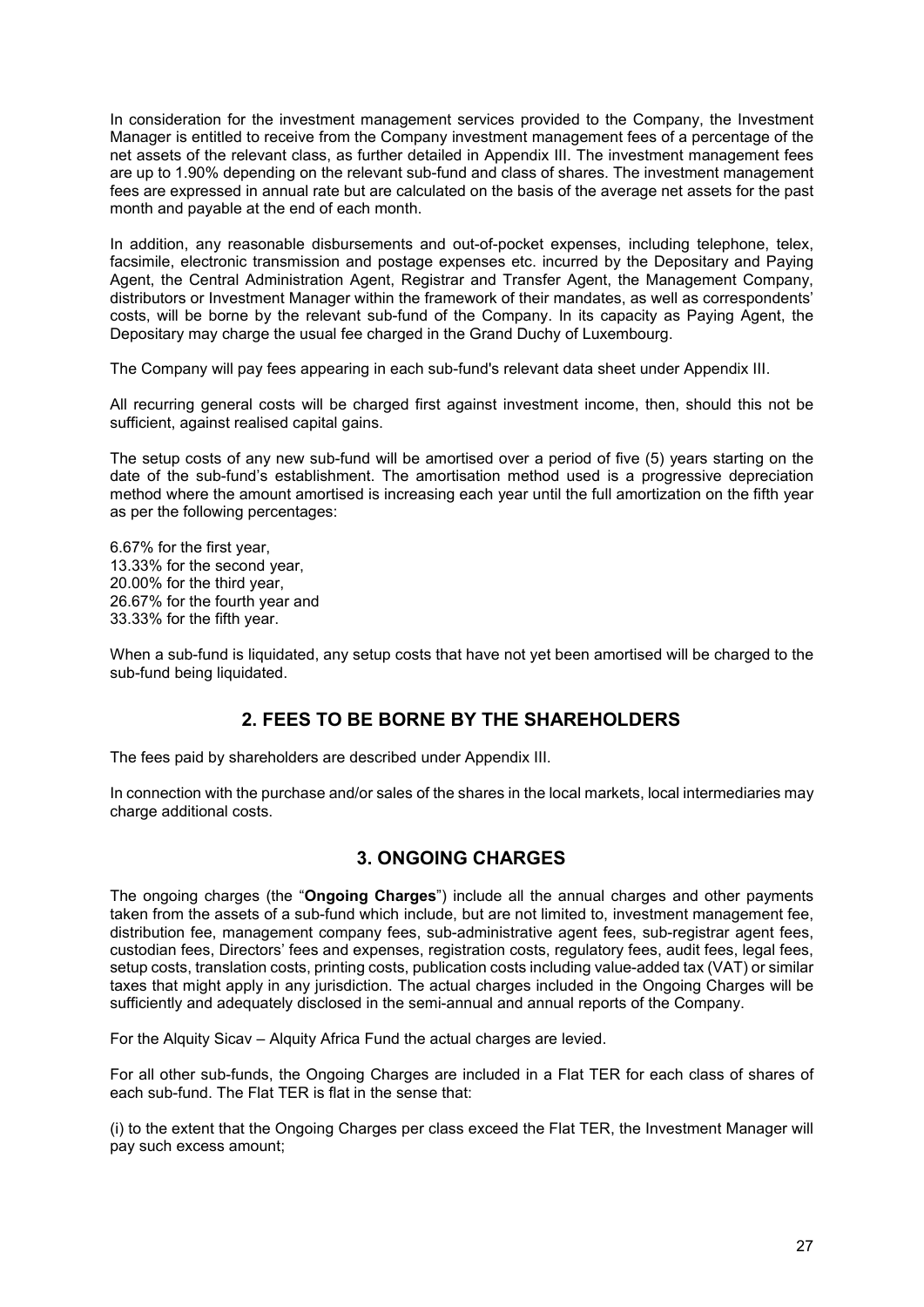(ii) to the extent that the Ongoing Charges per class are below the Flat TER, the Investment Manager will be entitled to receive the amount of Flat TER in excess of the Ongoing Charges.

Hence, investors should note that under the Flat TER process, the amount to be borne by the sub-funds may be greater than the actual ongoing costs of operating the relevant sub-funds. Conversely, the expenses the sub-funds would have had to pay might be greater than the Flat TER and the effective amount paid by the sub-funds would be less.

The Flat TER is accrued on a daily basis and any payment (either by the Investment Manager or to the Investment Manager) will be on a quarterly basis.

For all sub-funds (except for the Alquity Sicav – Alquity Africa Fund for which the actual charges are levied), each class of shares will incur a distinct Flat TER expressed in a percentage of the average net asset value of the relevant class of shares. Such percentage is disclosed for each class of shares in Appendix III.

The Flat TER is used to determine the ongoing charges included in the KIID of the relevant class of shares and will be disclosed in the annual financial statements of the Company.

The flat TER process is not supposed to apply indefinitively. The Board of Directors will review its relevance at least annually, notably in light of the level of assets under management of each sub-fund, and shareholders would be informed in case it appears that the flat TER process is no longer required.

The Flat TER of each class of shares may be amended by the Board of Directors upon notice to the relevant shareholders. In case of increase of the Flat TER, a one-month prior notice will be given to the shareholders, during which they may redeem the shares they hold in the concerned class of shares free of charge, except for the Class B shares for which any outstanding redemption penalty detailed on page 71 will apply.

# <span id="page-27-1"></span><span id="page-27-0"></span>**VII. TAX STATUS - APPLICABLE LAW - OFFICIAL LANGUAGE**

## **1. TAX STATUS**

THE DISCUSSION HEREIN IS FOR INFORMATIONAL PURPOSES ONLY AND, FURTHERMORE, ONLY PERTAINS TO CERTAIN ASPECTS OF INVESTMENTS IN SHARES. EACH PROSPECTIVE SHAREHOLDER SHOULD CONSULT ITS PROFESSIONAL TAX ADVISER WITH RESPECT TO THE TAX ASPECTS OF AN INVESTMENT IN THE COMPANY. TAX CONSEQUENCES MAY VARY DEPENDING UPON THE PARTICULAR STATUS OF A PROSPECTIVE SHAREHOLDER.

The following summary, which should be read as a whole, is given as a general guide to the Luxembourg tax treatment of the Company and of an investment in the Company. This summary does not address all possible tax consequences relating to an investment in the Company or to particular categories of shareholders in the Company (such as shareholders who do not hold their shares beneficially for themselves, save where expressly mentioned below, some of which may be subject to specific tax rules). It does not purport to be a comprehensive description of all of the tax considerations that might be relevant to an investment decision. It is included herein solely for preliminary information purposes. It is not intended to be, nor should it be construed to be, legal or tax advice. This overview is based on current law and tax authorities' practice, which may change (possibly with retroactive effect). None of the Management Company, the Investment Managers or any of their officers, directors, shareholders, employees, advisers or agents can take any responsibility in this regard. The tax treatment of a particular shareholder of the Company will depend on the individual circumstances of such shareholder and may be subject to change. The residency concept used under the respective headings below applies for Luxembourg income tax assessment purposes only. Any reference in the present section to a tax, duty, levy impost or other charge or withholding of a similar nature refers to Luxembourg tax law and/or concepts only. A reference to Luxembourg income tax encompasses corporate income tax (*impôt sur le revenu des collectivités*), municipal business tax (*impôt commercial communal*), an employment fund's contribution (*contribution au fonds pour l'emploi*), as well as personal income tax (*impôt sur le revenu*) generally. Corporate income tax, municipal business tax as well as the employment fund's contribution invariably apply to most corporate taxpayers who are residents of Luxembourg for tax purposes. Individual taxpayers are generally subject to personal income tax and the employment fund's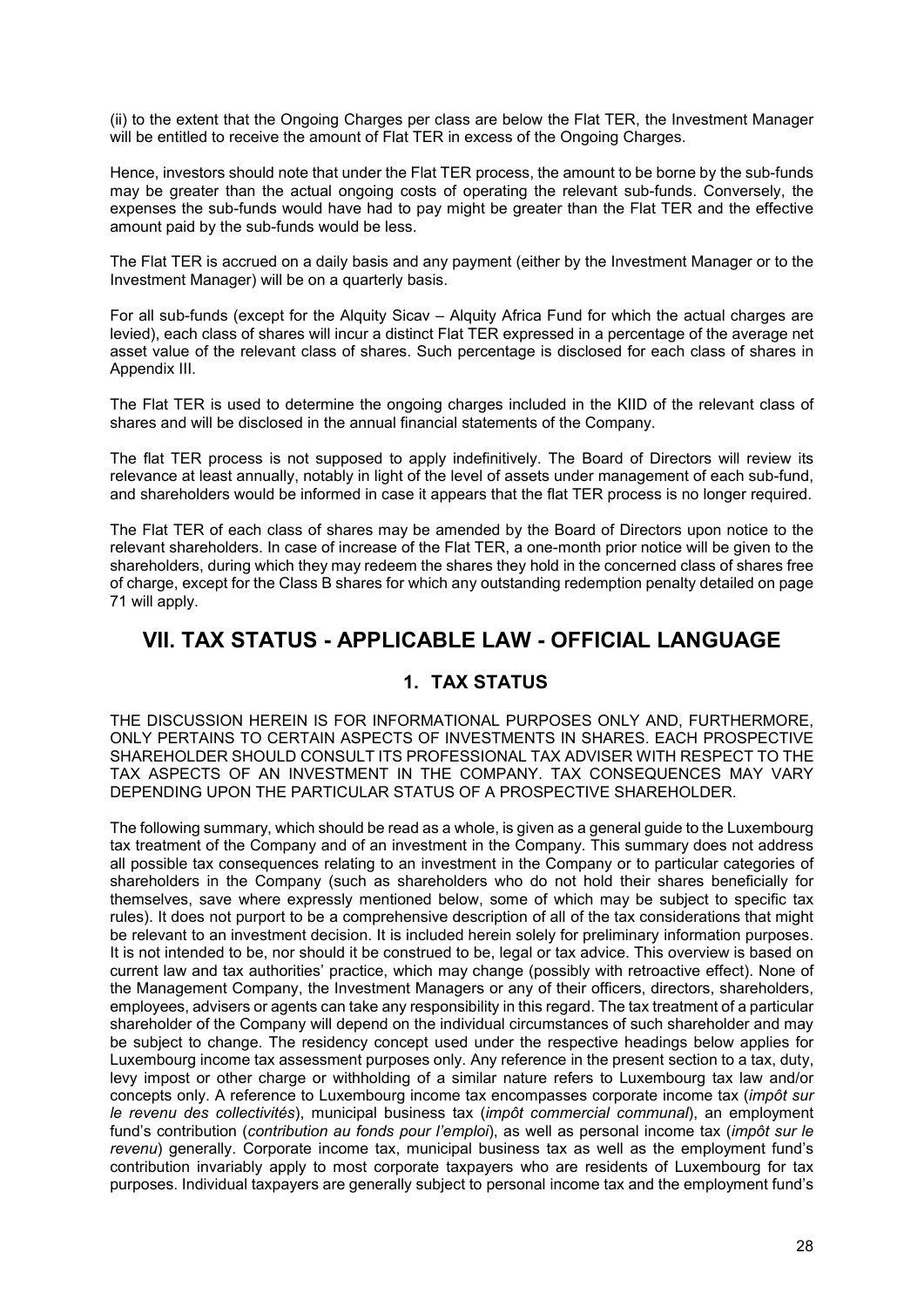contribution. Under certain circumstances, where an individual taxpayer acts in the course of the management of a professional or business undertaking, municipal business tax may apply as well. Shareholders may further be subject to net wealth tax (*impôt sur la fortune*) as well as other duties, levies or taxes. Prospective shareholders should seek appropriate advice on the tax consequences for them of an investment in the Company, including those prospective shareholders who are, or may be, resident for Luxembourg or local tax purposes outside Luxembourg as they may be subject to local taxes in such jurisdictions.

#### **A. TAXATION OF THE COMPANY**

Under current law and practice, the Company is liable, at the date of this prospectus, to an annual subscription tax of 0.05%, except those sub-funds or share classes, which may benefit from the lower rate of 0.01% as more fully described in articles 174, 175 and 176 of the 2010 Law. No such tax is due on the portion of the assets of the Company invested in other Luxembourg UCITS or UCIs (if any) provided that such assets have already been subject to the subscription tax. This tax is payable quarterly and calculated on the basis of the Company's net assets at the end of the relevant quarter.

A fixed registration duty of €75 is due upon the establishment of the Company and any subsequent amendment to the incorporation deed of the Company.

Income received by the Company may be liable to withholding taxes in the source jurisdiction and is thus collected by the Company after deduction of such tax. This is neither chargeable nor recoverable.

## Withholding tax

Distributions made by the Company to the shareholders should not be subject to any Luxembourg withholding tax.

#### Luxembourg value added tax

In Luxembourg, the Company is in principle considered as a taxable person for value added tax ("**VAT**") purposes without any input VAT deduction right. A VAT exemption applies in Luxembourg for services qualifying as fund management services.

Other services supplied to the Company could potentially trigger VAT and require the VAT registration of the Company in Luxembourg. As a result of such VAT registration, the Company will be in a position to fulfil its duty to self-assess the VAT regarded as due in Luxembourg on taxable services (or goods to some extent) purchased from abroad.

#### **B. TAXATION OF THE SHAREHOLDERS OF THE COMPANY**

#### *Luxembourg tax residency of the shareholders*

A shareholder will not become tax resident, nor be deemed to be tax resident, in Luxembourg by reason only of the holding and/or disposing of the shares or the execution, performance or enforcement of their rights hereunder.

#### *Income tax*

The reimbursement of the share capital contributed to the SICAV should not be subject to Luxembourg income tax at the level of the Luxembourg shareholders.

#### Luxembourg resident individuals

A resident individual shareholder, who acts in the course of the management of his / her private wealth, deriving the below types of income from the SICAV, would be taxed as follows:

- Dividends and other payments received from the SICAV are taxed at a progressive income tax rate;
- Capital gains realised upon the sale, exchange, contribution or any other kind of alienation of the shares, are not subject to Luxembourg income tax, unless said capital gains qualify either as speculative gains or as gains on a substantial participation:
- $\checkmark$  Speculative gains or short-term capital gains are taxed at the progressive income tax rate if the capital gain of the year is at least EUR 500. Capital gains are deemed to be speculative if the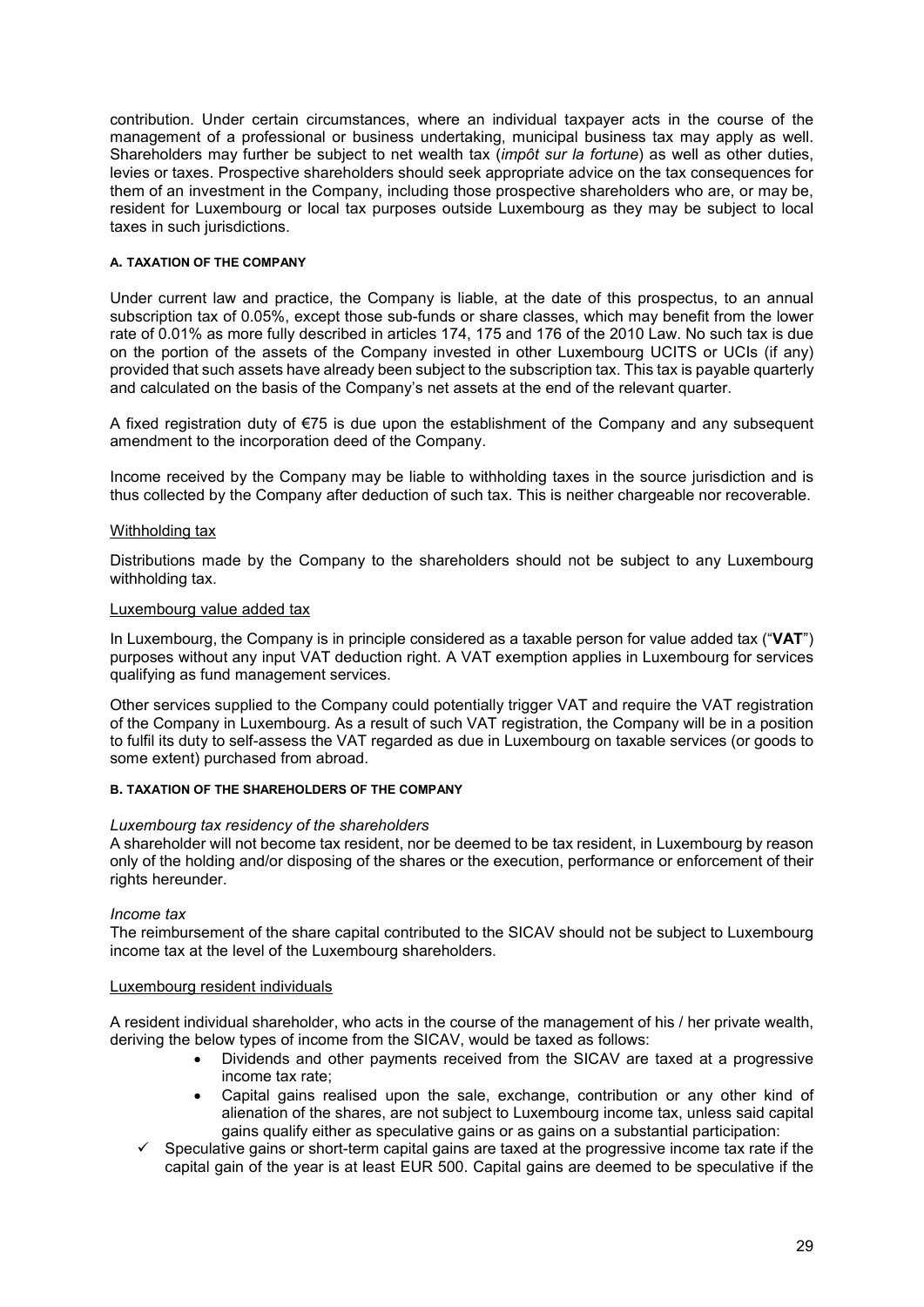shares are disposed of within six (6) months after their acquisition or if their disposal precedes their acquisition;

 $\checkmark$  Long term capital gains on a substantial participation are taxed according to the half-global rate method, i.e. the average rate applicable to the total income is calculated according to progressive income tax rates and half of the average rate is applied to the capital gains realised on the substantial participation. A participation is deemed to be substantial where a resident individual shareholder holds or has held, either alone or together with his spouse or partner and/or minor children, directly or indirectly at any time within the five (5) years preceding the disposal, more than ten per cent (10%) of the share capital of the company whose shares are being disposed of. A shareholder is also deemed to alienate a substantial participation if he acquired free of charge, within the five (5) years preceding the transfer, a participation that was constituting a substantial participation in the hands of the alienator (or the alienators in case of successive transfers free of charge within the same five-year period).

A resident individual shareholder, who acts in the course of the management of his/her professional/business activity, deriving the below types of income from the SICAV, would be taxed as follows:

- Dividends and other payments received from the SICAV are taxed at a progressive income tax rate;
- Capital gains realised on the disposal of the shares are subject to income tax at ordinary rates. Taxable gains are determined as being the difference between the price for which the shares have been disposed of and the lower of their cost or book value.

## Luxembourg resident companies

A Luxembourg capital company (société de capitaux) to which the shares are attributable must include any profits derived, including the gain realised on the sale, disposal or redemption of the shares, in its taxable basis for Luxembourg income tax assessment purposes.

#### Luxembourg residents benefiting from a special tax regime

The following shareholders, being Luxembourg resident companies and benefiting from a special tax regime, are income tax exempt entities in Luxembourg, and are thus not subject to any Luxembourg income tax:

- an undertaking for collective investment subject to Luxembourg law of 17 December 2010 on undertakings for collective investment, as amended;
- a specialised investment fund subject to Luxembourg law of 13 February 2007 on specialised investment funds, as amended;
- a family wealth management company subject to Luxembourg law of 11 May 2007 related to family wealth management companies, as amended;
- professional pension institutions in the form of variable capital companies (*sociétés d'épargne-pension à capital variable - SEPCAVs*) or associations (*associations d'épargne-pension - ASSEPs*) governed by the Luxembourg law of 13 July 2005 on institutions for occupational retirement provision in the form of pension savings companies with variable capital and pension savings associations, as amended; or
- a reserved alternative investment fund which does not invest in risk capital, subject to the law of 23 July 2016 on reserved alternative investment funds.

#### *Luxembourg non-resident shareholders*

A non-resident shareholder, who has neither a permanent establishment nor a permanent representative in Luxembourg to which or whom the shares are attributable, is generally not liable to any Luxembourg income tax on income received and capital gains realised upon the sale, disposal or redemption of the shares.

The non-resident shareholder will be taxed on the income received from the SICAV in their home jurisdiction according to the rules applying in their specific jurisdictions.

A non-resident shareholder, which is a capital company, who has a permanent establishment or a permanent representative in Luxembourg to which the shares are attributable must include any profits derived, including the gain realised on the sale, disposal or redemption of the shares, in its taxable basis for Luxembourg income tax assessment purposes. The same approach applies to non-resident individual shareholders who have a permanent establishment or a permanent representative in Luxembourg and act in the course of the management of their professional/business activity.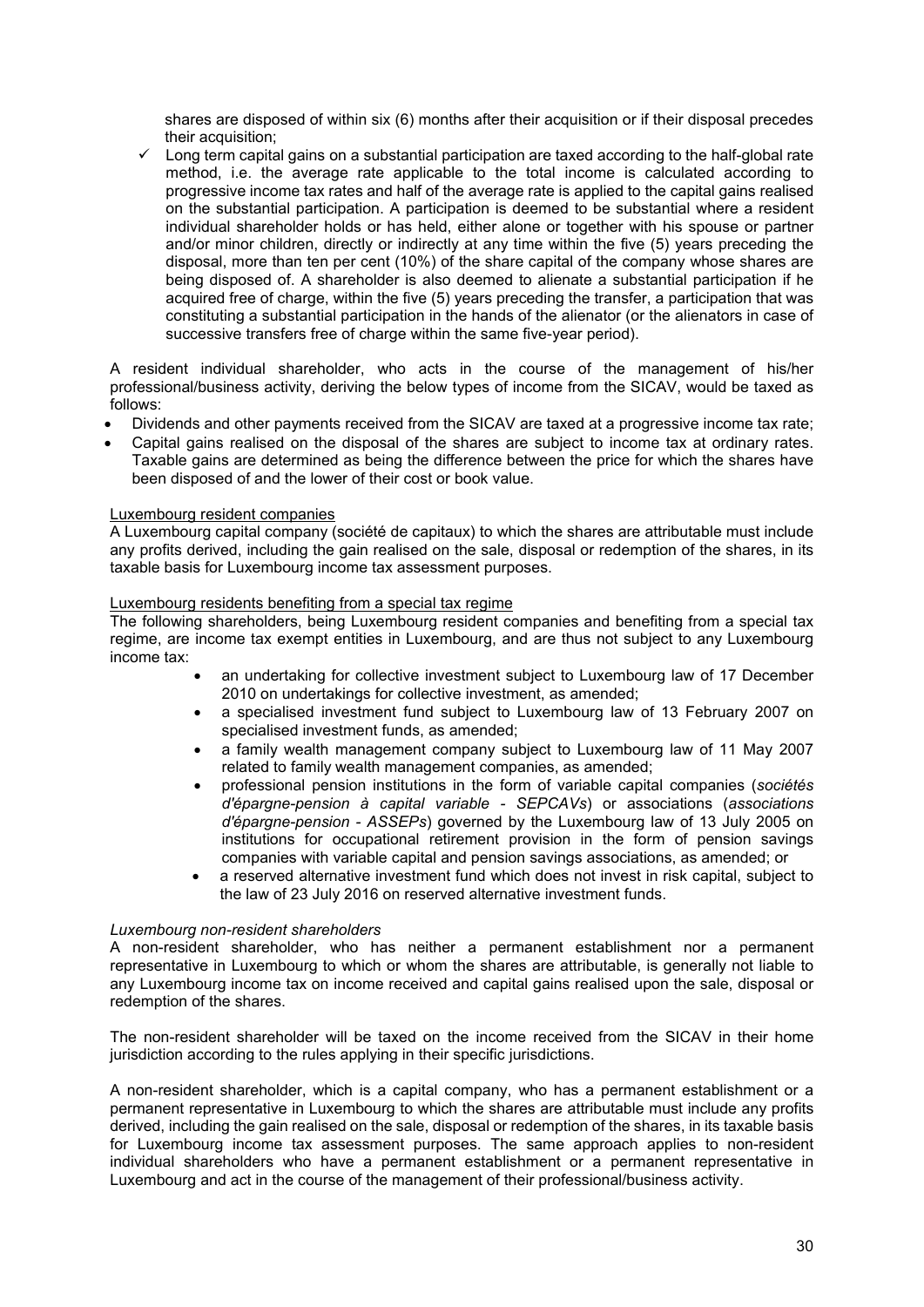#### Net wealth tax

A Luxembourg non-resident shareholder, who/which has neither a permanent establishment nor a permanent representative in Luxembourg to whom/which the shares are attributable, should not be subject to net wealth tax ("**NWT**").

A Luxembourg resident shareholder other than (i) an individual taxpayer; (ii) an undertaking for collective investment subject to Luxembourg law of 17 December 2010 on undertakings for collective investment, as amended; (iii) a specialised investment fund subject to Luxembourg law of 13 February 2007 on specialised investment funds, as amended; (iv) a family wealth management company subject to Luxembourg law of 11 May 2007 related to family wealth management companies, as amended (v) a securitisation company subject to Luxembourg law of 22 March 2004 on securitisation, as amended; (vi) a company subject to the Luxembourg law of 15 June 2004 relating to the investment company in risk capital, as amended or; (vii) professional pension institutions in the form of variable capital companies (*sociétés d'épargne-pension à capital variable - SEPCAVs*) or associations (*associations d'épargnepension - ASSEPs*) governed by the Luxembourg law of 13 July 2005 on institutions for occupational retirement provision in the form of pension savings companies with variable capital and pension savings associations, as amended; or a (viii) reserved alternative investment fund subject to the law of 23 July 2016 on reserved alternative investment funds, would be subject to Luxembourg NWT.

However, further to the Luxembourg law of 18 December 2015 on net wealth tax aspects, as amended, (i) securitisation companies governed by the Luxembourg law of 22 March 2004 on securitisation, as amended; (ii) risk capital companies governed by the Luxembourg law of 15 June 2004 relating to the investment company in risk capital, as amended; (iii) professional pension institutions in the form of variable capital companies (*sociétés d'épargne-pension à capital variable - SEPCAVs*) or associations (*associations d'épargne-pension - ASSEPs*) governed by the Luxembourg law of 13 July 2005 on institutions for occupational retirement provision in the form of pension savings companies with variable capital and pension savings associations, as amended; and (iv) reserved alternative investment funds under the form of corporations which invest in risk capital, subject to the law of 23 July 2016 on reserved alternative investment funds, should fall within the scope of the minimum NWT, which may vary depending on the total amount and type of assets held. Such minimum NWT ranges between EUR 535 and EUR 32,100.

#### Other taxes

Under Luxembourg tax law, where a shareholder is a resident of Luxembourg for tax purposes at the time of his/her death, the shares are included in his/her taxable base for inheritance tax purposes. On the contrary, no inheritance tax is levied on the transfer of the shares upon death of a shareholder in cases where the deceased was not a resident of Luxembourg for inheritance purposes.

Gift tax may be due on a gift or donation of the shares, if the gift is recorded in a Luxembourg notarial deed or otherwise registered in Luxembourg.

## **C. U.S. FOREIGN ACCOUNT TAX COMPLIANCE ACT ("FATCA")**

Capitalised terms used in this section should have the meaning as set forth in the FATCA Law (as defined below), unless provided otherwise herein.

On 28 March 2014, the Grand Duchy of Luxembourg entered into an Intergovernmental Agreement ("**IGA**"), in accordance with the FATCA Model 1, and a related Memorandum of Understanding with the United States of America.

The basic terms of the Luxembourg law of 24 July 2015 approving the IGA entered into between the U.S. and Luxembourg on 28 March 2014 (the "**FATCA Law**") should include the Company as a FFI, as such, the Company may require all shareholders to provide, in the context of a due diligence procedure, documentary evidence of their tax residence and all other information deemed necessary to comply with the FATCA Law.

Under the FATCA Law, the Company will be required to obtain information on shareholders and if applicable to, inter alia, disclose the name, address and taxpayer identification number of U.S. Persons that own, directly or indirectly, a share, as well as information on the balance or value of the investment.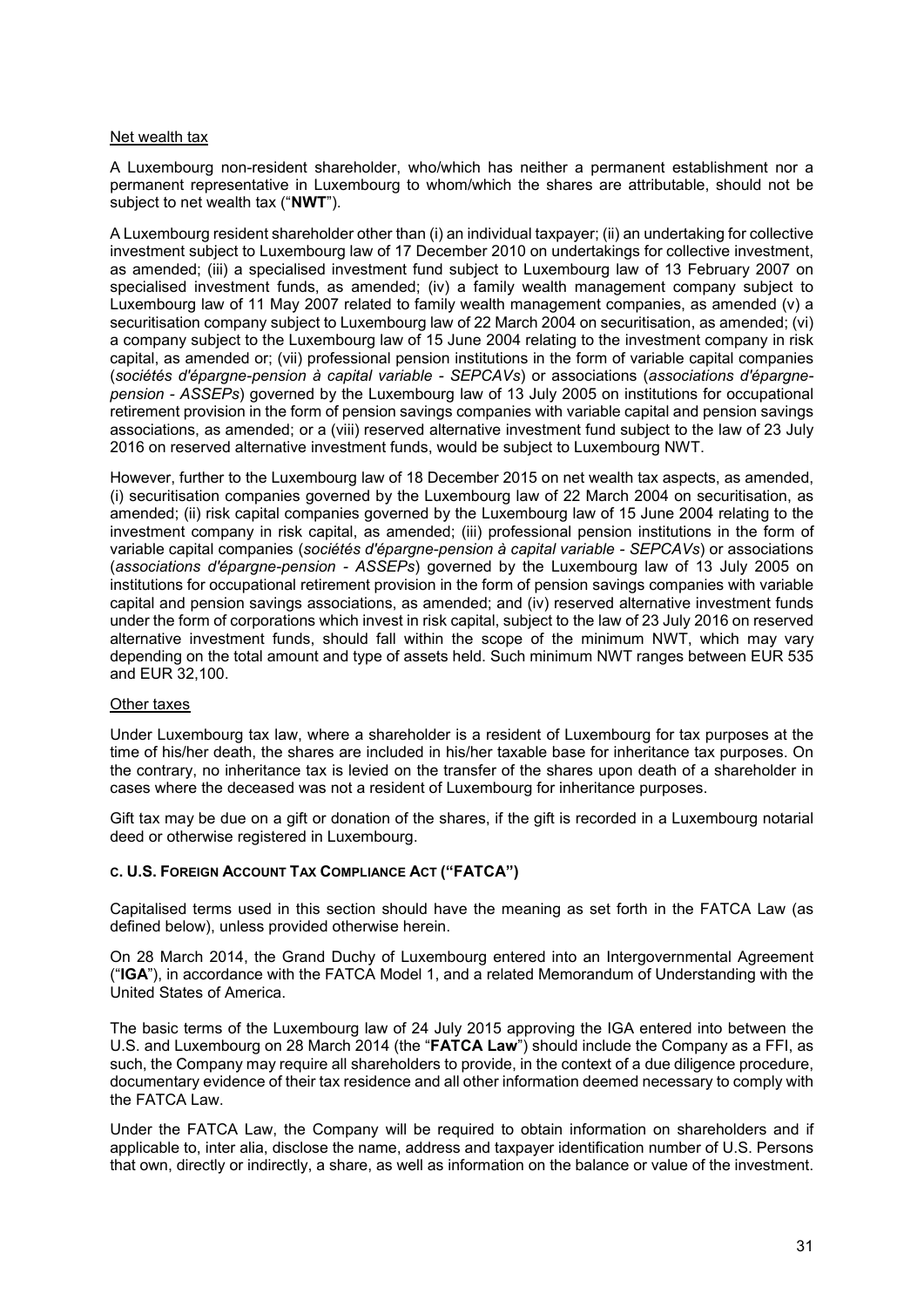Therefore and despite anything else herein contained and as far as permitted by Luxembourg law, the Company shall have the right to:

- 1. require any shareholder or beneficial owner of shares to promptly furnish such personal data as may be required by the Company in its discretion in order to comply with any law; and
- 2. divulge any such personal information to any tax or regulatory authority, as may be required by law or such authority.

All prospective shareholders are advised to consult with their own tax advisors regarding the possible implications of FATCA on their investment in the Company.

A shareholder that fails to comply with such documentation/information request may be charged with any taxes or sanctions imposed on the Company attributable to such shareholder's non-compliance under the FATCA provisions.

While the Company will seek to satisfy its obligations under FATCA, to avoid the imposition of any FATCA withholding, deductions, financial penalties and other sanctions, the ability of the Company to satisfy such obligations will depend on receiving relevant information and/or documentation about each shareholder and the direct and indirect beneficial owners of shares (if different). There can be no assurance that the Company will be able to satisfy such obligations. If a shareholder, or any related party, causes the Company to suffer a FATCA withholding, financial penalty, or other cost, expense or liability, the Company may take any action available to it to ensure that the FATCA withholding, deductions or financial penalty and other associated costs, expenses and liabilities are economically borne by such shareholder.

An infringement of the obligations derived from FATCA may also generate sanctions at the level of the FFI ranging from EUR 1,500 to 0.5% of the amount which is the object of the reporting obligation. In case of failure to comply with due diligence obligations or failure to put in place mechanisms to ensure the exchange of information, the sanction imposed may amount up to EUR 250,000.

All prospective shareholders should consult with their own tax advisors regarding the possible implications of FATCA on their investment in the Company.

#### **D. COMMON REPORTING STANDARD**

Capitalised terms used in this section should have the meaning as set forth in the CRS Law (as defined below), unless provided otherwise herein.

On 18 December 2015, the law on the automatic exchange of financial account information in the field of taxation (the "**CRS Law**") adopted the OECD common reporting standard ("**CRS**"), consequently, Financial Institutions are required to undertake on-boarding and due diligence procedures and report to the Luxembourg tax administration certain information about Account Holders who are tax residents in other Participating Jurisdictions. This information will be exchanged by the Luxembourg tax administration with the tax authorities of the country of residence of the reportable Account Holder.

Under the CRS Law, Reporting Financial Institutions (including, amongst others, and under certain conditions, investment funds) such as the Company, are obliged to report information on account balances and financial income defined in a broad way (including, amongst others, distributions made by investment funds), paid or credited to certain persons, which broadly speaking, are tax residents of another EU Member State or of certain third countries that have signed a bilateral convention allowing such exchange.

The automatic exchange of information provisions covered in the CRS Law are based on the OECD CRS, which has been developed by the OECD in the context of the Multilateral Convention on Mutual Administrative Assistance in Tax Matters of 1 June 2011, as amended. More than 120 jurisdictions have signed this OECD Multilateral Convention or announced their intention to sign it. It is expected that additional multilateral and/or bilateral conventions will be concluded between a growing number of jurisdictions in order to impose similar automatic exchange of information obligations in the field of taxation.

Therefore, and despite anything else herein contained and as far as permitted by Luxembourg law, the Company (which should be considered as a Reporting Financial Institution), or any designated party, shall have the right to: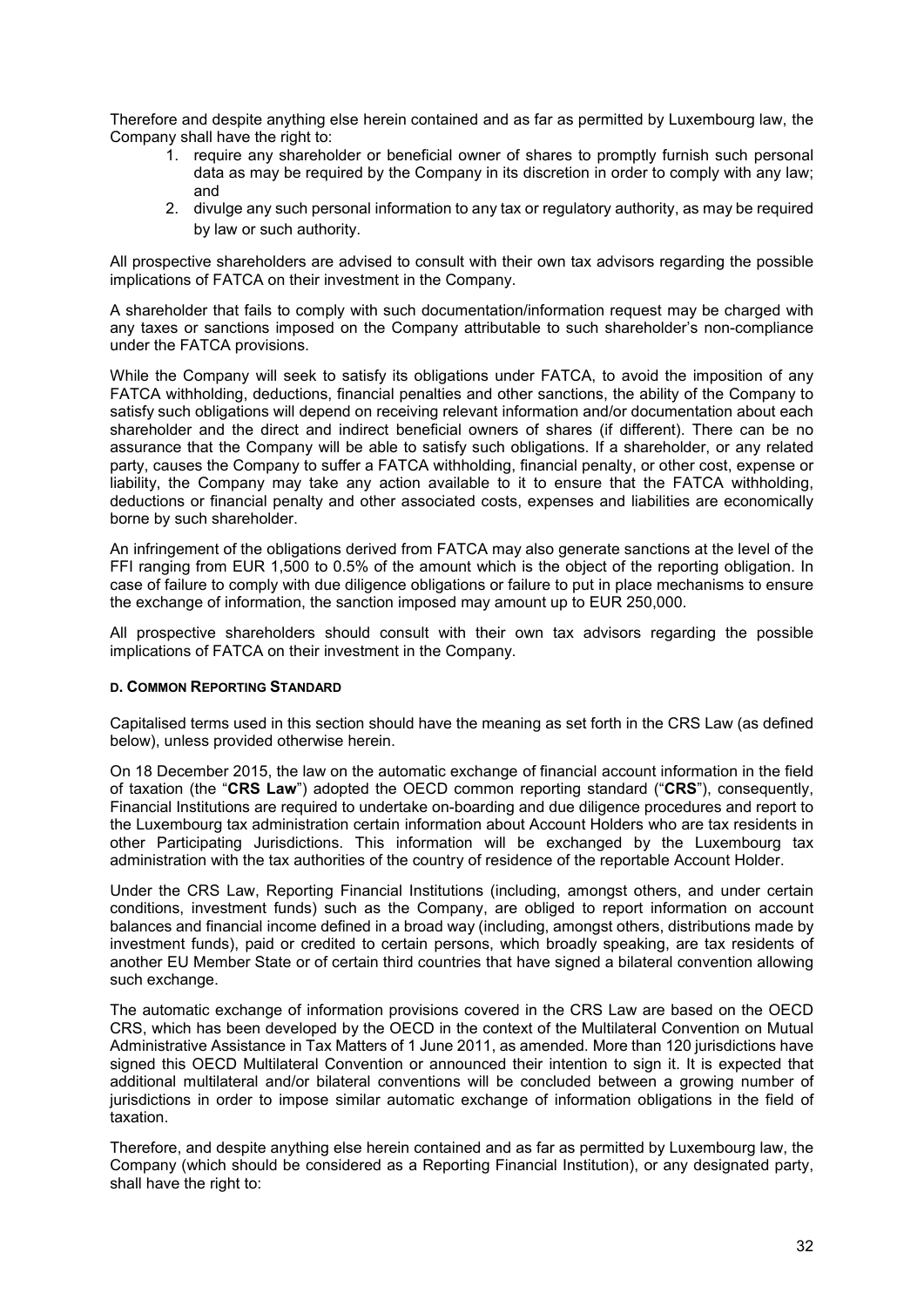- 1. require any shareholder or beneficial owner of Interests to promptly furnish such personal data as may be required by the Company in its discretion in order to comply with any law; and
- 2. divulge any such personal information to any tax or regulatory authority, as may be required by law or such authority.

A shareholder that fails to comply with such documentation requests may be charged with any sanctions imposed on the Company attributable to such shareholder's non-compliance under the CRS Law.

An infringement of the obligations derived from the CRS Law may generate sanctions at the level of the Reporting Financial Institution, ranging from EUR 1,500 to 0.5% of the amount which is the object of the reporting obligation. In case of failure to comply with due diligence obligations or failure to put in place mechanisms to ensure the exchange of information, the sanction imposed may amount up to EUR 250,000.

Prospective shareholders are advised to seek their own professional advice in relation to the OECD CRS.

## **2. APPLICABLE LAW**

<span id="page-32-0"></span>Any disputes between shareholders and the Company will be settled in accordance with Luxembourg law.

## **3. OFFICIAL LANGUAGE**

<span id="page-32-1"></span>The official language of this Prospectus and of the Articles of Incorporation is English. However, the Board of Directors and the Management Company may, personally and on behalf of the Company, consider that these documents must be translated into the languages of the countries in which the shares are offered and sold. In case of any discrepancies between the English text and any other language into which the Prospectus is translated, the English text will prevail.

# <span id="page-32-2"></span>**VIII. FINANCIAL YEAR - MEETINGS - REPORTS - INVESTORS' RIGHTS**

## **1. FINANCIAL YEAR**

<span id="page-32-3"></span>The financial year of the Company starts each year on 1<sup>st</sup> July and ends on the last day of June of the following year.

## **2. MEETINGS**

<span id="page-32-4"></span>The annual general meeting of shareholders will be held in Luxembourg, at the registered office of the Company or at any other place in the municipality of the registered office of the Company which will be specified in the convening notice to the meeting, on the first Wednesday in the month of October at 11 a.m. If this day is not a bank business day in Luxembourg, the annual general meeting will be held on the next following bank business day in Luxembourg.

Shareholders will meet upon the call of the Board of Directors in accordance with the provisions of Luxembourg law.

## **3. PERIODIC REPORTS**

<span id="page-32-5"></span>Annual reports as at the last day of June, certified by the Auditors, and unaudited semi-annual reports as at last day of December are available to shareholders free of charge.

The Company is authorised to publish an abridged version of the financial reports. However, a complete version of the financial reports may be obtained free of charge at the registered office of the Company, or the Management Company, as well as from the establishments designated by the Company. These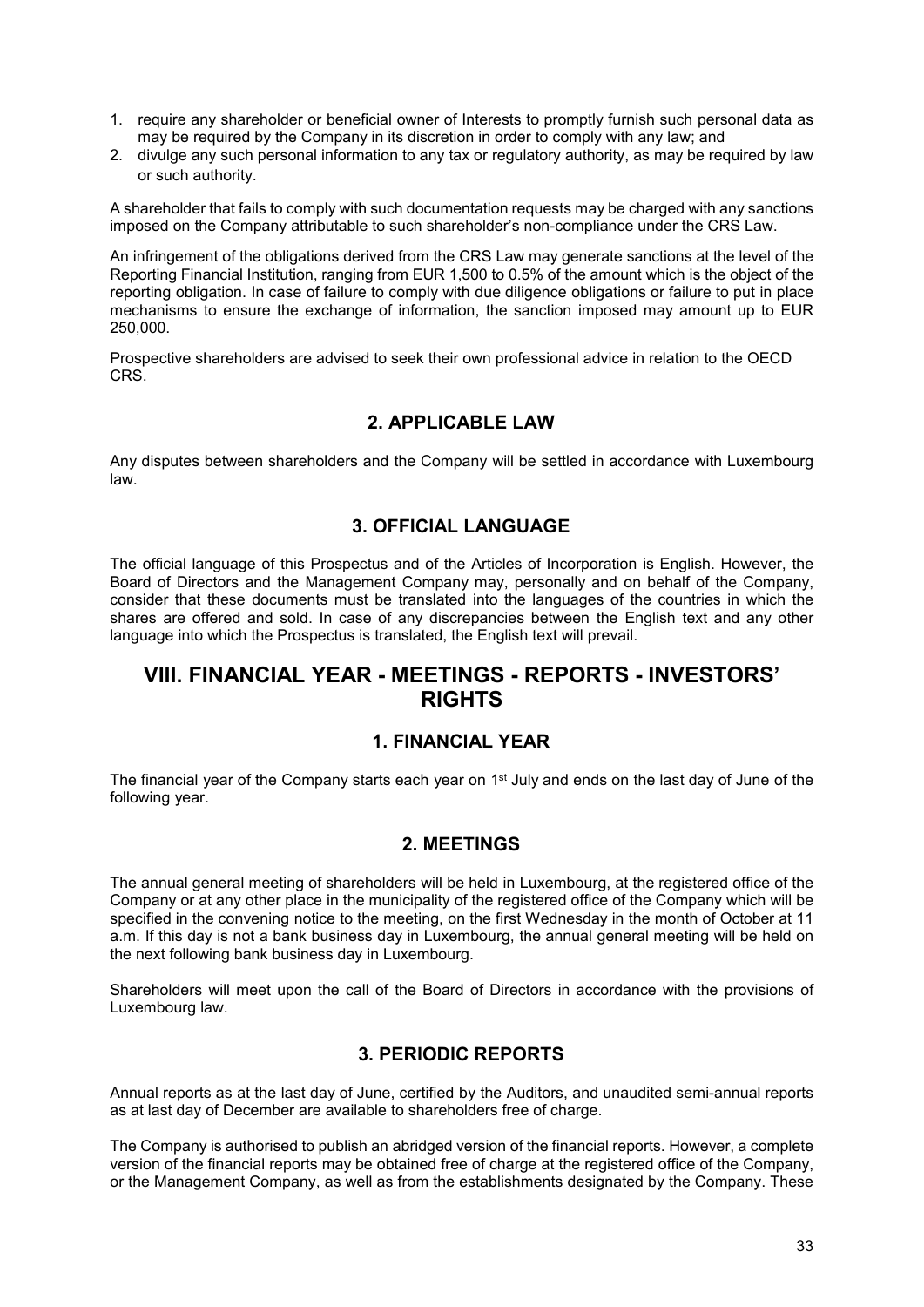reports will contain information concerning each sub-fund as well as the assets of the Company as a whole.

The financial statements of each sub-fund are expressed in its respective reference currency, whereas the consolidated accounts will be expressed in USD.

The annual reports, which are made available within four (4) months after the end of the financial year, as well as the semi-annual reports, which are made public within two (2) months after the end of the half-year, are held at the shareholders' disposal at the registered office of the Company and of the Management Company.

Once issued the annual and semi-annual reports of the Company will be available in softcopy from the Company's website www.alquity.com (this website does not form part of this Prospectus and this website has not been reviewed by any regulator).

## **4. INVESTORS' RIGHTS**

<span id="page-33-0"></span>The Company draws the investors' attention to the fact that any investor will only be able to fully exercise his investor rights directly against the Company, notably the right to participate in general shareholders' meetings if the investor is registered himself and in his own name in the shareholders' register of the Company. In cases where an investor invests in the Company through an intermediary investing into the Company in his own name but on behalf of the investor, it may not always be possible for the investor to exercise certain shareholder rights directly against the Company. Investors are advised to take advice on their rights.

# <span id="page-33-1"></span>**IX. LIQUIDATION OF THE COMPANY - MERGER OF SUB-FUNDS OR CLASSES**

## **1. LIQUIDATION OF THE COMPANY**

<span id="page-33-2"></span>The Company will be liquidated in accordance with the provisions of the 2010 Law.

#### **A. MINIMUM ASSETS**

If the capital of the Company falls below two thirds of the required minimum, the Board of Directors must submit the question of the Company's dissolution to a general meeting of shareholders for which no quorum will be prescribed and which will decide by a simple majority of the shares represented at the meeting.

If the capital of the Company falls below one quarter of the required minimum, the Board of Directors must submit the question of the Company's dissolution to the general meeting of shareholders for which no quorum will be prescribed; dissolution may be decided by the shareholders holding one quarter of the shares represented at the meeting.

The meeting will be convened so as to be held within forty (40) days from the date on which the net assets are recorded as having fallen below either two thirds or one quarter of the legal minimum.

Moreover, the Company may be dissolved by a decision of a general meeting of shareholders ruling in accordance with the relevant statutory provisions.

## **B. VOLUNTARY LIQUIDATION**

In case the Company is dissolved, its liquidation will be carried out by one or more liquidators appointed in accordance with the Articles of Incorporation and with the 2010 Law, which specifies the manner in which the net proceeds of liquidation, after deduction of expenses, is to be distributed amongst the shareholders.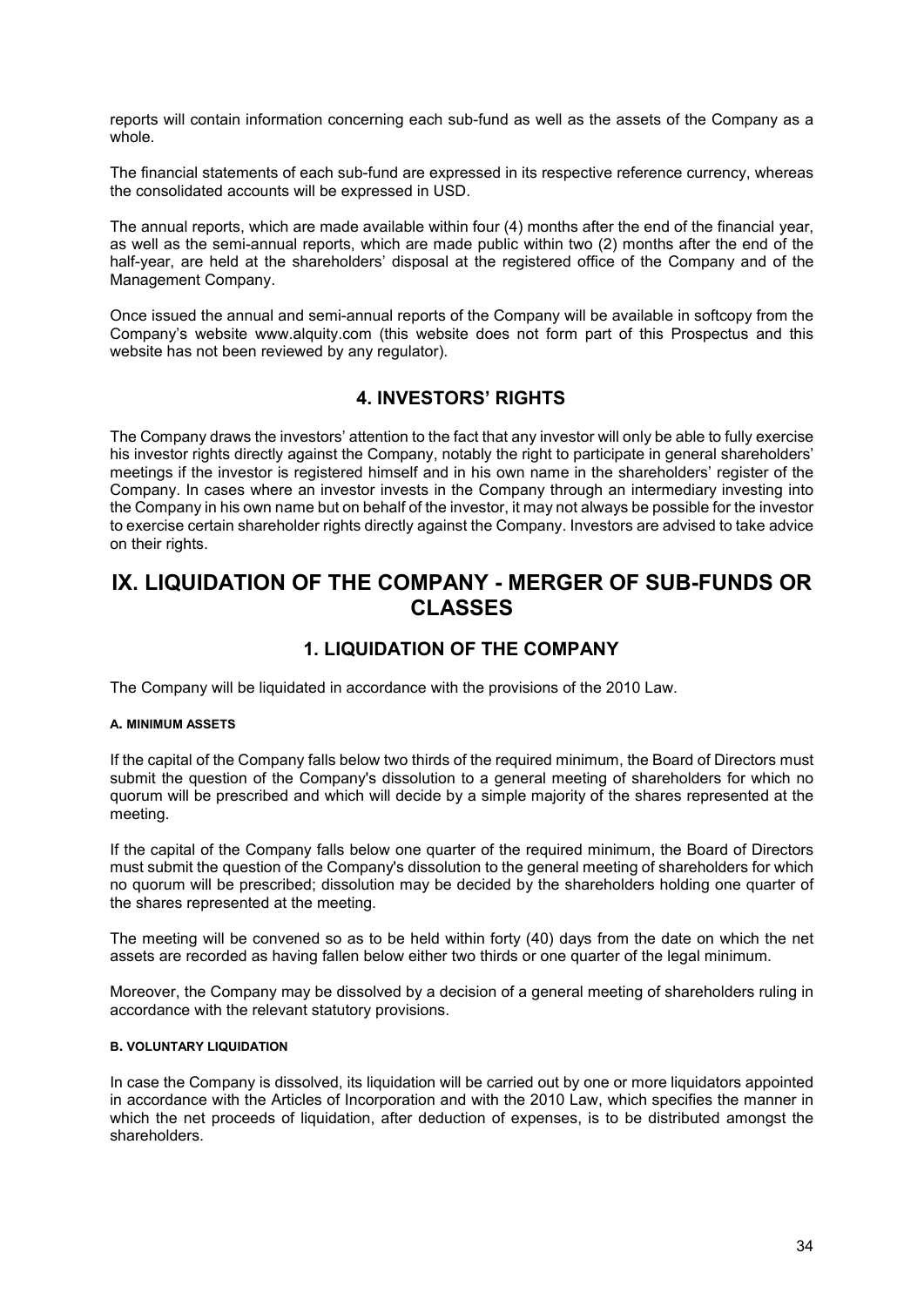Amounts that have not been distributed by the close of the liquidation procedure will be consigned to the "*Caisse de Consignation*" in Luxembourg for the duration of the limitation period in favour of the shareholders entitled thereto.

Shares will cease to be issued, redeemed and converted as soon as the decision to dissolve the Company is taken.

## **2. CLOSURE AND MERGER OF SUB-FUNDS OR CLASSES**

## <span id="page-34-0"></span>**A. CLOSURE OF SUB-FUNDS OR CLASSES**

If the assets of any one sub-fund or class fall below USD 10,000,000.- or any other level at which the Board of Directors considers that its management may not be easily ensured (in which case the prospectus of the Company will be updated to disclose such amount) or in the event of changes taking place in the economic and/or political environment, the Board of Directors may decide to close this subfund or class. The Board of Directors may also decide to close sub-funds or classes within the framework of down-sizing the range of products offered to clients.

A notice relating to the closure of the sub-fund or class will be sent to the shareholders of the sub-fund or class concerned. The shareholders will have the possibility to redeem their shares free of charge.

Barring contrary decision on the part of the Board of Directors, the Company may, prior to the implementation of the liquidation, pursue its redemption of the shares of the relevant sub-fund or class to be liquidated. The Company shall, with regard to such redemption, carry out computation on the basis of the Net Asset Value to be determined so as to take into account of the costs of liquidation, but without any deduction of a redemption commission or any other deduction. Establishment expenses shall be wholly written off as of the decision to liquidate is reached.

The net assets of the sub-fund or class concerned will be divided amongst the remaining shareholders of the sub-fund or class. Amounts which have not been distributed by the closure of the liquidation procedure of the sub-fund will be deposited in escrow at the "*Caisse de Consignation*" in Luxembourg for the limitation period in favour of the shareholders entitled thereto.

The annual report relating to the financial year along which the decision to liquidate has been taken shall expressly state such decision and supply details regarding the implementation of liquidation operations.

#### **B. MERGER OF SUB-FUNDS OR CLASSES**

If the assets of any one sub-fund or class fall below a level at which the Board of Directors considers that its management may not be easily ensured or in the event of changes taking place in the economic and/or political environment, the Board of Directors may decide to contribute that sub-fund or class to one or several other sub-fund(s) or class(es) of the Company.

In any circumstances whatsoever, the Board of Directors may decide to contribute one sub-fund or class or to transfer the assets and liabilities of a sub-fund or class to another UCI that was created according to Part I of the 2010 Law. Such a merger will be proposed and decided in accordance with the Articles of Incorporation.

A notice relating to the merger of the sub-fund or class will be sent to the shareholders of the sub-fund or class concerned.

In the case of a merger with another UCI of the contractual type (FCP), the merger will only bind the shareholders of the sub-fund or class concerned, who have expressly approved the merger.

In the event that the Board of Directors believe it is required for the interests of the shareholders of the relevant sub-fund or that a change in the economic or political situation relating to the sub-fund concerned has occurred which would justify it, the reorganisation of one sub-fund or class, by means of a division into two or more sub-funds or classes, may be decided by the Board of Directors.

A notice relating to the merger or division of the sub-fund or class will be sent to the shareholders of the sub-fund or class concerned. The shareholders will have the possibility to redeem their shares free of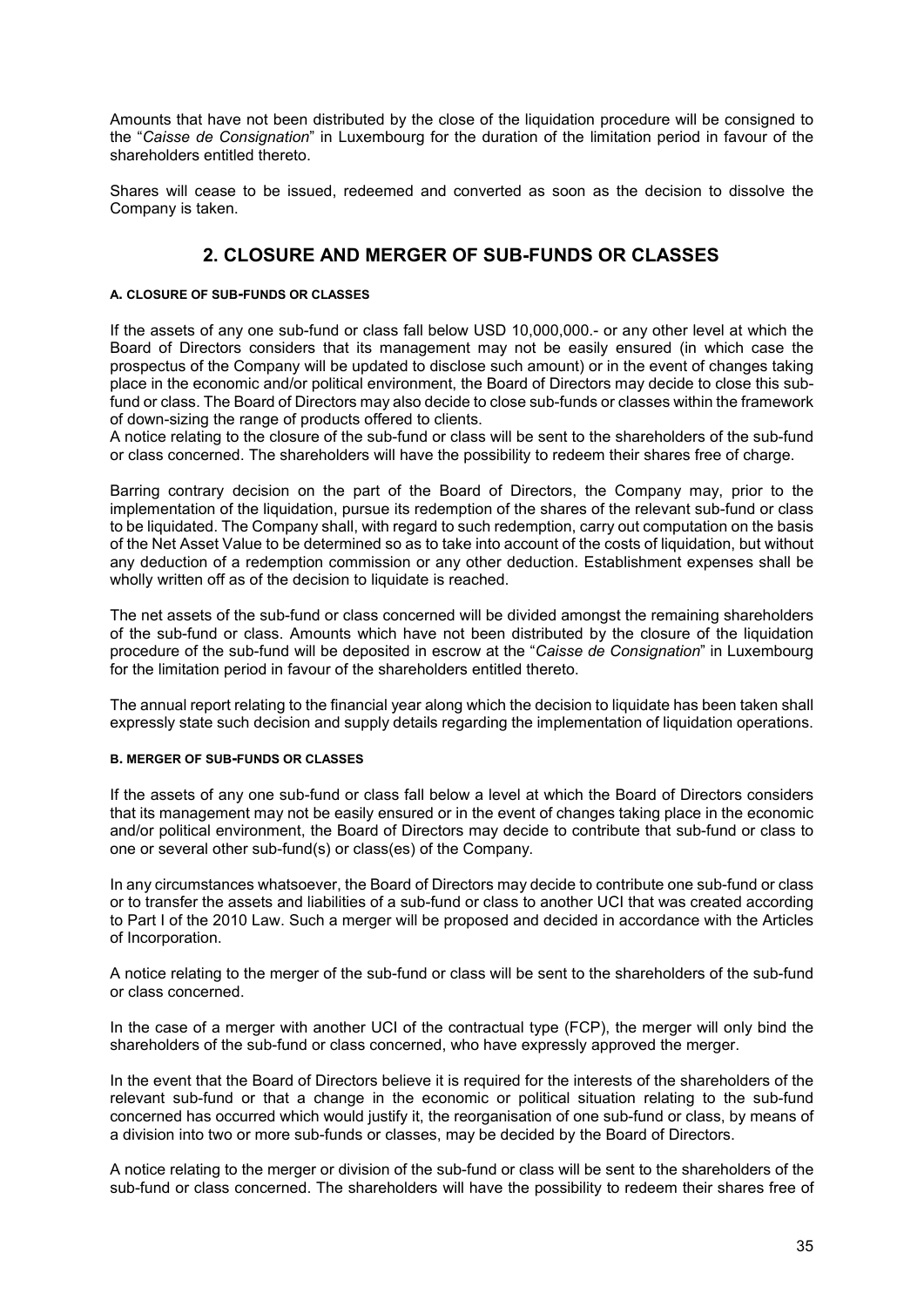charge. Any applicable contingent deferred sales charges are not to be considered as redemption charges and shall therefore be due.

The Company's auditors will produce a report on the merger.

These mergers may be justified by various economic circumstances.

Any amounts remaining as a result of mergers of sub-funds or classes will be treated in the same manner as for subscriptions or conversions.

# **X. CONFLICTS OF INTEREST**

<span id="page-35-0"></span>The Directors, the Management Company, the Investment Manager, the Depositary and Paying Agent, the Central Administration Agent, Registrar and Transfer Agent, and the distributors may from time to time act as directors, management company, investment manager, depositary, paying agent, subadministrative agent, sub-registrar agent and distributor in relation to, or be otherwise involved in, other funds established by parties other than the Company which have similar investment objectives to those of the Company. Subject to applicable law under the terms of this Prospectus any service provider may acquire, hold, dispose or otherwise deal in shares. It is, therefore, possible that any of them may, in the course of business, have potential conflicts of interests with the Company. Each service provider will, at all times, have regard in such event to its obligations to the Company and will ensure that such conflicts are resolved fairly. In addition, any of the foregoing may deal, as principal or agent, with the Company in respect of the assets of the Company provided that such dealings are carried out as if effected on normal commercial terms negotiated on an arm's length basis. Transactions must be consistent with the best interests of shareholders.

## **1. Commissions**

<span id="page-35-1"></span>In connection with the management of the Company, the Investment Manager may provide a fee, commission or non-monetary benefit to a third party where: (1) the fee, commission or non-monetary benefit is provided by the Company or a person on behalf of the Company; (2) the fee, commission or non-monetary benefit is designed to enhance the quality of the service provided to the Company, does not impair compliance with the Investment Manager's duty to act in the best interests of the Company; and the existence, nature and amount of the fee, commission or benefit (or where the amount cannot be ascertained the method of calculating that amount) is disclosed to the Company prior to the provision of the related service; or (3) the fee, commission or non-monetary benefit enables or is necessary for the provision of investment services, and by its nature cannot give rise to conflicts with the Investment Manager's duties to act honestly, fairly and professionally in accordance with the best interests of the Company.

## **2. Use of Third Party Research**

<span id="page-35-2"></span>The Investment Manager may use full service execution brokers when implementing its investment decisions on behalf of the Company. Such brokers may, in addition to routine order execution, facilitate the provision of research to the Investment Manager either from the broker itself or a third party research provider ("third party research").

The costs of third party research may be allocated by the Investment Manager on an equitable basis among its clients (or groups of its clients) including the Company (each such allocation a "research charge").

Any such cost allocations will be based on a written policy and annual research budget set by the Investment Manager and agreed by the Board of Directors and an assessment of the potential value of third party research to the Investment Manager and such clients.

Research charges may be paid into a separate research payment account controlled by the Investment Manager. The Investment Manager may delegate the administration of such account to a third party and arrange for payments to be credited to it in such manner as the Investment Manager considers appropriate. This may include deducting the research charge directly from the Company's assets, or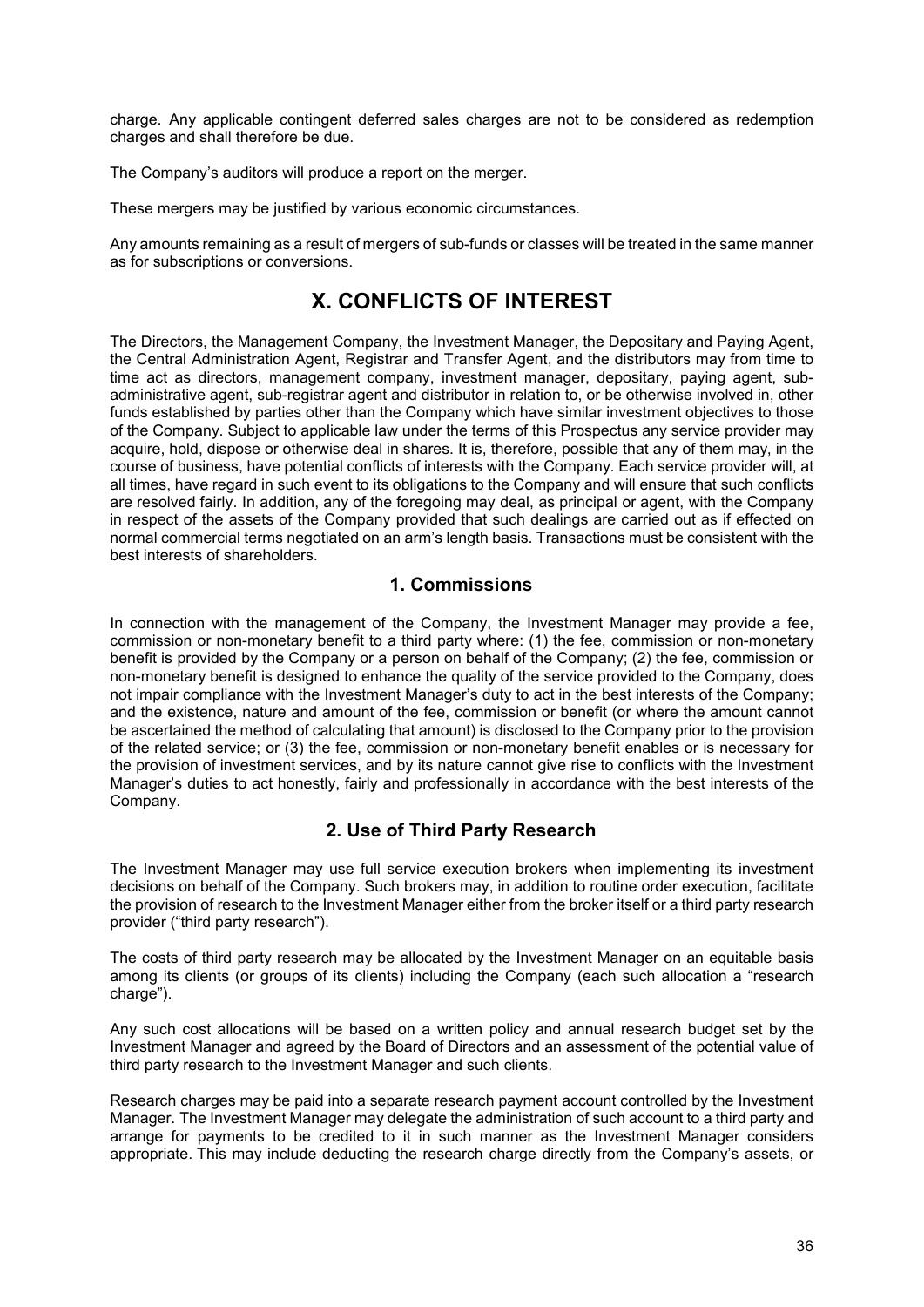collecting it alongside transaction commission payments to execution brokers and then transferring it into the research payment account at monthly or other periodic intervals.

The purchase of third party research will be subject to appropriate controls and oversight by the Investment Manager designed to ensure that the research budget is managed and used in the interests of its clients and will include regularly assessing the quality of the research purchased.

Where the Investment Manager operates such an arrangement it will provide the Company and the Management Company with information on the amount budgeted for initial research, the estimated research charge to be allocated to the Company, the frequency with which it will be deducted and any subsequent increases in the budget. On an annual basis it will also provide information on the actual costs incurred for such third party research. The Investment Manager will also provide the Company and the Management Company with disclosure in relation to such arrangements upon request in accordance with applicable rules.

# **XI. DATA PROTECTION**

The personal data or information given in the application form or otherwise collected, provided to or obtained by the Company, acting as data controller (the "**Data Controller**"), in connection with an application to subscribe for, or for the holding of, one or more shares, or at any other time, as well as the name, address, and the possible invested amount of the investors and prospective investors, the name and address of its individual representative(s) as well as the name and address of its ultimate beneficial owner ("**Personal Data**") contained in the subscription form and any further personal data collected in the course of the business relationship with the Company, may be stored in digital form or otherwise and collected, used, stored, retained, transferred and/or otherwise processed for the purposes described below (the "**Processing**"), in compliance with the Regulation (EU) 2016/679 of 27 April 2016 on the protection of natural persons with regard to the processing of personal data and on the free movement of such data, and repealing Directive 95/46/EC (the "**General Data Protection Regulation**") and the data protection laws applicable to the Grand Duchy of Luxembourg, in particular the law of 1 August 2018 on the organization of the National Commission of the Protection of Personal Data (*Commission Nationale pour la Protection des Données* – CNPD) (the "**Data Protection Law**"). The Data Controller will collect, use, store, retain, transfer and/or otherwise process the Personal Data: (i) on the basis of the investor's consent; (ii) where necessary to perform any services resulting from the application form, including the holding of one or more shares in general; (iii) where necessary to comply with a legal or regulatory obligation of the Data Controller; (iv) where necessary for the purposes of the legitimate interests pursued by the Data Controller, the Management Company, the Depositary, the Central Administration Agent, Registrar and Transfer Agent, the distributors, the Investment Manager(s), other service providers to the Company (including without limitation its auditors and information technology providers), and any of the foregoing respective agents, delegates, affiliates, subcontractors and/or their successors and assigns generally (together the "**Data Processors**" and each a "**Data Processor**"), which mainly consist in the provision of the services in connection with the application form to the investor or compliance with foreign laws and regulations and/or any order of a foreign court, government, regulatory or tax authority, including when providing such services in connection with the application form to the investor, and to any beneficial owner(s) and any person holding a direct or indirect interest in the investor and/or any beneficial owner who has not directly entered into the application form ("**Relevant Persons**"), except where such legitimate interests are overridden by the interest or fundamental rights and freedoms of the investor or any Relevant Person(s). Should the investor refuse to communicate its Personal Data or the collection, use, storage, retention, transfer and/or any other processing of its Personal Data as described in this Section, the Company and/or the administrator may refuse the subscription of share(s).

The Processing includes, without limitation, the collection, use, storage, retention, transfer and/or any other processing of Personal Data for any of the following purposes:

- (i) to process, manage and administer the investor's share(s) and any related accounts on an ongoing basis;
- (ii) for any specific purpose(s) to which the investor has consented in addition to its consent in the application form in compliance with the Data Protection Law;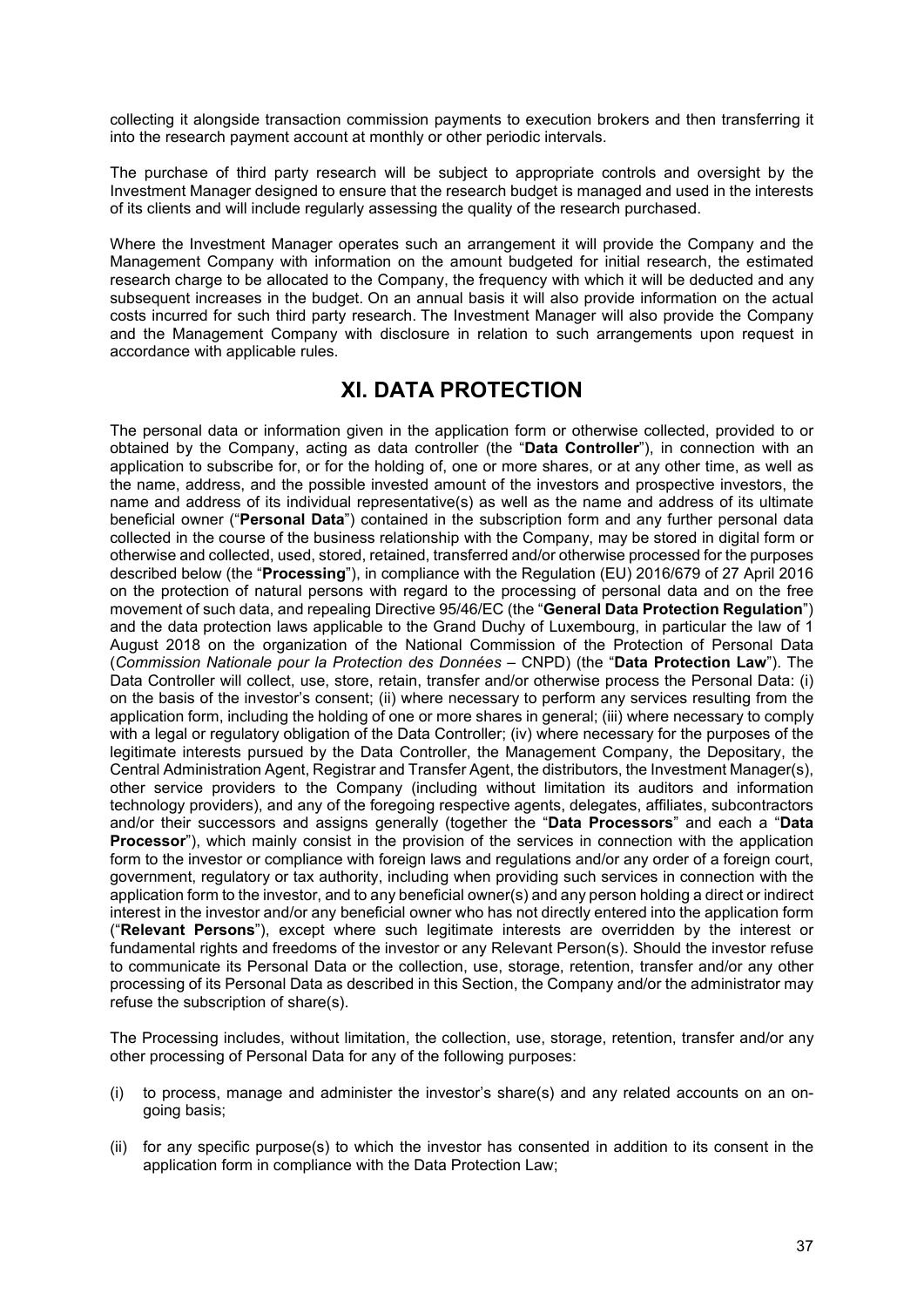- (iii) to comply with legal or regulatory requirements applicable to the Data Controller, a Data Processor and/or the investor;
- (iv) where necessary for the purposes of tax reporting to one or more relevant authorities; and
- (v) to fulfill the terms and conditions of, and any services required by, the investor in relation to the application form and the holding of the share(s) and to execute all tasks that are carried out under the application form and in relation to the investor's share(s).

The Personal Data that will be collected, used, retained, stored, transferred and/or otherwise processed includes without limitation: (i) the name, address, email address, telephone numbers, business contact information, current employment, career history, current investments, historic investments, investment preferences, and credit history of the investor and of related individuals of the investor (including without limitation the investor's directors, officers, individual representatives, legal representatives, trustees, settlors, signatories, shareholders, unitholders, investors, nominees, employees and/or any Relevant Person(s)); (ii) any other data required by the Data Controller to perform services in connection with or resulting from the application form, the investor's share(s), and/or any contract with any Data Processor; and (iii) any data required by the Data Controller to comply with any legal and/or regulatory obligations. The Personal Data will be directly collected from the investor or, as the case may be, through public sources, social media, subscription services, other third party data sources or, through the investor's authorized intermediaries, directors, officers, individual representatives (including, without limitation, legal representatives), trustees, settlors, signatories, shareholders, unitholders, investors, nominees or employees.

Each investor is required to:

- (i) have duly and completely informed all natural persons (including, without limitation, the Subscriber's directors, officers, individual representatives, legal representatives, trustees, settlors, signatories, shareholders, unitholders, investors, nominees, employees, any Relevant Person(s) and representatives of legal persons) and other data subjects whose Personal Data will be processed in the context of the investor holding of share(s) about the collection, use, storage and/or transfer and/or any other processing of their Personal Data and their rights as described in this section in accordance with the information requirements under the Data Protection Law; and
- (ii) where necessary and appropriate, have obtained any consent that may be required for the Processing of said Personal Data in accordance with the requirements of the Data Protection Law.

The Data Controller shall be entitled to assume that those persons have, where necessary, given any such consent and have been informed of all information relating to the collection, use, storage and/or transfer and/or processing of their Personal Data and of their rights as described in this section.

Each investor acknowledges, understands and, to the extent necessary, consents that for purposes of and in connection with the Processing:

- (i) the Data Processors may collect, use, retain, store transfer and/or otherwise process Personal Data on behalf of the Data Controller in accordance with Data Protection Law; and
- (ii) Personal Data may also be shared, transferred and disclosed, out of the context of any delegation, to any Data Processors and to third parties, acting as data controllers, including the investor's professional and financial advisers, any Data Processor's auditors, technology providers, board of managers or directors, delegates, duly appointed agents and related, associated or affiliated companies, in each case which may be located in a jurisdiction that does not have equivalent data protection laws to those of the European Economic Area (the "**EEA**"), including the Data Protection Law and the Luxembourg law of 5 April 1993 on the financial sector which provides for a professional secrecy obligation, or that are not subject to an adequacy decision of the European Commission, for their own purposes, including, without limitation, developing and processing the business relationship with any investor(s) and/or any Relevant Person(s).

Each investor acknowledges, understands and, to the extent necessary, consents to the collection, use, processing, storage and retention of Personal Data by the Administrator, acting as a data processor, for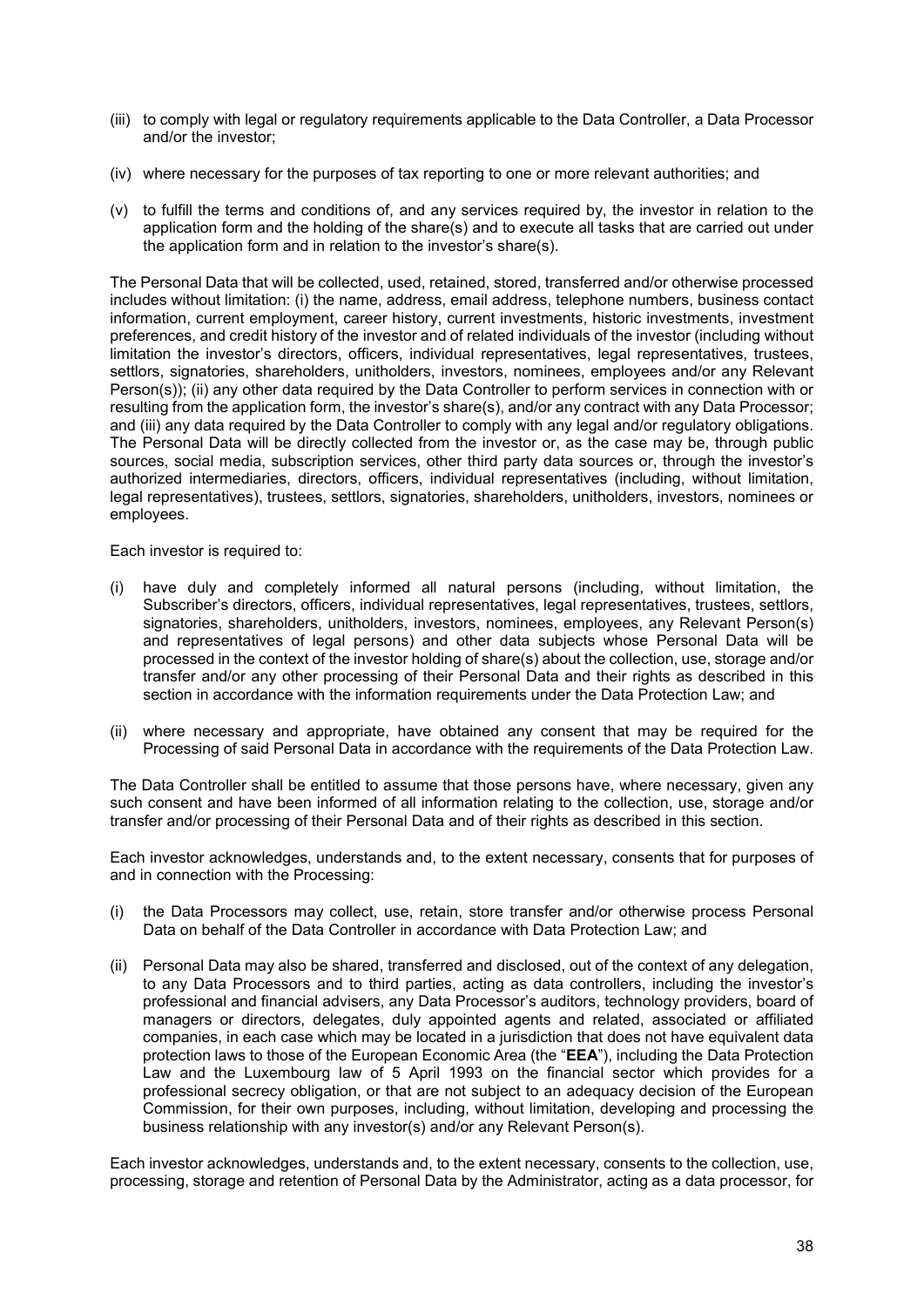the provision of the services to be provided under the administration services agreement relating to the Company and for other related purposes for which it acts as a data controller and also acknowledges and consents (1) to the transfer of such Personal Data to other companies or entities within the Administrator's group, including its offices outside Luxembourg and the EEA; and (2) to the transfer of such Personal Data to third party companies or entities including their offices outside the EEA where the transfer is necessary for the maintenance of records, administrations or provision of services under the administration services agreement in relation to any investment product or services of any group of companies. The maintenance of records, administrations and provision of the services contemplated under the administration services agreement will leverage operational and technological capabilities located outside Luxembourg and the EEA. Personal Data including the identity of the investor and the value of its shareholding in the Company will therefore be accessible to other companies or entities within the Administrator's and promoter's group. Personal Data may be transferred by the Administrator to a country which does not maintain a legal and regulatory framework to protect confidentiality of personal data (including, without limitation, Personal Data) equivalent to that of Luxembourg and the EEA.

Each investor acknowledges and, to the extent necessary, consents to the fact that the Depositary may collect, use, store and retain and/or otherwise process the Personal Data, acting as a data processor, for the purpose of carrying out its obligations under the Depositary and Principal Paying Agent Agreement and for other related purposes, for which it acts as a data controller, including auditing, monitoring and analysis of its business, fraud and crime prevention, fighting against money laundering and terrorism financing, legal and regulatory compliance, and the marketing by the Depositary of other services. The Depositary may disclose Personal Data to a sub-custodian or other custodial delegate, a securities depositary, a securities exchange or other market, an issuer, a broker, third party agent or subcontractor, a professional advisor or public accountant, a revenue authority or any governmental entity in relation to and as required for the purpose of processing of any tax relief claim (the "**Authorized Recipients**") for the purpose of enabling the Depositary to perform its duties under the Depositary and Principal Paying Agent Agreement (the "**Permitted Purpose**") with the full support of the relevant Authorized Recipients who need to obtain such Personal Data to provide relevant support, and to use communications and computing systems operated by the Authorized Recipients, for the Permitted Purpose, including where such Authorized Recipients are present in a jurisdiction outside Luxembourg or in a jurisdiction outside the EEA, which does not maintain a legal and regulatory framework to protect confidentiality of personal data (including, without limitation, Personal Data) equivalent to that of Luxembourg.

Each investor acknowledges and, to the extent necessary, consents to the collection, use, storage, retention and/or other processing of Personal Data by the concerned Data Processors, for the provision of services under the relevant distribution or sub-distribution agreements including the promotion and marketing of shares, the transfer of information requested by any Data Processors to comply with any law, regulation or recommendation from supervisory or tax authorities applicable to it or them (including without limitation anti-money laundering rules and regulations), process complaints and assist in relation to facilitating the subscription process and preparation and contents of the investor's due diligence questionnaires. In particular, each investor (i) consents to the transfer of such Personal Data to any Data Processor, which may be established in a jurisdiction which does not ensure an adequate protection of personal data, and/or in other countries which may or not maintain a legal and regulatory framework to protect confidentiality of Personal Data equivalent to that of Luxembourg and the EEA and (ii) acknowledges and consents to the fact that the transfer of such Personal Data is necessary for the purposes described hereinabove and more generally, the admittance of the investor as a shareholder of the Company.

Each investor acknowledges and, to the extent necessary, consents to the fact that Personal Data the investor is supplying or that is collected will enable the Company as well as, where relevant, any of the Data Processors, to process, manage and administer the investor's share(s) on an on-going basis, and to provide appropriate services to the investor as a shareholder of the Company. Any of the Data Processors may collect, use, store, retain or otherwise process the Personal Data for the purposes described in the application form, this Prospectus, the administration services agreement(s), the Depositary and Principal Paying Agent Agreement, the investment management agreement(s), as well as for the purposes of the investor's (and any Relevant Person's) anti-money laundering identification and tax identification in this context, and in order to comply with their applicable legal obligations including without limitation prevention of terrorism financing, prevention and detection of crime, tax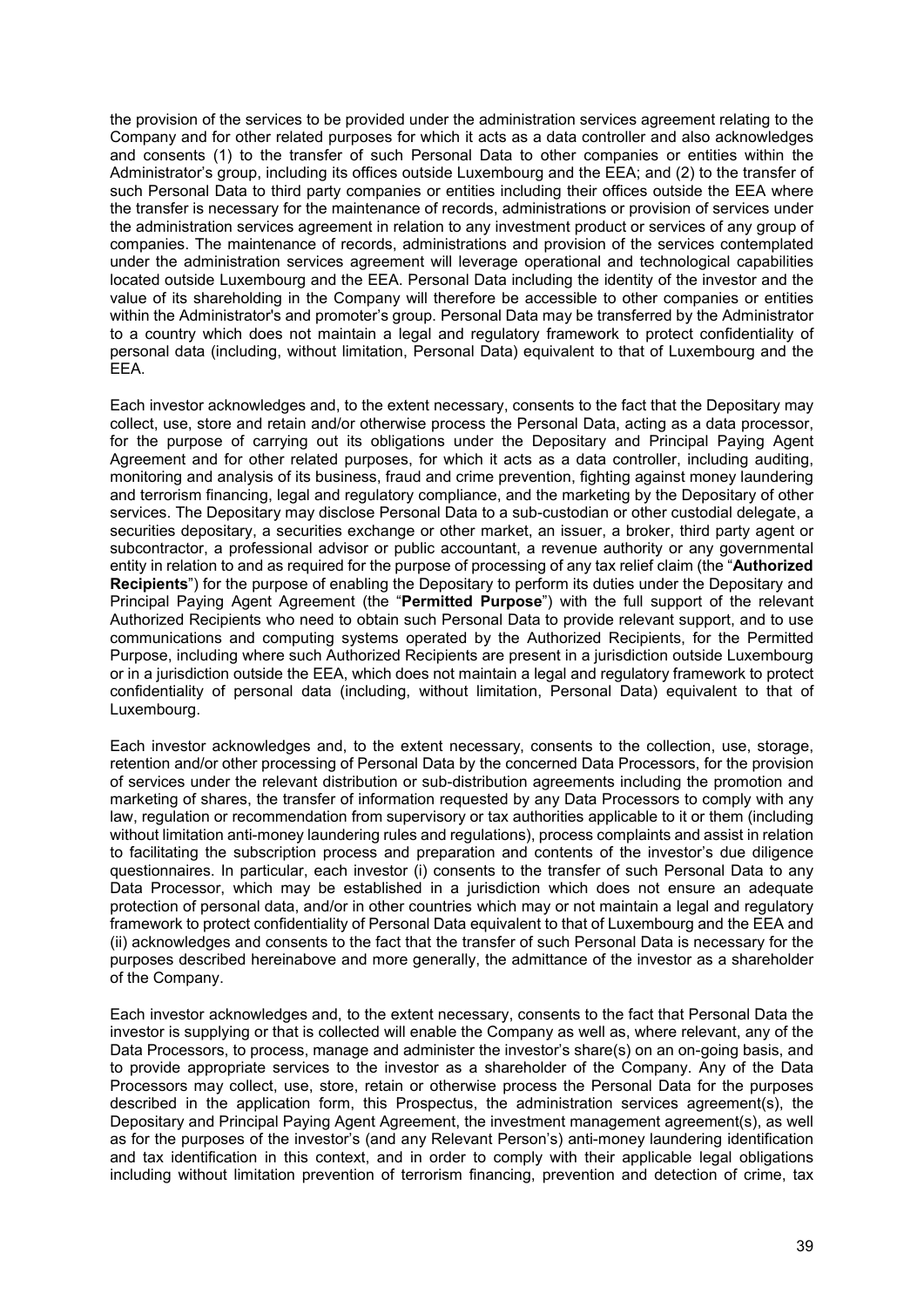reporting obligations, FATCA agreement and CRS (the common reporting system pursuant to the Organization for Economic Co-operation and Development Standard for the Automatic Exchange of Financial Account Information in Tax Matters) (if any).

Without prejudice to the paragraph below, and notwithstanding the investor's consent to the processing of its Personal Data in the manner set forth in the application form, the investor has the right to object at any time to processing of its Personal Data (including, without limitation, for direct marketing purposes, which includes profiling to the extent that it is relating to such marketing).

Each investor acknowledges, understands, and to the extent necessary, consents, that the Data Controller as well as, where relevant, the Data Processors, may be required by applicable laws and regulations to transfer, disclose and/or provide Personal Data, in full compliance with applicable laws and regulations, and in particular Article 48 of the General Data Protection Regulation (when applicable), to supervisory, tax, or other authorities in various jurisdictions, in particular those jurisdictions where (i) the Company is or is seeking to be registered for public or limited offering of the investor's shares, (ii) investors are resident, domiciled or citizens or (iii) the Company is, or is seeking to, be registered, licensed or otherwise authorized to invest.

By investing, each investor acknowledges, understands, and to the extent necessary, consents, that the transfer of the investor's data, including Personal Data, may be transferred to a country that does not have equivalent data protection laws to those of the EEA, as described above, or that are not subject to an adequacy decision of the European Commission, including the Data Protection Law and the Luxembourg law of 5 April 1993 on the financial sector which provides for a professional secrecy obligation. The Data Controller will transfer the Personal Data (i) on the basis of any adequacy decision of the European Commission with respect to the protection of personal data and/or the EU-U.S. Privacy Shield framework; (ii) on the basis of appropriate safeguards listed by and subject to the provisions of Article 46 of the General Data Protection Regulation, such as standard contractual clauses, binding corporate rules, an approved code of conduct, or an approved certification mechanism; (iii) on the basis of the consent; (iv) where necessary for the performance of the services resulting from the application form; (v) where necessary for the performance of services by the Data Processors provided in connection with the application form; (vi) where necessary for important reasons of public interest; (vii) where necessary for the establishment, exercise or defense of legal claims; (viii) where the transfer is made from a register which is legally intended to provide information to the public and which is open to consultation, in accordance with applicable laws and regulations, provided that the transfer does not involve the entirety of the personal data or entire categories of the personal data contained in the Register; or (ix) subject to the provisions of Article 49.1 of the General Data Protection Regulation, where the transfer is necessary for the purposes of compelling legitimate interests pursued by the Data Controller which are not overridden by the interests or rights and freedoms of the relevant data subjects.

Each investor has the right to request a copy of Personal Data held in relation to it, and to request that they be amended, updated, completed or deleted as appropriate, if incorrect, and to request a limitation to a processing of its Personal Data and the portability of any Personal Data processed by the Data Controller in the manner and subject to the limitations prescribed in the Data Protection Law and by writing to the data protection officer of the Company (the "**Data Protection Officer**")

Pursuant to articles 15 – 22 GDPR, investors that wish to receive information concerning the personal data are invited to contact the Data Protection Officer. Such requests may be submitted by e-mail, fax or registered letter indicating in the subject line "request from the data subject" and specifying the right that the data subject wishes to exercise (erasure, rectification, portability, to be forgotten), along with a valid standard or certified e-mail address to which to send the reply.

If by email:

ALQUITY SICAV

Att. Data Protection Officer

Email: [francisco.almada@alquity.com](mailto:francisco.almada@alquity.com)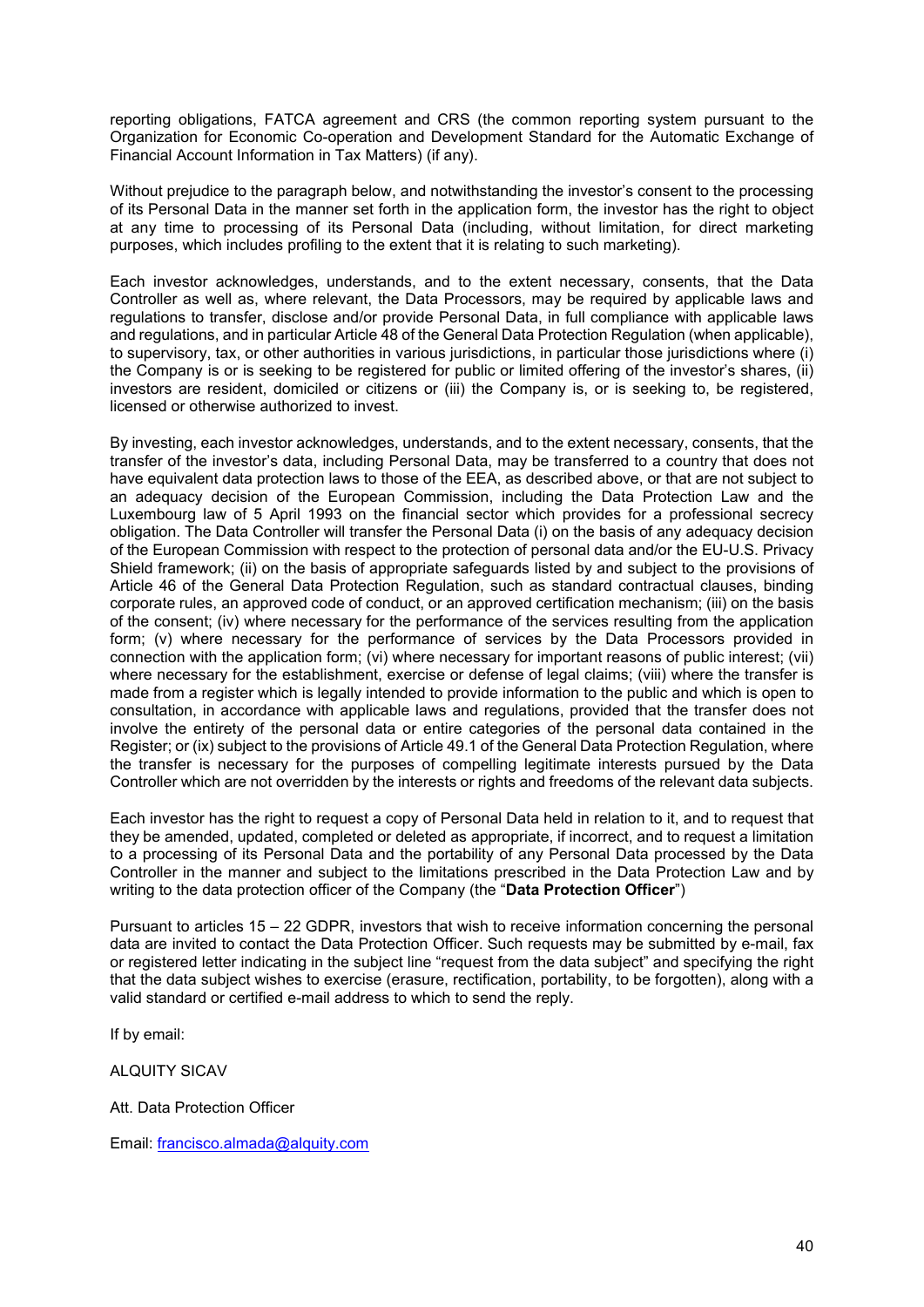If by fax:

ALQUITY SICAV

Att. Data Protection Officer

If by regular mail:

ALQUITY SICAV

11, rue Sainte-Zithe,

L-2763 Luxembourg,

Grand Duchy of Luxembourg

The data controller, shall fulfil the request within thirty (30) days of when it is received. If the response is complex, the time required could be extended by an additional thirty (30) days, subject to timely notification of the data subject.

Furthermore each investor is entitled to address any claim relating to the processing of its Personal Data to a data protection supervisory authority; in Luxembourg, the *Commission Nationale pour la Protection des Données*.

The Personal Data will be held until the investor ceases to be a shareholder of the Company and a period of ten (10) years thereafter where necessary to comply with applicable laws and regulation or to establish, exercise or defend actual or potential legal claims, subject to the applicable statutes of limitation, unless a longer period is required by applicable laws and regulations.

The Data Controller and the Data Processors processing the Personal Data on its behalf will accept no liability with respect to an unauthorized third party receiving knowledge of, or having access to, its Personal Data, except in the case of proven negligence or serious misconduct by the Data Controller and/or any Data Processor that processes the Personal Data on its behalf or by any of their respective employees, officers, affiliates, agents and sub-contractors. In any event, the liability of the Data Controller with respect to the processing of Personal Data remains strictly limited to what is imposed by the Data Protection Law.

In order to comply with the obligations and responsibilities under the GDPR, the Company is required by law to make available to the investors a privacy policy (the "**Data Protection Policy**"). The Data Protection Policy provides, among other, further information on the Company's use of Personal Data, the types of Personal Data processed as well as the rights of the data subjects. The Data Protection Policy is available free of charge upon request of the shareholders at the registered office of the Company.

Investors' attention is drawn to the fact that the Data Protection Policy is subject to change at the sole discretion of the Company.

# **XII. INFORMATION - DOCUMENTS AVAILABLE TO THE PUBLIC**

## **1. INFORMATION FOR SHAREHOLDERS**

a) Net Asset Value

The Net Asset Values of the shares of each sub-fund will be available on each Bank Business Day at the registered office of the Company, and of the Central Administration Agent, Registrar and Transfer Agent. The Board of Directors may subsequently decide to publish these net values in newspapers of the countries in which the shares of the Company are offered or sold.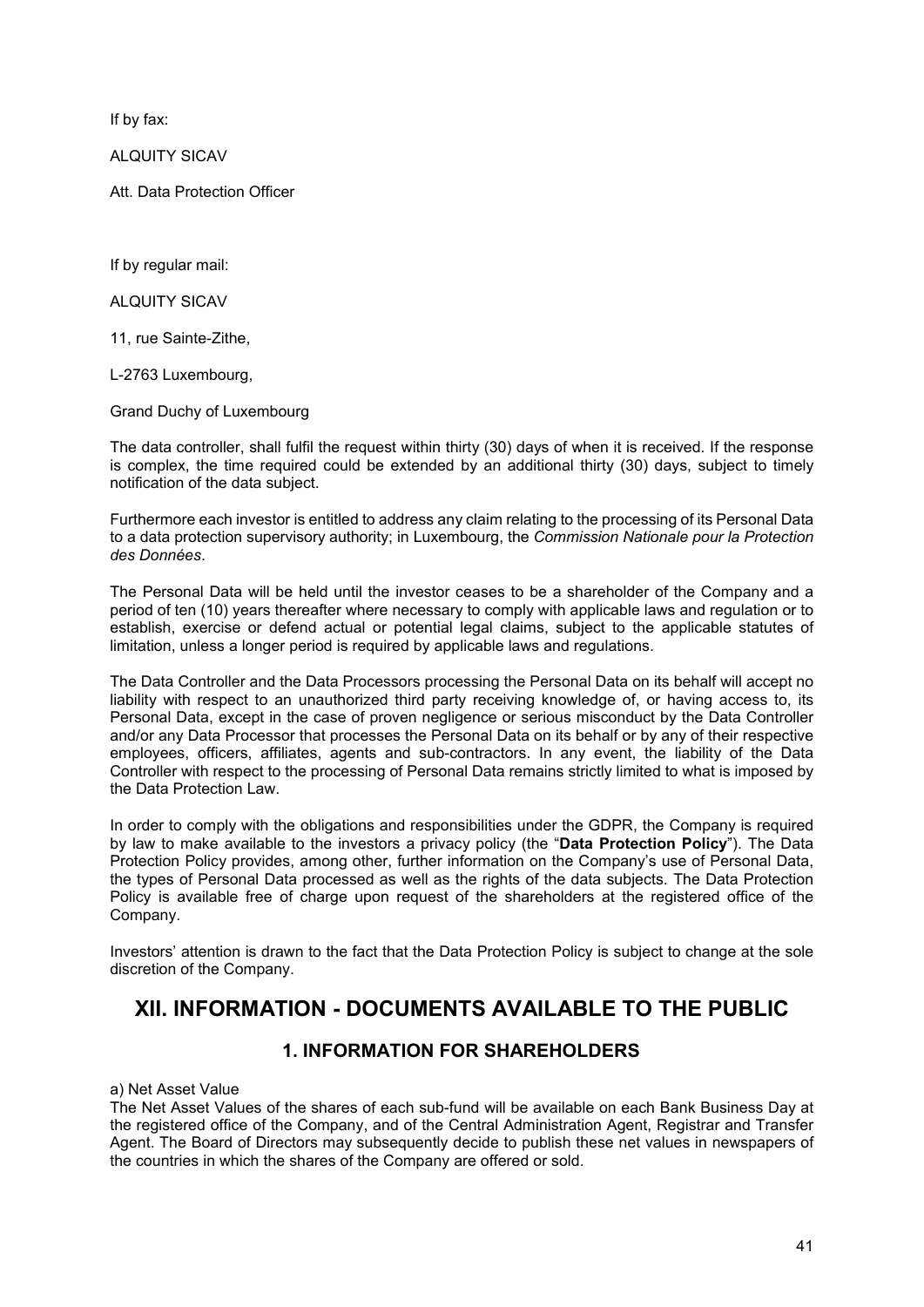b) Issue and redemption prices

The issue and redemption prices of the shares of each sub-fund of the Company are made public on each Valuation Day at the offices of the Central Administration Agent, Registrar and Transfer Agent / Paying Agent.

c) Notices to shareholders

Notices to shareholders shall be made available at the registered office of the Company, free of charge. Furthermore, they may be published in Luxembourg and in the countries where the Company is marketed as well as in the RESA if such publications are required by the applicable law or by the Articles of Incorporation.

d) Material contracts

The following contracts, not being contracts entered into in the ordinary course of business, have been entered or will be entered into and are or may be material:

- the Depositary Agreement for UCITS dated 1 July 2021 between the Company, the Depositary and the Management Company;

- the Administrative, Registrar and Transfer Agent Agreement dated 6 December 2021 between the Management Company and the Central Administration Agent, Registrar and Transfer Agent;

- the Management Company Agreement dated 1 July 2021 between the Management Company and the Company;

- the Investment Management Agreement dated 1 July 2021 between the Management Company, Alquity Investment Management Limited and the Company.

e) Policies

- the remuneration policy of the Management Company;
- the conflicts of interest policy; and

- the Data Protection Policy.

## **2. DOCUMENTS AVAILABLE TO THE PUBLIC**

Copies of the Articles of Incorporation, of the latest annual and semi-annual reports of the Company and of the material contracts referred to above are available for inspection at the registered office of the Company and of the Management Company where a copy may be obtained free of charge.

Subscription forms may be obtained upon request at the registered office of the Central Administration Agent, Registrar and Transfer Agent.

# **XIII. SPECIAL CONSIDERATION ON RISKS**

## **1. Risk Management**

The Company employs a risk-management process which enables it, together with the Management Company, to monitor and measure at any time the risk of the positions and their contribution to the overall risk profile of the sub-funds and it employs a process allowing for accurate and independent assessment of the value of OTC derivative instruments. The risk monitoring process is performed by the Management Company with a frequency and methodology appropriate to the risk profile of each sub-fund.

Upon request by any shareholder, information relating to the risk management methods employed for any sub-fund, including the quantitative limits that are applied and any recent developments in risk and yield characteristics of the main categories of investments, may be provided to such shareholder by the Company or the Management Company.

In accordance with ESMA Guidelines 10-788 and CSSF Circular 11/512, as amended by CSSF Circular 18/698, the Board of Directors will determine for each sub-fund, as described in the sub-fund's relevant data sheet under Appendix III, the global exposure determination methodology, the expected level of leverage (in case the VaR approach is applied) and/or the reference portfolio (in case the relative VaR is applied).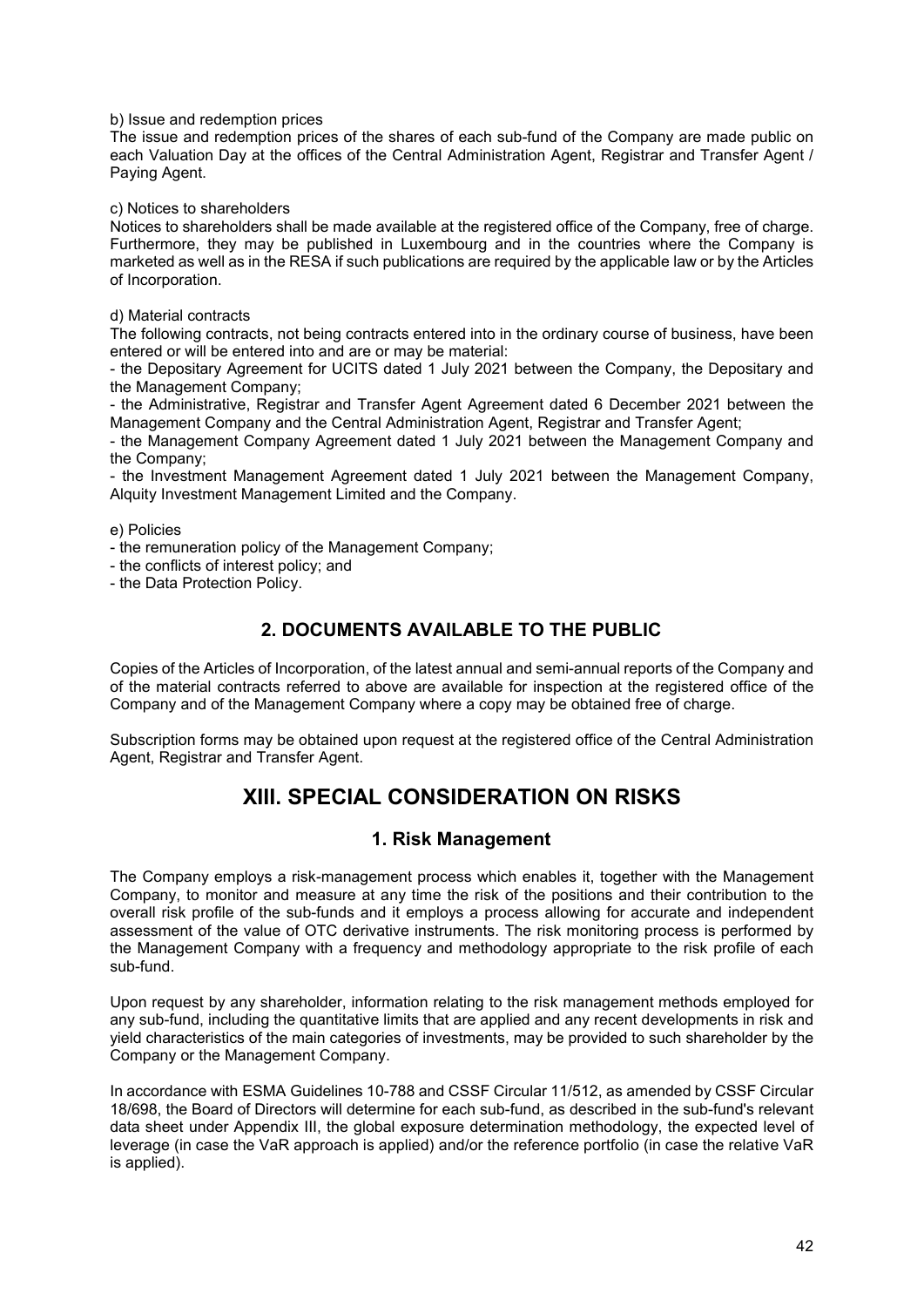## **2. Risk Factors**

With regard to each sub-fund, future investors are recommended to consult their professional advisors to evaluate the suitability of an investment in a specific sub-fund, in view of their personal financial situation.

The number and allocation of portfolio assets in each sub-fund should reduce the sub-fund's sensitivity to risks associated with a particular investment. Nevertheless, potential investors should be aware of the fact that there can be no assurance that their initial investment will be preserved.

Past performance is not indicative of future results. Each sub-fund is subject to the risk of common stock investment. The price of the shares and the income from them may fall as well as rise. There can be no assurance that each sub-fund will achieve its objectives. There is no guarantee that investors will recover the total amount initially invested.

In addition, future investors should give careful consideration to the following risks linked to an investment in certain sub-funds and to the specific risks for each sub-fund in accordance with the respective provisions described in the sub-fund's relevant data sheet under Appendix III:

## **Emerging Markets Risk**

Emerging markets are markets associated with a country that is considered by international financial organizations, such as the International Finance Corporation and the International Bank for Reconstruction and Development, and the international financial community to have an "emerging" stock market. Such markets may be under-capitalized, have less-developed legal and financial systems or may have less stable currencies than markets in the developed world. Emerging market securities are securities: (1) issued by companies with their principal place of business or principal office in an emerging market country; (2) issued by companies for which the principal securities trading market is an emerging market country; or (3) issued by companies, regardless of where their securities are traded, that derive at least 50% of their revenue or profits from goods produced or sold, investments made, or services performed in emerging market countries or that have at least 50% of their assets in emerging market countries. Emerging markets countries are more often dependent on international trade and are therefore often vulnerable to recessions in other countries. Emerging markets may have obsolete financial systems and volatile currencies, and may be more sensitive than more mature markets to a variety of economic factors. Emerging market securities also may be less liquid than securities of more developed countries and could be difficult to sell, particularly during a market downturn.

Although a truly diversified global portfolio should include a certain level of exposure to the emerging markets, an investment in any one emerging market sub-fund should not constitute a substantial portion of any investor's portfolio and may not be appropriate for all investors.

Many emerging market countries may be subject to a greater degree of economic, political and social instability than is the case in developed market countries. Such instability may result from, among other things: (i) authoritarian governments or military involvement in political and economic decision-making, including changes in government through extra-constitutional means; (ii) popular unrest associated with demands for improved political, economic and social conditions; (iii) internal insurgencies; (iv) hostile relations with neighbouring countries; and (v) ethnic, religious and racial disaffection. In addition, governments in many emerging market countries participate to a significant degree in their economies and securities markets, which may impair investment and economic growth. As a result, their governments are more likely to take actions that are hostile or detrimental to private enterprise or foreign investment than those of more developed countries.

Markets in emerging market countries may have different clearance and settlement procedures than those in developed markets, and in certain financial markets there have been times when settlements have been unable to keep pace with the volume of securities transactions, making it difficult to conduct such transactions. Delays in settlement could result in temporary periods when a portion of the assets of a sub-fund is uninvested and no return is earned thereon. The inability of a sub-fund to make intended securities purchases due to settlement problems could cause it to miss potential investment opportunities. Inability to dispose of securities due to settlement problems either could result in losses to a sub-fund due to subsequent declines in the value of the securities or, if a sub-fund has entered into a contract to sell the securities, could result in possible liability to the purchaser.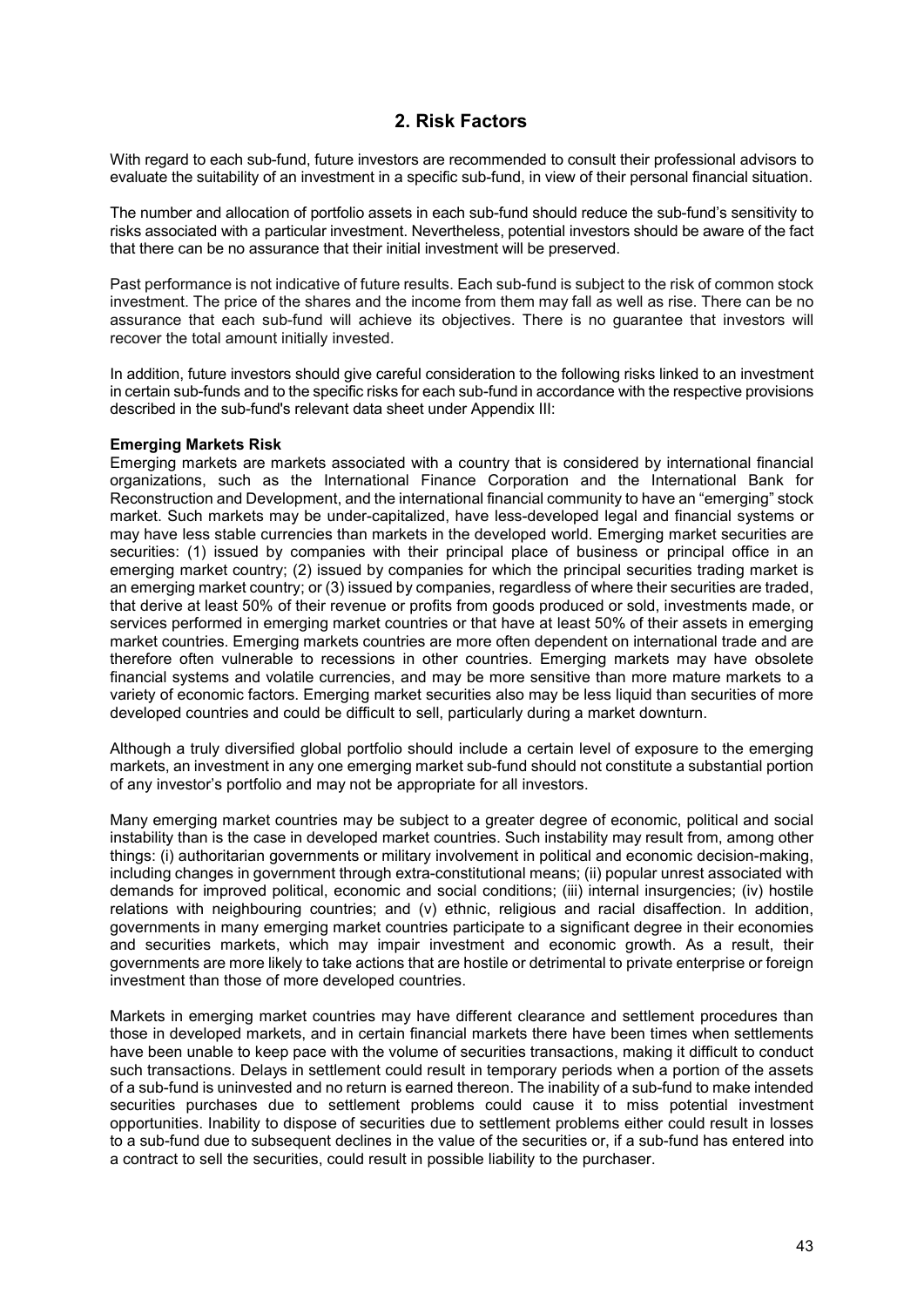Governments of many emerging market countries have exercised and continue to exercise substantial influence over many aspects of the private sector. In certain cases, the government owns or controls many companies, including the largest in the country. Accordingly, government actions in the future could have a significant effect on economic conditions in these markets, which could affect a sub-fund itself as well as the value of securities in its portfolio.

Foreign investment in certain instruments is restricted or controlled to varying degrees in certain emerging markets. These restrictions or controls may at times limit or preclude foreign investment in their capital markets, particularly the equity markets, and may increase the costs and expenses of a sub-fund. Certain emerging markets require prior governmental approval of investment by foreign persons, registration of investors, disclosure of ownership or holdings of investors, limit the amount of investment by foreign persons in a particular company or limit the investment by foreign persons to only a specific class of securities of a company which may have less advantageous terms (including price) than securities of the company available for purchase by nationals, or impose additional taxes or regulatory, registration or other requirements on investors. Certain countries may restrict investment opportunities in issuers or industries deemed important to national interests. There can be no assurance that the sub-funds will be able to obtain required governmental or regulatory approvals in a timely manner. In addition, changes to restrictions on foreign ownership of securities subsequent to the purchase of securities by a sub-fund may have an adverse effect on the value of such securities.

## **Frontier market risk**

Frontier markets may experience greater political and economic instability and may have less transparency, less ethical practices, and weaker corporate governance compared to other emerging markets. Such markets are also more likely to have investment and repatriation restrictions, exchange controls and less developed custodial and settlement systems than other emerging markets.

Issues can include less stability, lack of transparency and interference in political and bureaucratic processes and high levels of state intervention in society and the economy. A sub-fund could be adversely affected by delays in, or refusal to grant, any such approval for the repatriation of funds or by any official intervention affecting the process of settlement of transactions. Stock exchanges and other such clearing infrastructure may lack liquidity and robust procedures and may be susceptible to interference. The sub-fund and its investors may be adversely impacted in this way.

#### **Absence of Regulation - Counterparty Default**

In general, there is less governmental regulation and supervision of transactions in the OTC markets (in which currencies, forward, spot and option contracts, credit default swaps, total return swaps and certain options on currencies are generally traded) than of transactions entered into on organised exchanges. In addition, many of the protections afforded to participants on some organised exchanges, such as the performance guarantee of an exchange clearinghouse, may not be available in connection with OTC transactions. Therefore, any sub-fund entering into OTC transactions will be subject to the risk that its direct counterparty will not perform its obligations under the transactions and that the Company will sustain losses. A sub-fund will only enter into transactions with counterparties which it believes to be creditworthy, and may reduce the exposure incurred in connection with such transactions through the receipt of letters of credit or collateral from certain counterparties. Regardless of the measures the Company may seek to implement to reduce counterparty credit risk, there can be no assurance that a counterparty will not default or that the Company will not sustain losses as a result.

#### **Counter-Party Risk**

When a sub-fund enters into a repurchase agreement (an agreement where it buys a security in which the seller agrees to repurchase the security at an agreed upon price and time), the Company is exposed to the risk that the other party will not fulfil its contract obligation. Similarly, the Company is exposed to the same risk if it engages in a reverse repurchase agreement where a broker-dealer agrees to buy securities and the Company agrees to repurchase them at a later date. The Company is also exposed to such a risk when it enters into OTC derivative transactions.

#### **Issuer Risk**

The value of a security may decline for a number of reasons, which directly relate to the issuer, such as management performance, financial leverage, and reduced demand for the issuer's goods and services.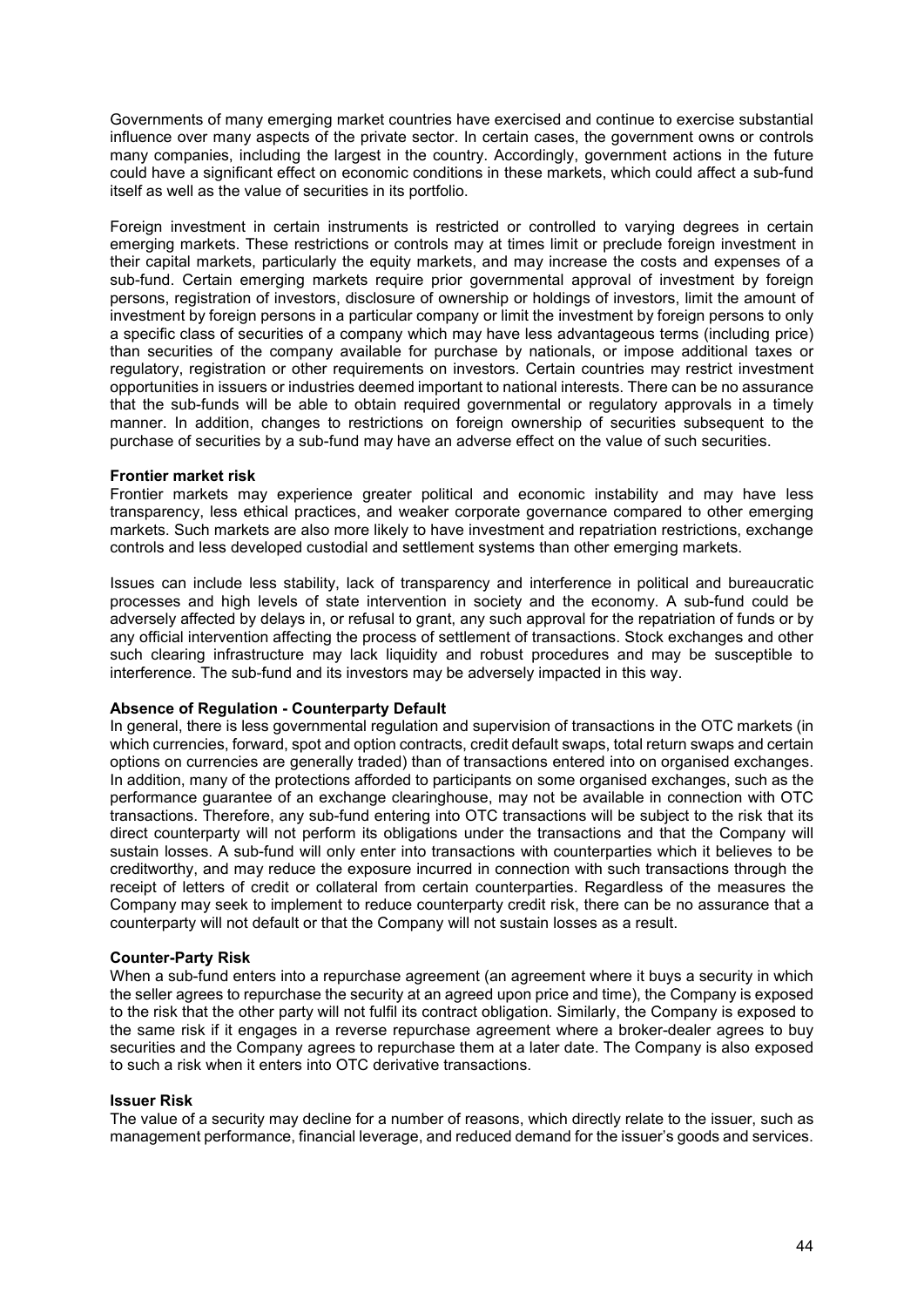## **Risks of Custodian Firms**

A sub-fund will be subject to the risk that a financial institution that holds its assets may not segregate or identify those assets so as to protect them from claims of the financial institution's creditors if the financial institution becomes bankrupt or insolvent. There may also be risks of uncertainty in the law governing which assets held by a financial institution are available generally to satisfy claims of its creditors in the event of its bankruptcy or insolvency.

## **Sub-custodians**

Due to the volatile nature of certain market especially in relation to prevailing political and security environment added by high dependence on oil revenues and securities market in particular, investments in such markets bear certain number of risks including but not limited to political, economical or social risks as well as:

- Risk with OTC fixed income trade where cash settlement is via RTGS (Real Time Gross Settlement)
- Corporate actions risk: delay in payment
- No True DVP (security delivered before cash)
- Political Stability
- Exchange rates
- Exchange control liberalization.

In addition, the Company may be required to place assets outside of the Custodian's and the subcustodian's safekeeping network in order for the Company to trade in certain markets. In such circumstances the Custodian remains in charge of monitoring where and how such assets are held. However in the event of a loss further to investments in such a market neither the Custodian, having fulfilled its legal functions and duties, and/or the sub-custodian shall be liable and the Company's ability to receive back its cash and securities may be restricted and the Company may suffer a loss as a result. In such markets, shareholders should note that there may be delays in settlement and/or uncertainty in relation to the ownership of a sub-fund's investments which could affect the sub-fund's liquidity and which could lead to investment losses.

#### **Acceptable markets**

Some markets, on which securities are listed, may not qualify as acceptable markets under Article 41(1) of the 2010 Law. Investments in securities on these markets will be considered as investments in unlisted securities.

#### **Risk of limited trading volume**

Trading volumes of emerging country stock exchanges can be considerably lower than in leading world exchanges. The resulting lack of liquidity may adversely affect the price at which the securities held by a sub-fund can be sold.

#### **Accounting and statutory standards**

It may occur in some countries, where a sub-fund may potentially invest, that standards of accountancy, auditing and reporting are less strict than the standards applicable in more developed countries and that investment decisions have to be taken based on information less complete and accurate than that available in more developed countries.

#### **Currency risks**

Certain sub-funds, investing in securities denominated in currencies other than their reference currency, may be subject to fluctuations in exchange rates resulting in a reduction in the sub-fund's Net Asset Value. Changes in the exchange rate between the base currency of the sub-fund and the currency of its underlying assets may lead to a depreciation of the value of the sub-fund's assets as expressed in the sub-fund's base currency. The sub-fund may attempt to mitigate this loss by the use of hedging but only on the terms approved of in the Prospectus.

#### **Investing in Equity Securities**

Investing in equity securities may offer a higher rate of return than those in short term and longer term debt securities. However, the risks associated with investments in equity securities may also be higher, because the investment performance of equity securities depends upon factors which are difficult to predict. Such factors include the possibility of sudden or prolonged market declines and risks associated with individual companies. The fundamental risk associated with any equity portfolio is the risk that the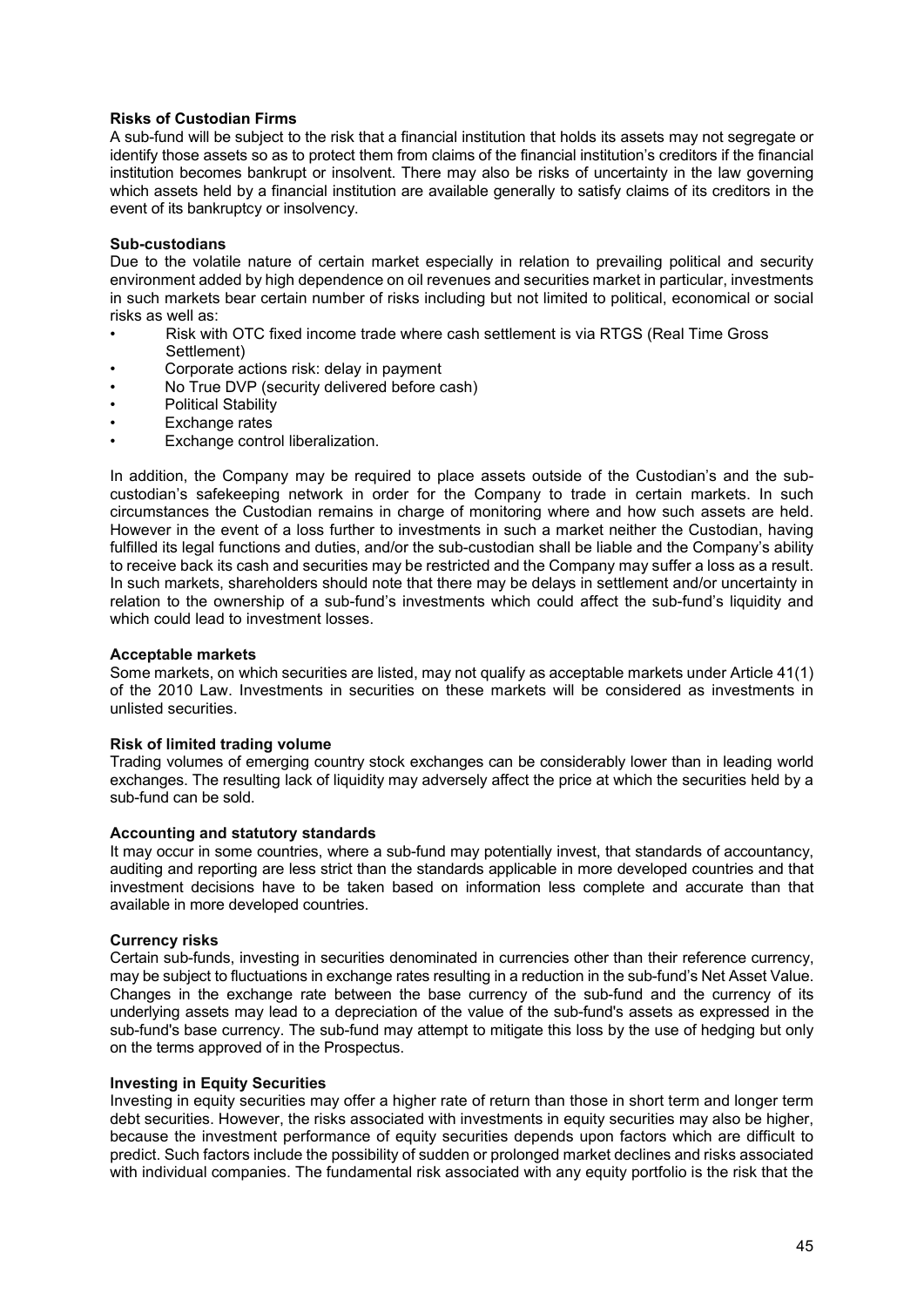value of the investments it holds might decrease in value. Equity security values may fluctuate in response to the activities of an individual company or in response to general market and/or economic conditions. Historically, equity securities have provided greater long-term returns and have entailed greater short-term risks than other investment choices. The value of, and income derived from, equity securities held may fluctuate and the sub-funds may not recoup the original amount invested in such securities. The prices of and the income generated by equity securities may decline in response to certain events, including the activities and results of the issuer, general economic and market conditions, regional or global economic instability and currency and interest rate fluctuations, this may have an adverse impact on the Net Asset Value of the sub-funds.

#### **Investments in Debt Securities**

Debt securities, such as notes and bonds, are subject to credit risk, interest rate risk and fixed income securities risk.

Fixed income securities risk refers to the risk of an issuer's ability to meet principal and interest payments on the obligation, and may also be subject to price volatility due to such factors as interest rate sensitivity, changes in the financial strength of an issuer, market perception of the creditworthiness of the issuer and general market liquidity (liquidity risk). An investment in fixed-income securities may be interest rate sensitive and those with longer maturities are generally more sensitive to interest rate changes than those with shorter maturities. An increase in interest rates will generally reduce the value of fixed-income securities, whilst a decline in interest rate will generally increase the value of fixed-income securities. Changes in market interest rates do not affect the rate payable on existing fixed income securities, unless the instrument has adjustable or variable rate features, which can reduce its exposure to interest rate risk. Changes in market interest rates may also extend or shorten the duration of certain types of instruments, thereby affecting their value and the return on an investment in a sub-fund. The performance of a sub-fund will therefore partly depend on the ability to anticipate and respond to market interest rate fluctuations, and to utilise appropriate strategies to maximise returns, whilst attempting to minimise liquidity and credit risks to investment capital.

An issuer of an instrument may be unable to make interest payments or repay principal when due. Decrease in the financial strength of an issuer or decrease in the credit rating of a security may adversely affect its value. Fixed income securities are also exposed to the risk that their, or their issuers', credit ratings may be downgraded, which can cause a significant drop in the value of such securities. The above features may adversely impact a sub-fund.

## **Foreign Investment Risks**

Government regulations and restrictions in certain countries, including countries in Asia and the Pacific region, Africa, Eastern Europe and Latin America, may limit the amount and types of securities that may be purchased by a sub-fund or the sale of such securities once purchased. Such restrictions may also affect the market price, liquidity and rights of securities that may be purchased by a sub-fund, and may increase sub-fund expenses. In addition, the repatriation of both investment income and capital is often subject to restrictions such as the need for certain governmental consents, and even where there is no outright restriction, the mechanics of repatriation may affect certain aspects of the operation of a subfund. In particular, a sub-fund's ability to invest in the securities markets of several of the Asian countries and other emerging countries is restricted or controlled to varying degrees by laws restricting foreign investment and these restrictions may, in certain circumstances, prohibit a sub-fund from making direct investments.

## **China Risk**

Investing in securities of Chinese companies involves special risks, such as: greater government control over the economy, political and legal uncertainty, currency fluctuations or exchange limitations, the risk that China's government may decide not to continue to support economic reform programs and the risk of nationalization or expropriation of assets. As a developing market, China demonstrates significantly higher volatility from time to time in comparison to developed markets, including significant price swings that may disrupt the investment strategy of a sub-fund. In addition, information about issuers in China may not be as complete, accurate or timely as information about listed companies in other more developed economies or markets. Chinese markets generally continue to experience inefficiency, volatility and pricing anomalies resulting from governmental influence, a lack of publicly available information, a higher level of control over foreign exchange, a less efficient allocation of resources and/or political and social instability. Internal social unrest or confrontations with neighboring countries,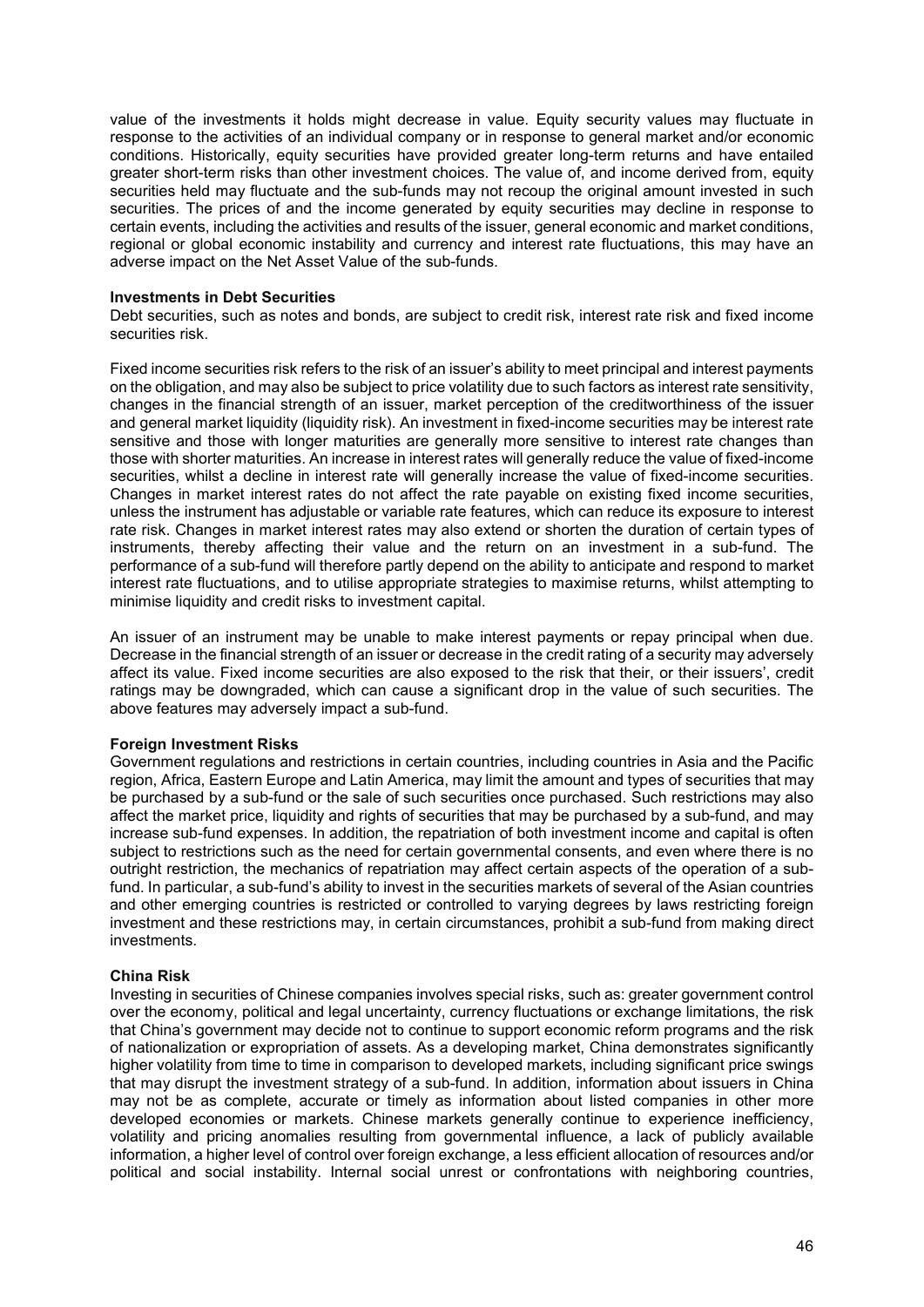including military conflicts in response to such events, may also disrupt economic development in China and result in a greater risk of currency fluctuations, currency convertibility, interest rate fluctuations and higher rates of inflation.

Subject to the provisions of the sub-fund's relevant data sheet under Appendix III, a sub-fund may invest in securities commonly referred to as "China H Shares", meaning securities issued by entities from mainland China which are listed on the Hong Kong Stock Exchange.

If mentioned in the sub-funds' data sheets under Appendix III, a sub-fund may further in securities commonly referred to as "China A Shares" via the Stock Connect. *Stock Connect*

The "Stock Connect" is a program which aims to achieve mutual stock market access between Mainland China and Hong Kong. Stock Connect is a securities trading and clearing linked program developed by Hong Kong Exchanges and Clearing Limited ("**HKEx**"), Shanghai Stock Exchange ("**SSE**"), Shenzhen Stock Exchange ("**SZSE**") and China Securities Depository and Clearing Corporation Limited ("**ChinaClear**"). Hong Kong and overseas investors, through their Hong Kong brokers and subsidiaries established by The Stock Exchange of Hong Kong Limited ("**SEHK**"), may be able to trade certain predefined eligible shares listed on SSE/SZSE by routing orders to SSE/SZSE. It is expected that the list of eligible shares and stock exchanges in Mainland China in respect of Stock Connect will be subject to review from time to time. Trading under the Stock Connect will be subject to a daily quota ("**Daily Quota**"). The trading quota rules may be subject to review.

#### Specific risks related to investments via Stock Connect

Eligible securities:

Stock Connect comprises a Northbound trading link and a Southbound trading link. Under the Northbound trading link, Hong Kong and overseas investors will be able to trade certain stocks listed on the SSE and the SZSE markets.

These include:

1. All the constituent stocks from time to time of the SSE 180 Index and SSE 380 Index;

2. All the constituent stocks from time to time of the SZSE Component Index and SZSE Small / Mid Cap Innovation Index with market capitalization at least RMB 6 billion;

3. All the SZSE-listed China A Shares and all the SSE-listed China A Shares that are not included as constituent stocks of the relevant indices, which have corresponding H-Shares listed on SEHK, except the following:

(a) SSE/SZSE-listed shares which are not traded in RMB;

- (b) SSE/SZSE-listed shares which are risk alert shares; and
- (c) SZSE-listed shares which are under delisting arrangement.

It is expected that the list of eligible securities will be subject to review. If a stock is recalled from the scope of eligible securities for trading via Stock Connect, the stock can only be sold and cannot be bought. This may affect the investment portfolio or strategies of investors. Investors should therefore pay close attention to the list of eligible securities as provided and renewed from time to time by SSE, SZSE and SEHK.

Differences in trading day:

Stock Connect will only operate on days when both the Mainland China and Hong Kong markets are open for trading and when banks in both markets are open on the corresponding settlement days. So it is possible that there are occasions when it is a normal trading day for the Mainland China market but the sub-funds cannot carry out any China A Shares trading. The sub-funds may be subject to a risk of price fluctuations in China A Shares during the time when Stock Connect is not trading as a result. This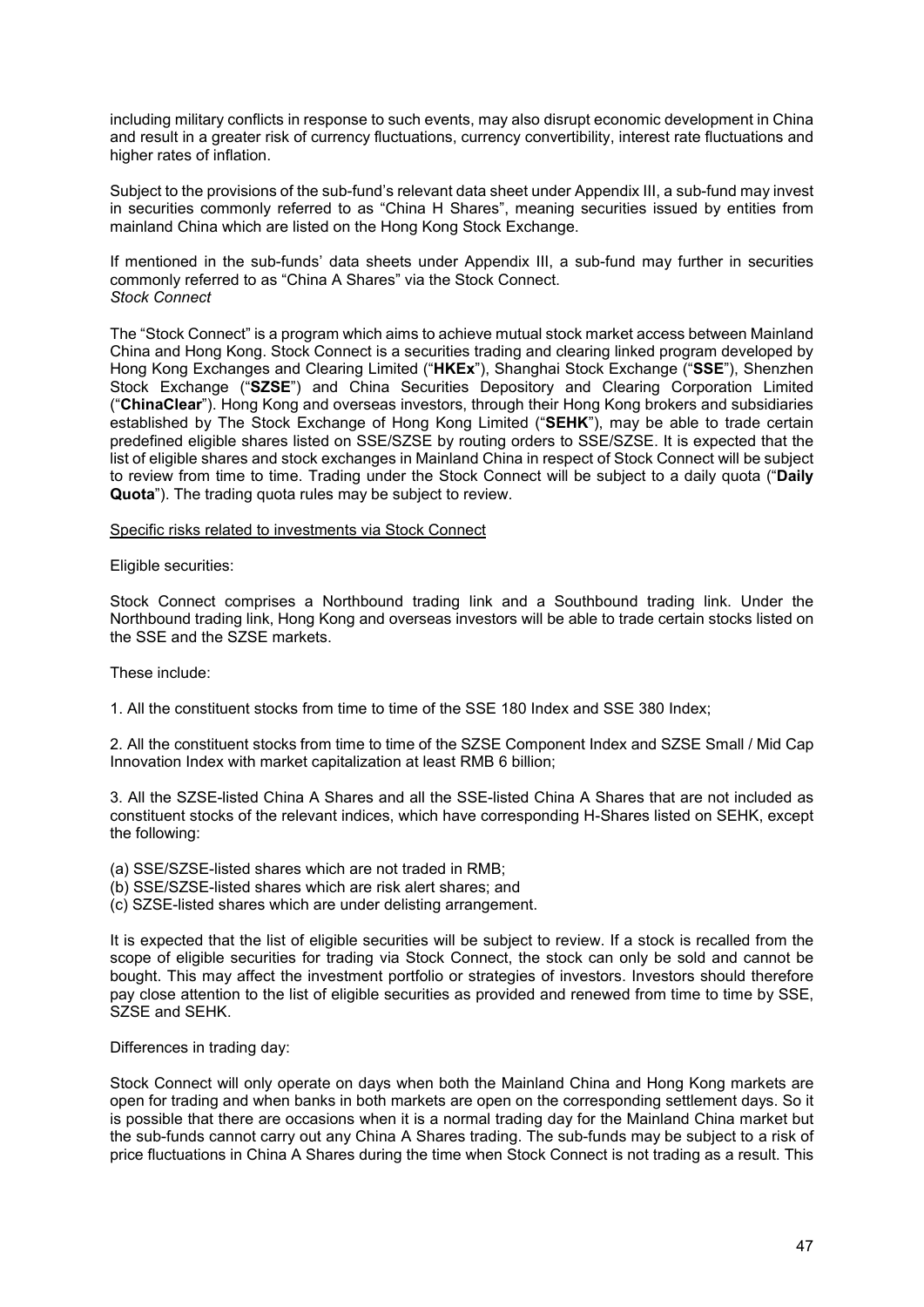may adversely affect the sub-funds' ability to access mainland China and effectively pursue their investment strategies. This may also adversely affect the sub-funds' liquidity.

#### Settlement and Custody:

The HKSCC will be responsible for the clearing, settlement and the provision of depository, nominee and other related services of the trades executed by Hong Kong market participants and investors.

The China A Shares traded through Stock Connect are issued in scriptless form, so sub-funds will not hold any physical China A Shares. The sub-funds should maintain the China A Shares with their brokers' or custodians' stock accounts with CCASS (the Central Clearing and Settlement System operated by HKSCC for the clearing securities listed or traded on SEHK).

## Trading fees:

In addition to paying trading fees in connection with China A Shares trading, the sub-funds may be subject to new fees which are yet to be determined by the relevant authorities.

#### Quota limitations:

The Stock Connect is subject to quota limitations. In particular, once the Daily Quota is exceeded during the opening call session, new buy orders will be rejected (though investors will be allowed to sell their cross-boundary securities regardless of the quota balance). Therefore, quota limitations may restrict the sub-funds' ability to invest in China A Shares through Stock Connect on a timely basis, and the subfunds may not be able to effectively pursue its investment strategies.

## Operational risk:

The Stock Connect provides a new channel for investors from Hong Kong and overseas to access the China stock market directly. Market participants are able to participate in this program subject to meeting certain information technology capability, risk management and other requirements as may be specified by the relevant exchange and/or clearing house. Due to their recent implementation and the uncertainty about their efficiency, accuracy and security, there is no assurance that the systems of the SEHK and market participants will function properly or will continue to be adapted to changes and developments in both markets. In the event that the relevant systems failed to function properly, trading in both markets through the program could be disrupted. The sub-funds ability to access the China A Share market (and hence to pursue their investment strategy) will be adversely affected. Consequently, investors in the China A Share market should be aware of the economic risk of an investment in those shares, which may lead to a partial or total loss of the invested capital.

#### Clearing and settlement risk:

The HKSCC and ChinaClear will establish the clearing links and each will become a participant of each other to facilitate clearing and settlement of cross-boundary trades. Should ChinaClear be declared as a defaulter, HKSCC's liabilities in trades under its market contracts with clearing participants will be limited to assisting clearing participants in pursuing their claims against ChinaClear. In that event, the sub-funds may suffer delay in the recovery process or may not be able to fully recover its losses from ChinaClear.

#### Regulatory risk:

The Stock Connect is novel in nature, and will be subject to regulations promulgated by regulatory authorities and implementation rules made by the stock exchanges in the PRC and Hong Kong from time to time. The regulations are untested and there is no certainty as to how they will be applied.

#### Ownership of China A Shares:

China A Shares acquired by the sub-funds through the Stock Connect are recorded in the name of HKSCC in its omnibus account held with ChinaClear. The China A Shares are held in custody under the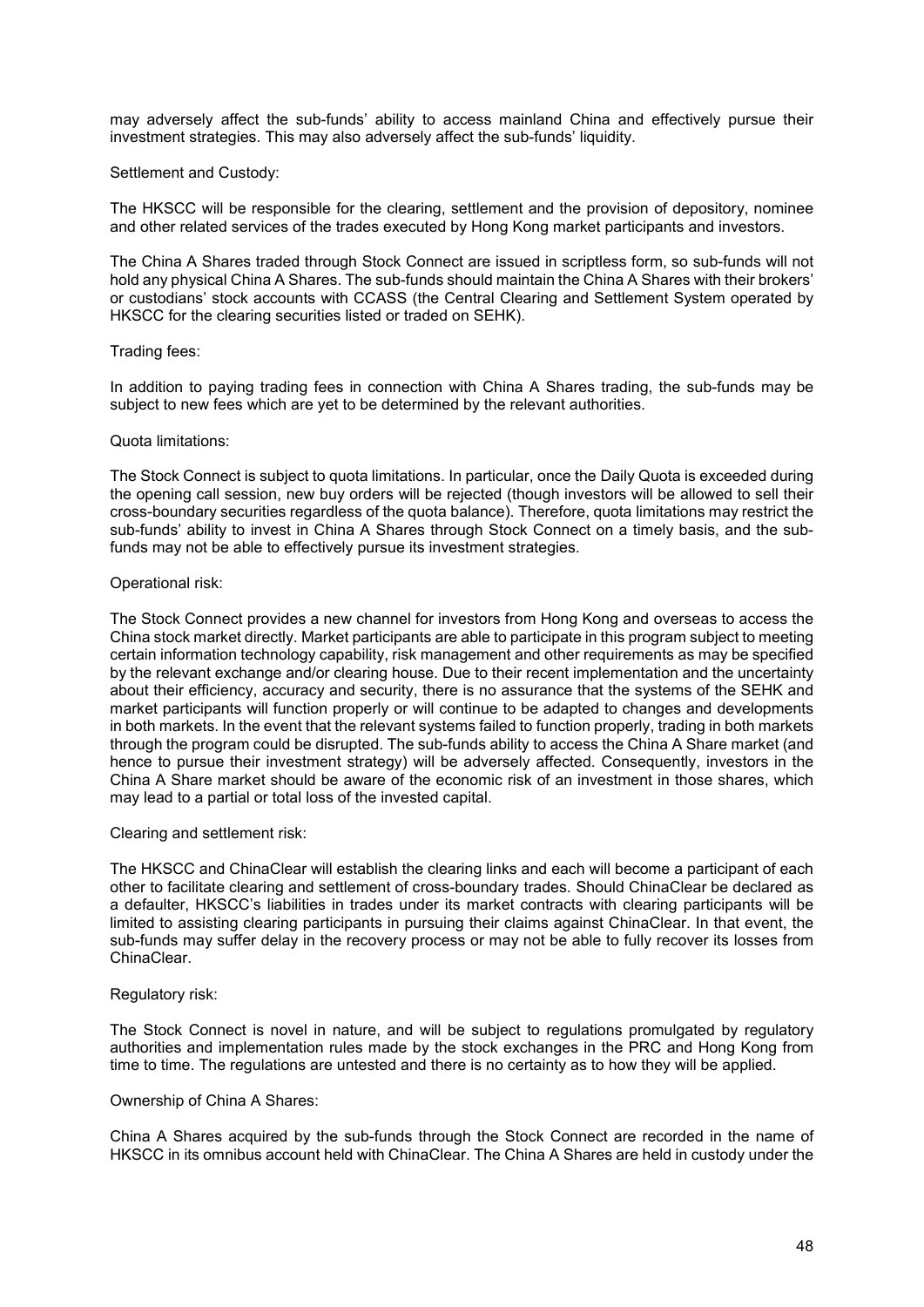depository of ChinaClear and registered in the shareholders' register of the relevant listed Companies. HKSCC will record such China A Shares in the CCASS stock account of the clearing participant.

Under Hong Kong law, HKSCC will be regarded as the legal owner (nominee owner) of the China A Shares, holding the beneficial entitlement to the China A Shares on behalf of the relevant clearing participant.

Under PRC law there is a lack of a clear definition of, and distinction between, "legal ownership" and "beneficial ownership". The regulatory intention appears to be that the concept of "nominee owner" is recognised under PRC laws and that the overseas investors should have proprietary rights over the China A Shares. However, as the Stock Connect is a recent initiative there may be some uncertainty surrounding such arrangements. Accordingly, the sub-funds' ability to enforce their rights and interests in the China A Shares may be adversely affected or suffer delay.

Pre-Trade Requirements and Special Segregated Accounts:

PRC regulations require that before an investor sells any share, there should be sufficient shares in the account; otherwise the SSE will reject the sell order concerned. SEHK will carry out pretrade checking on China A Share sell orders of its participants (i.e. the stock brokers) to ensure there is no over-selling.

If a sub-fund intends to sell certain China A Shares it holds, it must transfer those China A Shares to the respective accounts of its broker(s) before the market opens on the day of selling ("trading day"). If it fails to meet this deadline, it will not be able to sell those shares on the trading day. Because of this requirement, a sub-fund may not be able to dispose of its holdings of China A Shares in a timely manner.

Alternatively, if the relevant sub-fund maintains its Stock Connect shares with a custodian which is a custodian participant or general clearing participant participating in CCASS, the sub-fund may request such custodian to open a special segregated account ("**SPSA**") in CCASS to maintain its holdings in the Stock Connect shares under the enhanced pre-trade checking model. Each SPSA will be assigned a unique "Investor ID" by CCASS for the purpose of facilitating the Stock Connect system to verify the holdings of an investor such as a sub-fund. Provided that there is sufficient holding in the SPSA when a broker inputs the relevant sub-fund's sell order, the sub-fund will only need to transfer Stock Connect shares from its SPSA to its broker's account after execution and not before placing the sell order and the sub-fund will not be subject to the risk of being unable to dispose of its holdings of China A Shares in a timely manner due to failure to transfer of China A Shares to its brokers in a timely manner.

In addition, these pre-trade requirements may, as a practical matter, limit the number of brokers that the sub-fund may use to execute trades. While the sub-funds may use SPSA in lieu of the pre-trade check, many market participants have yet to fully implement IT systems necessary to complete trades involving securities in such accounts in a timely manner. Market practice with respect to SPSA is continuing to evolve.

Investor compensation:

Since the sub-funds will carry out Northbound trading through securities brokers in Hong Kong but not PRC brokers, they are not protected by the China Securities Investor Protection Fund (中國投資者保護 基金) in the PRC.

Further information about Stock Connect is available online at the website: <http://www.hkex.com.hk/eng/csm/chinaConnect.asp?LangCode=en>

#### Liquidity and Volatility Risk

The existence of a liquid trading market for China A-Shares may depend on whether there is supply of, and demand for, China A-Shares. The price at which securities may be purchased or sold by the subsub-Funds and the Net Asset Value of such sub-Sub-Funds may be adversely affected if trading markets for China A-Shares are limited or absent. The China A-Share market may be more volatile and unstable (for example, due to the risk of suspension of a particular stock or government intervention). Market volatility and settlement difficulties in the China A-Share markets may also result in significant fluctuations in the prices of the securities traded on such markets and thereby may affect the value of the relevant sub-Sub-Fund.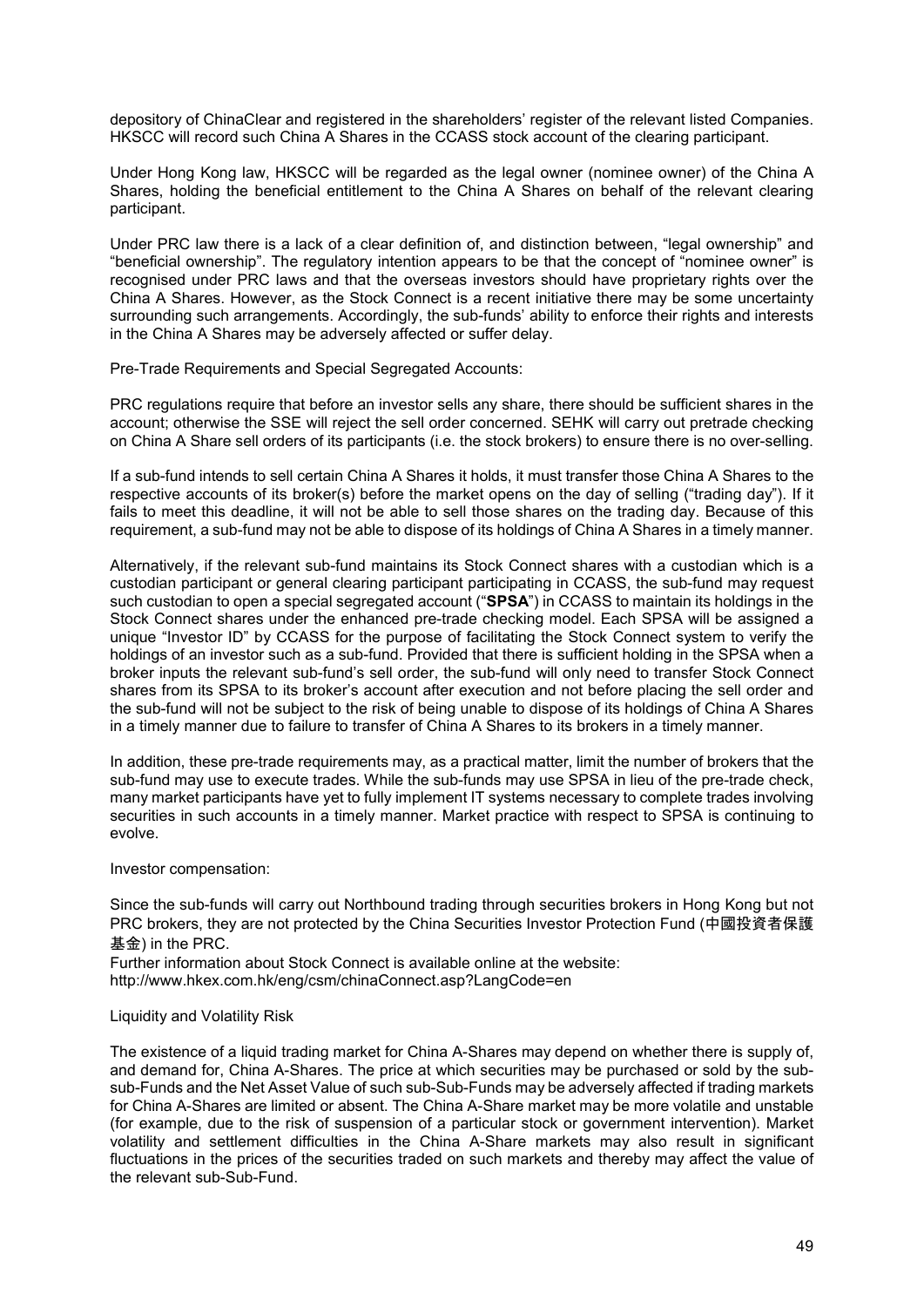#### Suspension Risk

It is contemplated that both SEHK and SSE/SZSE have the right to suspend or limit trading in any security traded on the relevant exchange if necessary for ensuring an orderly and fair market and that risks are managed prudently. In particular, trading in any China A-Share security on SSE/SZSE is also subject to the trading band limits applicable to each China A-Share. Any trading suspension and/or trading band limit may render it impossible for the relevant sub-Sub-Fund to liquidate positions and could thereby expose it to significant losses. Further, when the suspension is subsequently lifted, it may not be possible for the relevant sub-Sub-Fund to liquidate positions at a favourable price, which could thereby expose it to significant losses. Finally, where a suspension is effected, the relevant sub-Sub-Fund's ability to access the PRC market will be adversely affected.

#### **Warrants**

Investment in warrants on Transferable Securities can lead to increased portfolio volatility. Thus, the nature of the warrants will involve shareholders in a greater degree of risk than is the case with conventional securities.

#### **Investments in Specific Sectors**

Certain sub-funds will concentrate their investments in companies of certain sectors of the economy and therefore will be subject to the risks associated with concentrating investments in such sectors. More specifically, investments in specific sectors of the economy such as health care, consumer staples and services or telecommunications etc... may lead to adverse consequences when such sectors become less valued.

#### **Use of Derivatives and other Investment Techniques**

Certain sub-funds of the Company may also invest in financial derivative instruments, as more fully described in the investment policy of the relevant sub-funds, which may entail additional risks for shareholders.

The term "derivatives" covers a broad range of investments, including futures, options and swap agreements (including credit default swaps). In general, a derivative refers to any financial instrument whose value is derived, at least in part, from the price of another security or a specified index, asset or rate. For example, a swap agreement is a commitment to make or receive payments based on agreed upon terms, and whose value and payments are derived by changes in the value of an underlying financial instrument.

The use of derivatives presents risks different from, and possibly greater than, the risks associated with investing directly in traditional securities. The use of derivatives and currency hedging strategies may be ineffective and can lead to substantial losses because of adverse movements in the price or value of the underlying asset, index or rate, which may be magnified by certain features of the derivatives. These risks are heightened when the Investment Manager uses derivatives to enhance a sub-fund's return or as a substitute for a position or security, rather than solely to hedge (or offset) the risk of a position or security held by the sub-fund. The success of management's derivatives strategies will depend on its ability to assess and predict the impact of market or economic developments on the underlying asset, index or rate and the derivative itself, without the benefit of observing the performance of the derivative under all possible market conditions. This may have an adverse impact on the Net Asset Value of the sub-funds.

A sub-fund may only use financial derivative instruments for efficient portfolio management or to attempt to hedge or reduce the overall risk of its investments. A sub-fund's ability to use these strategies may be limited by market conditions, regulatory limits and tax considerations. Financial derivative instruments will not be used primarily or extensively for investment purposes but will be used, for efficient portfolio management purposes (for instance, to manage large subscription and redemptions to the sub-funds). The use of financial derivative instruments and hedging transactions may or may not achieve its intended objective and involves special risks. A sub-fund may also invest in financial derivative instruments as part of its portfolio as disclosed in its investment objectives and policies.

In addition to those mentioned above, use of these strategies involves special risks, including: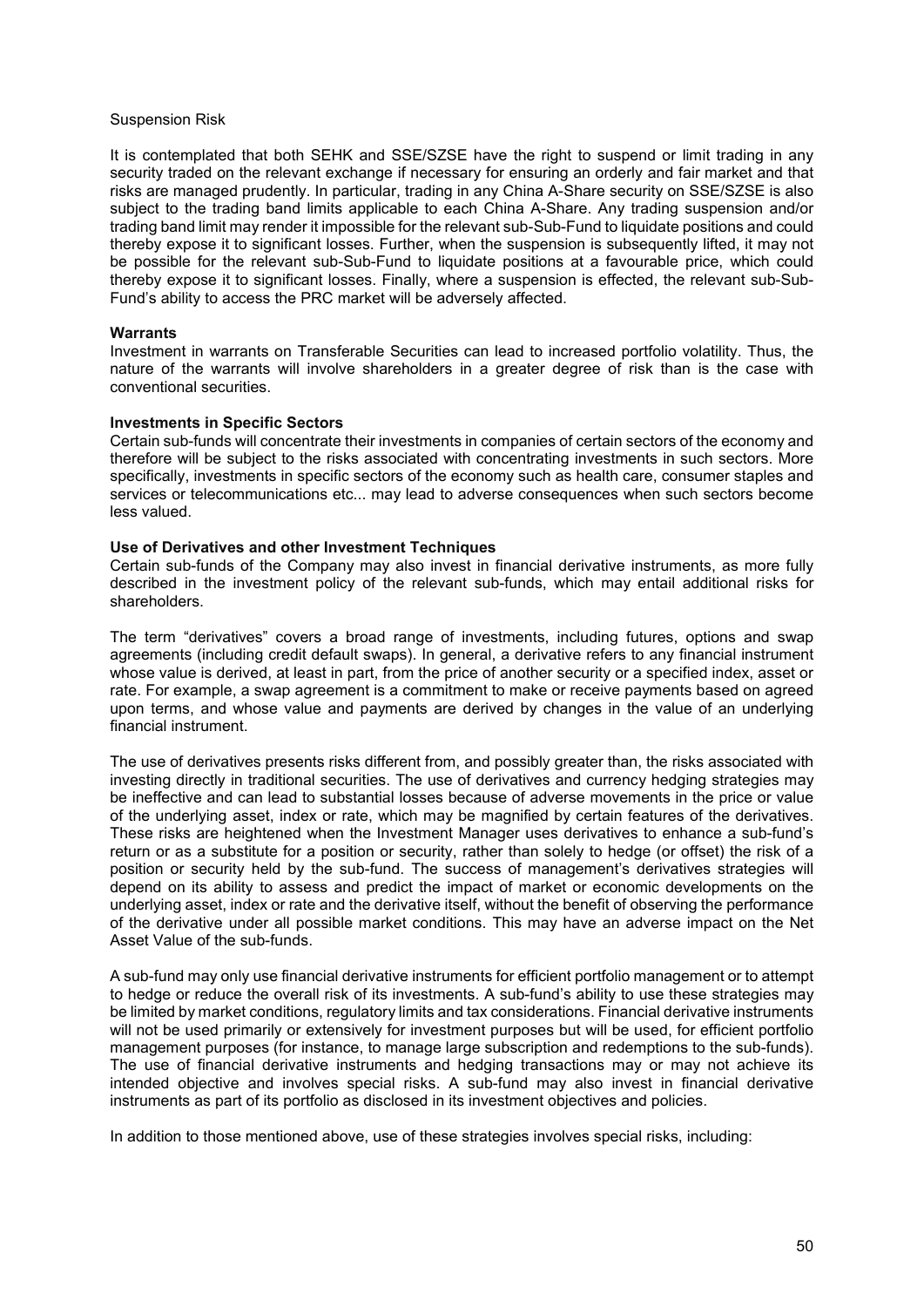- 1. dependence on the Investment Manager's ability to predict movements in the price of securities being hedged and movements in interest rates;
- 2. imperfect correlation between the movements in securities or currency on which a derivatives contract is based and movements in the securities or currencies in the relevant sub-fund;
- 3. the absence of a liquid market for any particular instrument at any particular time;
- 4. the degree of leverage inherent in futures trading (i.e. the loan margin deposits normally required in future trading means that futures trading may be highly leveraged). Accordingly, a relatively small price movement in a futures contract may result in an immediate and substantial loss to a sub-fund;
- 5. possible impediments to efficient portfolio management or the ability to meet repurchase requests or other short term obligations because a percentage of a sub-fund's assets will be segregated to cover its obligations.

## **Liquidity Risk**

A security may not be sold at the time desired or without adversely affecting the price.

## **Market Risk**

The market price of securities owned by a sub-fund may go up or down, sometimes rapidly or unpredictably. Securities may decline in value due to factors affecting securities markets generally or particular industries represented in the securities markets. The value of a security may decline due to general market conditions which are not specifically related to a particular company, such as real or perceived adverse economic conditions, changes in the general outlook for corporate earnings, changes in interest or currency rates or adverse investor sentiment generally. They may also decline due to factors that affect a particular industry or industries, such as labour shortages or increased production costs and competitive conditions within an industry. During a general downturn in the securities markets, multiple asset classes may decline in value simultaneously. Equity securities generally have greater price volatility than debt securities. Different parts of the market and different types of equity securities can react differently to these risks. For example, large cap stocks can react differently from small cap stocks, and "growth" stocks can react differently from "value" stocks.

#### **Management Risk**

There is no guarantee that a sub-fund will meet its investment objective. Neither the Investment Manager, nor any other party guarantees the performance of a sub-fund, nor do they assure that the market value of an investment in a sub-fund will not decline. They will not "make good" on any investment loss an investor may suffer as a result of market conditions, nor can anyone the Company contracts with to provide services, such as selling agents or other service providers, offer or promise to make good on any such losses. For the avoidance of doubt, the Investment Manager must comply with its obligations under the Investment Management Agreement, including, but not limited to, ensuring compliance with the investment objectives and investment restrictions of the sub-funds.

#### **Epidemics / pandemics / outbreaks risk**

The performance of the Shares depends on the performance of the investments of the Sub-Funds, which could also be adversely affected by the effects of epidemics, pandemics or outbreaks of communicable diseases. In response to intensifying efforts to contain epidemics, pandemics or outbreaks of communicable diseases, governments around the world may take a number of actions, such as prohibiting residents' freedom of movement, encouraging or ordering employees to work remotely from home, and banning public activities and events, among others. Any prolonged disruption of businesses could negatively impact financial conditions. The performance of the Shares could be adversely affected to the extent that any of these epidemics, pandemics or outbreaks harms the economy in general.

## **ESG risks**

Some Sub-Funds may invest in accordance with international standards for environmental, social and corporate governance (hereafter referred as "ESG"). The security selection made in accordance with such criteria can involve a significant element of subjectivity. ESG factors incorporated in the investment processes may vary depending on the investment themes, asset classes, investment philosophy and subjective use of different ESG indicators governing the portfolio construction or its underlying investments. Accordingly, there is no assurance all investments of a given sub-fund meet all ESG criteria.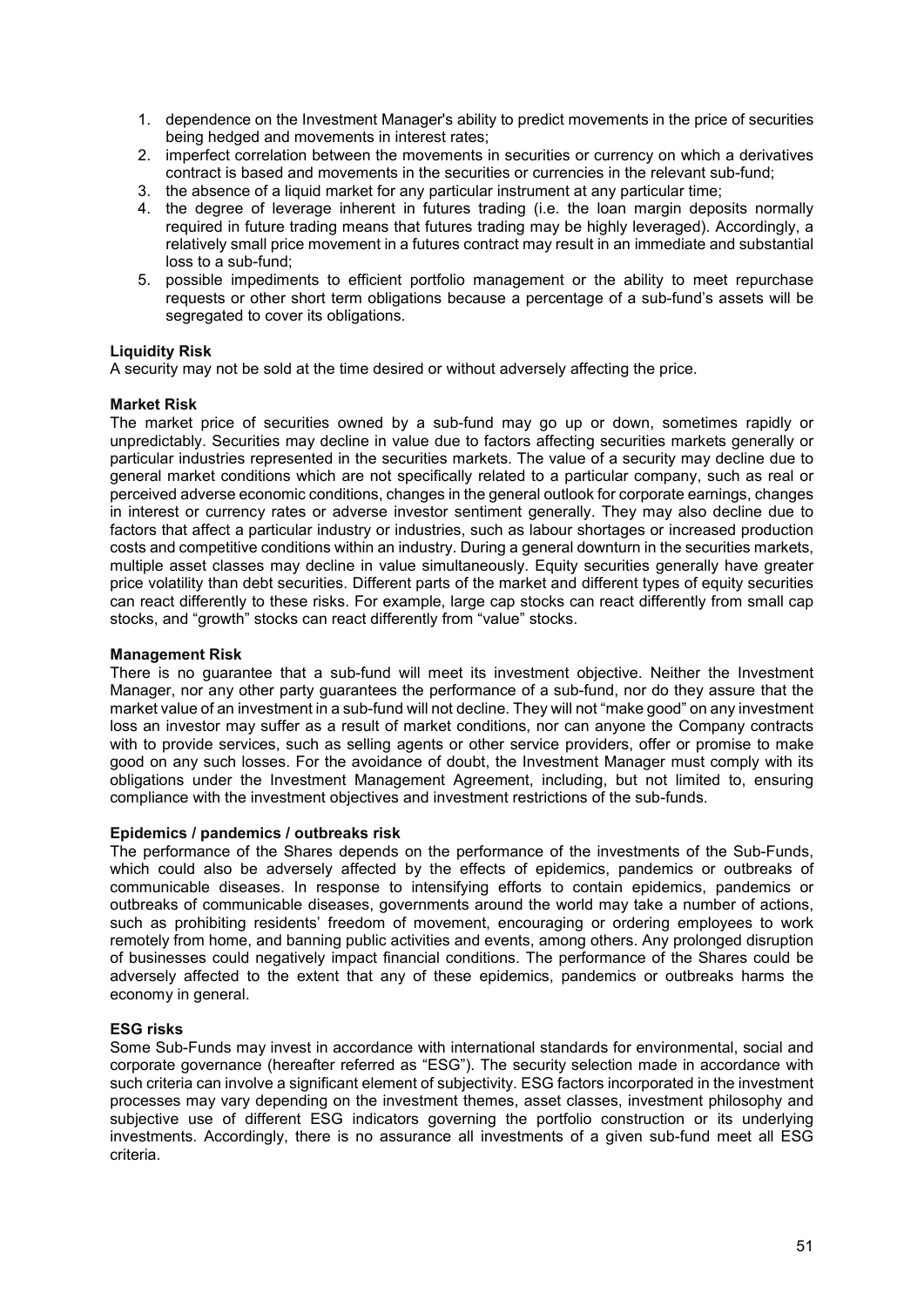### **Taxation of Dividends/Deemed Dividends**

So far as dividends are paid, shareholders should note that the Company does not intend to operate equalisation in respect of any class. Accordingly, shareholders could receive a greater or lesser share of dividend income than anticipated in certain circumstances such as when, respectively, class size is shrinking or expanding prior to the payment of a dividend.

It should also be noted that to the extent actual dividends are not declared in relation to all income of a GBP denominated class of a sub-fund which is approved as a reporting fund for a period, further reportable income under the new reporting fund rules will be attributed only to those shareholders in such class who remain as shareholders at the end of the relevant accounting period.

## **Cross Liability Risk**

For the purpose of the relations between the shareholders of different sub-funds, each sub-fund will be deemed to be a separate entity with, but not limited to, its own contributions, capital gains, losses, charges and expenses. Thus, liabilities of an individual sub-fund which remain undischarged will not attach to the Company as a whole. However, while Luxembourg law states that, unless otherwise provided for in fund documentation, there is no cross-liability, there can be no assurance that such provisions of Luxembourg law will be recognised and effective in other jurisdictions.

## **Early Termination Risk**

Although the Company was incorporated and established for an unlimited duration, the Company may be dissolved by a decision of a general meeting of shareholders. If the Company shall be dissolved, the liquidator shall apply the assets of each sub-fund in accordance with the Articles of Incorporation and with the 2010 Law in satisfaction of the claims of the creditors.

The Directors may in their absolute discretion by a resolution (but shall not be obliged to) resolve to compulsorily redeem all the outstanding shares of a sub-fund or class relating to a sub-fund if the assets of such sub-fund or class falls below US\$10,000,000 or any other level at which the Board of Directors considers that its management may not be easily ensured (in which case the prospectus of the Company will be updated to disclose such amount) or in the event of changes taking place in the economic and/or political environment.

Further details are discussed in Section IX. 2. A. of the Prospectus.

In the event of such early termination, shareholders will generally be entitled to receive their pro rata interest in the assets of the Company or relevant sub-fund (as the case may be). It is possible that, at the time of any sale, realisation, disposal or distribution of these assets, certain investments held by the Company or relevant sub-fund (as the case may be) may be worth less than the initial cost of such investments, resulting in a substantial loss to the shareholders. Moreover, any organisational expenses with regard to the Company or relevant sub-fund (as the case may be) that had not yet become fully amortised would be debited against the Company's or relevant sub-fund's (as the case may be) account at that time.

## **Performance Fee Risk**

In addition to receiving a management fee, the Investment Manager may also receive a performance fee based on the appreciation in the Net Asset Value per share.

Investors should note that, unless specified otherwise, a sub-fund which is entitled to levy a performance fee does not perform equalisation or issue different series of shares for the purposes of determining the performance fee payable to the Investment Manager. With the absence of equalisation payment or issue of series shares, the performance fee payable by an investor may not be directly referable to the specific performance of such individual investor's holding of shares. There is also a risk of adverse impact on the shareholders in the absence of equalization calculation or series accounting to make adjustment on each share individually. As the calculation of the Net Asset Value per share will take into account unrealised appreciation as well as realised gains, a performance fee may be paid on unrealised gains which may subsequently never be realised. As a result of the foregoing, there is a risk that a shareholder redeeming shares may still incur a performance fee in respect of the shares, even though a loss in investment capital has been suffered by the redeeming shareholder. There are also risks of adverse impact that the Investment Manager may be inclined to make riskier investments than in the absence of a performance-based incentive system.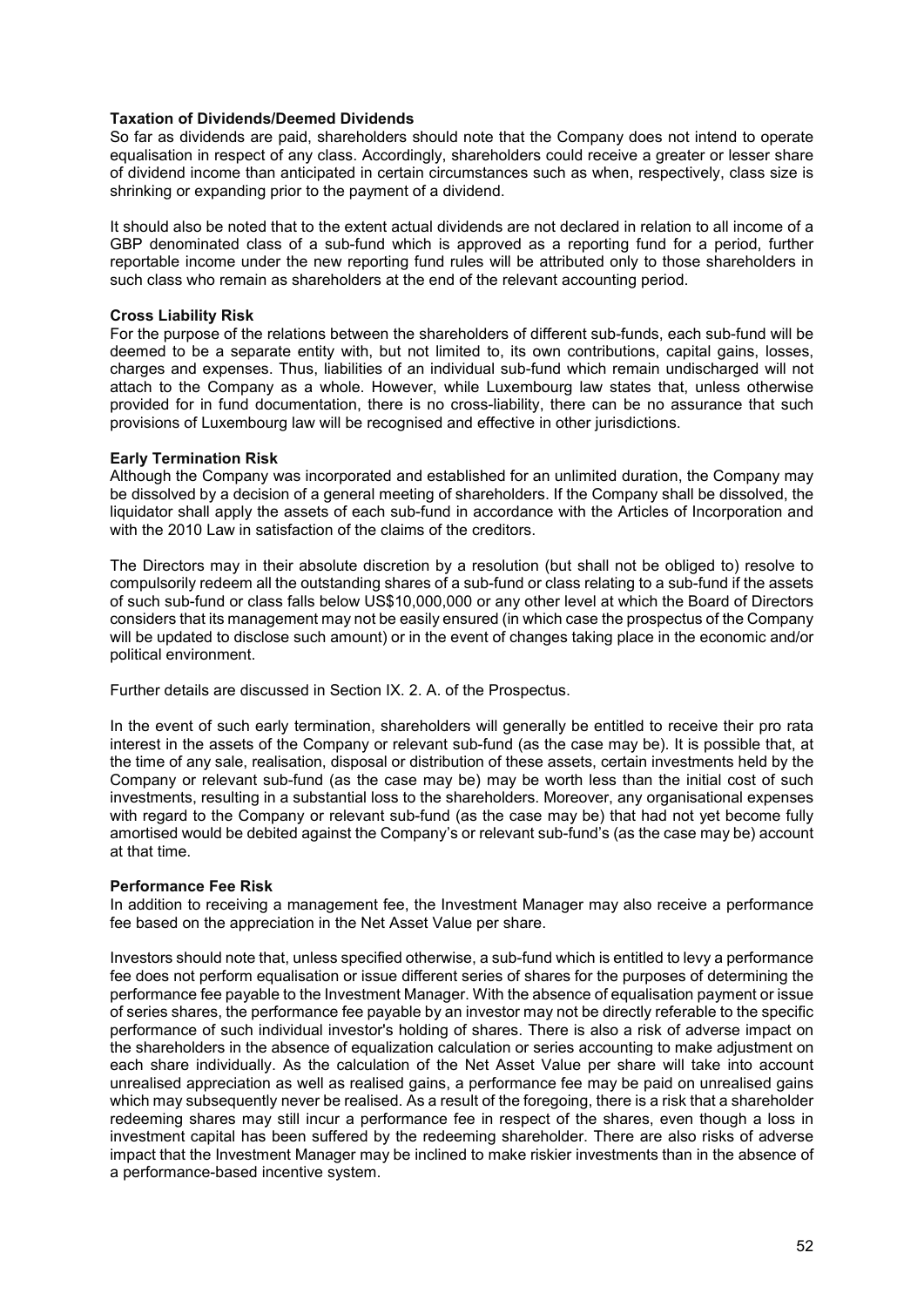Please refer to page 69 for details of how the performance fee is calculated.

The current methodology for calculating the performance fee as set out above involves adjusting the subscription fee and redemption fee to make provision for accrual for the performance fee upon the issue and redemption of shares during the period. Investors may therefore be advantaged or disadvantaged as a result of this method of calculation, depending upon the Net Asset Value per share at the time an investor subscribes or redeems relative to the overall performance of the sub-fund during the relevant period and the timing of subscriptions and redemptions to the sub-fund during the course of such period.

This can mean, for example, an investor who subscribes to the sub-fund during the course of a period when the Net Asset Value per share is below the High Water Mark (defined in page 69), and who subsequently redeems prior to the end of such period when the Net Asset Value per share has increased up to (but does not exceed) the High Water Mark as at the time of his redemption will be advantaged as no performance fee will be chargeable in such circumstances. Conversely, an investor who subscribes to the sub-fund during the course of a period when the Net Asset Value per share is above the High Water Mark will pay a price which is reduced by a provision for the performance fee because that provision will have been accrued and taken into account in calculating the subscription fee as at the relevant Valuation Day.

If an investor subsequently redeems prior to or at the end of such period when the Net Asset Value per share at the time of his redemption has decreased (but remains above the High Water Mark) the investor may be disadvantaged as the investor could still be required to bear a performance fee calculated on the increase in the Net Asset Value per share above the High Water Mark.

#### **Concentration Risk**

A sub-fund may invest only in a specific region or asset class. Concentration risk may arise from investing into the securities of the respective regions (e.g. Asia), regardless of whether the securities are listed in or outside the respective regions. Although each sub-fund's portfolio will be well diversified in terms of the number of holdings, such sub-funds are likely to be more volatile than a broad-based sub-fund, as they are more susceptible to fluctuations in value resulting from adverse conditions in their respective region or asset class.

#### **Real Estate Securities risk**

Real estate values fluctuate in response to a variety of factors, including local and global economic conditions, interest rates and tax considerations. When economic growth is slow, demand for property decreases and prices may decline. Performance of real estate investment trusts ("**REITs**") depends on the types and locations of the properties it owns and on how well it manages those properties, it also depends on various reasons including but not limited to competition from other properties, extended vacancies, policy and regulatory changes. Since REITs typically invest in a limited number of projects or in a particular market segment, they are more susceptible to adverse developments affecting a single project or market segment than more broadly diversified investments. This may have an adverse impact on the Net Asset Value of the sub-fund.

#### **Investment in Small and Medium-Capitalized Companies**

Securities of companies with smaller and medium market capitalizations tend to be more volatile and less liquid than larger company stocks. Limited financial resources, a lower degree of expertise and liquidity in their securities, limits as regards to product range, markets or financial resources, a greater sensitivity to changes in general economic conditions and interest rates, and uncertainty over future growth prospects may all contribute to such increased price volatility and risks. Smaller and medium companies may have no or relatively short operating histories, or be newly public companies, thus may be unable to generate new funds for growth and development, may lack depth in management, and may be developing products in new and uncertain markets, all of which are risks to consider when investing in such companies and which may have an adverse impact on the Net Asset Value of the sub-fund. Some of these companies have aggressive capital structures, including high debt levels, or are involved in rapidly growing or changing industries and/or new technologies, which pose additional risks.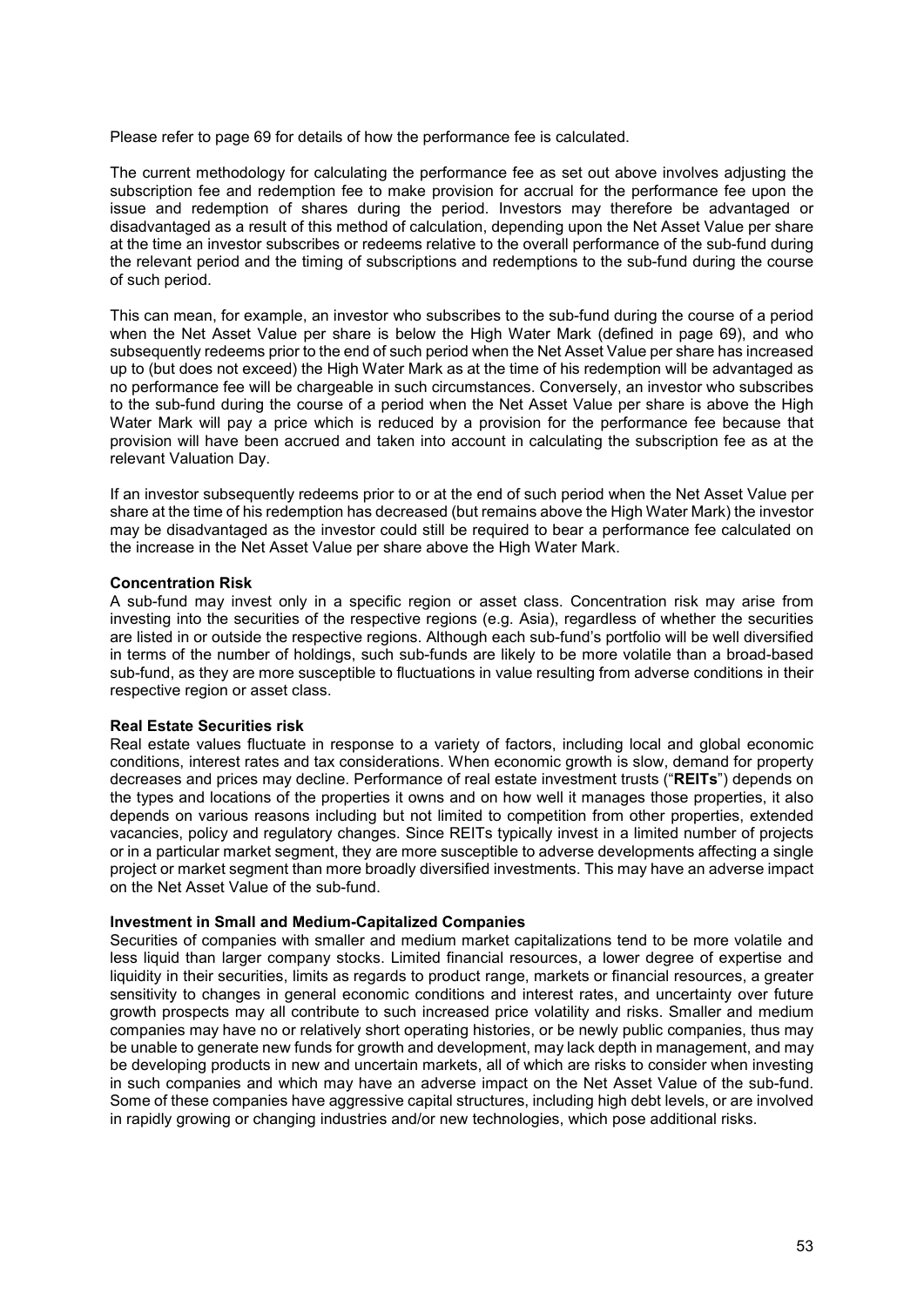## **FATCA and CRS**

Although the Company will attempt to satisfy any obligations imposed on it to avoid the imposition of the 30% withholding tax, penalties and/or sanctions under FATCA and CRS, no assurance can be given that the Company will be able to satisfy these obligations. If the Company becomes subject to a withholding tax, penalties or sanctions as a result of FATCA or CRS, the value of shares in the Company held by all its shareholders may be materially affected.

The Company and/or its shareholders may also be indirectly affected by the fact that a shareholder does not comply with FATCA or CRS even if the Company satisfies its own FATCA and CRS obligations.

## **Withholding Tax Risk**

A sub-fund may invest in securities that produce income that is subject to withholding and/or income tax. Such tax may have an adverse effect on a sub-fund. Shareholders and potential investors are advised to consult their professional advisers concerning possible taxation or other consequences of subscribing, holding, selling, switching or otherwise disposing of shares in a sub-fund. However, shareholders and potential investors should note that the information contained in that section does not purport to deal with all of the tax consequences applicable to the Company or all categories of investors, some of whom may be subject to special rules.

The Company fully intends to meet the obligations imposed on it under FATCA. In the unlikely event that the Company is unable to do so, the imposition of any withholding tax may result in material losses to the relevant sub-fund which has a significant exposure to U.S. source income.

As shareholders will be resident for tax purposes in many different countries, no attempt has been made in this Prospectus to summarise the possible tax considerations applicable to each investor. These considerations will vary in accordance with the law and practice currently in force in a shareholder's country of citizenship, residence, ordinary residence, domicile or incorporation and with his personal circumstances. Investors should consult their professional advisers on the possible tax consequences and exchange control requirements of their subscribing for, purchasing, holding, the receipt of distributions, switching, exchanging, selling, redeeming or otherwise acquiring or disposing of Shares under the laws of the country of their citizenship, residence, ordinary residence, domicile or incorporation.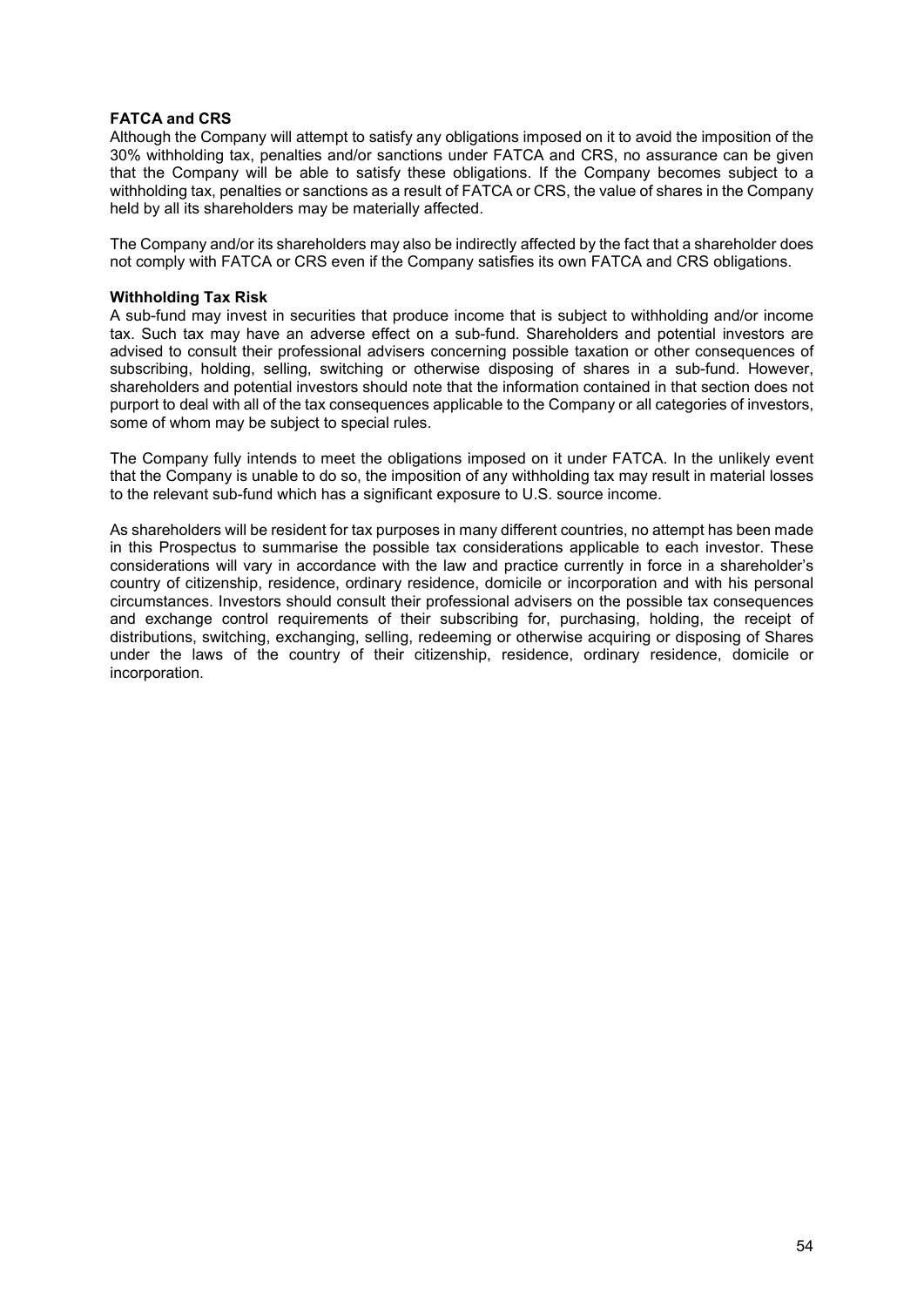# **APPENDIX I. INVESTMENT RESTRICTIONS**

The Board of Directors shall, based upon the principle of risk spreading, have power to determine the corporate and investment policy for the investments for each sub-fund, the benchmark, the reference currency and the Company's management strategy.

Except to the extent that more restrictive rules are provided for in connection with a specific sub-fund under Appendix III, the investment policy shall comply with the rules and restrictions laid down hereafter:

## **A. The Company may invest in:**

- (1) Transferable Securities and Money Market Instruments admitted to or dealt in on a Regulated Market;
- (2) Transferable Securities and Money Market Instruments dealt in on another market in a Member State of the EU, which is regulated, operates regularly and is recognised and open to the public;
- (3) Transferable Securities and Money Market Instruments admitted to official listing on a stock exchange in a non Member State of the EU or dealt in on another market in a non Member State of the EU, which is regulated, operates regularly and is recognised and open to the public;
- (4) recently issued Transferable Securities and Money Market Instruments, provided that:
	- the terms of issue include an undertaking that application will be made for admission to official listing on a Regulated Market, stock exchange or on another Regulated Market as described under (1)-(3) above;
	- such admission is secured within one (1) year of the first issue;
- (5) units of UCITS and/or other UCIs within the meaning of the first and the second indent of Article 1(2) of Directive 2009/65/EC, as amended, whether situated in a Member State of the EU or in a non Member State of the EU, provided that:
	- such other UCIs are authorised under laws which provide that they are subject to supervision considered by the Regulatory Authority (the "**CSSF**") to be equivalent to that laid down in Community law, and that cooperation between authorities is sufficiently ensured;
	- the level of protection guaranteed to unitholders in such other UCIs is equivalent to that provided for unitholders in a UCITS, and in particular that the rules on assets segregation, borrowing, lending and uncovered sales of Transferable Securities and Money Market Instruments are equivalent to the requirement of Directive 2009/65/EC, as amended;
	- the business of the other UCIs is reported in half-yearly and annual report to enable an assessment of the assets and liabilities, income and operation over the reporting period;
	- no more than 10% of the assets of the UCITS or of the other UCIs, whose acquisition is contemplated, can be, according to their constitutional documents, invested in aggregate in units of other UCITS or other UCIs;
- (6) deposits with credit institutions and time deposits, which are repayable on demand or have the right to be withdrawn, and maturing in no more than twelve (12) months, provided that the credit institution has its registered office in a Member State of the EU or, if the registered office of the credit institution is situated in a non Member State of the EU, provided that it is subject to prudential rules considered by the CSSF as equivalent to those laid down in Community law;
- (7) derivatives financial instrument within the meaning of the Grand-ducal regulation of 8th February 2008, in particular options, futures, including equivalent cash-settled instruments, dealt in on a Regulated Market or other market referred to in (1), (2) and (3) above, and/or financial derivative instruments dealt in over-the-counter ("**OTC derivative**"), provided that:
	- (i) the underlying assets consist of instruments covered by the present Section A., of financial indices within the meaning of the Grand-ducal regulation of  $8<sup>th</sup>$  February 2008, interest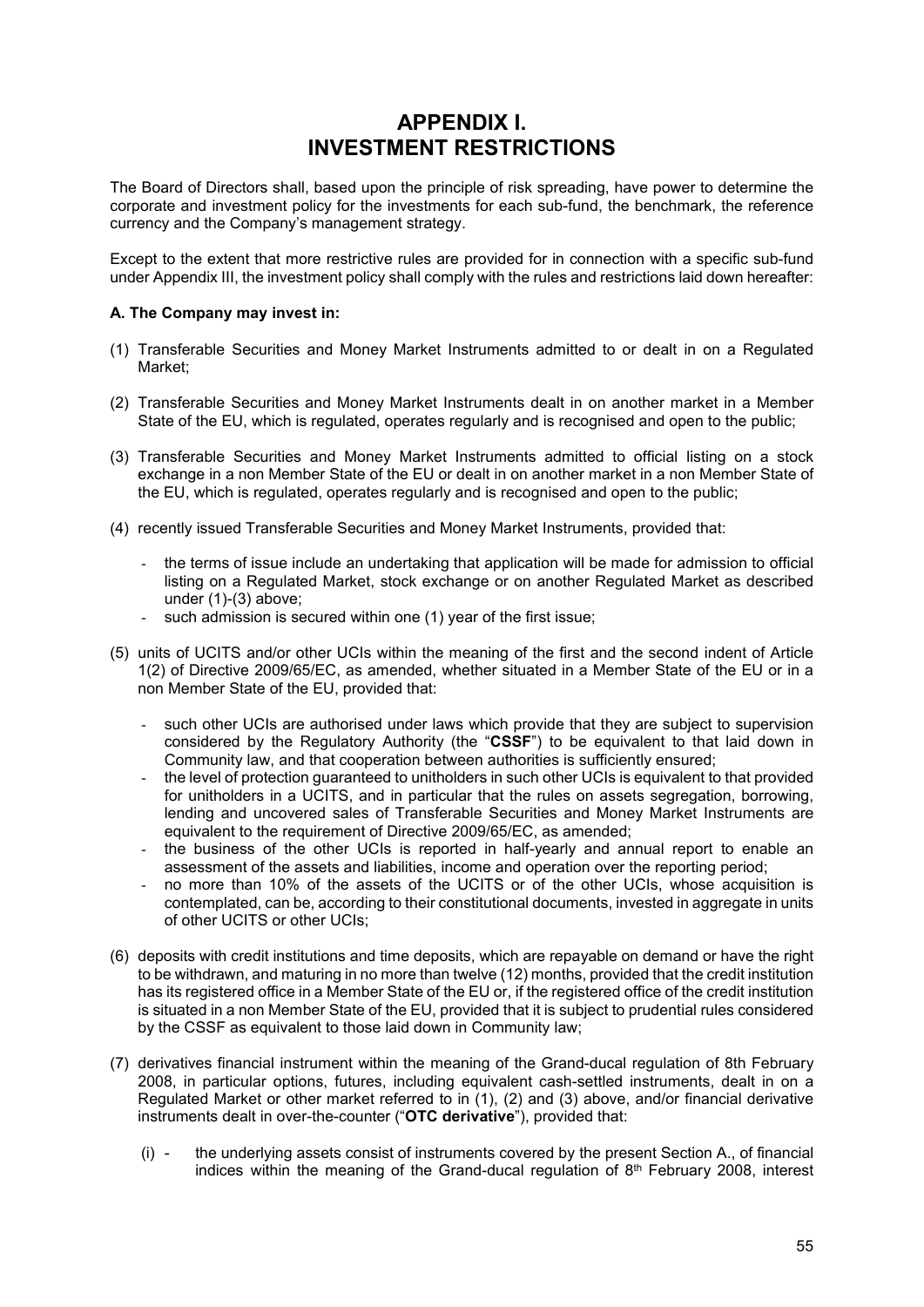rates, foreign exchange rates or currencies, in which the Company may invest in accordance with its investment objectives:

- the counterparties to OTC derivatives transactions are institutions subject to prudential supervision and belonging to the categories approved by the CSSF, and
- the OTC derivatives are subject to reliable and verifiable valuation on a daily basis and can, at the Company's initiative, be sold, liquidated or closed at fair value at any time by means of an offsetting transaction;
- (ii) under no circumstances shall these operations cause the Company to diverge from its investment objectives.
- (8) Money Market Instruments other than those dealt in on a Regulated Market, as described under points (1) to (4), to the extent that the issue or the issuer of such instruments is itself regulated for the purpose of protecting investors and saving, and provided that such instruments are:
	- issued or guaranteed by a central, regional or local authority or by a central bank of a Member State of the EU, the European Central Bank, the EU or the European Investment Bank, a non Member State of the EU or, in case of a Federal State, by one of the members making up the federation, or by a public international body to which one or more Member States belong, or
	- issued by an undertaking, any securities of which are dealt in, on Regulated Markets referred to in (1), (2) or (3) above, or
	- issued or guaranteed by an establishment subject to prudential supervision, in accordance with criteria defined by EU law, or by an establishment, which is subject to and complies with prudential rules considered by the CSSF to be at least as stringent as those laid down by EU law within the meaning of the Grand-ducal regulation of 8th February 2008; or
	- issued by other bodies belonging to the categories approved by the CSSF provided that investments in such instruments are subject to investor protection rules, within the meaning of the Grand-ducal regulation of 8th February 2008, equivalent that laid down in the first, the second or the third indent and provided that the issuer is a company whose capital and reserves amount to at least EUR 10,000,000.- (ten million Euro) and which presents and publishes its annual accounts in accordance with Directive 78/660/EEC, is an entity which, within a Group of Companies which includes one or several listed company(ies), is dedicated to the financing of the group or is an entity which is dedicated to the financing of securitisation vehicles, which benefit from a banking liquidity line within the meaning of the Grand-ducal regulation of 8th February 2008.

#### **B. Moreover, in each sub-fund the Company may:**

- (1) invest up to 10% of its net assets in Transferable Securities and Money Market Instruments other than those referred to above under Section A. point (1) to (5) and (8);
- (2) hold cash and cash equivalents on an ancillary basis; such restriction may exceptionally and temporarily be exceeded if the Board of Directors considers this to be in the best interest of the shareholders;
- (3) borrow up to 10% of its net assets, provided that such borrowings are made only on a temporary basis. Commitments in connection with options and the purchase and sale of futures are not taken into consideration when calculating the investment limit;
- (4) acquire foreign currency by means of a back-to-back loan.

#### **C. In addition, the Company shall comply in respect of the net assets of each sub-fund with the following investment restrictions per issuer:**

#### **(a) Risk Diversification Rules**

For the purpose of calculating the restrictions described in (1) to (5) and (8) hereunder, companies, which are included in the same Group of Companies, are regarded as a single issuer.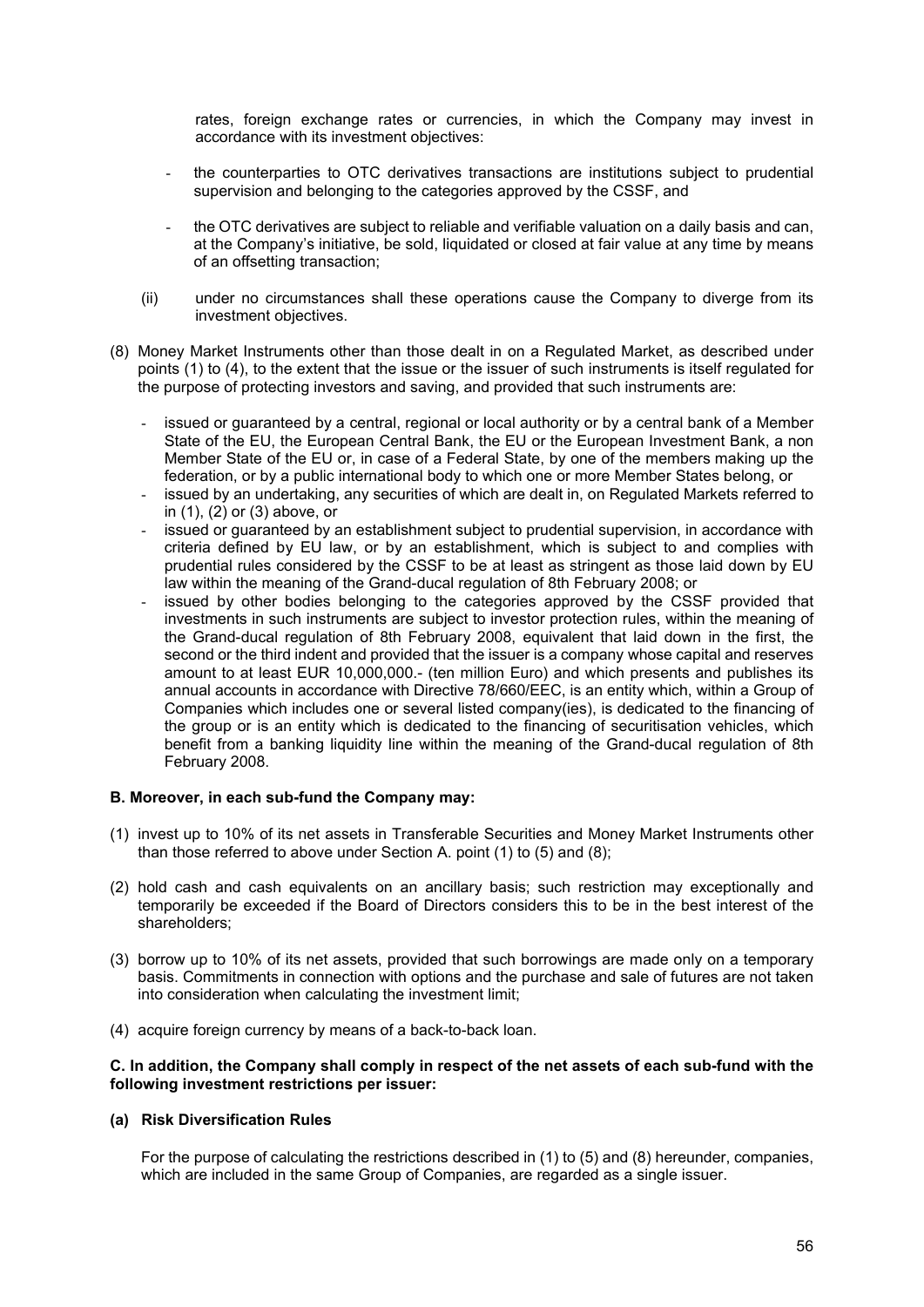To the extent an issuer is a legal entity with multiple sub-funds, where the assets of a sub-fund are exclusively reserved to the investors in such sub-fund and to those creditors whose claim has arisen in connection with the creation, operation and liquidation of that sub-fund, each sub-fund is to be considered as a separate issuer for the purpose of the application of the risk spreading rules.

## **Transferable Securities and Money Market Instruments**

- (1) No sub-fund may purchase additional Transferable Securities and Money Market Instruments of any single issuer if:
	- (i) upon such purchase more than 10% of its net assets would consist of Transferable Securities and Money Market Instruments of such issuer; or
	- (ii) the total value of all Transferable Securities and Money Market Instruments of issuers, in which it invests more than 5% of its net assets, would exceed 40% of the value of its net assets. This limitation does not apply to deposits and OTC derivative transactions made with financial institutions subject to prudential supervision.
- (2) The limit of 10% stipulated in point (1)(i) is raised to 20% if the Transferable Securities and Money Market Instruments are issued by companies belonging to the same group, that are not required to consolidate their financial statements, pursuant to Directive 2013/34/EU of the European Parliament and of the Council of 26 June 2013 on the annual financial statements, consolidated financial statements and related reports of certain types of undertakings, amending Directive 2006/43/EC of the European Parliament and of the Council and repealing Council Directives 78/660/EEC and 83/349/EEC Text with EEA relevance.
- (3) The limit of 10% stipulated in point (1)(i) is raised up to 35% if the Transferable Securities and Money Market Instruments are issued or guaranteed by an EU Member State, by its regional authorities, by any third State or by international public organisations of which several EU Member States are a member.
- (4) The limit of 10% set forth above under (1)(i) is increased up to 25% in respect of qualifying debt securities issued by a credit institution, which has its registered office in an EU Member State, and which, under applicable law, is submitted to specific public control, in order to protect the holders of such qualifying debt securities. For the purposes hereof, "qualifying debt securities" are securities, the proceeds of which are invested in accordance with applicable law in assets providing a return which will cover the debt service through to the maturity date of the securities and which will be applied on a priority basis to the payment of principal and interest in the event of a default by the issuer. To the extent that a relevant sub-fund invests more than 5% of its net assets in debt securities issued by such an issuer, the total value of such investments may not exceed 80% of the net assets of such sub-fund.
- (5) The securities specified above under (3) and (4) are not to be included for purposes of computing the ceiling of 40% set forth above under (1)(ii).
- **(6) Notwithstanding the ceilings set forth above, each sub-fund is authorised to invest, in accordance with the principle of risk spreading, up to 100% of its net assets in Transferable Securities and Money Market Instruments issued or guaranteed by an EU Member State, by its local authorities, by any other Member State of the Organisation for Economic Cooperation and Development ("OECD") such as the U.S. or by international public organisations of which several EU Member States are members, provided that (i) such securities are part of at least 6 (six) different issues and (ii) the securities from any such issue do not account for more than 30% of the net assets of such sub-fund.**
- (7) Without prejudice to the limits set forth hereunder under Section (b), the limits set forth in (1) are raised to a maximum of 20% for investments in shares and/or bonds issued by the same body, when the aim of the sub-fund's investment policy is to replicate the composition of a certain stock or bond index within the meaning of the Grand-ducal regulation of 8th February 2008, based, among others, on the following basis:
	- the composition of the index is sufficiently diversified,
	- the index represents an adequate benchmark for the market to which it refers,
	- it is published in an appropriate manner.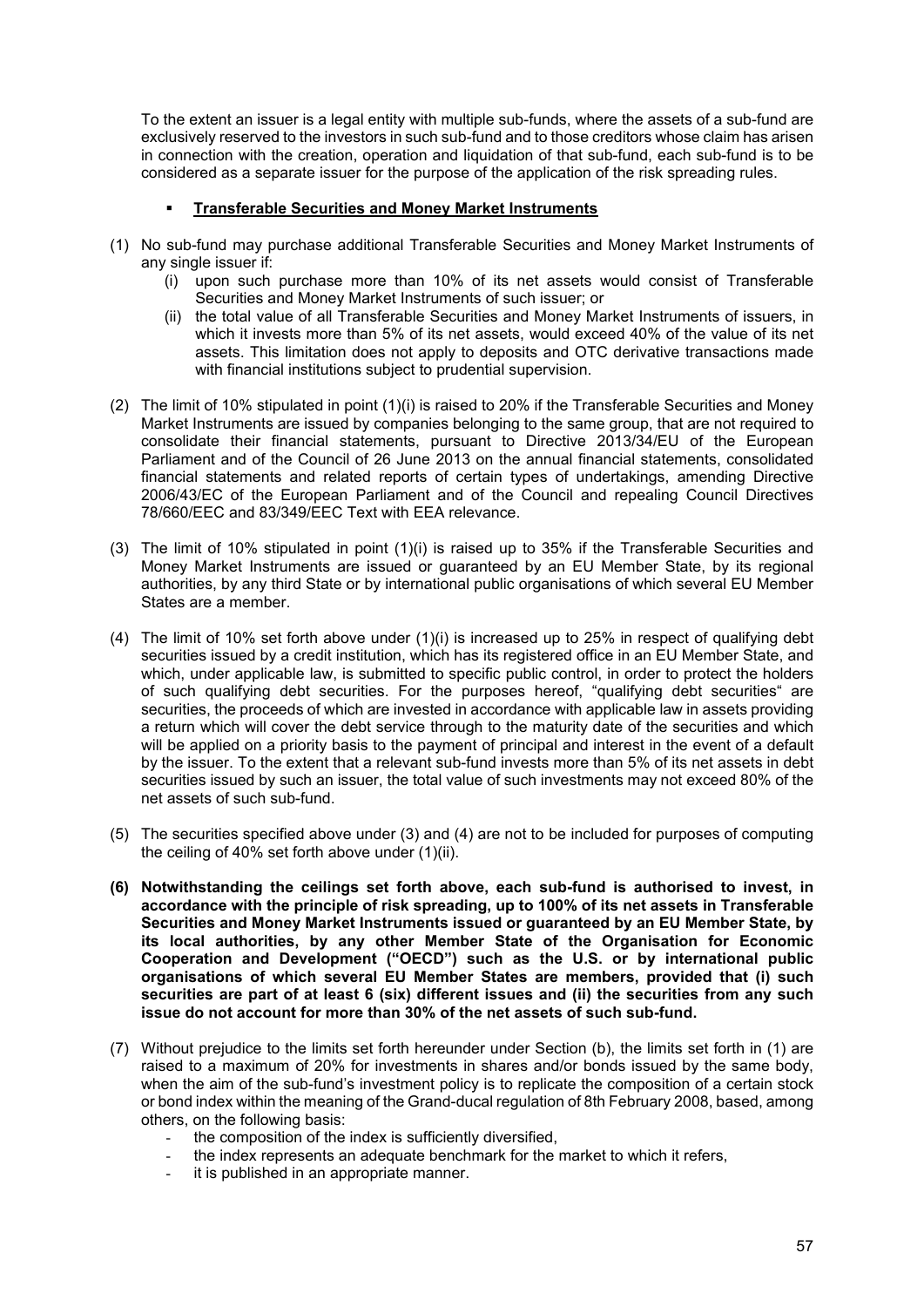The limit of 20% is raised to 35% where that proves to be justified by exceptional market conditions, in particular in Regulated Markets where certain Transferable Securities and Money Market Instruments are highly dominant. The investment up to this limit is only permitted for a single issuer.

## **Bank deposits**

(8) A sub-fund may not invest more than 20% of its assets in deposits made with the same body.

## **Derivatives**

- (9) The counterparty risk connected with OTC derivatives transactions may not exceed 10% of the net assets of a sub-fund, when the counterparty is one of the credit institutions referred to under Section A. (6) above or 5% of its net assets in all other cases.
- (10) Investments in derivatives may be made insofar as the overall risks, to which the underlying assets are exposed, do not exceed the investment limits stipulated under points (1) to (5),(8),(9),(13) and (14). When the Company invests in derivatives pegged to an index, such investments are not necessarily combined with the limits set forth under points (1) to (5), (8), (9), (13) and (14).
- (11) When a Transferable Security or a Money Market Instrument includes a derivative financial instrument within the meaning of the Grand-ducal regulation of 8th February 2008, this derivative must be taken into account for the purpose of applying the provisions set out in Section C., point (14) and in Section D., point (1), and for the purpose of evaluating the risks connected with derivatives transactions, in such a way that the aggregate risk connected with the derivatives does not exceed the total Net Asset Value.

## **Units of Open-Ended Funds**

(12) The Company may acquire units of the UCITS and/or other UCIs. as defined in Section A., point (5)), provided that no more than 10% of a sub-fund's net assets be invested in the units of UCITS or other UCIs or in one single such UCITS or other UCI.

When the Company invests in the units of other UCITS and/or other UCIs that are managed, directly or by delegation, by the same management company or by any other company, with which the management company is linked by common management or control, or by a substantial direct or indirect holding, that management company or other company may not charge subscription or redemption fees on account of the Company's investment in the units of such other UCITS and/or UCIs.

Any sub-fund, that invests a substantial proportion of its assets in other UCITS and/or other UCIs, shall disclose the maximum level of the management fees that may be charged both to the subfund itself and to the UCITS, and/or other UCIs in which it intends to invest. In the annual report, it shall be indicated the maximum proportion of management fees charged both to each such subfund and to the UCITS and/or other UCIs, in which they invest.

## **Combined limits**

- (13) Notwithstanding the individual limits stipulated under Section C., points (1), (8) and (9) above, a sub-fund may not combine:
	- investments in Transferable Securities or Money Market Instruments issued by the same entity and/or,
	- $-$  deposits made with the same entity, and/or,
	- risks inherent in OTC derivatives transactions with the same entity, exceeding 20% of its net assets.
- (14) The limits set out under Section C., points (1), (3), (4), (8), (9) and (13) above may not be combined, and thus the aggregate investments of each sub-fund in Transferable Securities or Money Market Instruments issued by the same body, in deposits or derivative instruments made with this body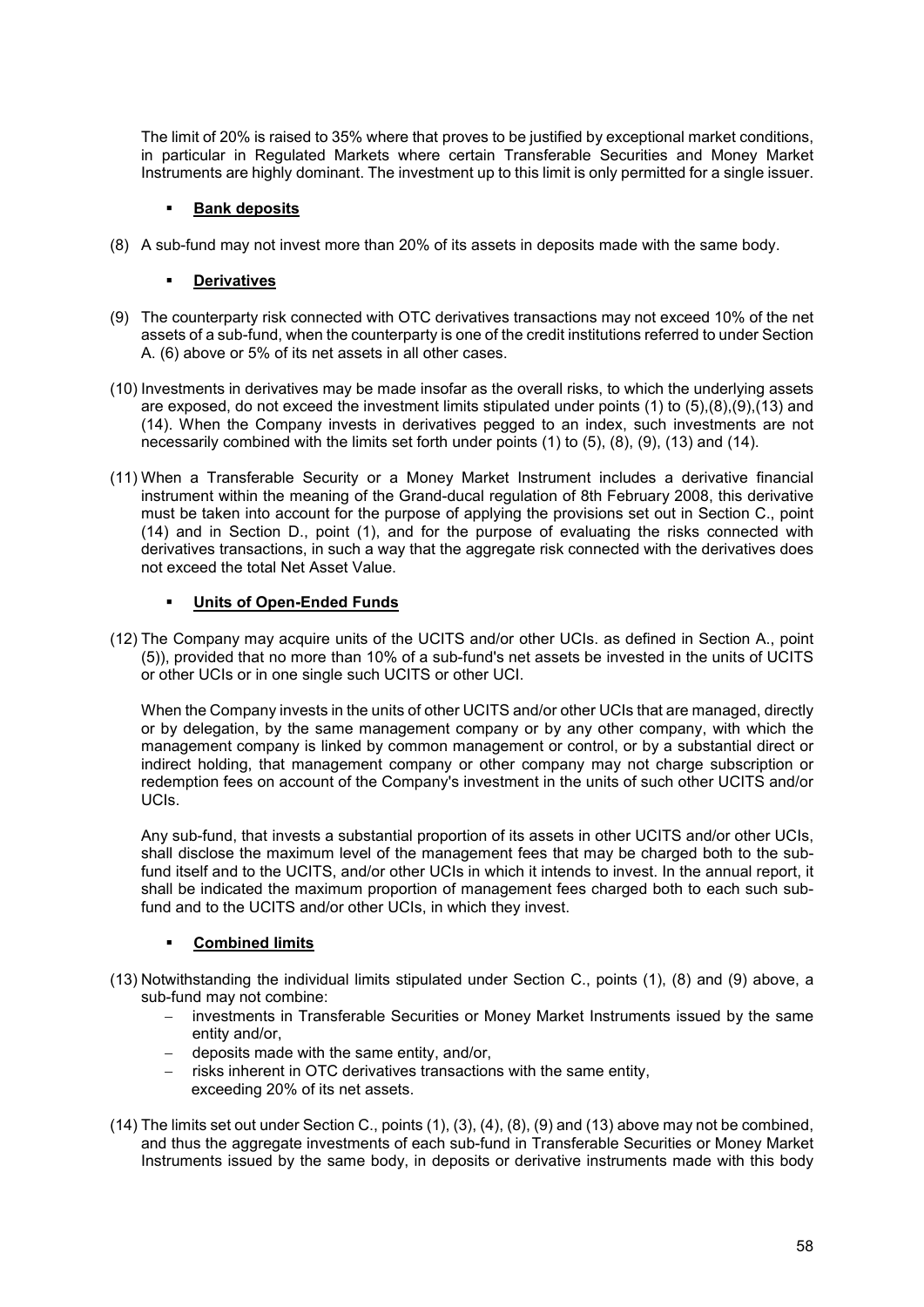carried out in accordance with points (1), (3), (4), (8), (9) and (13) under Section C. above may not exceed a total of 35% of the assets of the of said sub-fund.

## **(b) Limitations on Control**

- (15) No sub-fund may acquire such amount of shares carrying voting rights, which would enable the Company to exercise a significant influence over the management of the issuer.
- (16) The Company may not acquire (i) more than 10% of the outstanding non-voting shares of any one issuer; (ii) more than 10% of the outstanding debt securities of any one issuer; (iii) more than 10% of the Money Market Instruments of any one issuer; or (iv) more than 25% of the outstanding shares or units of any one UCITs or other UCI.

The limits set forth in (ii) to (iv) may be disregarded at the time of acquisition if, at that time, the gross amount of bonds or of the Money Market Instruments or the net amount of the instruments in issue cannot be calculated.

The ceilings set forth above under (15) and (16) do not apply in respect of:

- Transferable Securities and Money Market Instruments issued or guaranteed by an EU Member State or by its local authorities;
- Transferable Securities and Money Market Instruments issued or guaranteed by any other State, which is not an EU Member State;
- Transferable Securities and Money Market Instruments issued by a public international body of which one or more EU Member State(s) is (are) member(s);
- shares in the capital of a company, which is incorporated under or organised pursuant to the laws of a State, which is not an EU Member State, provided that (i) such company invests its assets principally in securities issued by issuers of that State, (ii) pursuant to the laws of that State, a participation by the relevant sub-fund in the equity of such company constitutes the only possible way to purchase securities of issuers of that State, and (iii) such company observes in its investments policy the restrictions set forth under Section C., points (1) to (5), (8), (9) and (12) to (16) and Section D., point (2);
- shares in the capital of subsidiary companies which, exclusively on its or their behalf carry on only the business of management, advice or marketing in the country where the subsidiary is located, in regard to the redemption of shares at the request of shareholders.

#### **D. In addition, the Company shall comply in respect of its net assets with the following investment restrictions per instrument:**

Each sub-fund shall ensure that its global exposure relating to derivative instruments does not exceed the total net value of its portfolio.

The exposure is calculated taking into account the current value of the underlying assets, the counterparty risk, foreseeable market movements and the time available to liquidate the positions.

#### **E. Finally, the Company shall comply in respect of the assets of each sub-fund with the following investment restrictions:**

- (1) No sub-fund may acquire commodities or precious metals or certificates representative thereof, provided that transactions in foreign currencies, financial instruments, indices or Transferable Securities, as well as futures and forward contracts, options and swaps thereon are not considered to be transactions in commodities for the purposes of this restriction.
- (2) No sub-fund may invest in real estate, provided that investments may be made in securities secured by real estate or interests therein or issued by companies which invest in real estate or interests therein.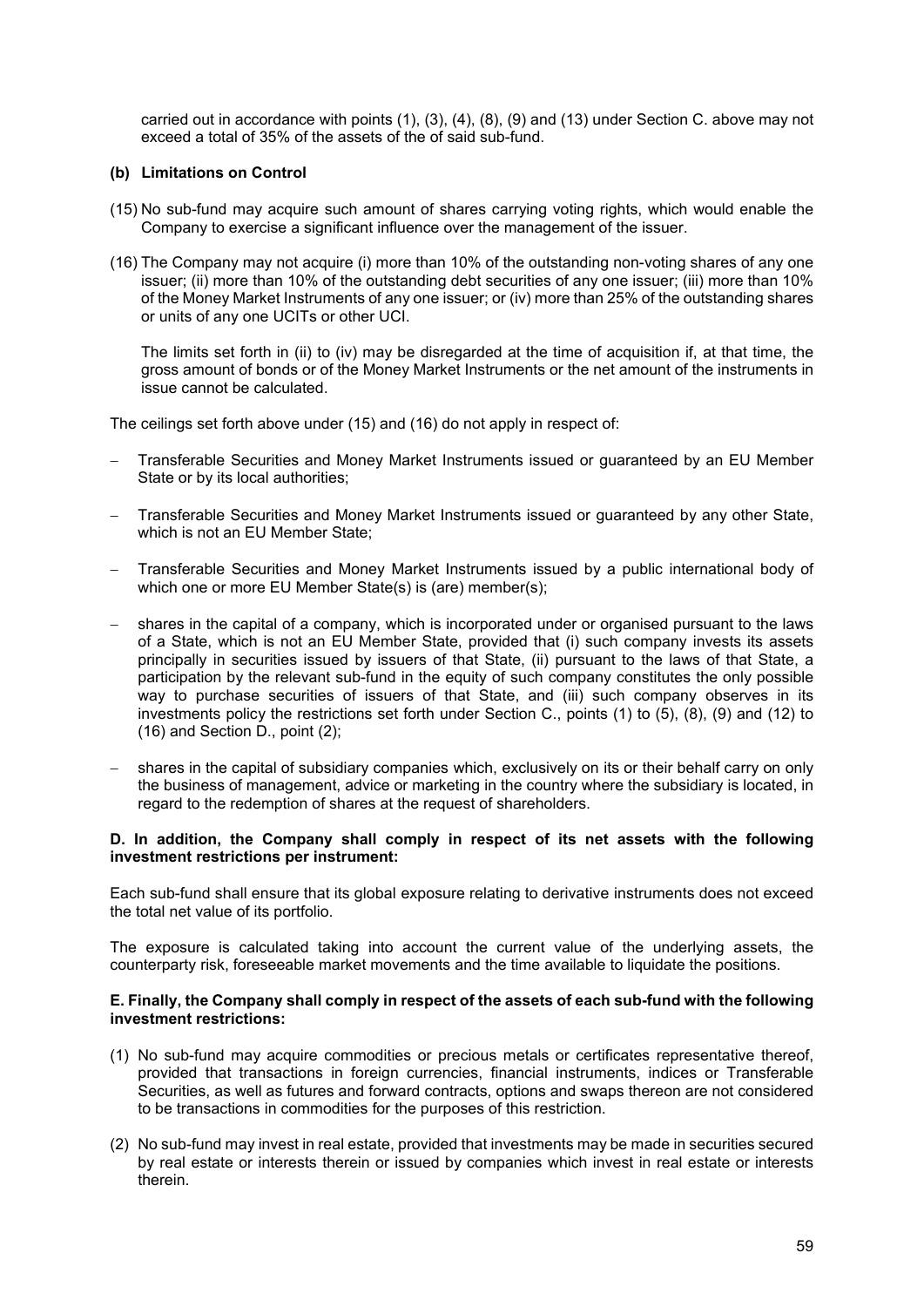- (3) No sub-fund may use its assets to underwrite any securities.
- (4) No sub-fund may issue warrants or other rights to subscribe for shares in such sub-fund.
- (5) A sub-fund may not grant loans or guarantees in favour of a third party, provided that such restriction shall not prevent each sub-fund from investing in non fully paid-up Transferable Securities and Money Market Instruments or other financial instruments, as mentioned under Section A., points (5), (7) and (8).
- (6) The Company may not enter into uncovered sales of Transferable Securities, Money Market Instruments or other financial Instruments as listed under Section A., points (5), (7) and (8).
- (7) No sub-fund may invest in private equity securities.

## **F. Notwithstanding anything to the contrary herein contained:**

- (1) The ceilings set forth above may be disregarded by each sub-fund, when exercising subscription rights attaching to Transferable Securities or Money Market Instruments in such sub-fund's portfolio. While ensuring observance of the principle of risk spreading, recently created sub-funds may derogate from paragraph C. for a period of six (6) months following the date of their creation.
- (2) If such ceilings are exceeded for reasons beyond the control of a sub-fund or as a result of the exercise of subscription rights, such sub-fund must adopt as its priority objective in its sale transactions the remedying of such situation, taking due account of the interests of its shareholders.

The Board of Directors has the right to determine additional investment restrictions to the extent that those restrictions are necessary to comply with the laws and regulations of countries, where shares of the Company are offered or sold.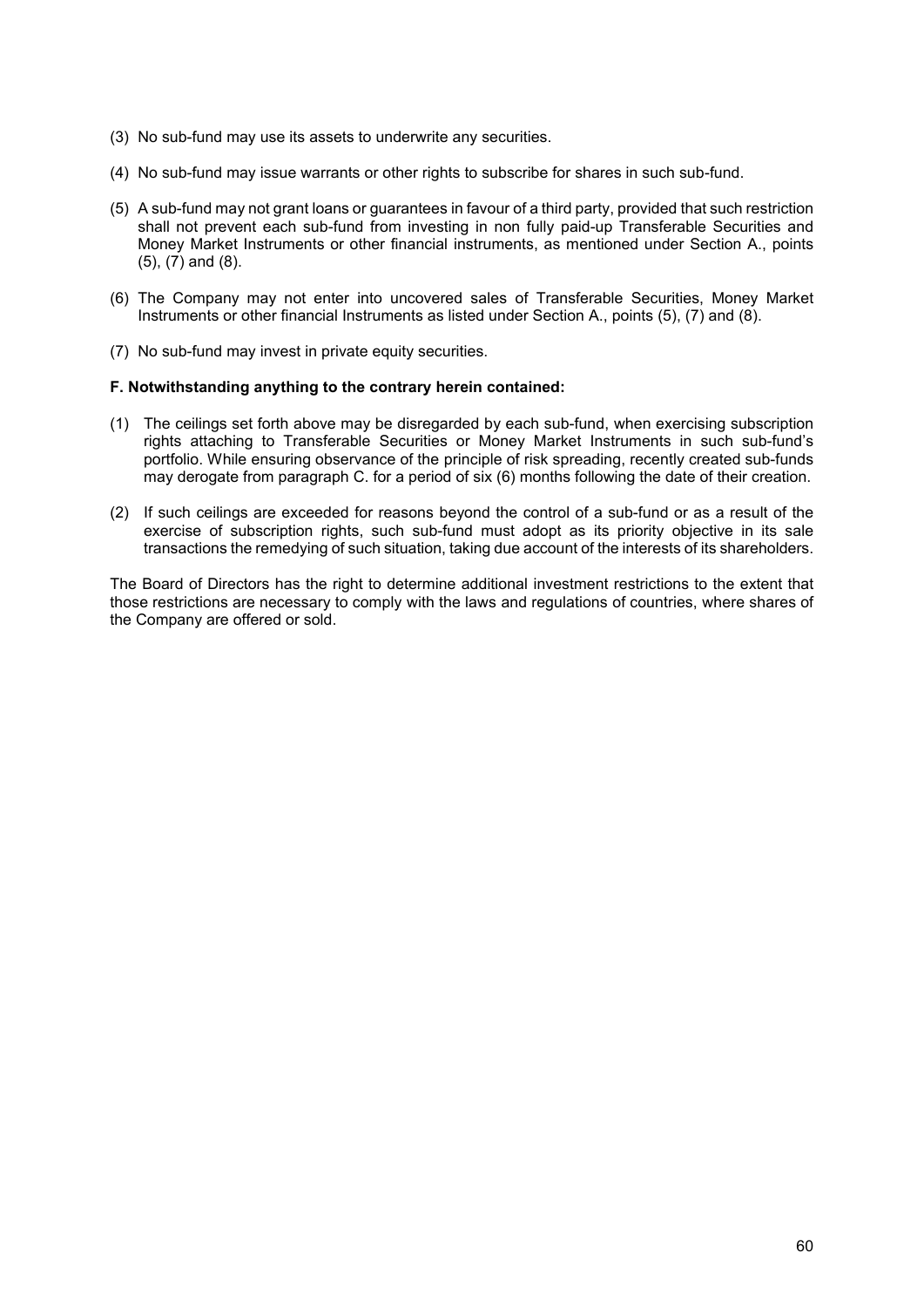# **APPENDIX II. FINANCIAL TECHNIQUES AND INSTRUMENTS**

Subject to the following conditions, the Company is authorised for each sub-fund to resort to techniques and instruments bearing on Transferable Securities, Money Market Instruments, currencies and other eligible assets, on the condition that any recourse to such techniques and instruments be carried out for the purpose of hedging and/or efficient management of the portfolio, altogether within the meaning of the Grand-ducal regulation of 8th February 2008.

## **A. Techniques and Instruments relating to Transferable Securities, Money Market Instruments and other eligible assets**

## **(1) General**

To optimise portfolio management and/or to protect its assets and liabilities, the Company may use techniques and instruments involving Transferable Securities, Money Market Instruments, currencies and other eligible assets within the meaning of the Grand-ducal regulation of 8th February 2008 for each sub-fund.

Furthermore, each sub-fund is notably authorised to carry out transactions intended to sell or buy foreign exchange rate futures, to sell or buy currency futures and to sell call options or to buy put options on currencies, in order to protect its assets against currency fluctuations or to optimise yield, i.e., for the purpose of sound portfolio management.

It is not expected that conflicts of interest will arise when using techniques and instruments for the purpose of efficient portfolio management.

The Company's annual report will contain details of the following:

- a) the exposure obtained through efficient portfolio management techniques;
- b) the identity of the counterparty(ies) to these efficient portfolio management techniques;
- c) the type and amount of collateral received by the Company to reduce counterparty exposure; and
- d) the revenues arising from efficient portfolio management techniques for the entire reporting period together with the direct and indirect operational costs and fees incurred.

## **(2) Limitation**

When transactions involve the use of derivatives, the Company must comply with the terms and limits stipulated above in Appendix I, Section A., point (7), Section C., points (9), (10), (11), (13) and (14) and Section D., point (1).

The use of transactions involving derivatives or other financial techniques and instruments may not cause the Company to stray from the investment objectives set out in the Prospectus.

## **(3) Risks - Notice**

In order to optimise their portfolio yield, all sub-funds are authorised to use the derivatives techniques and instruments described in this Appendix and Appendix I. (particularly swaps of rates, currencies and other financial instruments, futures, and securities, rate or futures options), on the terms and conditions set out in said Appendices.

The investor's attention is drawn to the fact that market conditions and applicable regulations may restrict the use of these instruments. The success of these strategies cannot be guaranteed. Sub-funds using these techniques and instruments assume risks and incur costs they would not have assumed or incurred if they had not used such techniques. The investor's attention is further drawn to the increased risk of volatility generated by sub-funds using these techniques for other purposes than hedging. If the managers and sub-managers forecast incorrect trends for securities, currency and interest rate markets, the affected sub-fund may be worse off than if no such strategy had been used.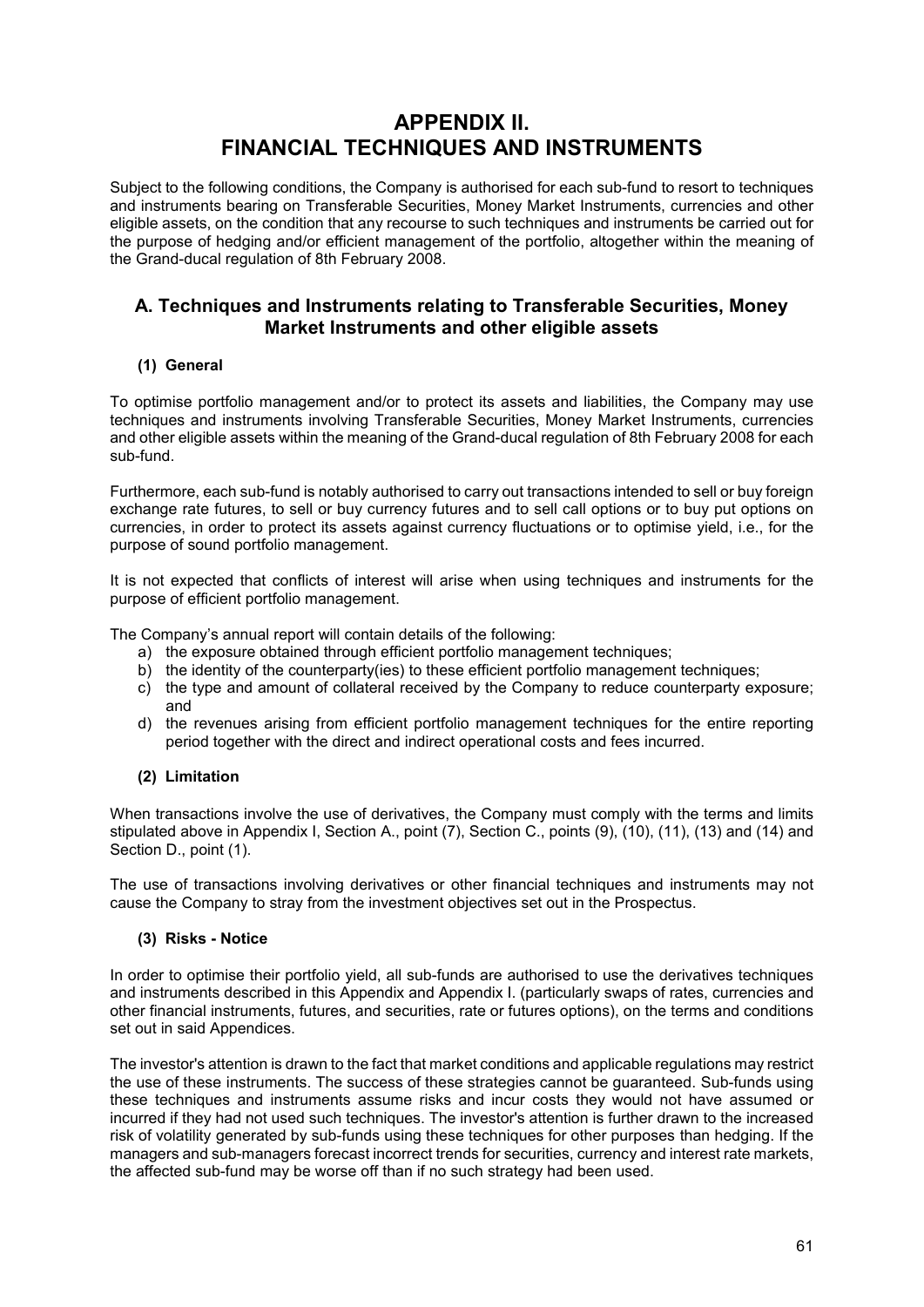In using derivatives, each sub-fund may carry out over-the-counter futures or spot transactions on indices or other financial instruments and swaps on indices or other financial instruments with highlyrated banks or brokers specialised in this area, acting as counterparties. Although the corresponding markets are not necessarily considered more volatile than other futures markets, operators have less protection against defaults on these markets since the contracts traded on them are not guaranteed by a clearing house*.*

## **(4) Operational Costs and Fees**

Any direct and indirect operational costs and fees arising from efficient portfolio management techniques will be deducted from the revenue delivered to the Company. These costs and fees shall not include any hidden revenue payable to any person. Positive returns arising from the use of efficient portfolio management techniques will be solely for the benefit of the relevant sub-fund(s). Any direct and indirect operational costs and fees incurred and the identity of the counterparty(ies) to these efficient portfolio management techniques will be disclosed in the annual report of the Company.

Before a sub-fund enters into any arrangement regarding efficient portfolio management techniques, the Management Company or, where applicable, the Investment Manager will be required to (a) carefully estimate the expected costs and fees and to compare them with the applicable market standard (if any) and (b) evaluate whether the use of the efficient portfolio management techniques is in the best interest of the shareholders of the relevant sub-fund(s).

## **(5) Management of Collateral**

The Company will ordinarily only accept very high quality collateral which is typically not subject to a haircut. The Company may only receive cash collateral. Cash collateral can only be:

- placed on deposit with entities prescribed in Article 50(f) of the UCITS V Directive;
- invested in high-quality government bonds;
- used for the purpose of reverse repurchase transactions provided the transactions are with credit institutions subject to prudential supervision and the Company is able to recall at any time the full amount of cash on accrued basis;
- invested in short-term money market funds as defined in ESMA's Guidelines on a Common Definition of European Money Market Funds.

The Company will determine the required level of collateral for OTC financial derivatives transactions and efficient portfolio management techniques by reference to the applicable counterparty risk limits set out in this Prospectus and taking into account the nature and characteristics of transactions, the creditworthiness and identity of counterparties and prevailing market conditions.

Re-invested cash collateral exposes the Company to certain risks such as the risk of a failure or default of the issuer of the relevant security in which the cash collateral has been invested. Please see "2. Risk Factors" of the Prospectus.

## **B. Securities Financing Transactions and Total Return Swaps**

As of the date of the Prospectus, Investors should note that the investment policies of the sub-funds do not currently provide for the possibility to enter into securities lending and/or repurchase (or reverse repurchase) transactions and to invest in total return swaps. Should the Board of Directors decides to provide for such possibility, this Prospectus will be updated in accordance with the disclosure requirements of Regulation (EU) 2015/2365 of the European Parliament and of the Council of 25 November 2015 on transparency of securities financing transactions and of reuse and amending Regulation (EU) No 648/2012.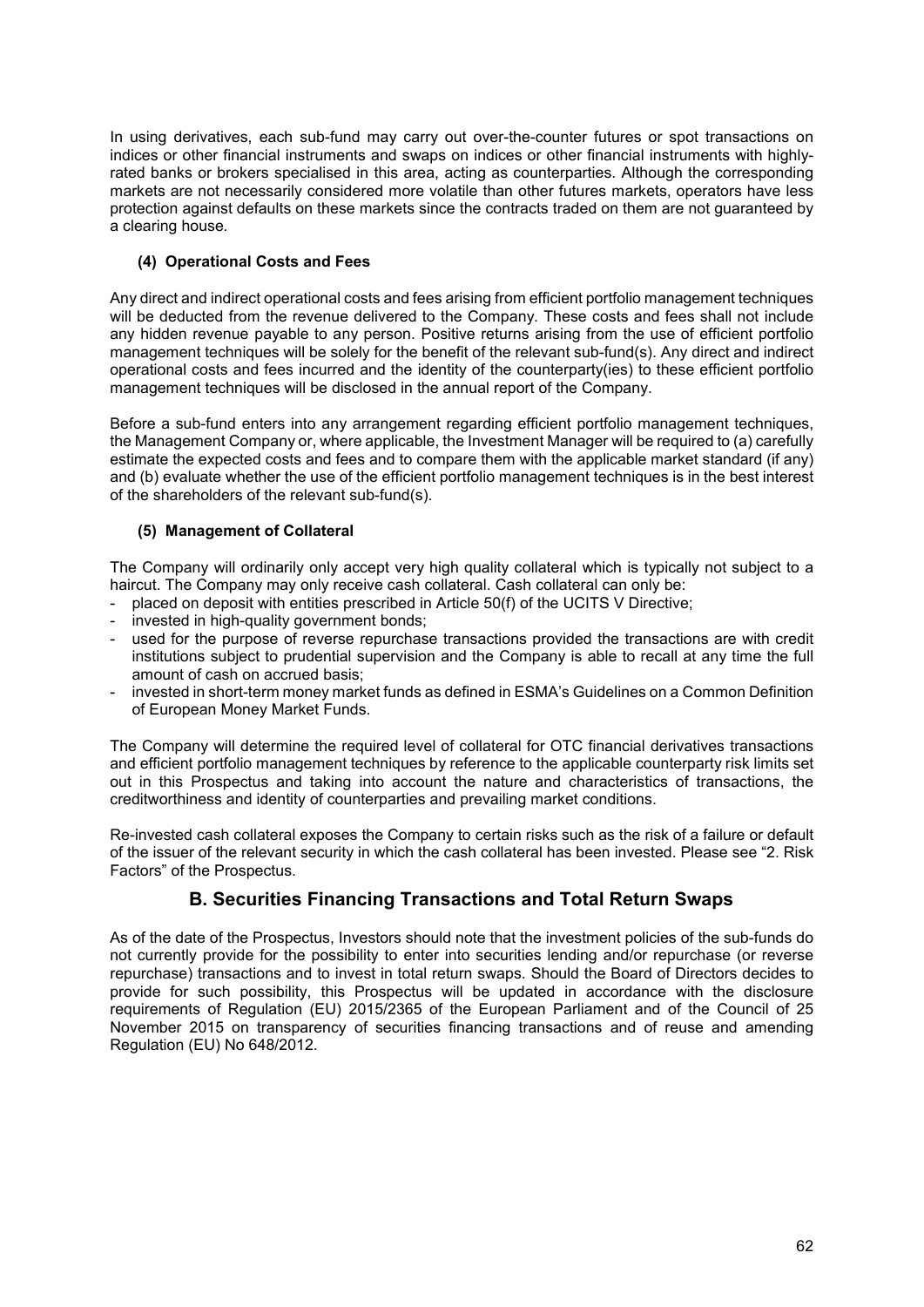# **APPENDIX III. THE SUB-FUNDS**

The Company's primary objective is to offer its shareholders the possibility of participating in the professional management of portfolios of Transferable Securities, Money Market Instruments or other eligible assets, as defined by Article 41 of the 2010 Law and within the limits set forth by the relevant articles of such law and as defined in the investment policy of each sub-fund of the Company.

## **GENERAL PROVISIONS APPLICABLE TO EACH SUB-FUND'S INVESTMENT POLICY**

Each sub-fund's investment policy, as it appears in this Appendix, has been defined by the Board of Directors.

In each sub-fund, the aim is to maximise the value of the invested assets. The Company takes such risks as it considers reasonable, in order to achieve the objective it set itself. However, given market fluctuations and other risks to which investments in Transferable Securities, Money Market Instruments or other eligible assets are subject, there can be no guarantee that this objective shall be achieved.

Each sub-fund may use all the financial techniques and instruments permitted within Appendix II, unless the sub-fund and/or class clearly stipulate the contrary on particular financial techniques and instruments.

## **INVESTMENT POLICIES OF THE SUB-FUNDS**

The different sub-funds' investments shall be made according to the restrictions imposed by the 2010 Law and by this Prospectus.

The Company needs not comply with the limits set out in Appendix I, when exercising subscription rights attached to Transferable Securities, Money Market Instruments or other eligible assets that form part of its assets.

If the limits referred to above are exceeded for reasons beyond the Company's control or as a result of the exercise of subscription rights, the Company must adopt as a priority objective for its future sales transactions the remedying of that situation, taking due account of the interests of its shareholders.

## **INVESTMENT DECISION FLOW**

The Management Company is not involved in the investment decision process of the Company, this activity has been fully delegated to Alquity Investment Management Limited ("Investment Manager").

The Investment Manager determines *in toto* the investment model per each compartment.

The following rules are applied for all compartments of the Company.

According to the results sought, the investment committee created within the Investment Manager establishes the investment guidelines to follow, per each single compartment. The Investment Manager carries out a preliminary compliance analysis: a pre-trade check and eligibility test. This is performed in order to check before proceeding with any transactions, the compliance of the investment with regulatory investment restrictions and those under the Prospectus.

Depending on the composition of the portfolio of each compartment and the investment guidelines established case by case, the Investment Manager shall execute the transactions with the depositary.

The Management Company performs a compliance check analysis, ex-post trades, on all the compartments of the Company.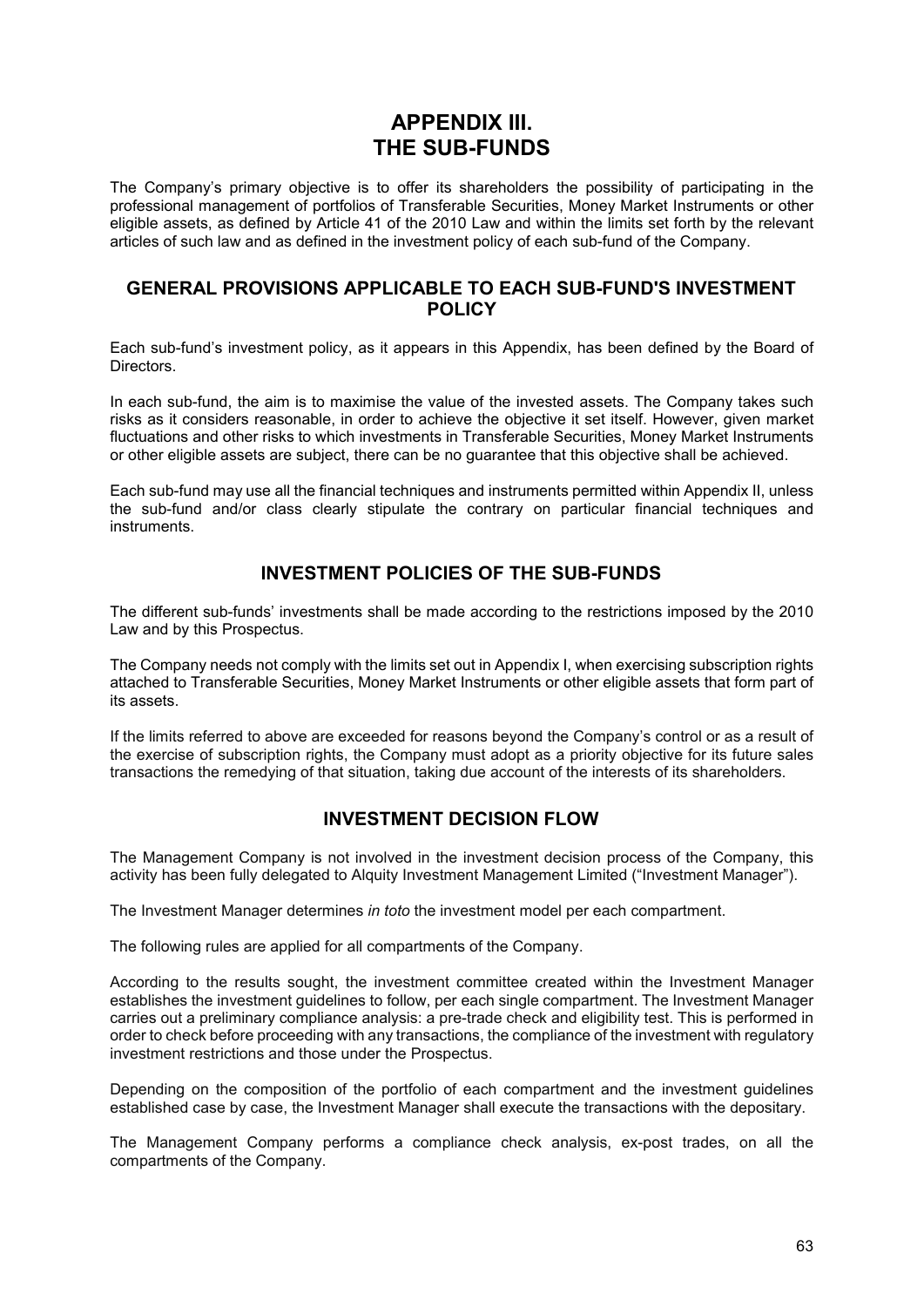## **ENVIRONMENTAL, SOCIAL AND GOVERNANCE ("ESG")**

ESG sub-funds use Environmental, Social and Governance ("ESG") criteria as part of their investment strategy, as set out in their respective investment policies. By way of integration within the investment process, ESG factors are assessed for each target investment. Such assessment is performed on an ongoing basis in order to ensure the sub-funds' continuous compliance with ESG criteria.

Alquity SICAV – Alquity Future World Global Impact Fund has a sustainable investment as its objective within the meaning of article 9 of Regulation (EU) 2019/2088 of 27 November 2019 on sustainabilityrelated disclosures in the financial services sector, as amended ("SFDR"). All other sub-funds promote, among others, environmental, social and/or governance characteristics within the meaning of article 8 of SFDR.

The security selection can involve a significant element of subjectivity when applying ESG filters. Indeed, the way in which different ESG sub-funds incorporate ESG factors in their investment processes may vary depending on the investment themes, asset classes, investment philosophy and subjective use of different ESG indicators governing the portfolio construction.

The Company, through its Investment Manager commits with the Principles for Responsible Investment (UNPRI or PRI). The Investment Manager reviews ESG quality of a business as part of its investment process, and apply it systematically.

The Investment Manager's research considers the robustness of risk management systems, governance processes, the extent of any involvement in controversial issues or activities and overall company alignment with sustainability issues and themes. Based on this analysis, the Investment Manager assesses the investment's quality and suitability for the Company. If a selected investment is, in the Investment Manager's view, exposed to excessive reputational risk, or has significant activity in areas that are not consistent with the investment philosophy of the fund, then it is unlikely to be selected for investment.

Sustainable investment criteria: ESG criteria are considered by the Investment Manager during both the investment and research process to limit the exposure to ESG risks and seek out investment opportunities. These criteria may include but are not limited to climate change, carbon emissions, water scarcity, waste management, biodiversity, labour management, gender diversity, health & safety, product safety, data privacy & security, executive remuneration, board independence, shareholder rights and bribery & corruption. The Investment Manager will regularly monitor the investments in which the Company invests against the above sustainable investment criteria. If it is in the Investment Manager's opinion that an investment target no longer meets the sustainable investment criteria, the Investment Manager will not make any further investments and will seek to realise its investment in an orderly fashion. Tobacco, liquor, gambling, narcotics, adult entertainment, armaments, fossil fuels (including exploration and production), coal mining are considered as exclude sectors for investments that serve no positive social purpose.

Further information on the Investment Manager's responsible investment policy is available on the Investment Manager's website [https://alquity.com/?name=0620-Alquity-Investment-Process](https://alquity.com/?name=0620-Alquity-Investment-Process-3.pdf&path=wp-content/uploads/2020/07)-3.pdf&path=wp-content/uploads/2020/07

In principle, no specific ESG benchmarks are applied. Where benchmarks are used to compare performance or impact, the Company applies instead regional indices (MSCI Emerging Markets).

The Investment Manager has developed a proprietary model, as described in the last approved investment model: [https://alquity.com/?name=0620-Alquity-Investment-Process-3.pdf&path=wp](https://alquity.com/?name=0620-Alquity-Investment-Process-3.pdf&path=wp-content/uploads/2020/07)content/uploads/2020/07

No additional costs are charged to the Company for the use of this proprietary model.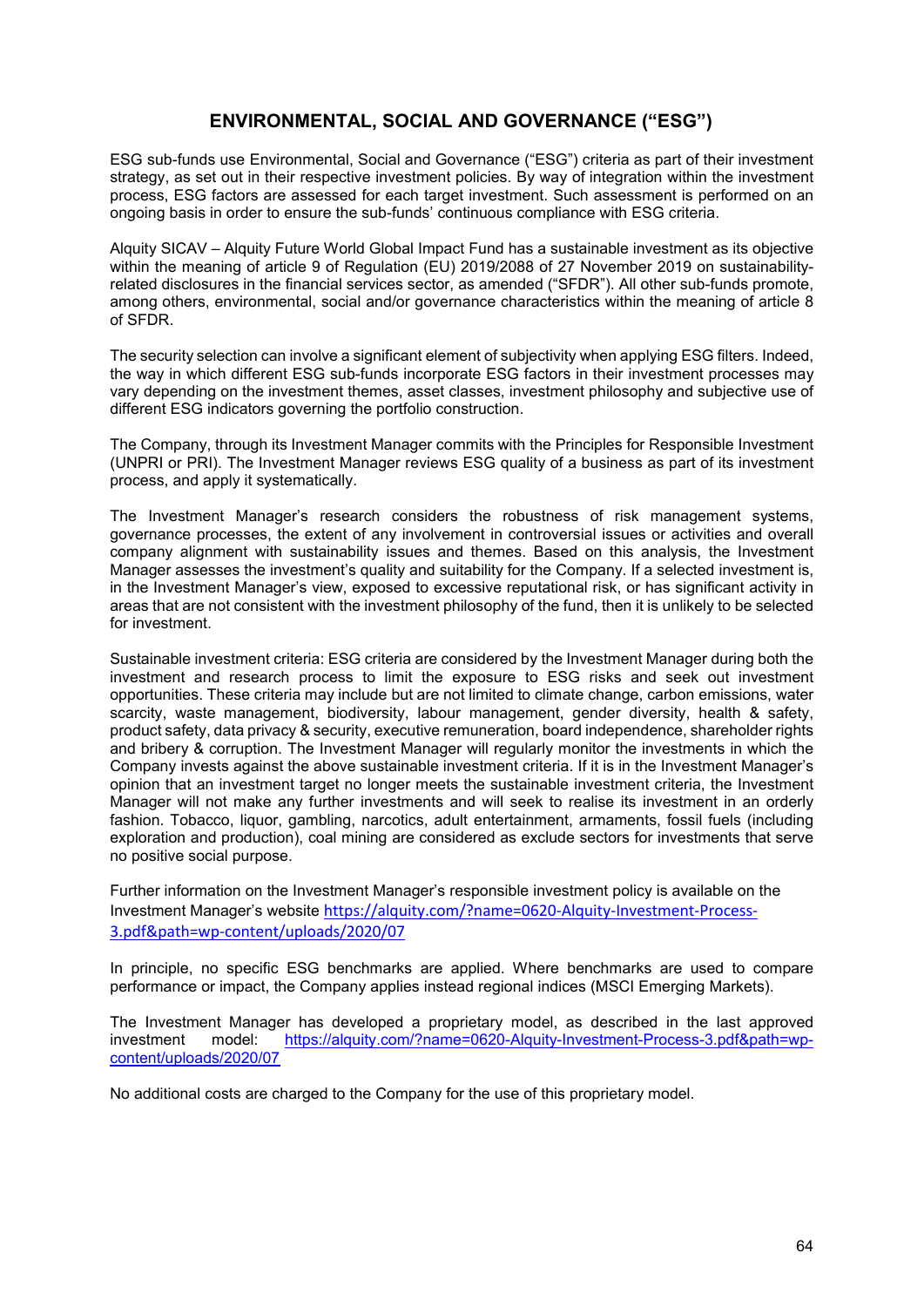#### Sustainability risks

The Investment Manager identifies analyses and integrates sustainability risks in its investment decision-making process as it considers that this integration could help enhance long-term risk adjusted returns for investors.

However, different asset classes, investment strategies and investment universes may require different approaches to the integration of such risks in investment decision-making.

Sustainability risk means an environmental, social, or governance event or condition that, if it occurs, could potentially or actually cause a material negative impact on the value of a Sub-Fund's investment. Sustainability risks can either represent a risk of their own or have an impact on other risks and may contribute significantly to risks, such as market risks, operational risks, liquidity risks or counterparty risks. Please also refer to "ESG risk factors" below.

The Management Company and the Investment Manager identify, analyse and integrate sustainability risks in their investment decision-making process as they consider that this integration could help enhance long-term risk adjusted returns for investors. The Management Company and the Investment Manager are of the opinion that unmanaged material sustainability risks and opportunities may influence the current and future position of a company. The Management Company and the Investment Manager consider principal adverse impacts derived from sustainability factors throughout each step of the investment process starting from the definition of the investable universe to portfolio construction. The identification of principal adverse impacts is done prior to and during the investment. Further consultation and finalization of the regulatory technical standards (RTS) are to be continued and when the final RTS is available, this will be reflected in the prospectus and on the website [www.alquity.com.](http://www.alquity.com/)

#### ESG risk factors

The Company has developed a list of ESG risk factors that should be considered as part of the financial analysis of any active investment decision.

This ESG list is not exhaustive and does not attempt to identify all forms of risk that are appropriate to consider in a given investment transaction or engagement; however, they do provide a framework of other factors that might be overlooked. These risk factors should be reviewed for any investment or engagement of the Company.

The Company expects portfolio managers to assess the risk of each of the following factors when making an active investment. The Management Company needs to balance the rate of return with all the risks including consideration of the specific investments exposure to each factor in each country in which that investment or company operates.

Monetary Transparency - The investment's long-term profitability by whether or not a country or company has free and open monetary and financial data, and its observance of applicable laws.

Data Dissemination - The investment's long-term profitability by whether or not a country is a member of the IMF, OECD (or similar organization) and satisfies the conditions for access, integrity, and quality for most data categories.

Accounting - The investment's long-term profitability by whether or not the accounting standards are formulated in accordance with International Accounting Standards.

Payment System - Central Bank - The investment's long-term profitability by whether the activities of a country's central bank encompass implementing and ensuring compliance with principles and standards which are established to promote safe, sound, and efficient payment and settlement.

Securities Regulation - The investment's long-term profitability by exposure to operations in countries that have not complied with IOSCO objectives, which provide investor protection against manipulation and fraudulent practices.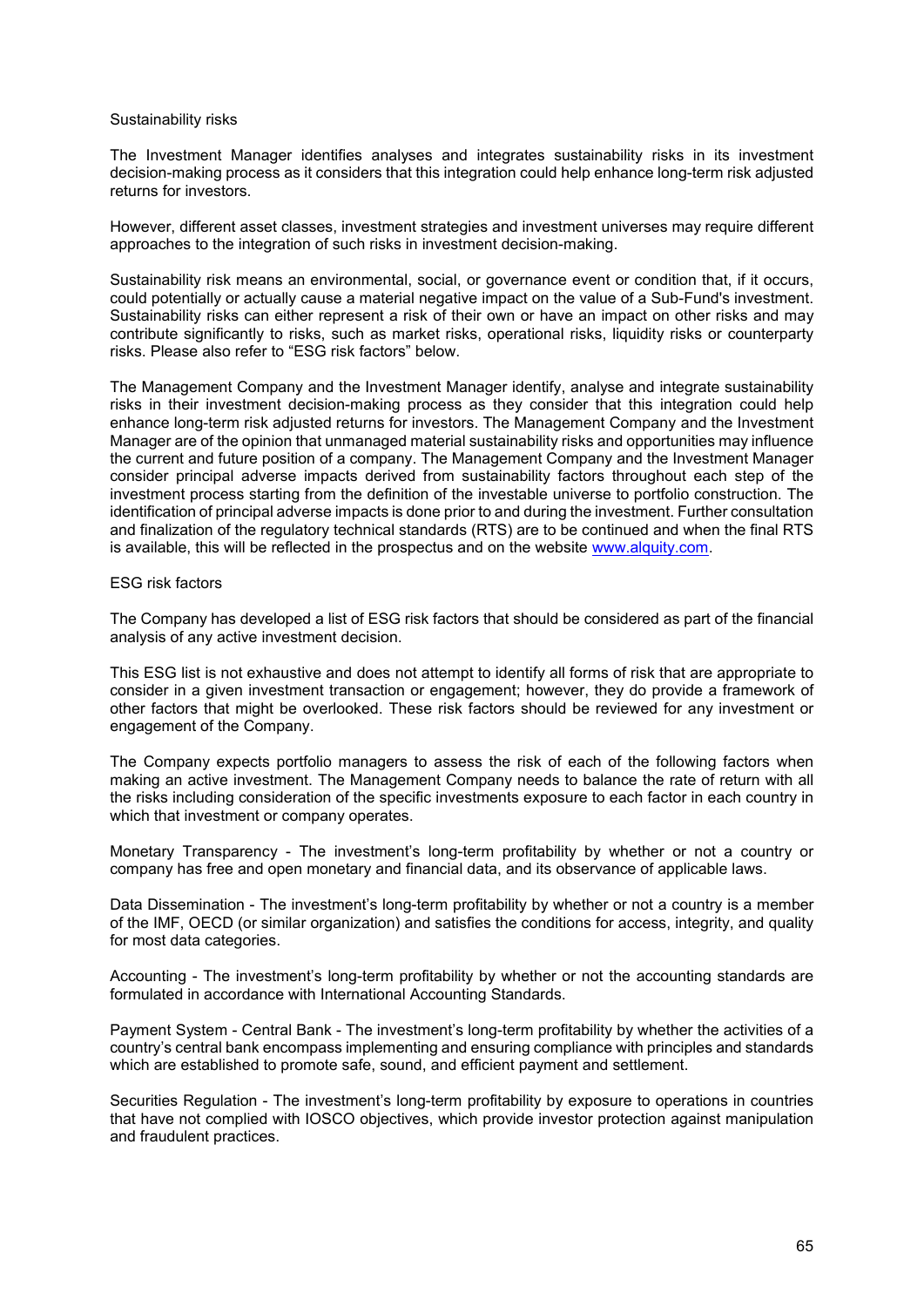Auditing - The investment's long-term profitability by whether or not the country uses International Standards on Auditing in setting national standards.

Fiscal Transparency - The investment's long-term profitability by its exposure or business operations in countries that do not have some level of fiscal transparency such as publication of financial statistics, sound standards for budgeting, accounting, and reporting.

Corporate Governance - The investment's long-term profitability by whether or not the government recognizes and supports good corporate governance practices and whether it generally adheres to OECD principles.

Banking Supervision - The investment's long-term profitability from its exposure to countries that have not endorsed/complied with the Basel Core Principles. An endorsement includes an agreement to review supervisory arrangements against the principles and bring legislation in line with the principles where necessary.

Payment System - The investment's long-term profitability by whether a country complies with the 10 Core Principles for Systemically Important Payment Systems, which includes operational reliability, efficiency, real time settlement, final settlement in central bank money; and whether rules and procedures are clear and permit participants to understand the financial risks resulting from participation in the system.

Insolvency Framework - The investment's long-term profitability from its business operations and activities in specific countries with regard to bankruptcy reform or insolvency legislation.

Money Laundering - The investment's long-term profitability from exposure and whether or not a country has implemented an anti-money laundering regime in line with international standards; consideration should be given to compliance with the 40 recommendations in the Financial Action Task Force, FATF, on Money Laundering; and whether it is a member of FATF.

Insurance Supervision - The investment's long-term profitability from whether or not a country has a regulatory framework in line with International Association of Insurance Supervisors, IAIS, Principles.

Respect for Human Rights - The investment's long-term profitability from its business operations and activities in countries that lack or have a weak judicial System. Assess the risk to an investment's longterm profitability from its business operations and activities in a country that engages in or facilitates the following: arbitrary or unlawful deprivation of life, disappearance, torture and other cruel, inhuman, or degrading treatment or punishment, arbitrary arrest, detention, or exile, arbitrary interference with privacy, family, home, or correspondence, use of excessive force and violations of humanitarian law in internal conflicts. Consideration should be given to governmental attitude regarding international and non-governmental investigation of alleged violations of human rights.

Respect for Civil Liberties - The investment's long-term profitability from operations, activities, and business practices in countries or regions that do not allow freedom of speech and press, freedom of peaceful assembly and association, freedom of religion, freedom of movement within the country, allowance for foreign travel, emigration, and repatriation.

Respect for Cultural and Ethnic Identities - The investment's long-term profitability from operations, activities and business practices that do not adequately respect cultural values and ethnic identities.

Respect for Property Rights - The investment's long-term profitability from operations, activities and business practices that dispossesses or degrades peoples' lands, territories or resources, or does not adequately respect established property rights.

Respect for Political Rights - The investment's long-term profitability from business practices and activities in countries that do not allow their citizens the right to advocate for change to their government. Discrimination Based on Race, Gender, Disability, Language, Sexual Orientation or Social Status - The investment's long-term profitability from business practices and activities on discrimination, such as discrimination against women, children, and persons with disabilities, national/racial/ethnic minorities, or indigenous people.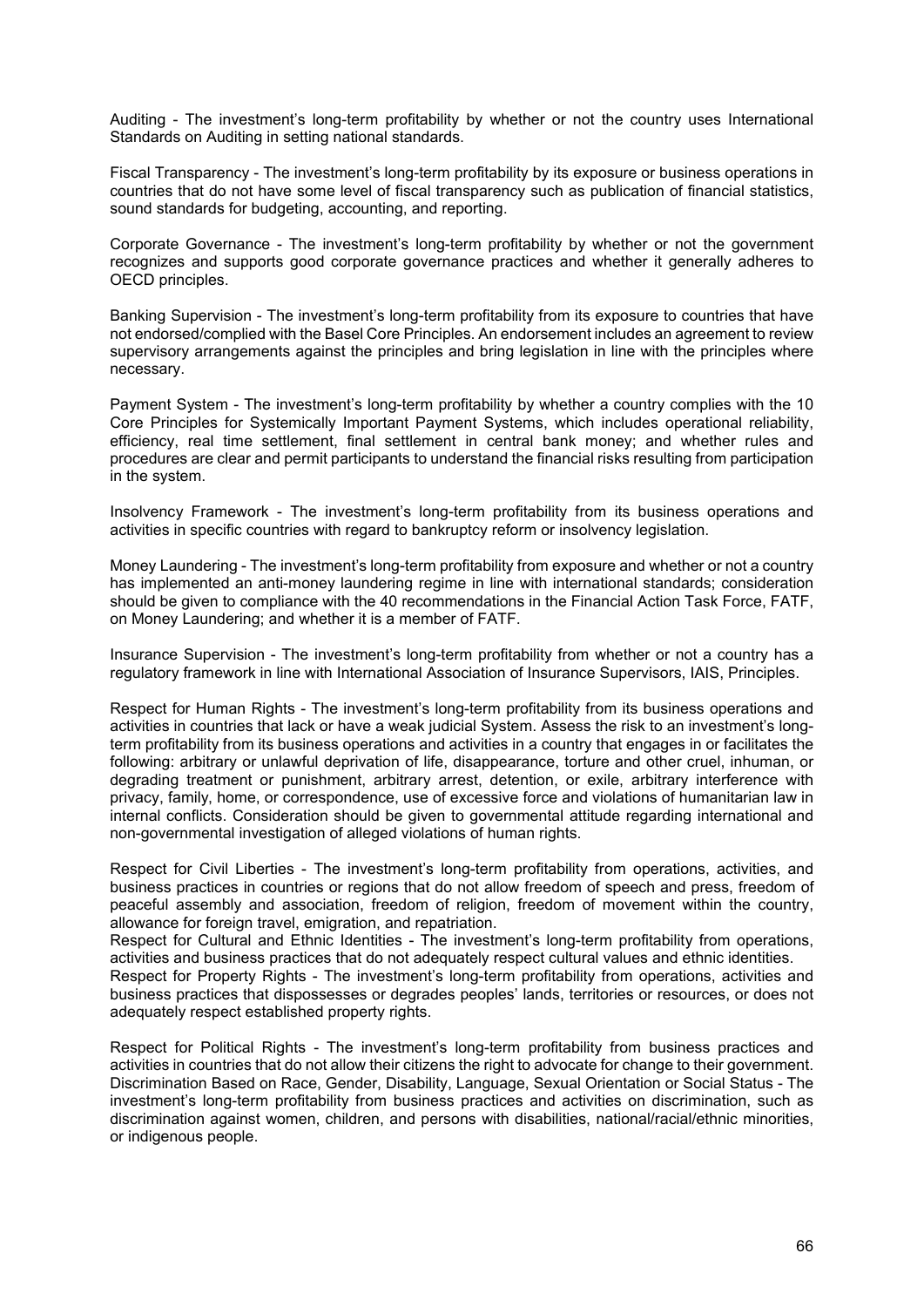Worker Rights - The investment's long-term profitability from management and practices globally in the area of worker's rights; specifically the right of association, the right to organize and bargain collectively, prohibition of forced or bonded labour, status of child labour practices and minimum age for employment, acceptable work conditions, or human trafficking.

Environmental - The investment's long-term profitability from activities and exposure to environmental matters such as depleting or reducing air quality, water quality, land protection and usage, without regard for remediation.

Climate Change - The investment's long-term profitability from inadequate attention to the impacts of climate change, including attention to relevant climate policy considerations and emerging climate risk mitigating technologies.

Resource Efficiency - The investment's long-term profitability from inadequately managing resource usage in a resource-constrained environment amid growing resource demand.

War/Conflicts/Acts of Terrorism - The investment's long-term profitability from business exposure to a country or region that has an internal or external conflict, war, acts of terrorism or involvement in acts of terrorism, and whether the country is a party to international conventions and protocols.

Human Health - The investment's long-term profitability from business exposure to an industry or company that makes a product which is highly detrimental to human health so that it draws significant product liability lawsuits, government regulation, United Nations sanctions and focus, and avoidance by other institutional investors.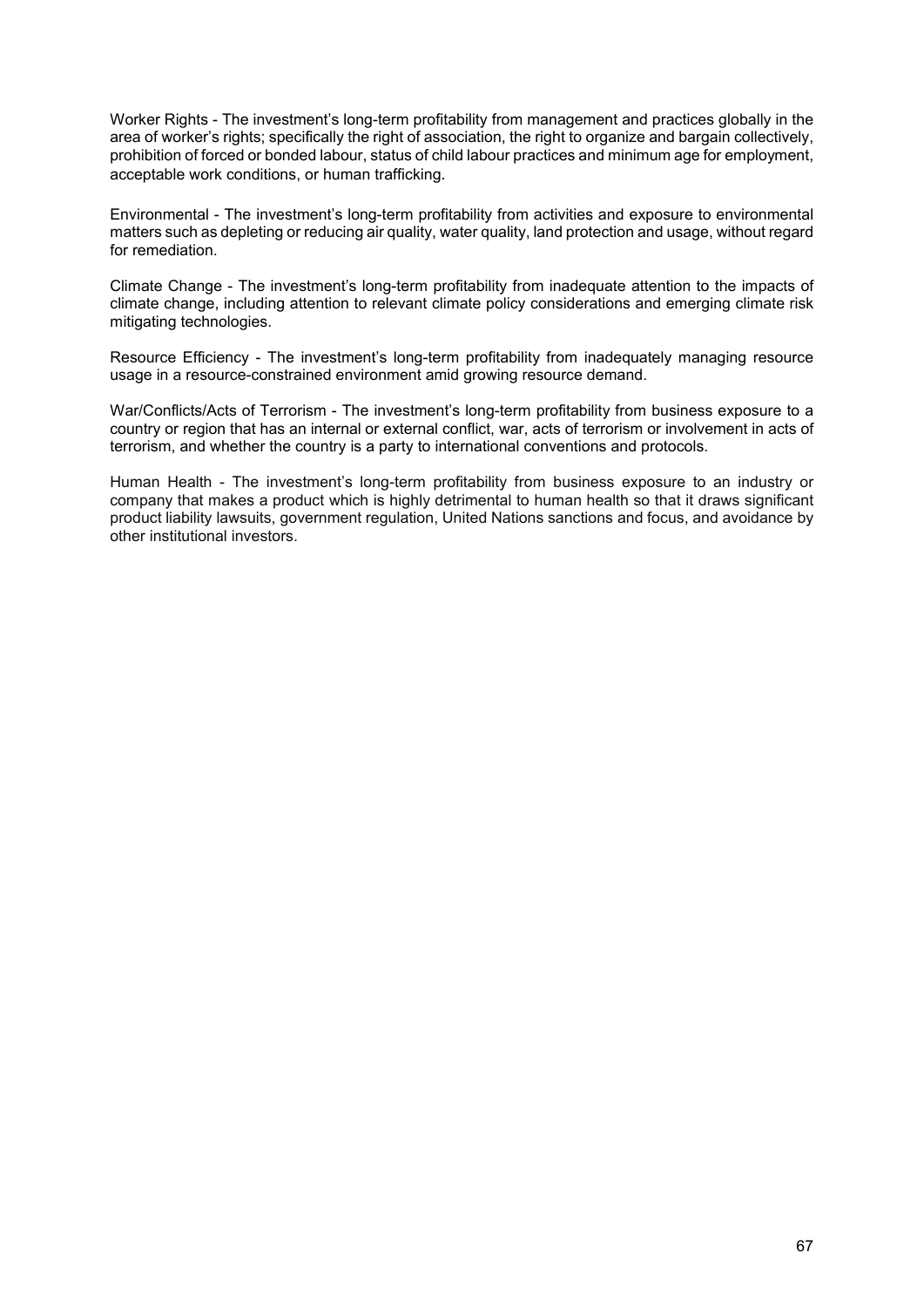# **C. LIST OF SUB-FUNDS**

There following classes are currently available for Alquity SICAV – Alquity Africa Fund:

| Share class<br>name                                | A                                           | B                                           |                                                    | Y                                                                                                 | м                                                                      | $\mathsf{X}$               |
|----------------------------------------------------|---------------------------------------------|---------------------------------------------|----------------------------------------------------|---------------------------------------------------------------------------------------------------|------------------------------------------------------------------------|----------------------------|
| Currency (*)                                       | USD/GBP                                     | USD/GBP                                     | USD/GBP                                            | GBP/USD/EUR                                                                                       | USD/GBP/EUR                                                            | <b>GBP</b>                 |
| <b>ISIN Code</b>                                   | \$LU0455925619<br>£ LU0455925700            | \$LU0455925882<br>£ LU0455925965            | \$LU0457369972<br>£LU0457370475                    | £LU0727491382<br>£ LU1799637365<br>\$LU1070050643<br>€ LU1070050999                               | \$LU0727489998<br>£ LU0727490061<br>€ LU1617837908                     | £LU1070050486              |
| <b>Issue Price</b>                                 | \$100/£100                                  | \$100/£100                                  | \$100/£100                                         | £100/\$100/€100                                                                                   | \$100/£100/€100                                                        | £100                       |
| <b>Issue Date</b>                                  | 25/08/2010                                  | 28/06/2010 (USD) &<br>25/08/2010 (GBP)      | 28/06/2010 (USD) &<br>30/12/2010 (GBP)             | 24/05/2012 (GBP)                                                                                  | 21/06/2012 (USD) &<br>13/09/2013 (GBP)                                 | 05/12/2014                 |
| <b>Valuation Days</b>                              | Every bank business<br>day                  | Every bank business<br>day                  | Every bank business<br>day                         | Every bank business<br>day                                                                        | Every bank business<br>day                                             | Every bank business<br>day |
| Investment<br>Management<br>Fees (**)              | 1.90% of total NAV<br>p.a.                  | 1.90% of total NAV<br>p.a.                  | 1.40% of total NAV<br>p.a.                         | 1.10% of total NAV<br>p.a.                                                                        | 1.90% of total NAV<br>p.a.                                             | 0.30% of total NAV<br>p.a. |
| Performance<br>Fees $(***)$                        | 20% with a High<br><b>Water Mark</b>        | 20% with a High<br><b>Water Mark</b>        | 20% with a High<br><b>Water Mark</b>               | None                                                                                              | 20% with a High<br><b>Water Mark</b>                                   | None                       |
| Hurdle rate <sup>1</sup>                           | USD 1 yr LIBOR<br>GBP 1 yr LIBOR            | USD 1 yr LIBOR<br>GBP 1 yr LIBOR            | USD 1 yr LIBOR<br>GBP 1 yr LIBOR                   | None                                                                                              | USD 1 yr LIBOR<br>GBP 1 yr LIBOR<br>EUR 1 yr LIBOR                     | None                       |
| Share class type                                   | Retail<br>£=Reporting/<br>\$=Capitalisation | Retail<br>£=Reporting/<br>\$=Capitalisation | Institutional<br>£=Reporting/<br>\$=Capitalisation | Institutional/<br>£=Reporting and<br><b>Distribution</b><br>\$=Capitalisation<br>€=Capitalisation | Institutional/<br>\$=Capitalisation<br>£=Reporting<br>€=Capitalisation | Retail/<br>£=Reporting     |
| Minimum initial<br>subscription/hold<br>ing amount | \$2,000/<br>£1,000                          | \$10,000/<br>£5,000                         | \$1,000,000/<br>£500,000                           | £2,500,000<br>\$5,000,000<br>€5,000,000                                                           | \$2,000/<br>£1,000<br>€2,000                                           | £1,000                     |

l  $1$  As from 1 $st$  July 2021:

- USD LIBOR shall be replaced by FED;

- GBP LIBOR shall be replaced by SONIA; and

- EUR LIBOR shall be replaced by €STR.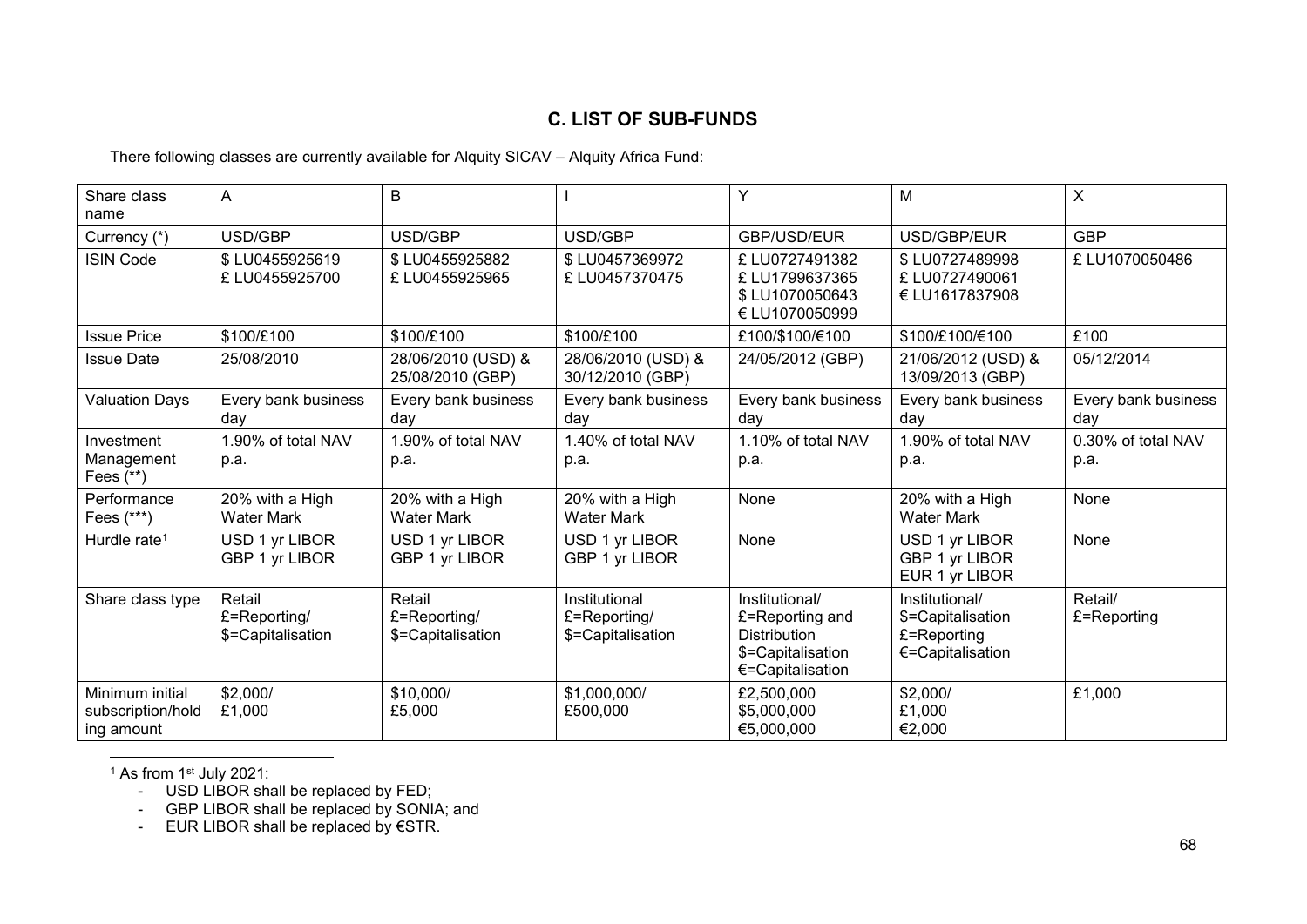| Minimum<br>subsequent<br>amount (****) | \$1,000/<br>£500 | \$1,000/<br>£500 | \$1,000/<br>£500 | £500<br>\$1,000<br>€1,000 | \$1,000<br>/£500<br>€1,000 | £500       |
|----------------------------------------|------------------|------------------|------------------|---------------------------|----------------------------|------------|
| Subscription fee                       | Up to $5\%$      | None             | Up to $5%$       | Up to $5%$                | Up to $5%$                 | Up to $5%$ |
| Redemption fee                         | None             | Yes (*****)      | None             | None                      | None                       | None       |
| Conversion fee                         | None             | None             | None             | None                      | None                       | None       |

| Share class name         | Z                       | S                          | W                          | D                        |
|--------------------------|-------------------------|----------------------------|----------------------------|--------------------------|
| Currency (*)             | <b>USD</b>              | <b>GBP</b>                 | <b>USD</b>                 | GBP/EUR/USD              |
| <b>ISIN Code</b>         | \$LU0708699268          | £ LU1145750110             | \$LU1145751191             | $E$ []                   |
|                          |                         |                            |                            | $\in$ [ ]<br>$$$ []      |
| <b>Issue Price</b>       | \$100                   | £100                       | \$100                      | £100                     |
|                          |                         |                            |                            | €100                     |
|                          |                         |                            |                            | \$100                    |
| <b>Issue Date</b>        | 15/12/2011              | TBD                        | 20/02/2017                 | TBD                      |
| <b>Valuation Days</b>    | Every bank business day | Every bank business day    | Every bank business day    | Every bank business day  |
| Investment               | 1.90% of total NAV p.a. | 0.70% of total NAV p.a.    | 1.10% of total NAV p.a.    | 1.40% of total NAV p.a   |
| Management Fees (**)     |                         |                            |                            |                          |
| <b>Performance Fees</b>  | 20% with a High Water   | 15% with a High Water Mark | 15% with a High Water Mark | None                     |
| /***'                    | Mark                    |                            |                            |                          |
| Hurdle rate <sup>2</sup> | USD 1 yr LIBOR          | GBP 1 yr LIBOR + 3%        | USD 1 yr LIBOR +3%         | None                     |
| Share class type         | Institutional/          | Institutional/             | Institutional              | Institutional            |
|                          | Capitalisation          | Reporting                  | \$=Capitalisation          | £=Distribution           |
|                          |                         |                            |                            | $\epsilon$ =Distribution |
|                          |                         |                            |                            | \$=Distribution          |
| Minimum initial          | \$2,000,000             | £5,000,000                 | \$5,000                    | £5,000,000               |
| subscription/holding     |                         |                            |                            | €5,000,000               |
| amount                   |                         |                            |                            | \$5,000,000              |
| Minimum subsequent       | \$1,000                 | £500                       | \$1,000                    | £500                     |
| amount $(****)$          |                         |                            |                            | €500                     |
|                          |                         |                            |                            | \$500                    |
| Subscription fee         | Up to $5%$              | Up to $5%$                 | Up to $5%$                 | Up to $5%$               |

 $2$  As from 1 $\mathrm{^{st}}$  July 2021:

l

- USD LIBOR shall be replaced by FED;

- GBP LIBOR shall be replaced by SONIA; and

- EUR LIBOR shall be replaced by €STR.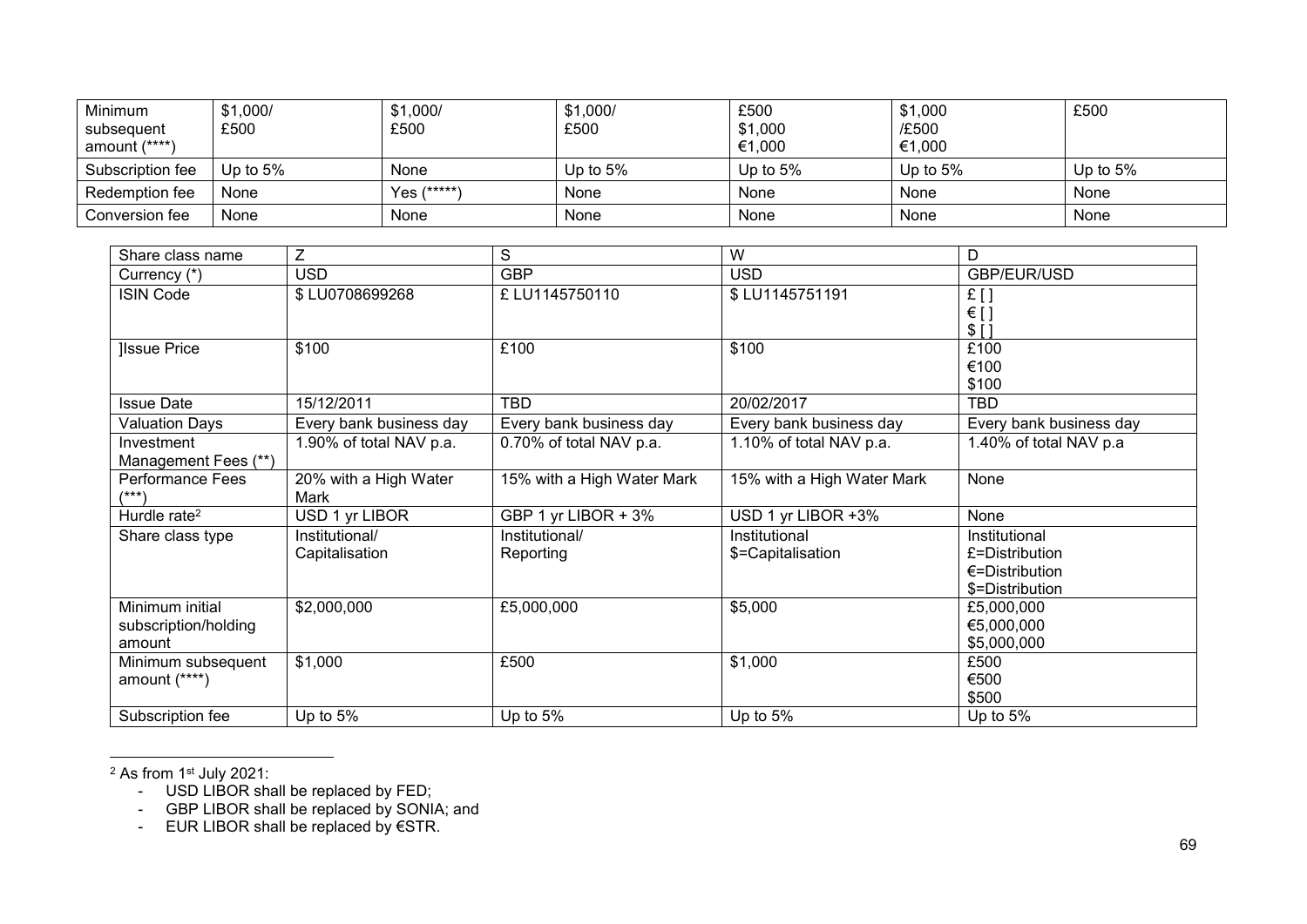| <br>Redemption<br>$+$<br>. 100 | None | <b>None</b> | Non∈ | None |
|--------------------------------|------|-------------|------|------|
| Conversion<br>$+$<br>।ज्ज      | None | None        | Non∈ | None |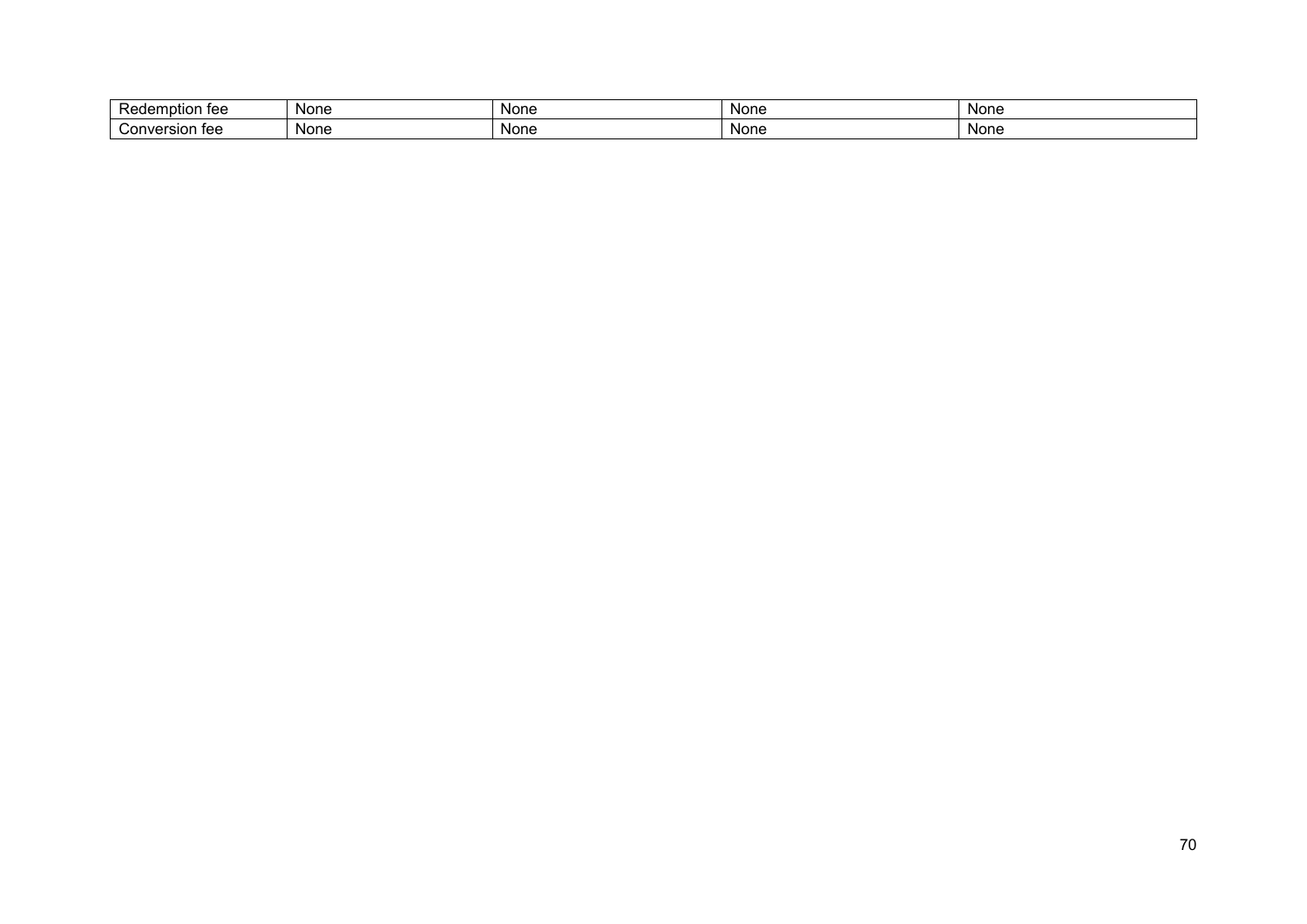### Investment Management Fee

For all relevant classes of shares, the Investment Manager will guarantee a minimum donation of 10% of the net investment management fee (i.e. after payment of the fees of intermediaries and other third parties) via a registered charitable foundation and its associated commercial operations, to fund development projects in the regions in which this sub-fund invests. The Investment Manager may at its discretion choose to target donations at a level higher than this minimum depending on the profile of assets under management and the associated fee revenues.

## Performance Fee<sup>3</sup>

l

The hurdle rate will be the daily fixing for one (1) year LIBOR of the individual share class currency as per Bloomberg, e.g. one (1) year USD LIBOR for the classes of shares denominated in USD and one (1) year GBP LIBOR for the classes of shares denominated in GBP (except for the S and W shares). Please see examples.

For the Class S and W Shares, the hurdle rate will be daily fixing for one (1) year LIBOR + 3% of the individual share class currency as per Bloomberg, e.g. one (1) year GBP LIBOR + 3% for the classes of shares denominated in GBP. Please see examples. For all relevant classes of shares, the Investment Manager will guarantee a minimum donation of 10% of the net performance fee (i.e. after payment of the fees of intermediaries and other third parties) via a registered charitable foundation and its associated commercial operations, to fund development projects in the regions in which this sub-fund invests. The Investment Manager may at its discretion choose to target donations at a level higher than this minimum depending on the profile of assets under management and the associated fee revenues.

The Benchmark administrator of the LIBOR, is ICE Benchmark Administration.

ICE Benchmark Administration, is well registered, on the ESMA's register for administrators according to Article 36 of the Regulation (EU) 2016/1011 of the European Parliament and of the Council of 8 June 2016 on indices used as benchmarks in financial instruments and financial contracts or to measure the performance of investment funds and amending Directives 2008/48/EC and 2014/17/EU and Regulation (EU) No 596/2014 (the "**BMR**").

In accordance with Article 28 of the BMR, the Management Company will maintain an index contingency plan setting out the actions to be taken in the event that a benchmark changes materially or ceases to be provided. A copy of the contingency plan is available free of charge to the shareholders upon request at the Management Company's registered office.

<sup>&</sup>lt;sup>3</sup> The reference to LIBOR shall be replaced by FED, SONIA, or €STR, as applicable, as from 1<sup>st</sup> July 2021.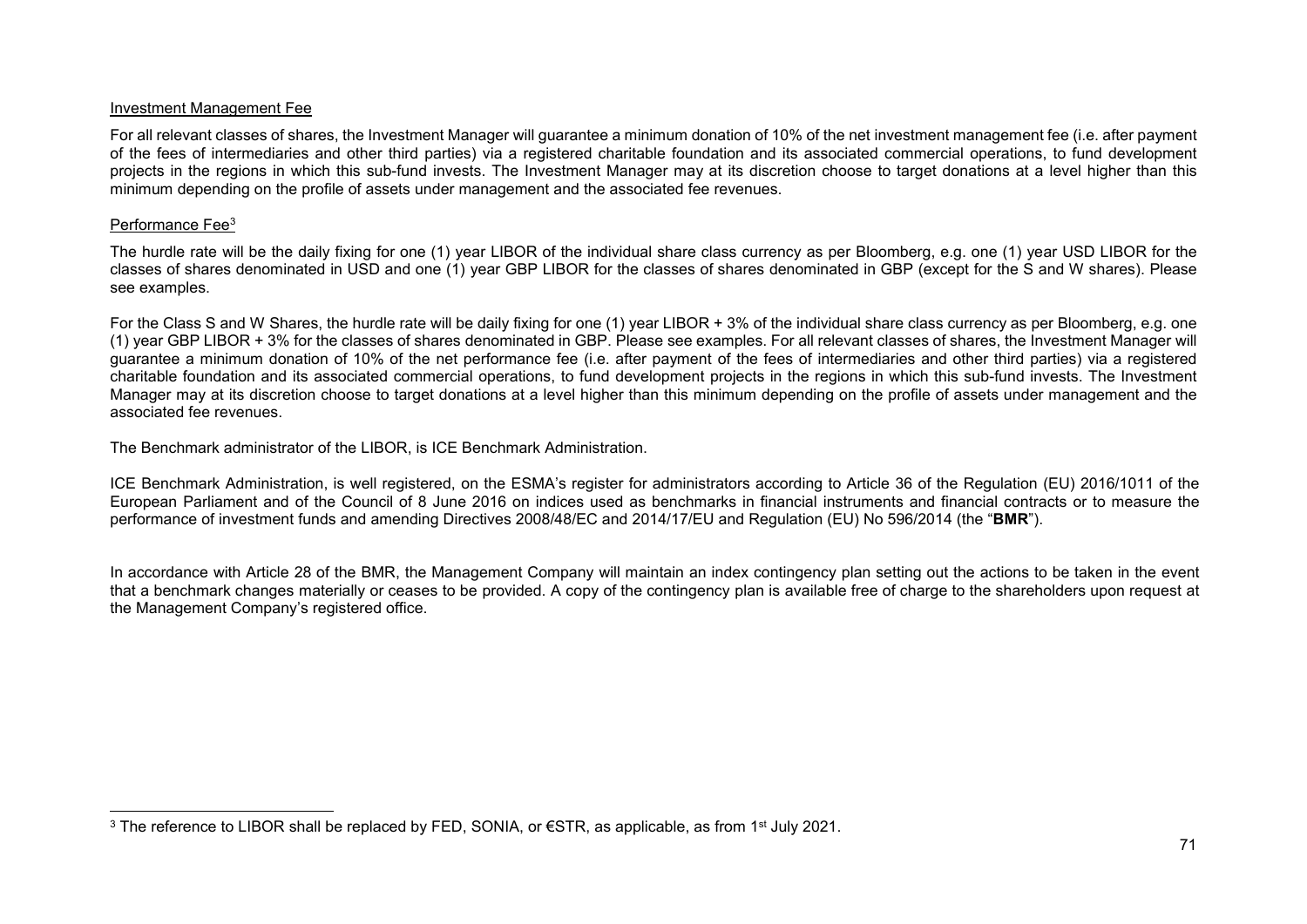The following classes are currently available for Alquity SICAV – ALQUITY GLOBAL IMPACT FUND:

| Share class<br>name                                | $\overline{A}$                | B                             | R                                                                | M                                                       | Y                                                                                                |
|----------------------------------------------------|-------------------------------|-------------------------------|------------------------------------------------------------------|---------------------------------------------------------|--------------------------------------------------------------------------------------------------|
| Currency (*)                                       | <b>USD</b>                    | <b>USD</b>                    | GBP/USD/EUR                                                      | USD/EUR                                                 | USD/GBP/EUR                                                                                      |
| <b>ISIN Code</b>                                   | \$LU1049765578                | \$LU1049765735                | £LU1049765818<br>\$LU1730018279<br>€ LU1730018352                | \$LU1049766030<br>€ LU1617838203                        | \$LU1070051021<br>£LU1070051294<br>£LU1799637522<br>€ LU1070051377                               |
| <b>Issue Price</b>                                 | \$100                         | \$100                         | £100/\$100/€100                                                  | \$100/€100                                              | \$100/£100/€100                                                                                  |
| <b>Issue Date</b>                                  | 30/04/2014                    | 26/05/2014                    | 05/05/2014 (GBP)                                                 | 28/03/2014 (USD)                                        | 30/01/2015 (GBP) &<br>04/07/2016 (USD) &<br>26/07/2016 (EUR)                                     |
| <b>Valuation Days</b>                              | Every bank business<br>day    | Every bank business<br>day    | Every bank business<br>day                                       | Every bank business<br>day                              | Every bank business<br>day                                                                       |
| <b>Flat TER</b>                                    | 3% of total NAV p.a.          | 3% of total NAV p.a.          | 3% of total NAV p.a.                                             | 3% of total NAV p.a.                                    | 1.90% of total NAV p.a.<br>(EUR/USD)<br>1.55% of total NAV<br>p.a.(GBP)                          |
| Investment<br>Management<br>Fees $(**)$            | 1.60% of total NAV p.a.       | 1.60% of total NAV p.a.       | 1.10% of total NAV p.a.                                          | 1.60% of total NAV p.a.                                 | 0.9% of total NAV p.a.                                                                           |
| Performance<br>Fees (***)                          | 15% with a High Water<br>Mark | 15% with a High Water<br>Mark | 15% with a High Water<br>Mark                                    | 15% with a High Water<br>Mark                           | None                                                                                             |
| Hurdle rate                                        | USD 1 yr FED + $3\%$          | USD 1 yr FED + $3\%$          | GBP 1 yr SONIA + 3%<br>USD 1 yr FED $+3\%$<br>EUR 1 yr €STR + 3% | USD 1 yr FED + 3%<br>EUR 1 yr $\epsilon$ STR + 3%       | None                                                                                             |
| Share class type                                   | Retail/Capitalisation         | Retail/Capitalisation         | Retail<br>£=Reporting<br>\$=Capitalisation<br>€=Capitalisation   | Institutional/<br>\$=Capitalisation<br>€=Capitalisation | Institutional<br>\$=Capitalisation<br>£=Reporting and<br><b>Distribution</b><br>€=Capitalisation |
| Minimum initial<br>subscription/hol<br>ding amount | \$2,000                       | \$10,000                      | £5,000<br>\$5,000<br>€5,000                                      | \$2,000<br>€2,000                                       | \$5,000,000<br>£2,500,000<br>€5,000,000                                                          |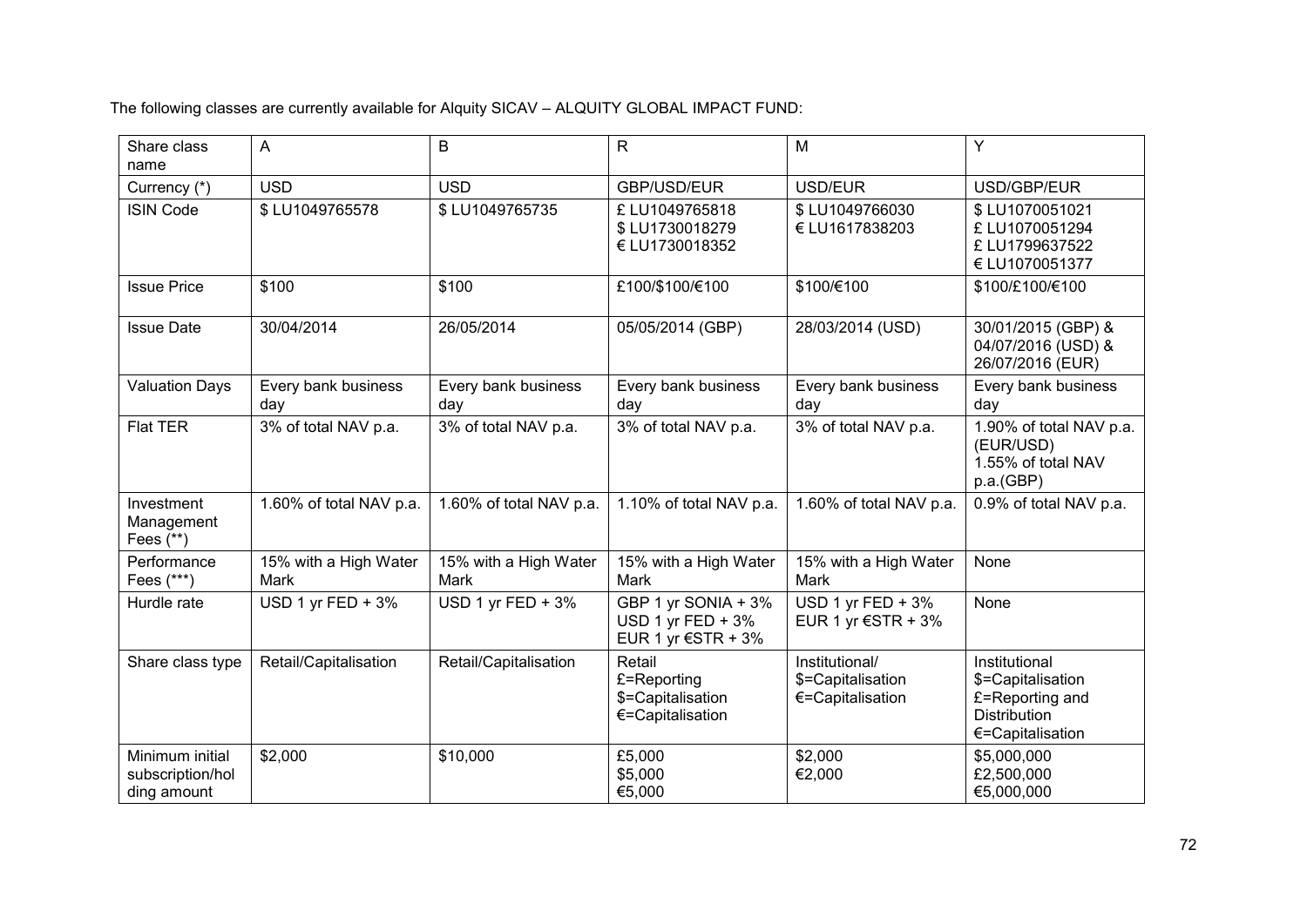| Minimum<br>subsequent<br>amount (****) | \$1,000     | \$1,000     | £1,000<br>\$1,000<br>€1,000 | \$1,000<br>€1,000 | \$1,000<br>£500<br>€1,000 |
|----------------------------------------|-------------|-------------|-----------------------------|-------------------|---------------------------|
| Subscription fee                       | Up to $5\%$ | None        | Up to $5%$                  | Up to $5%$        | Up to $5%$                |
| Redemption fee                         | None        | Yes (*****) | None                        | None              | None                      |
| Conversion fee                         | None        | None        | None                        | None              | None                      |

The following classes are currently available for Alquity SICAV – ALQUITY GLOBAL IMPACT FUND:

| Share class name                                  | S                           |                                                   | $\boldsymbol{\mathsf{X}}$  | W                                  | D                                                                              |
|---------------------------------------------------|-----------------------------|---------------------------------------------------|----------------------------|------------------------------------|--------------------------------------------------------------------------------|
| Currency (*)                                      | <b>GBP</b>                  | USD/GBP                                           | <b>GBP</b>                 | <b>USD</b>                         | GBP/EUR/USD                                                                    |
| <b>ISIN Code</b>                                  | £LU1049766113               | \$LU1049766204<br>£ LU1049766386                  | £LU1049766543              | \$LU1145753130                     | £[]<br>$\in$ []<br>$$$ []                                                      |
| <b>Issue Price</b>                                | £100                        | \$100/£100                                        | £100                       | \$100                              | £100/€100/\$100                                                                |
| <b>Issue Date</b>                                 | <b>TBD</b>                  | <b>TBD</b>                                        | <b>TBD</b>                 | 20/02/2017                         | <b>TBD</b>                                                                     |
| <b>Valuation Days</b>                             | Every bank business<br>day  | Every bank business<br>day                        | Every bank business<br>day | Every bank business<br>day         | Every bank business<br>day                                                     |
| Flat TER                                          | 0.49% of total NAV p.a.     | 1.05% of total NAV<br>p.a.                        | 1.30% of total NAV p.a.    | 2.10% of total NAV p.a.            | 1.05% of total NAV p.a.                                                        |
| Investment Management<br>Fees $(**)$              | 0% of total NAV p.a.        | 070% of total NAV<br>p.a.                         | 0.30% of total NAV p.a.    | 1.10% of total NAV p.a.            | 070% of total NAV p.a.                                                         |
| Performance Fees (***)                            | None                        | None                                              | None                       | 15% with a High Water<br>Mark      | None                                                                           |
| Hurdle rate                                       | None                        | None                                              | None                       | USD 1 yr FED $+3\%$                | None                                                                           |
| Share class type                                  | Institutional/<br>Reporting | Institutional<br>£=Reporting<br>\$=Capitalisation | Retail/<br>£=Reporting     | Institutional<br>\$=Capitalisation | Institutional<br>£=Distribution<br>$\epsilon$ =Distribution<br>\$=Distribution |
| Minimum initial<br>subscription/holding<br>amount | £5,000,000                  | \$7,500,000/<br>£5,000,000                        | £1,000                     | \$5,000                            | £5,000,000<br>€5,000,000<br>\$5,000,000                                        |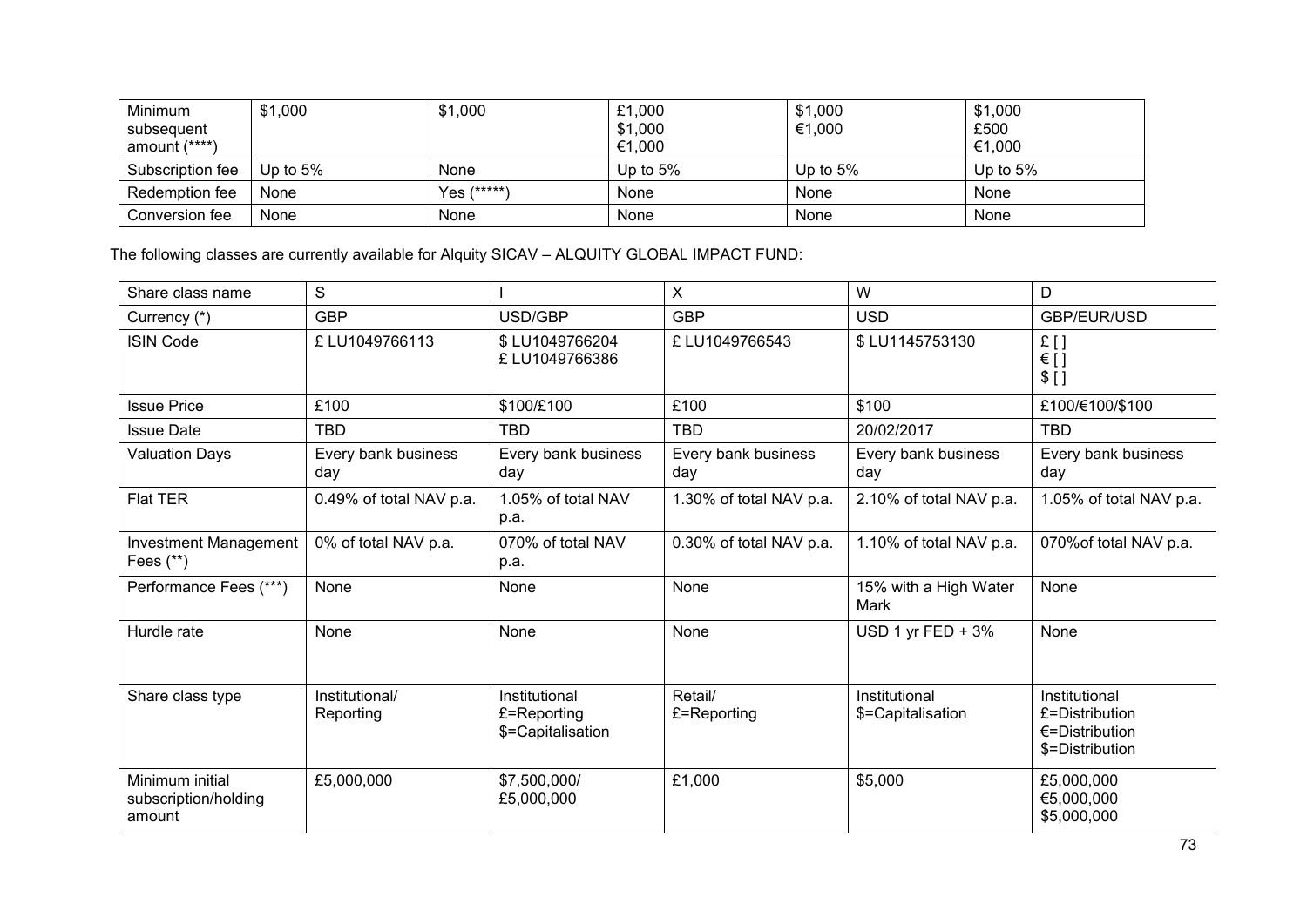| Minimum subsequent<br>amount $(****)$ | £500       | \$1,000/<br>£500 | £500       | \$1,000     | £500<br>€500<br>\$500 |
|---------------------------------------|------------|------------------|------------|-------------|-----------------------|
| Subscription fee                      | Up to $5%$ | Up to $5\%$      | Up to $5%$ | Up to $5\%$ | Up to $5%$            |
| Redemption fee                        | None       | None             | None       | None        | None                  |
| Conversion fee                        | None       | None             | None       | None        | None                  |

#### Investment Management Fee

For all relevant classes of shares, the Investment Manager will guarantee a minimum donation of 10% of the net investment management fee (i.e. after payment of the fees of intermediaries and other third parties) via a registered charitable foundation and its associated commercial operations, to fund development projects in the regions in which this sub-fund invests. The Investment Manager may at its discretion choose to target donations at a level higher than this minimum depending on the profile of assets under management and the associated fee revenues.

#### Performance Fee<sup>4</sup>

The hurdle rate will be the daily fixing for one (1) year FED/SONIA/€STR (as applicable) + 3% of the individual share class currency as per Bloomberg, e.g. one (1) year USD FED + 3% for the classes of shares denominated in USD and one (1) year GBP SONIA + 3% for the classes of shares denominated in GBP. Please see examples.

For all relevant classes of shares, the Investment Manager will guarantee a minimum donation of 10% of the net performance fee (i.e. after payment of the fees of intermediaries and other third parties) via a registered charitable foundation and its associated commercial operations, to fund development projects in the regions in which this sub-fund invests. The Investment Manager may at its discretion choose to target donations at a level higher than this minimum depending on the profile of assets under management and the associated fee revenues.

The Benchmark administrator of the LIBOR, is ICE Benchmark Administration.

ICE Benchmark Administration, is well registered, on the ESMA's register for administrators according to Article 36 of the Regulation (EU) 2016/1011 of the European Parliament and of the Council of 8 June 2016 on indices used as benchmarks in financial instruments and financial contracts or to measure the performance of investment funds and amending Directives 2008/48/EC and 2014/17/EU and Regulation (EU) No 596/2014 (the "**BMR**").

In accordance with Article 28 of the BMR, the Management Company will maintain an index contingency plan setting out the actions to be taken in the event that a benchmark changes materially or ceases to be provided. A copy of the contingency plan is available free of charge to the shareholders upon request at the Management Company's registered office.

l <sup>4</sup> The reference to LIBOR shall be replaced by FED, SONIA, or €STR, as applicable, as from 1st April 2021.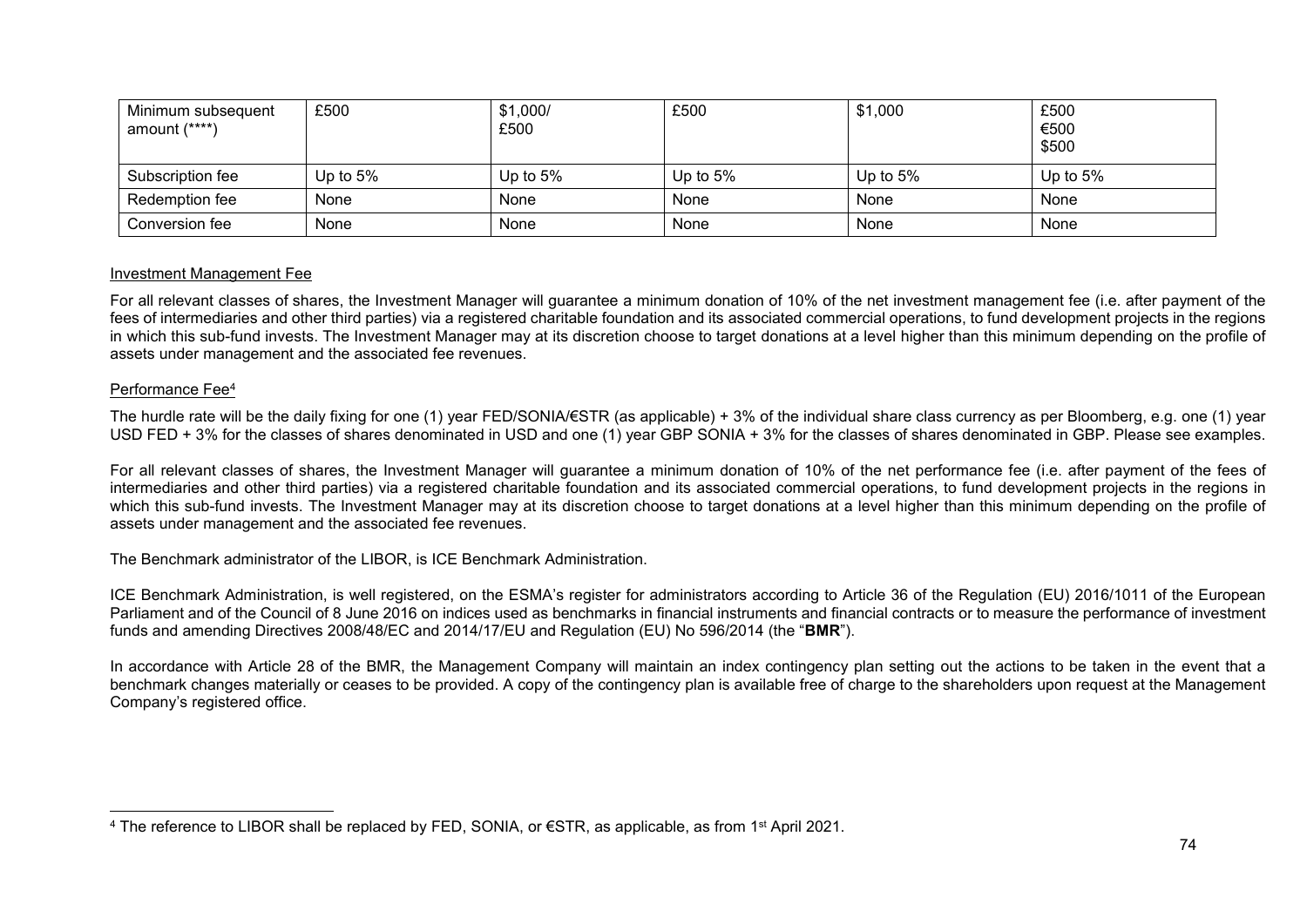The following classes are currently available for Alquity SICAV – Alquity Asia Fund:

| Share class name                     | Α                                    | B                                    | $\mathsf{R}$                                                               | M                                                       | Y                                                                            |
|--------------------------------------|--------------------------------------|--------------------------------------|----------------------------------------------------------------------------|---------------------------------------------------------|------------------------------------------------------------------------------|
| Currency (*)                         | <b>USD</b>                           | <b>USD</b>                           | GBP/USD/EUR                                                                | USD/EUR                                                 | USD/GBP/EUR                                                                  |
| <b>ISIN Code</b>                     | \$LU1049766626                       | \$LU1049766899                       | £ LU1049766972<br>\$LU1730018436<br>€ LU1730018519                         | \$LU1049767277<br>€ LU1617838468                        | \$LU1070051617<br>£ LU1070051708<br>£LU1799637449<br>€ LU1070051880          |
| <b>Issue Price</b>                   | \$100                                | \$100                                | £100/\$100/€100                                                            | \$100/€100                                              | \$100/£100/€100                                                              |
| <b>Issue Date</b>                    | 25/04/2014                           | 30/04/2014                           | 05/05/2014 (GBP)                                                           | 28/03/2014 (USD)                                        | 23/01/2015 (GBP) &<br>01/09/2016 (USD) &<br>03/08/2016 (EUR)                 |
| <b>Valuation Days</b>                | Every bank<br>business day           | Every bank<br>business day           | Every bank business<br>day                                                 | Every bank business<br>day                              | Every bank business<br>day                                                   |
| <b>Flat TER</b>                      | 3% of total NAV<br>p.a.              | 3% of total NAV<br>p.a.              | 3% of total NAV p.a.                                                       | 3% of total NAV p.a.                                    | 1.90% of total NAV<br>p.a. (EUR/USD)<br>1.55% of total NAV<br>p.a. (GBP)     |
| Investment<br><b>Management Fees</b> | 1.60% of total<br>NAV p.a.           | 1.60% of total NAV<br>p.a.           | 1.10% of total NAV<br>p.a.                                                 | 1.60% of total NAV<br>p.a.                              | 0.9% of total NAV<br>p.a.                                                    |
| <b>Performance Fees</b><br>$(***)$   | 15% with a High<br><b>Water Mark</b> | 15% with a High<br><b>Water Mark</b> | 15% with a High<br><b>Water Mark</b>                                       | 15% with a High<br><b>Water Mark</b>                    | None                                                                         |
| Hurdle rate <sup>5</sup>             | USD 1 yr LIBOR+<br>3%                | USD 1 yr LIBOR +<br>3%               | GBP 1 yr LIBOR +<br>3%<br>USD 1 yr LIBOR +<br>3%<br>EUR 1 yr LIBOR +<br>3% | USD 1 yr LIBOR +<br>3%<br>EUR 1 yr LIBOR +<br>3%        | None                                                                         |
| Share class type                     | Retail/Capitalisatio<br>n            | Retail/Capitalisation                | Retail<br>£=Reporting<br>\$=Capitalisation<br>€=Capitalisation             | Institutional/<br>\$=Capitalisation<br>€=Capitalisation | Institutional<br>\$=Capitalisation<br>£=Reporting and<br><b>Distribution</b> |

l  $^5$  As from 1 $^{\rm st}$  January 2022:

- USD LIBOR shall be replaced by FED;

- GBP LIBOR shall be replaced by SONIA; and

- EUR LIBOR shall be replaced by €STR.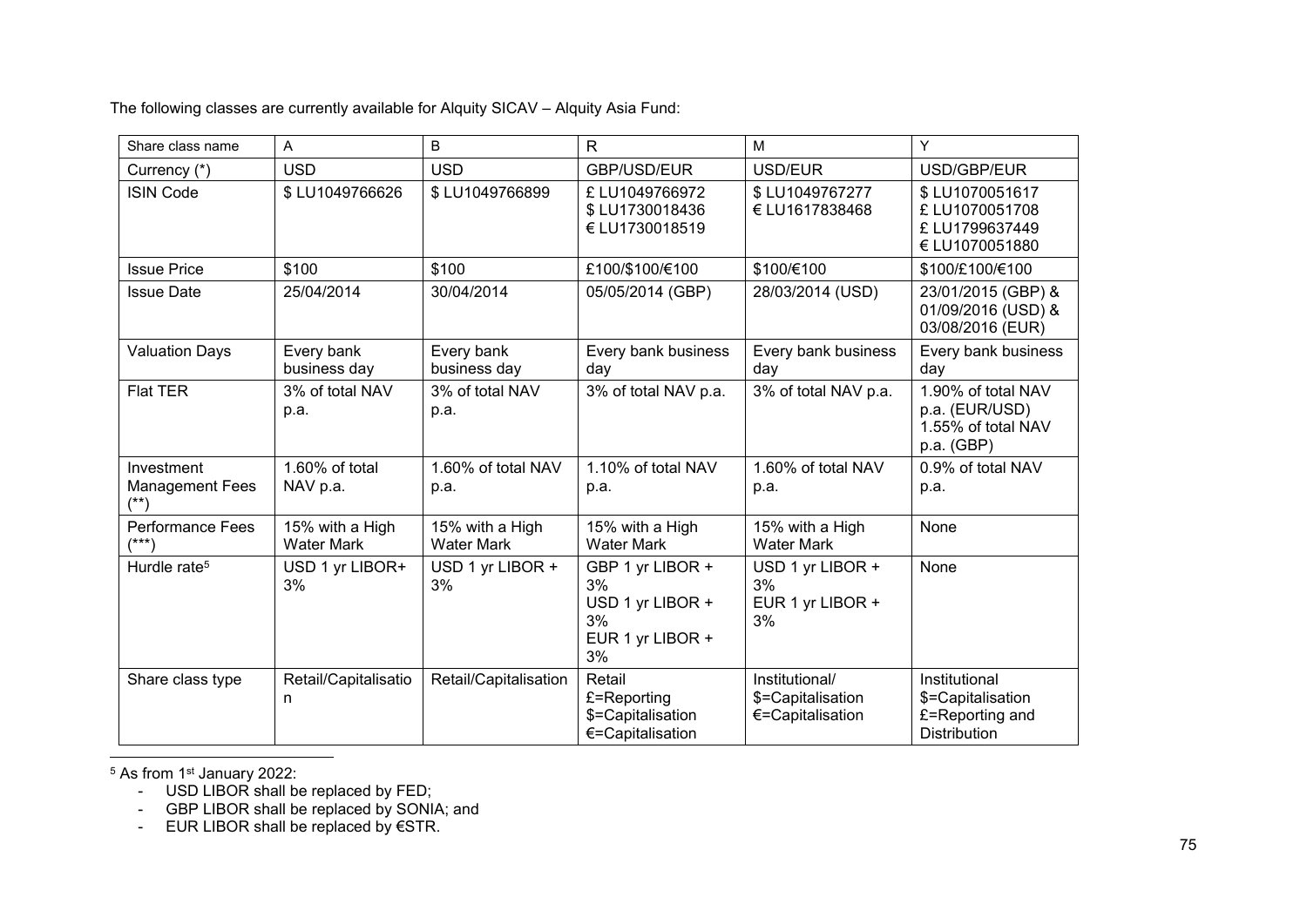|                                                   |            |             |                             |                   | €=Capitalisation                        |
|---------------------------------------------------|------------|-------------|-----------------------------|-------------------|-----------------------------------------|
|                                                   |            |             |                             |                   |                                         |
| Minimum initial<br>subscription/holding<br>amount | \$2,000    | \$10,000    | £5,000<br>\$5,000<br>€5,000 | \$2,000<br>€2,000 | \$5,000,000<br>£2,500,000<br>€5,000,000 |
| Minimum<br>subsequent amount<br>$(***)$           | \$1,000    | \$1,000     | £1,000<br>\$1,000<br>€1,000 | \$1,000<br>€1,000 | \$1,000<br>£500<br>€1,000               |
| Subscription fee                                  | Up to $5%$ | None        | Up to $5%$                  | Up to $5%$        | Up to 5%                                |
| Redemption fee                                    | None       | Yes (*****) | None                        | None              | None                                    |
| Conversion fee                                    | None       | None        | None                        | None              | None                                    |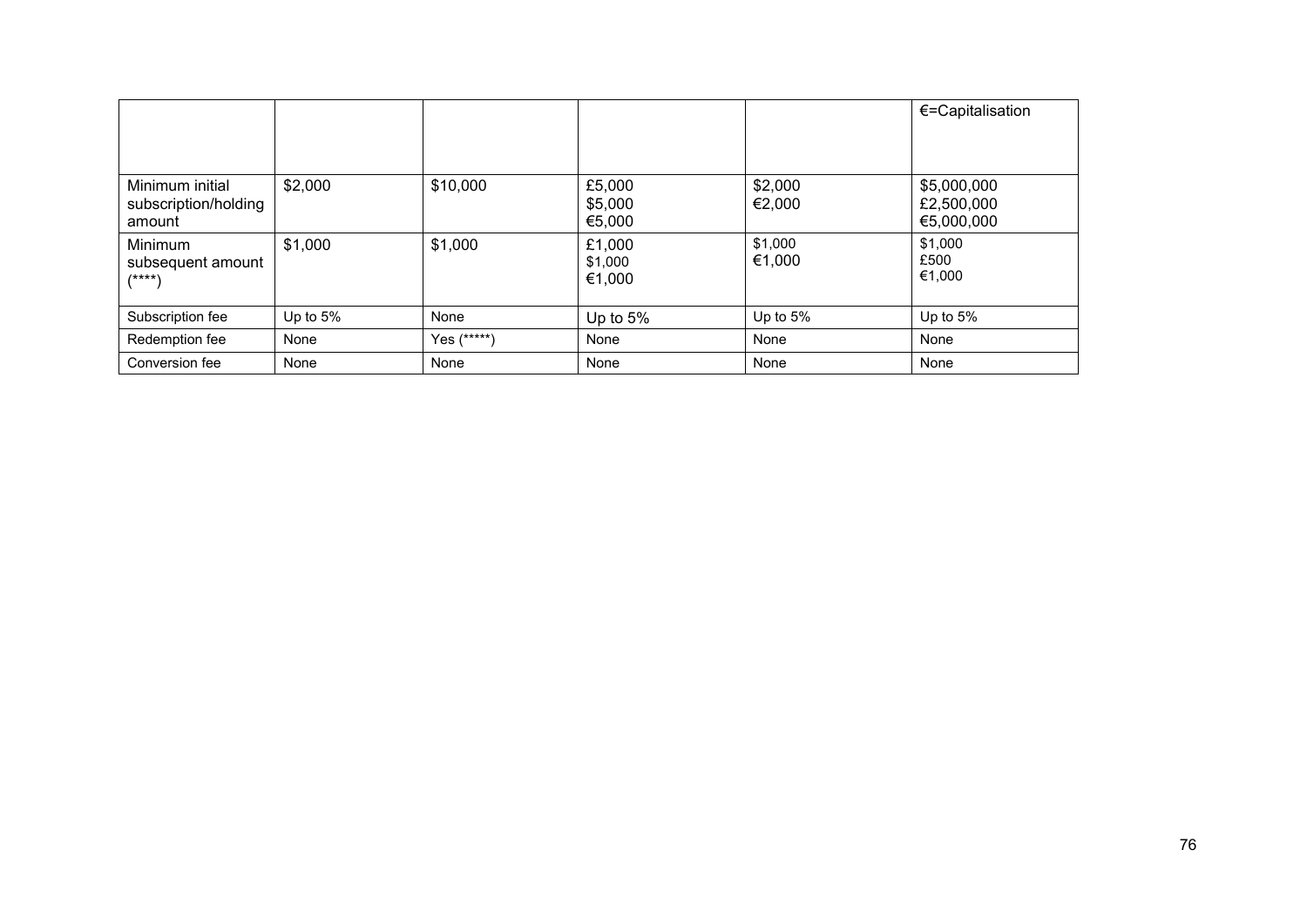The following classes are currently available for Alquity SICAV – Alquity Asia Fund:

| Share class name                                  | S                             |                                                   | X                          | W                                  | D                                                                              |
|---------------------------------------------------|-------------------------------|---------------------------------------------------|----------------------------|------------------------------------|--------------------------------------------------------------------------------|
| Currency (*)                                      | <b>GBP</b>                    | USD/GBP                                           | <b>GBP</b>                 | <b>USD</b>                         | GBP/EUR/USD                                                                    |
| <b>ISIN Code</b>                                  | £ LU1049767350                | \$LU1049767434<br>£LU1049767517                   | £ LU1049767780             | \$LU1145752835                     | £[]<br>$\in$ []<br>$$$ []                                                      |
| <b>Issue Price</b>                                | £100                          | \$100/£100                                        | £100                       | \$100                              | £100/€100/\$100                                                                |
| <b>Issue Date</b>                                 | <b>TBD</b>                    | 12/11/2019 (GBP)                                  | <b>TBD</b>                 | 20/02/2017                         | <b>TBD</b>                                                                     |
| <b>Valuation Days</b>                             | Every bank business<br>day    | Every bank business<br>day                        | Every bank business<br>day | Every bank business<br>day         | Every bank business<br>day                                                     |
| <b>Flat TER</b>                                   | 3% of total NAV p.a.          | 1.10% of total NAV<br>p.a.                        | 1.30% of total NAV p.a.    | 0.65% of total NAV p.a.            | 1.10% of the total NAV<br>p.a                                                  |
| <b>Investment Management</b><br>Fees $(**)$       | 0.70% of total NAV p.a.       | 0.80% of total NAV<br>p.a.                        | 0.30% of total NAV p.a.    | 0% of total NAV p.a.               | 0.80% of total NAV p.a.                                                        |
| Performance Fees (***)                            | 15% with a High Water<br>Mark | None                                              | None                       | None                               | None                                                                           |
| Hurdle rate <sup>6</sup>                          | GBP 1 yr LIBOR + 3%           | None                                              | None                       | None                               | None                                                                           |
| Share class type                                  | Institutional/<br>Reporting   | Institutional<br>£=Reporting<br>\$=Capitalisation | Retail/<br>£=Reporting     | Institutional<br>\$=Capitalisation | Institutional<br>£=Distribution<br>$\epsilon$ =Distribution<br>\$=Distribution |
| Minimum initial<br>subscription/holding<br>amount | £5,000,000                    | \$7,500,000/<br>£5,000,000                        | £1,000                     | \$5,000                            | £5,000,000<br>€5,000,000<br>\$5,000,000                                        |
| Minimum subsequent<br>amount (****)               | £500                          | \$1,000/<br>£500                                  | £500                       | \$1,000                            | £500<br>€500<br>\$500                                                          |
| Subscription fee                                  | Up to 5%                      | Up to 5%                                          | Up to 5%                   | Up to 5%                           | Up to 5%                                                                       |
| Redemption fee                                    | None                          | None                                              | None                       | None                               | None                                                                           |

 $^6$  As from 1 $^{\rm st}$  January 2022:

l

- USD LIBOR shall be replaced by FED;

- GBP LIBOR shall be replaced by SONIA; and

- EUR LIBOR shall be replaced by €STR.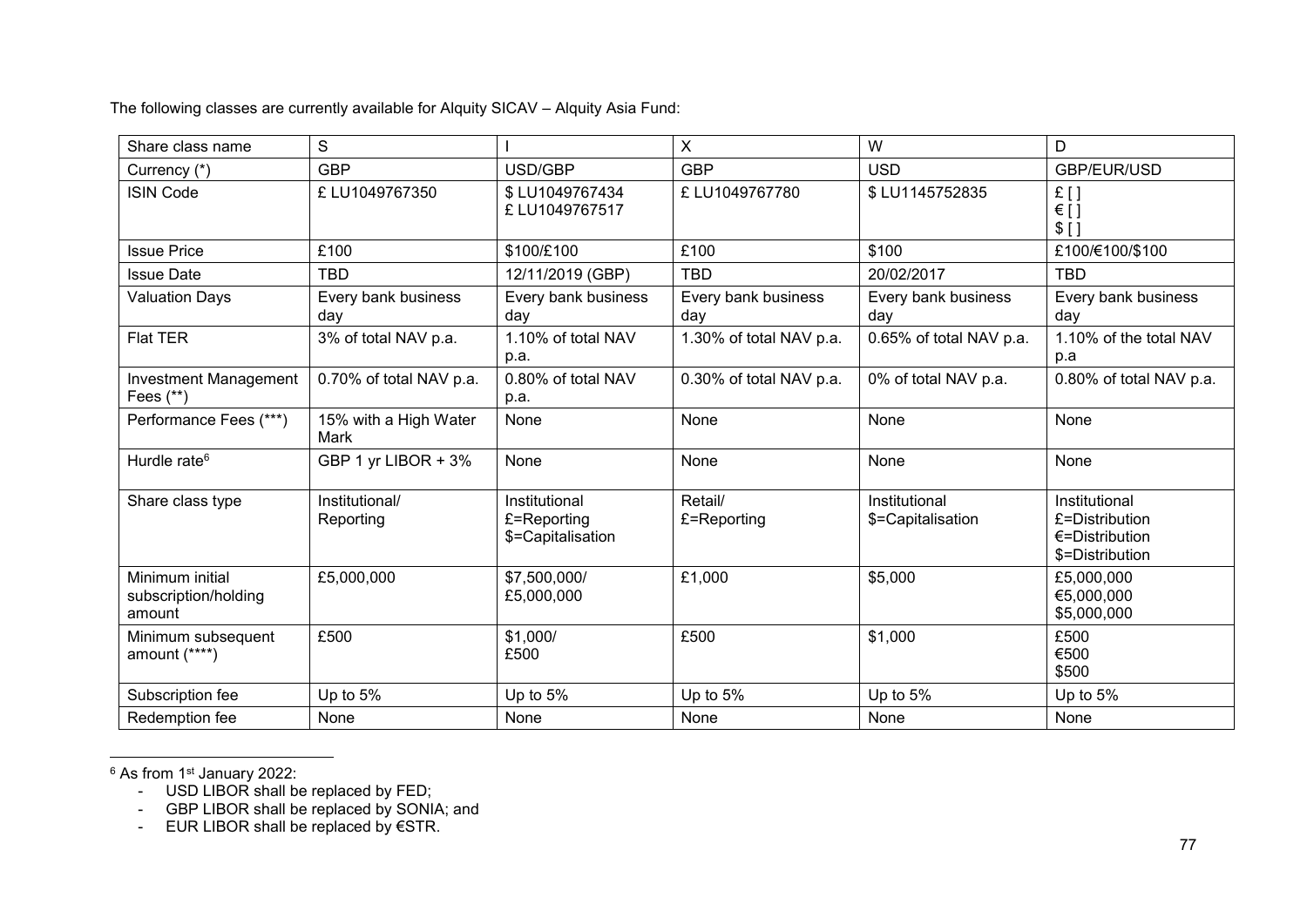| <b>None</b><br><b>Non</b><br><b>Non</b><br><b>Nor</b><br>- Nor<br>ำท∖<br>$\cdots$<br>. .<br>10n<br>--<br>.<br>---- |  |
|--------------------------------------------------------------------------------------------------------------------|--|
|--------------------------------------------------------------------------------------------------------------------|--|

#### Investment Management Fee

For all relevant classes of shares, the Investment Manager will guarantee a minimum donation of 10% of the net investment management fee (i.e. after payment of the fees of intermediaries and other third parties) via a registered charitable foundation and its associated commercial operations, to fund development projects in the regions in which this sub-fund invests. The Investment Manager may at its discretion choose to target donations at a level higher than this minimum depending on the profile of assets under management and the associated fee revenues.

#### Performance Fee<sup>7</sup>

l

The hurdle rate will be the daily fixing for one (1) year LIBOR + 3% of the individual share class currency as per Bloomberg, e.g. one (1) year USD LIBOR + 3% for the classes of shares denominated in USD and one (1) year GBP LIBOR + 3% for the classes of shares denominated in GBP. Please see examples.

For all relevant classes of shares, the Investment Manager will guarantee a minimum donation of 10% of the net performance fee (i.e. after payment of the fees of intermediaries and other third parties) via a registered charitable foundation and its associated commercial operations, to fund development projects in the regions in which this sub-fund invests. The Investment Manager may at its discretion choose to target donations at a level higher than this minimum depending on the profile of assets under management and the associated fee revenues.

The Benchmark administrator of the LIBOR, is ICE Benchmark Administration.

ICE Benchmark Administration, is well registered, on the ESMA's register for administrators according to Article 36 of the Regulation (EU) 2016/1011 of the European Parliament and of the Council of 8 June 2016 on indices used as benchmarks in financial instruments and financial contracts or to measure the performance of investment funds and amending Directives 2008/48/EC and 2014/17/EU and Regulation (EU) No 596/2014 (the "**BMR**").

In accordance with Article 28 of the BMR, the Management Company will maintain an index contingency plan setting out the actions to be taken in the event that a benchmark changes materially or ceases to be provided. A copy of the contingency plan is available free of charge to the shareholders upon request at the Management Company's registered office.

<sup>7</sup> The reference to LIBOR shall be replaced by FED, SONIA, or €STR, as applicable, as from 1<sup>st</sup> January 2022.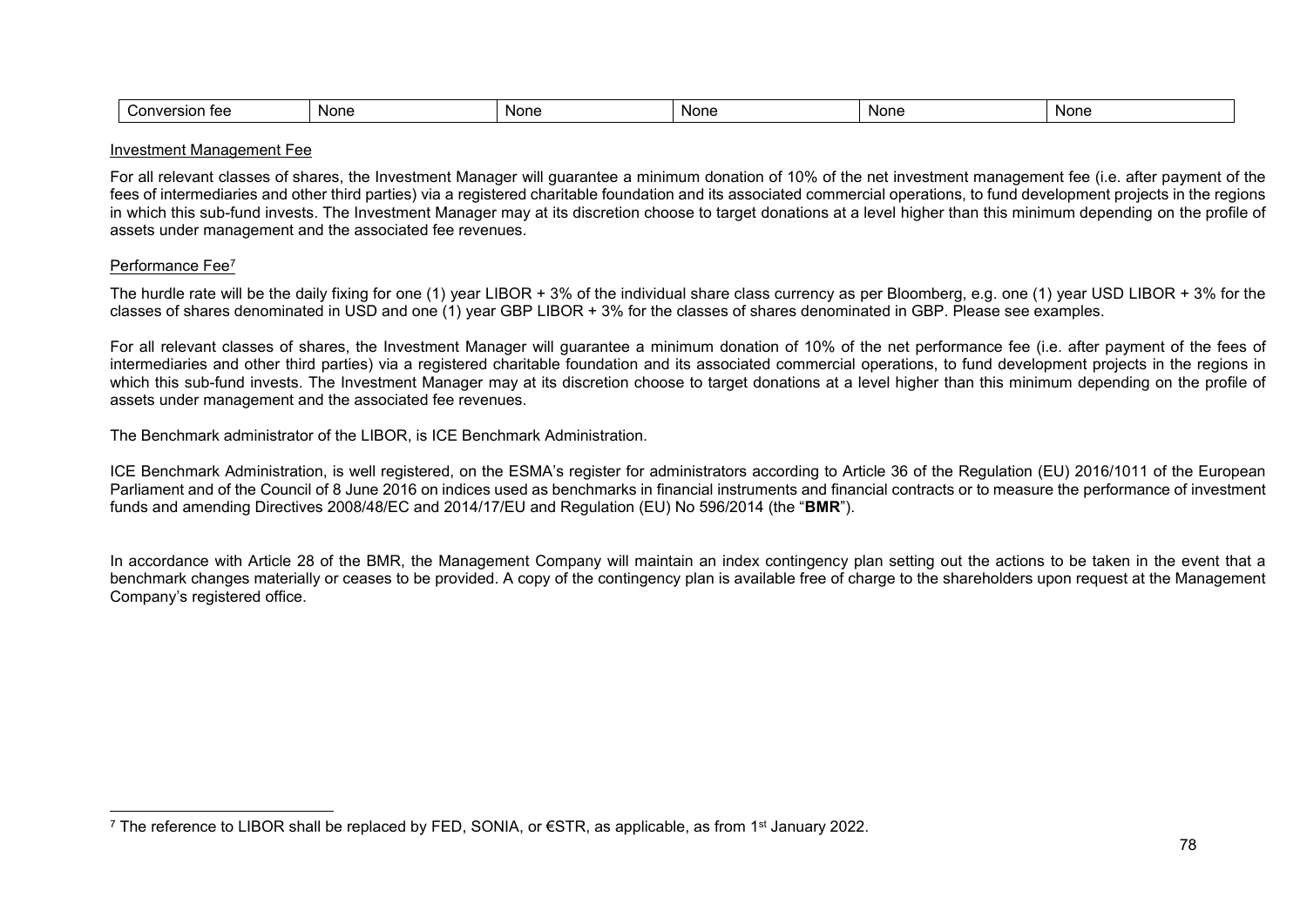The following classes are currently available for Alquity SICAV – Alquity Indian Subcontinent Fund:

| Share class name                        | A                                    | B                                    | R                                                                          | M                                                       | Y                                                                            |
|-----------------------------------------|--------------------------------------|--------------------------------------|----------------------------------------------------------------------------|---------------------------------------------------------|------------------------------------------------------------------------------|
| Currency (*)                            | <b>USD</b>                           | <b>USD</b>                           | <b>GBP/USD/EUR</b>                                                         | USD/EUR                                                 | USD/GBP/EUR                                                                  |
| <b>ISIN Code</b>                        | \$LU1049767863                       | \$LU1049767947                       | £LU1049768085<br>\$LU1730018600<br>€ LU1730018782                          | \$LU1049768242<br>€ LU1617838625                        | \$LU1070052185<br>£ LU1070052268<br>£LU1799637795<br>€ LU1070052342          |
| <b>Issue Price</b>                      | \$100                                | \$100                                | £100/\$100/€100                                                            | \$100/€100                                              | \$100/£100/€100                                                              |
| <b>Issue Date</b>                       | 19/05/2014                           | 19/05/2014                           | 05/05/2014 (GBP)                                                           | 30/04/2014 (USD)                                        | 05/05/2015 (GBP) &<br>08/05/2017 (EUR)                                       |
| <b>Valuation Days</b>                   | Every bank business<br>day           | Every bank business<br>day           | Every bank business<br>day                                                 | Every bank business<br>day                              | Every bank business<br>day                                                   |
| <b>Flat TER</b>                         | 3% of total NAV p.a.                 | 3% of total NAV p.a.                 | 3% of total NAV p.a.                                                       | 3% of total NAV p.a.                                    | 1.90% of total NAV<br>p.a. (EUR/USD)<br>1.55% of total NAV<br>p.a. (GBP)     |
| Investment<br>Management<br>Fees $(**)$ | 1.60% of total NAV<br>p.a.           | 1.60% of total NAV<br>p.a.           | 1.10% of total NAV<br>p.a.                                                 | 1.60% of total NAV<br>p.a.                              | 0.9% of total NAV<br>p.a.                                                    |
| <b>Performance Fees</b><br>$(***)$      | 15% with a High<br><b>Water Mark</b> | 15% with a High<br><b>Water Mark</b> | 15% with a High<br><b>Water Mark</b>                                       | 15% with a High<br><b>Water Mark</b>                    | None                                                                         |
| Hurdle rate $8$                         | USD 1 yr LIBOR +<br>3%               | USD 1 yr LIBOR +<br>3%               | GBP 1 yr LIBOR +<br>3%<br>USD 1 yr LIBOR +<br>3%<br>EUR 1 yr LIBOR +<br>3% | USD 1 yr LIBOR +<br>3%<br>EUR 1 yr LIBOR +<br>3%        | None                                                                         |
| Share class type                        | Retail/Capitalisation                | Retail/Capitalisation                | Retail<br>£=Reporting<br>\$=Capitalisation<br>€=Capitalisation             | Institutional/<br>\$=Capitalisation<br>€=Capitalisation | Institutional<br>\$=Capitalisation<br>£=Reporting and<br><b>Distribution</b> |

l  $^8$  As from 1 $^{\rm st}$  October 2021:

- GBP LIBOR shall be replaced by SONIA; and

- EUR LIBOR shall be replaced by €STR.

<sup>-</sup> USD LIBOR shall be replaced by FED;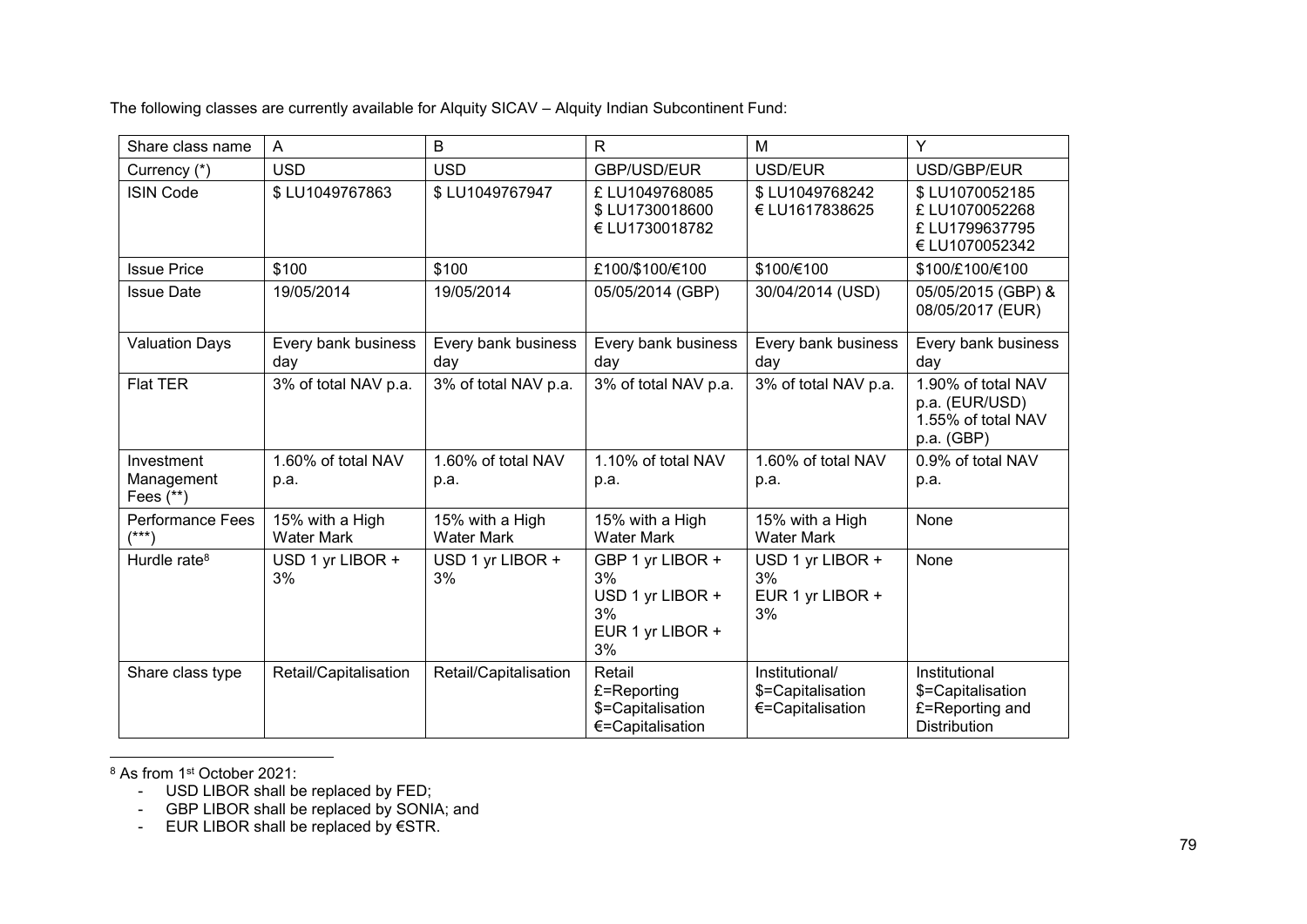|                                                    |            |             |                             |                   | $\epsilon$ =Capitalisation              |
|----------------------------------------------------|------------|-------------|-----------------------------|-------------------|-----------------------------------------|
|                                                    |            |             |                             |                   |                                         |
| Minimum initial<br>subscription/holdin<br>g amount | \$2,000    | \$10,000    | £5,000<br>\$5,000<br>€5,000 | \$2,000<br>€2,000 | \$5,000,000<br>£2,500,000<br>€5,000,000 |
| Minimum<br>subsequent<br>amount (****)             | \$1,000    | \$1,000     | £1,000<br>\$1,000<br>€1,000 | \$1,000<br>€1,000 | \$1,000<br>£500<br>€1,000               |
| Subscription fee                                   | Up to $5%$ | None        | Up to $5%$                  | Up to 5%          | Up to $5%$                              |
| Redemption fee                                     | None       | Yes (*****) | None                        | None              | None                                    |
| Conversion fee                                     | None       | None        | None                        | None              | None                                    |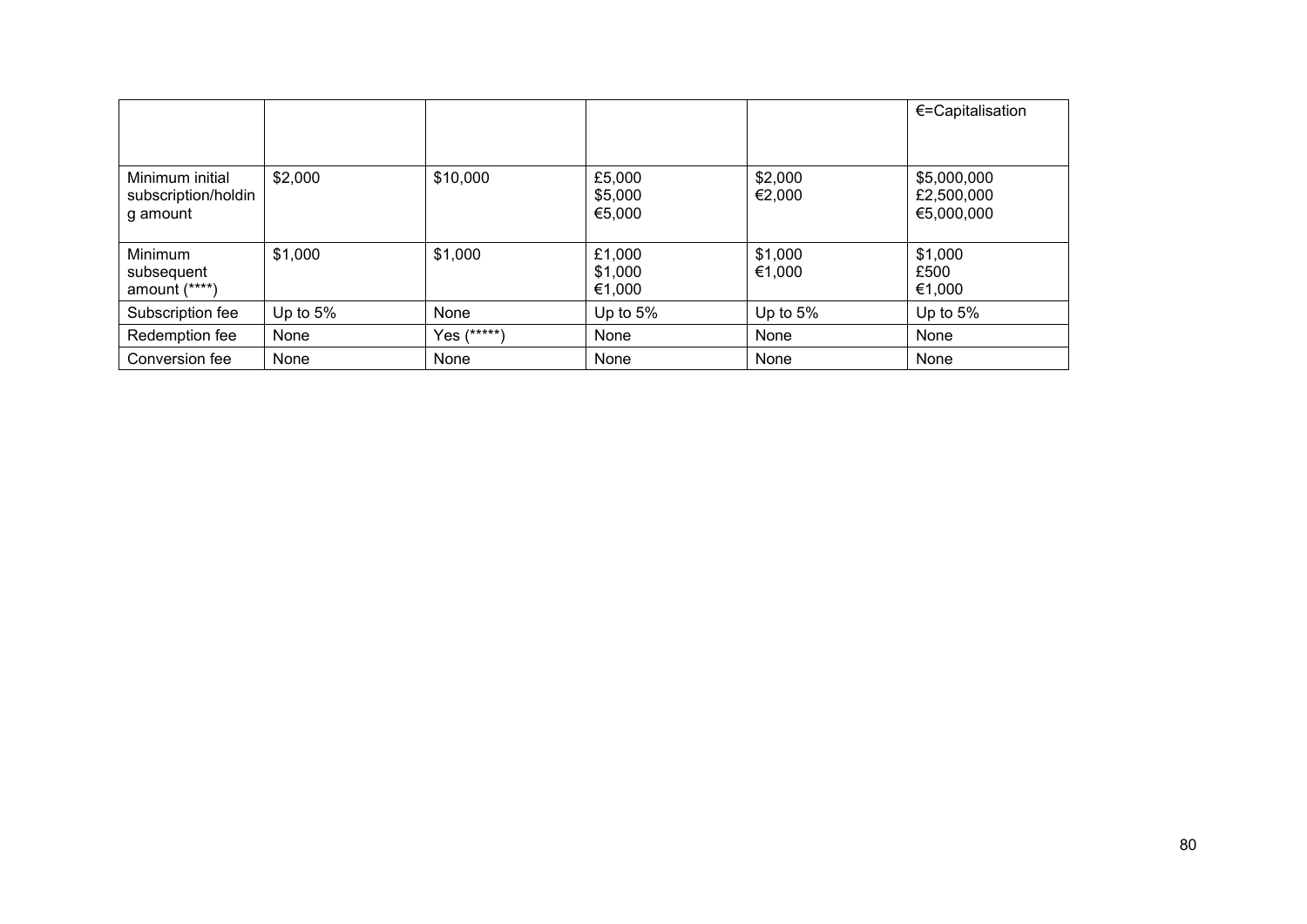The following classes are currently available for Alquity SICAV – Alquity Indian Subcontinent Fund:

| Share class name                                  | S                             |                                                   | X                          | W                                  | D                                                                    |
|---------------------------------------------------|-------------------------------|---------------------------------------------------|----------------------------|------------------------------------|----------------------------------------------------------------------|
| Currency (*)                                      | <b>GBP</b>                    | USD/GBP                                           | <b>GBP</b>                 | <b>USD</b>                         | GBP/EUR/USD                                                          |
| <b>ISIN Code</b>                                  | £LU1049768325                 | \$LU1049768598<br>£ LU1049768671                  | £LU1049768838              | \$LU1145752165                     | £[]<br>$\in$ []<br>$$$ []                                            |
| <b>Issue Price</b>                                | £100                          | \$100/£100                                        | £100                       | \$100                              | £100/€100/\$100                                                      |
| <b>Issue Date</b>                                 | <b>TBD</b>                    | 12/11/2019 (GBP)                                  | <b>TBD</b>                 | 20/02/2017                         | <b>TBD</b>                                                           |
| <b>Valuation Days</b>                             | Every bank business<br>day    | Every bank business<br>day                        | Every bank business<br>day | Every bank business<br>day         | Every bank business<br>day                                           |
| <b>Flat TER</b>                                   | 3% of total NAV p.a.          | 1.10% of total NAV<br>p.a.                        | 1.30% of total NAV p.a.    | 2.10% of total NAV p.a.            | 1.10% of total NAV p.a.                                              |
| Investment<br><b>Management Fees</b>              | 0.70% of total NAV p.a.       | 0.80% of total NAV<br>p.a.                        | 0.30% of total NAV p.a.    | 1.10% of total NAV p.a.            | 0.80% of total NAV p.a.                                              |
| <b>Performance Fees</b><br>$(***)$                | 15% with a High Water<br>Mark | None                                              | None                       | 15% with a High Water<br>Mark      | None                                                                 |
| Hurdle rate <sup>9</sup>                          | GBP 1 yr LIBOR + 3%           | <b>None</b>                                       | None                       | USD 1 yr LIBOR + 3%                | None                                                                 |
| Share class type                                  | Institutional/Reporting       | Institutional<br>£=Reporting<br>\$=Capitalisation | Retail/<br>£=Reporting     | Institutional<br>\$=Capitalisation | Institutional<br>£=Distribution<br>€=Distribution<br>\$=Distribution |
| Minimum initial<br>subscription/holding<br>amount | £5,000,000                    | \$7,500,000<br>£5,000,000                         | £1,000                     | \$5,000                            | £5,000,000<br>€5,000,000<br>\$5,000,000                              |
| Minimum<br>subsequent amount<br>$(****)$          | £500                          | \$1,000/<br>£500                                  | £500                       | \$1,000                            | £500<br>€500<br>\$500                                                |
| Subscription fee                                  | Up to 5%                      | Up to 5%                                          | Up to 5%                   | Up to 5%                           | Up to 5%                                                             |
| Redemption fee                                    | None                          | None                                              | None                       | None                               | None                                                                 |

l <sup>9</sup> As from 1<sup>st</sup> October 2021:

- USD LIBOR shall be replaced by FED;

- GBP LIBOR shall be replaced by SONIA; and

- EUR LIBOR shall be replaced by €STR.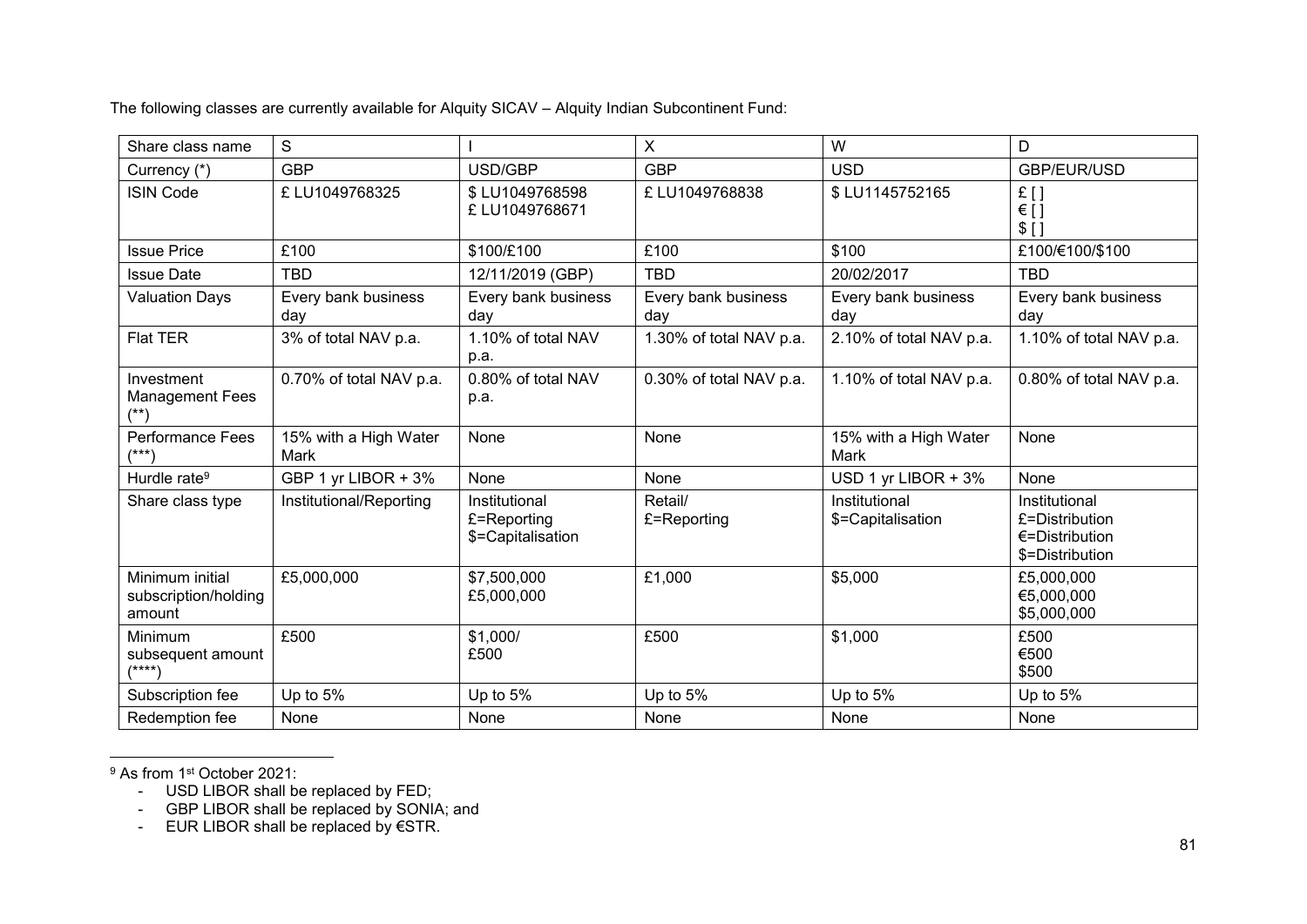#### Investment Management Fee

For all relevant classes of shares, the Investment Manager will guarantee a minimum donation of 10% of the net investment management fee (i.e. after payment of the fees of intermediaries and other third parties) via a registered charitable foundation and its associated commercial operations, to fund development projects in the regions in which this sub-fund invests. The Investment Manager may at its discretion choose to target donations at a level higher than this minimum depending on the profile of assets under management and the associated fee revenues.

#### Performance Fee<sup>10</sup>

l

The hurdle rate will be the daily fixing for one (1) year LIBOR + 3% of the individual share class currency as per Bloomberg, e.g. one (1) year USD LIBOR + 3% for the classes of shares denominated in USD and one (1) year GBP LIBOR + 3% for the classes of shares denominated in GBP. Please see examples.

For all relevant classes of shares, the Investment Manager will guarantee a minimum donation of 10% of the net performance fee (i.e. after payment of the fees of intermediaries and other third parties) via a registered charitable foundation and its associated commercial operations, to fund development projects in the regions in which this sub-fund invests. The Investment Manager may at its discretion choose to target donations at a level higher than this minimum depending on the profile of assets under management and the associated fee revenues.

The Benchmark administrator of the LIBOR, is ICE Benchmark Administration.

ICE Benchmark Administration, is well registered, on the ESMA's register for administrators according to Article 36 of the Regulation (EU) 2016/1011 of the European Parliament and of the Council of 8 June 2016 on indices used as benchmarks in financial instruments and financial contracts or to measure the performance of investment funds and amending Directives 2008/48/EC and 2014/17/EU and Regulation (EU) No 596/2014 (the "**BMR**").

In accordance with Article 28 of the BMR, the Management Company will maintain an index contingency plan setting out the actions to be taken in the event that a benchmark changes materially or ceases to be provided. A copy of the contingency plan is available free of charge to the shareholders upon request at the Management Company's registered office.

<sup>&</sup>lt;sup>10</sup> The reference to LIBOR shall be replaced by FED, SONIA, or €STR, as applicable, as from 1<sup>st</sup> October 2021.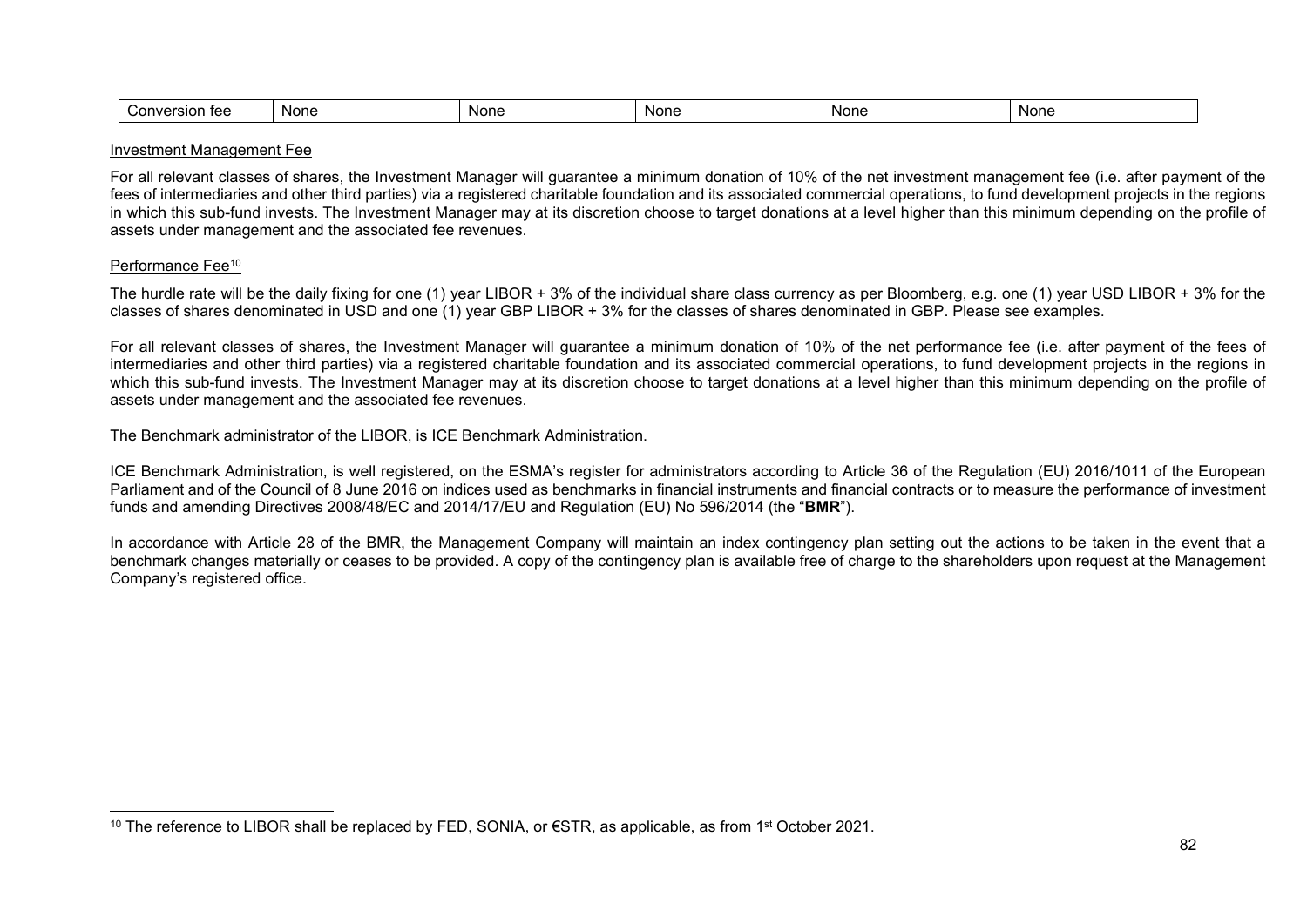The following classes are currently available for Alquity SICAV – Alquity Future World Fund:

| Share class name                        | A                                    | B                                    | R                                                                          | M                                                       | Y                                                                                                |
|-----------------------------------------|--------------------------------------|--------------------------------------|----------------------------------------------------------------------------|---------------------------------------------------------|--------------------------------------------------------------------------------------------------|
| Currency (*)                            | <b>USD</b>                           | <b>USD</b>                           | GBP/USD/EUR                                                                | USD/EUR                                                 | USD/GBP/EUR                                                                                      |
| <b>ISIN Code</b>                        | \$LU1049768911                       | \$LU1049769059                       | £LU1049769133<br>\$LU1730018865<br>€ LU1730018949                          | \$LU1049769307<br>€ LU1617839193                        | \$LU1070052771<br>£ LU1070052854<br>£LU1799637878<br>€ LU1070053076                              |
| <b>Issue Price</b>                      | \$100                                | \$100                                | £100/\$100/€100                                                            | \$100/€100/£100                                         | \$100/£100/€100                                                                                  |
| <b>Issue Date</b>                       | 02/12/2015                           | 09/10/2014                           | 05/11/2014 (GBP)                                                           | 04/06/2014 (USD)                                        | 26/07/2016 (GBP)                                                                                 |
| <b>Valuation Days</b>                   | Every bank business<br>day           | Every bank business<br>day           | Every bank business<br>day                                                 | Every bank business<br>day                              | Every bank business<br>day                                                                       |
| <b>Flat TER</b>                         | 3% of total NAV p.a.                 | 3% of total NAV p.a.                 | 3% of total NAV p.a.                                                       | 3% of total NAV p.a.                                    | 1.90% of total NAV<br>p.a. (EUR/USD)<br>1.55% of total NAV<br>p.a. (GBP)                         |
| Investment<br>Management<br>Fees $(**)$ | 1.90% of total NAV<br>p.a.           | 1.90% of total NAV<br>p.a.           | 1.10% of total NAV<br>p.a.                                                 | 1.90% of total NAV<br>p.a.                              | 0.9% of total NAV<br>p.a.                                                                        |
| Performance<br>Fees (***)               | 20% with a High<br><b>Water Mark</b> | 20% with a High<br><b>Water Mark</b> | 20% with a High<br><b>Water Mark</b>                                       | 20% with a High<br><b>Water Mark</b>                    | None                                                                                             |
| Hurdle rate <sup>11</sup>               | USD 1 yr LIBOR                       | USD 1 yr LIBOR                       | GBP 1 yr LIBOR +<br>3%<br>USD 1 yr LIBOR +<br>3%<br>EUR 1 yr LIBOR +<br>3% | USD 1 yr LIBOR<br>EUR 1 yr LIBOR                        | None                                                                                             |
| Share class type                        | Retail/Capitalisation                | Retail/Capitalisation                | Retail<br>£=Reporting<br>\$=Capitalisation<br>€=Capitalisation             | Institutional/<br>\$=Capitalisation<br>€=Capitalisation | Institutional<br>\$=Capitalisation<br>£=Reporting and<br><b>Distribution</b><br>€=Capitalisation |

l <sup>11</sup> As from 1<sup>st</sup> January 2022:

- EUR LIBOR shall be replaced by €STR.

<sup>-</sup> USD LIBOR shall be replaced by FED;

<sup>-</sup> GBP LIBOR shall be replaced by SONIA; and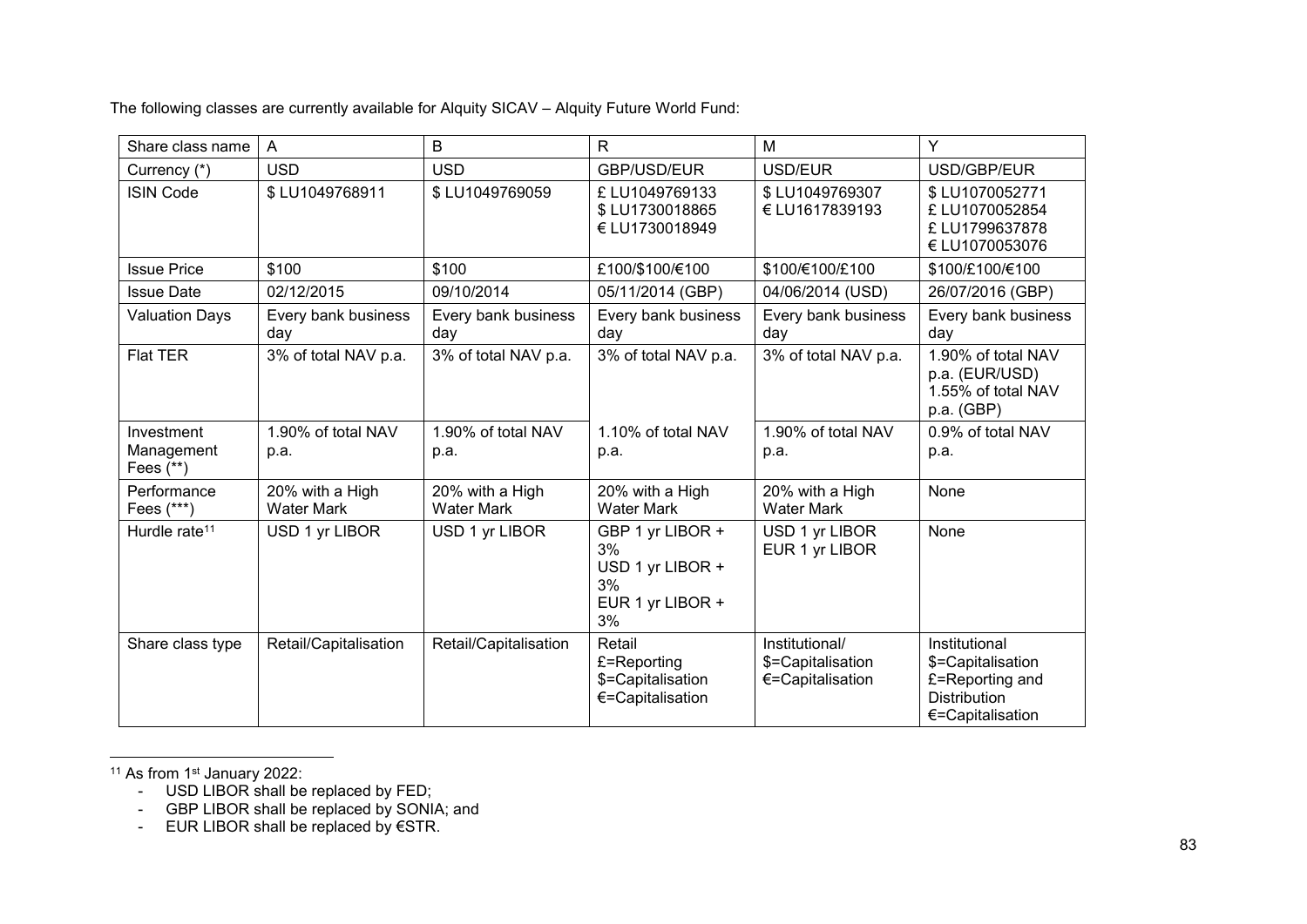| Minimum<br>initial<br>subscription/holdi<br>ng amount | \$2,000     | \$10,000    | £5,000<br>\$5,000<br>€5,000 | \$2,000<br>€2,000 | \$5,000,000<br>£2,500,000<br>€5,000,000 |
|-------------------------------------------------------|-------------|-------------|-----------------------------|-------------------|-----------------------------------------|
| Minimum<br>subsequent<br>amount $(****)$              | \$1,000     | \$1,000     | £1,000<br>\$1,000<br>€1,000 | \$1,000<br>€1,000 | \$1,000<br>£500<br>€1,000               |
| Subscription fee                                      | Up to $5\%$ | None        | Up to $5%$                  | Up to $5%$        | Up to $5%$                              |
| Redemption fee                                        | None        | Yes (*****) | None                        | None              | None                                    |
| Conversion fee                                        | None        | None        | None                        | None              | None                                    |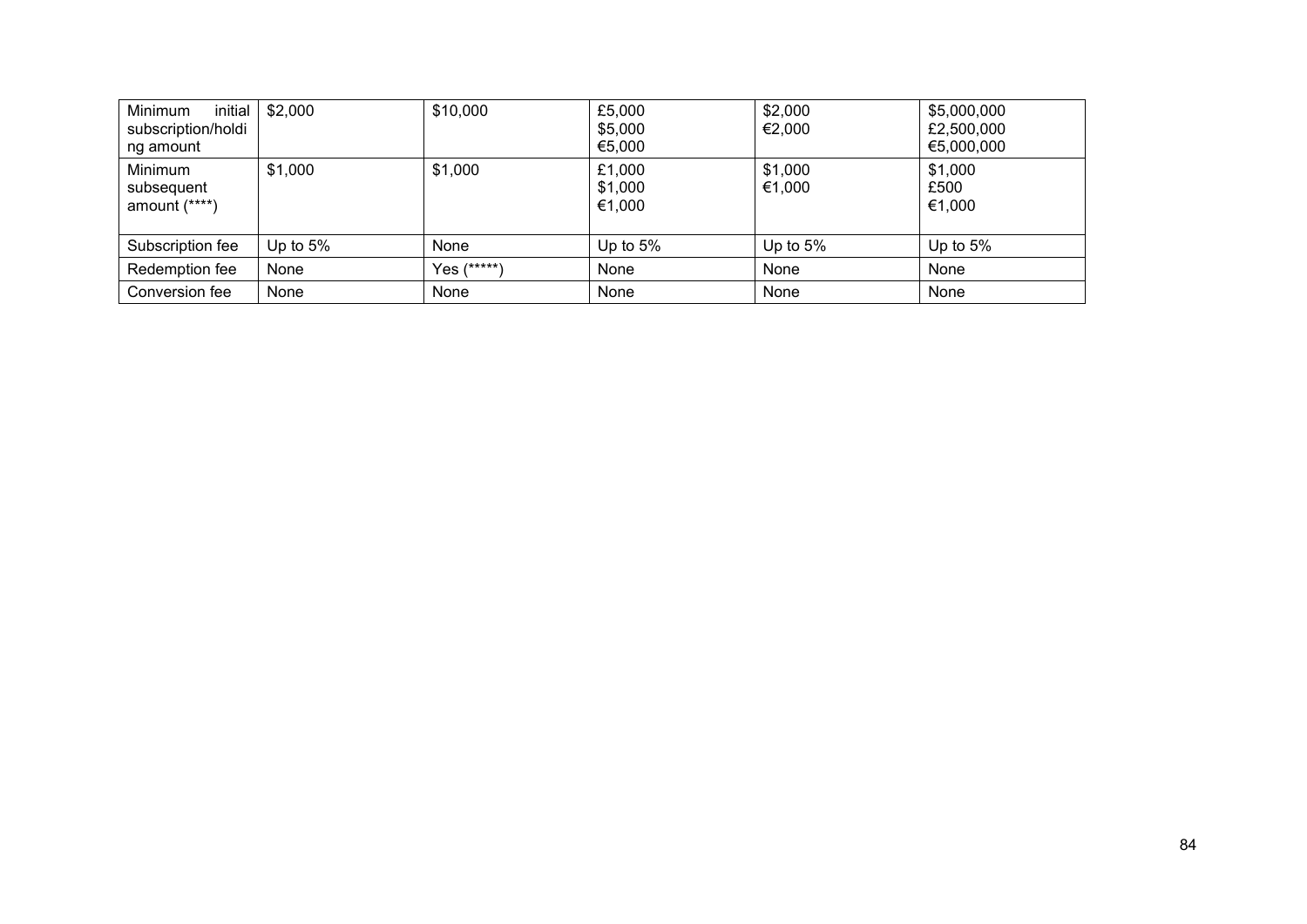The following classes are currently available for Alquity SICAV – Alquity Future World Fund:

| Share class name                                  | S                             |                                                   | D                                                                              | W                                  |
|---------------------------------------------------|-------------------------------|---------------------------------------------------|--------------------------------------------------------------------------------|------------------------------------|
| Currency (*)                                      | <b>GBP</b>                    | USD/GBP                                           | GBP/EUR/USD                                                                    | <b>USD</b>                         |
| <b>ISIN Code</b>                                  | £ LU1049769489                | \$LU1049769562<br>£ LU1049769646                  | £[]<br>€[]<br>$$$ []                                                           | \$LU1145753569                     |
| <b>Issue Price</b>                                | £100                          | \$100/£100                                        | £100/€100/\$100                                                                | \$100                              |
| <b>Issue Date</b>                                 | <b>TBD</b>                    | 12/11/2019 (GBP)                                  | <b>TBD</b>                                                                     | 20/02/2017                         |
| <b>Valuation Days</b>                             | bank business<br>Every<br>day | Every bank business<br>day                        | Every bank business<br>day                                                     | Every bank business<br>day         |
| <b>Flat TER</b>                                   | 3% of total NAV p.a.          | 1.10% of total NAV p.a.                           | 1.10% of total NAV p.a.                                                        | 2.10% of total NAV p.a.            |
| Management<br>Investment<br>Fees (**)             | 0.70% of total NAV p.a.       | 0.80% of total NAV p.a.                           | 0.80% of total NAV p.a                                                         | 1.10% of total NAV p.a.            |
| Performance Fees (***)                            | 20% with a High Water<br>Mark | None                                              | None                                                                           | 15% with a High Water<br>Mark      |
| Hurdle rate <sup>12</sup>                         | GBP 1 yr LIBOR + 3%           | None                                              | None                                                                           | USD 1 yr LIBOR + 3%                |
| Share class type                                  | Institutional/Reporting       | Institutional<br>£=Reporting<br>\$=Capitalisation | Institutional<br>£=Distribution<br>$\epsilon$ =Distribution<br>\$=Distribution | Institutional<br>\$=Capitalisation |
| Minimum<br>initial<br>subscription/holding amount | £5,000,000                    | \$7,500,000<br>£5,000,000                         | £5,000,000<br>€5,000,000<br>\$5,000,000                                        | \$5,000                            |
| Minimum subsequent amount<br>$(\text{***})$       | £500                          | \$1,000<br>£500                                   | £500<br>€500<br>\$500                                                          | \$1,000                            |
| Subscription fee                                  | Up to 5%                      | Up to 5%                                          | Up to 5%                                                                       | Up to 5%                           |
| Redemption fee                                    | None                          | None                                              | None                                                                           | None                               |
| Conversion fee                                    | None                          | None                                              | None                                                                           | None                               |

l <sup>12</sup> As from 1<sup>st</sup> January 2022:

- LIBOR shall be replaced by FED;
- GBP LIBOR shall be replaced by SONIA; and
- EUR LIBOR shall be replaced by €STR.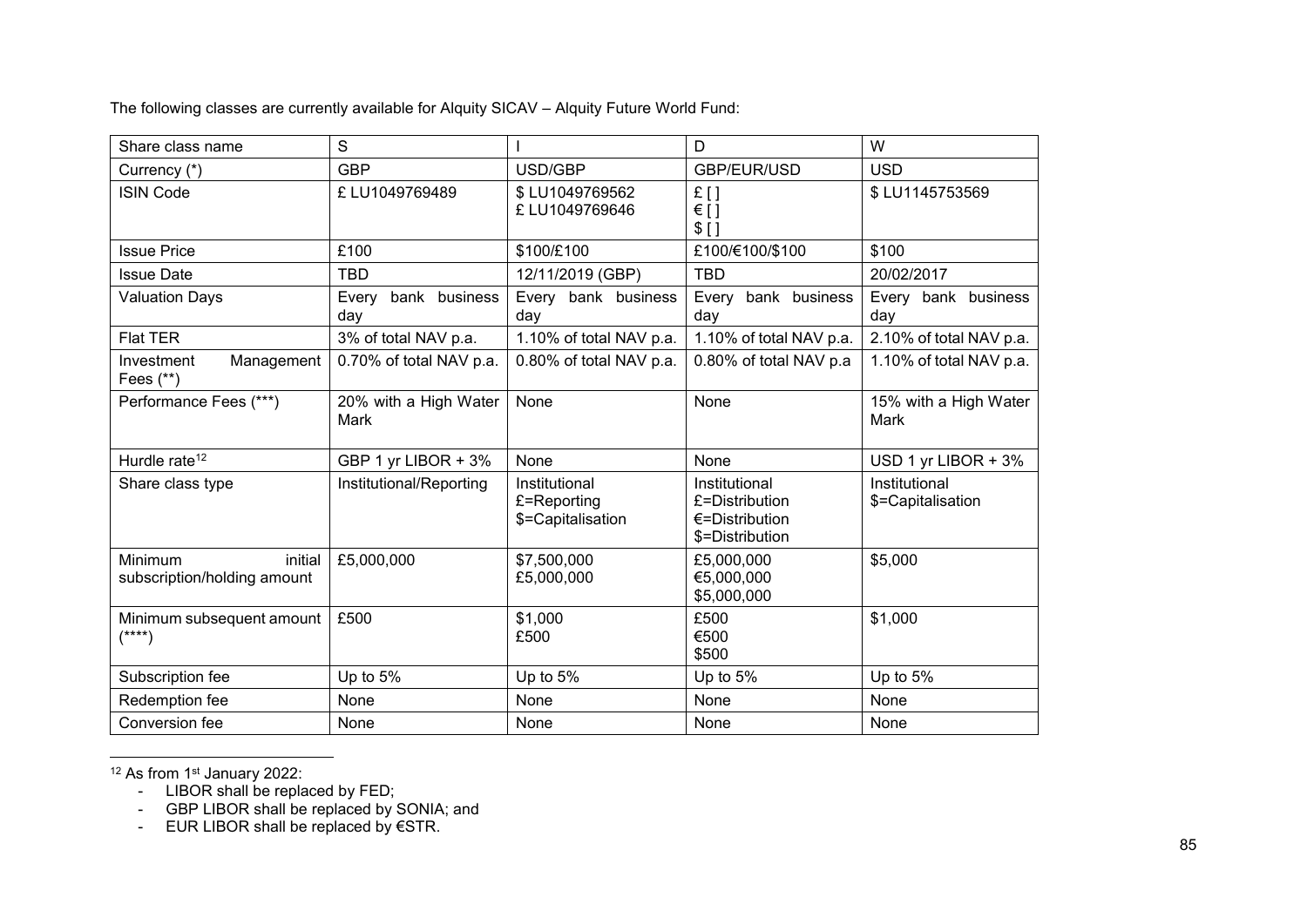#### Investment Management Fee

For all relevant classes of shares, the Investment Manager will guarantee a minimum donation of 10% of the net investment management fee (i.e. after payment of the fees of intermediaries and other third parties) via a registered charitable foundation and its associated commercial operations, to fund development projects in the regions in which this sub-fund invests. The Investment Manager may at its discretion choose to target donations at a level higher than this minimum depending on the profile of assets under management and the associated fee revenues.

#### Performance Fee<sup>13</sup>

l

The hurdle rate for classes R, W and S will be the daily fixing for one (1) year LIBOR + 3% of the individual share class currency as per Bloomberg, e.g. one (1) year USD LIBOR + 3% for the classes of shares denominated in USD and one (1) year GBP LIBOR + 3% for the classes of shares denominated in GBP. Please see examples.

The hurdle rate for classes A, B, and M will be the daily fixing for one (1) year LIBOR of the individual share class currency as per Bloomberg, e.g. one (1) year USD LIBOR for the classes of shares denominated in USD and one (1) year GBP LIBOR for the classes of shares denominated in GBP. Please see examples.

For all relevant classes of shares, the Investment Manager will guarantee a minimum donation of 10% of the net performance fee (i.e. after payment of the fees of intermediaries and other third parties) via a registered charitable foundation and its associated commercial operations, to fund development projects in the regions in which this sub-fund invests. The Investment Manager may at its discretion choose to target donations at a level higher than this minimum depending on the profile of assets under management and the associated fee revenues.

The Benchmark administrator of the LIBOR, is ICE Benchmark Administration.

ICE Benchmark Administration, is well registered, on the ESMA's register for administrators according to Article 36 of the Regulation (EU) 2016/1011 of the European Parliament and of the Council of 8 June 2016 on indices used as benchmarks in financial instruments and financial contracts or to measure the performance of investment funds and amending Directives 2008/48/EC and 2014/17/EU and Regulation (EU) No 596/2014 (the "**BMR**").

In accordance with Article 28 of the BMR, the Management Company will maintain an index contingency plan setting out the actions to be taken in the event that a benchmark changes materially or ceases to be provided. A copy of the contingency plan is available free of charge to the shareholders upon request at the Management Company's registered office.

<sup>13</sup> The reference to LIBOR shall be replaced by FED, SONIA, or  $\epsilon$ STR, as applicable, as from 1<sup>st</sup> January 2022.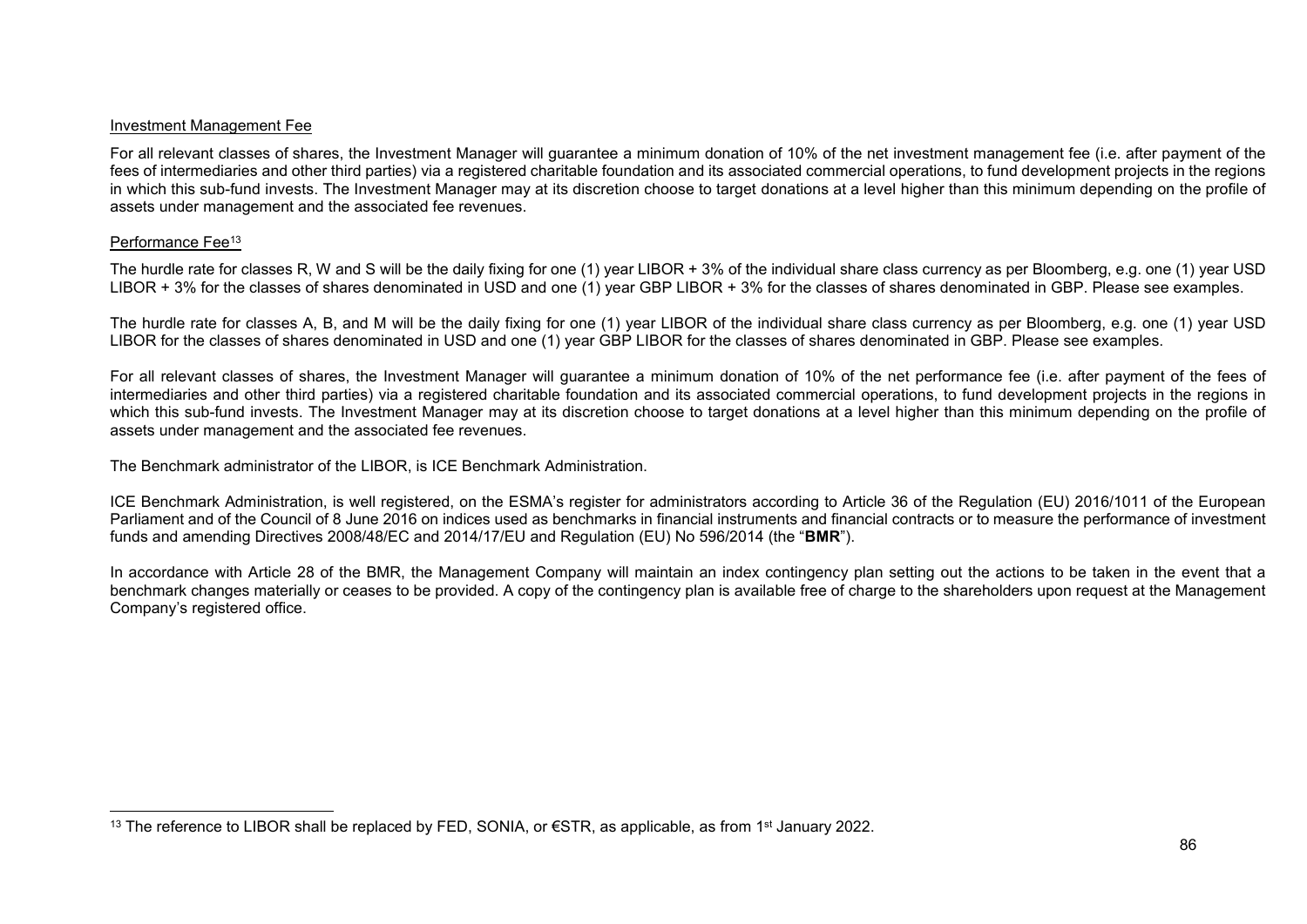\* Subject to the Board of Directors' discretion to determine otherwise, classes denominated in GBP are generally reserved to United Kingdom resident and/or United Kingdom ordinarily resident investors.

\*\* The Investment Management Fees are expressed in annual rate but are calculated on the basis of the average net assets for the past month and payable at the end of each month.

\*\*\* Performance fee methodology: the performance fee will be adjusted (i.e. accrued or reversed) daily on each Valuation Day over the relevant performance period and paid for all the classes of shares that levy a performance fee once a year on within 30 (30) days following the end of each performance period where the sub-fund closes above its previous High Water Mark and hurdle rate. If a sub-fund's Net Asset Value rises, then the Central Administration Agent, Registrar and Transfer Agent will accrue the performance fee; if a sub-fund's Net Asset Value declines, then the Central Administration Agent, Registrar and Transfer Agent will release and adjust the accrual downwards. Please refer to the performance fee risk. Accounting provisions for the performance fee will be adjusted downward (negatively) only to the extent of any accrued performance fees.

In case of subscription recorded during a performance period, the High Water Mark is adjusted to prevent the subscriptions having an impact on the amount of accruals for performance fees.

In case of redemptions recorded during a performance period, the corresponding performance fee will be crystallized and paid at the end of the relevant performance period.

The performance fee operates a high water mark ("**High Water Mark**") principle along with a hurdle rate (please see the relevant charts in Appendix C. for the relevant hurdle rate) which is a mechanism that ensures that the fee can only be charged if the year-end Net Asset Value per share of the relevant performance period (as such term is defined below) is higher than the year-end Net Asset Value per share of the performance period when a performance fee was last paid, increased by the relevant proportion of the hurdle rate. Performance fees will not be paid when the performance for the year ends below the previous High Water Mark, increased by the relevant proportion of the hurdle rate for the number of days since the last year end.

The performance fee, which varies between share classes and sub-funds (please see the relevant charts in Appendix C. for the relevant performance fee rate) is based on the following formula:

Outperformance = [Net Asset Value per share (gross of performance fees)] - / [Adjusted High Water Mark + proportion of hurdle rate for number of days since last year end] - 1

Adjusted High Water Mark = [Adjusted HWM of the previous NAV date x outstanding shares of the previous NAV date + Net subscriptions (i.e. subscriptions – adjusted HWM of previous NAV date x number of redeemed/converted shares)]/outstanding shares at NAV date)-1]

Performance fee = Performance fee rate x (Outperformance x HWM X Current Shares in issue)

The first performance period of a class will begin and end on the following dates:

- launch date of the Alquity SICAV Alquity Africa Fund until the first following financial year end of the Company;
- launch date of the Alquity SICAV ALQUITY GLOBAL IMPACT FUND until the first following 31 March;
- launch date of the Alquity SICAV Alquity Asia Fund until the first following 31 December;

- launch date of the Alquity SICAV – Alquity Indian Subcontinent Fund until the first following 30 September;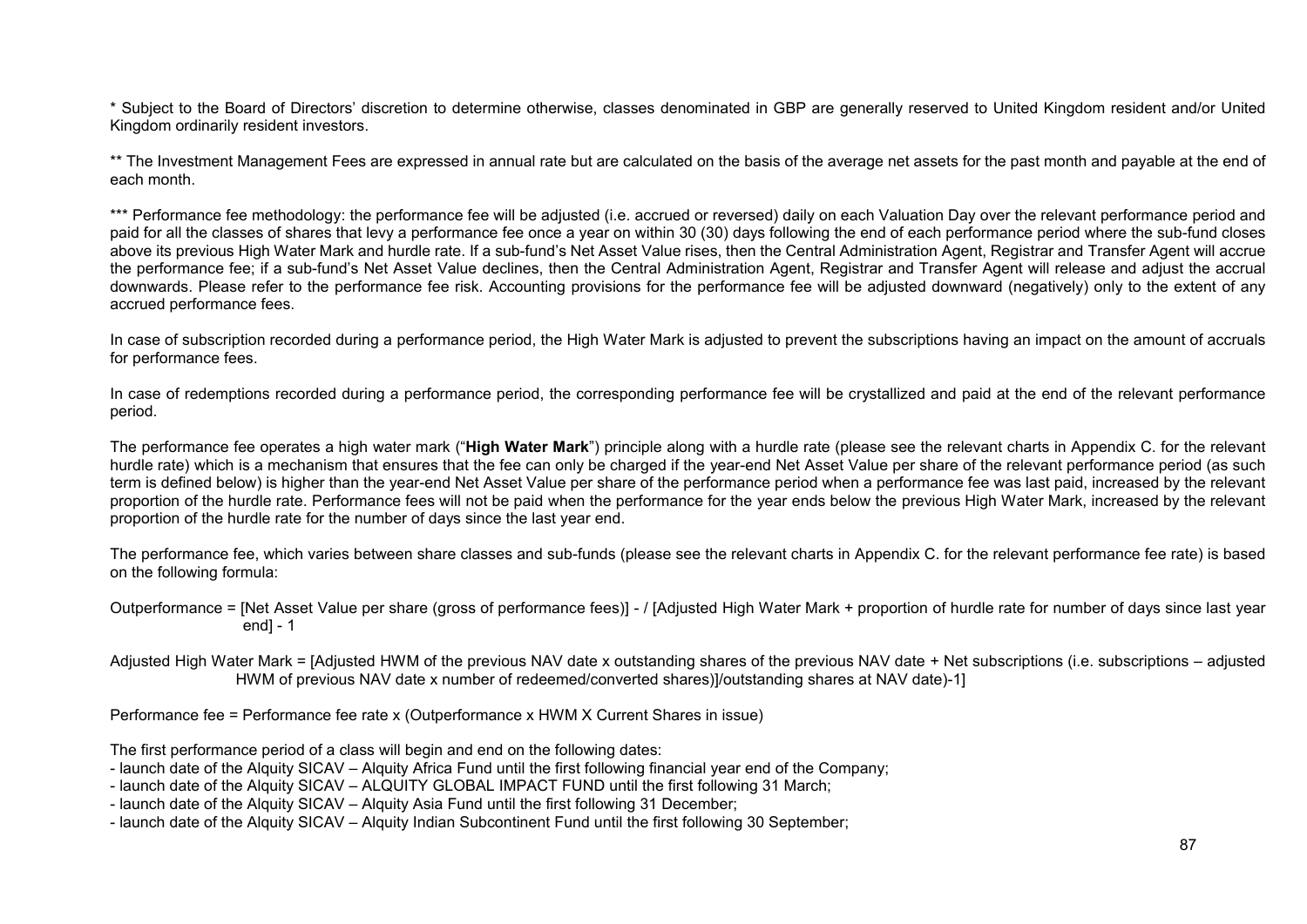- launch date of the Alquity SICAV – Alquity Future World Fund until the first following 31 December.

Thereafter, each performance period will correspond to:

- the financial year of the Company for Alquity SICAV – Alquity Africa Fund;

- 1 April of each year to 31 March of the following year for Alquity SICAV Alquity Global Impact Fund;
- 1 January to 31 December of the same year for Alquity SICAV Alquity Asia Fund;
- 1 October of each year to 30 September of the following year for Alquity SICAV Alquity Indian Subcontinent Fund;
- 1 January to 31 December of the same year for Alquity SICAV Alquity Future World Fund;

or other date as stated at the time of launch.

For the first performance fee calculation of any class of shares, the High Water Mark will be the price at inception.

| Example n. 1:                                                              |                                                                                                                                                                                                                                                                   |  |  |
|----------------------------------------------------------------------------|-------------------------------------------------------------------------------------------------------------------------------------------------------------------------------------------------------------------------------------------------------------------|--|--|
| NAV per share at inception or at date of last Adjusted High Water Mark: 10 |                                                                                                                                                                                                                                                                   |  |  |
| NAV per share at end of period:                                            | 11                                                                                                                                                                                                                                                                |  |  |
| Adjusted High Water Mark:                                                  | 10                                                                                                                                                                                                                                                                |  |  |
| Hurdle rate - 1yr USD LIBOR:                                               | 3%                                                                                                                                                                                                                                                                |  |  |
| Adjusted High Water Mark plus hurdle rate:<br>Outperformance:              | 10.3 Adjusted High Water Mark x (1 + hurdle rate) = $10 x (1+3\%)$<br>6,79% [Net Asset Value per share (gross of performance fees)] / [Adjusted High Water<br>Mark + proportion of hurdle rate for number of days since last year end] - $1 = (11/10.3)$<br>$-1]$ |  |  |
| <b>Current Shares in issue:</b>                                            | 10 mio                                                                                                                                                                                                                                                            |  |  |
| Rate of Performance Fee:                                                   | 20%                                                                                                                                                                                                                                                               |  |  |
| Performance Fee:                                                           | 1.4 mio 20% x (Outperformance x Adjusted HWM x Shares in Issue) = $20\%$ x (6,79% x<br>$10,3 \times 10 \text{ mio}$ = 1.4 mio                                                                                                                                     |  |  |
| New starting adjusted High Water Mark for next period:                     | 10,86                                                                                                                                                                                                                                                             |  |  |
| Example n. 2:                                                              |                                                                                                                                                                                                                                                                   |  |  |
| NAV per share at inception or at date of last Adjusted High Water Mark: 10 |                                                                                                                                                                                                                                                                   |  |  |
| NAV per share at end of period:                                            | 10.1                                                                                                                                                                                                                                                              |  |  |
| Adjusted High Water Mark:                                                  | 10                                                                                                                                                                                                                                                                |  |  |
| Hurdle rate - 1yr USD LIBOR:                                               | 3%                                                                                                                                                                                                                                                                |  |  |
| Adjusted High Water Mark plus hurdle rate:                                 | 10.3 Adjusted High Water Mark x [1+hurdle rate] = $10 \times (1 + 3\%)$                                                                                                                                                                                           |  |  |
| Outperformance:                                                            | -1,94% Net Asset Value per share (gross of performance fees)] / [Adjusted High Water                                                                                                                                                                              |  |  |
|                                                                            | Mark + proportion of hurdle rate for number of days since last year end] - $1 = (10.1/$                                                                                                                                                                           |  |  |
|                                                                            | $10.3$ ) -1]                                                                                                                                                                                                                                                      |  |  |
| <b>Current Shares in issue:</b>                                            | 10 mio                                                                                                                                                                                                                                                            |  |  |
| Rate of Performance Fee:                                                   | 20%                                                                                                                                                                                                                                                               |  |  |
| Performance Fee:                                                           | 0.00 20% x (Outperformance x Adjusted HWM x Shares in Issue) = $20\%$ x (-1,94%% x<br>$10.3 \times 10 \text{ mi}$ o) = 0.0                                                                                                                                        |  |  |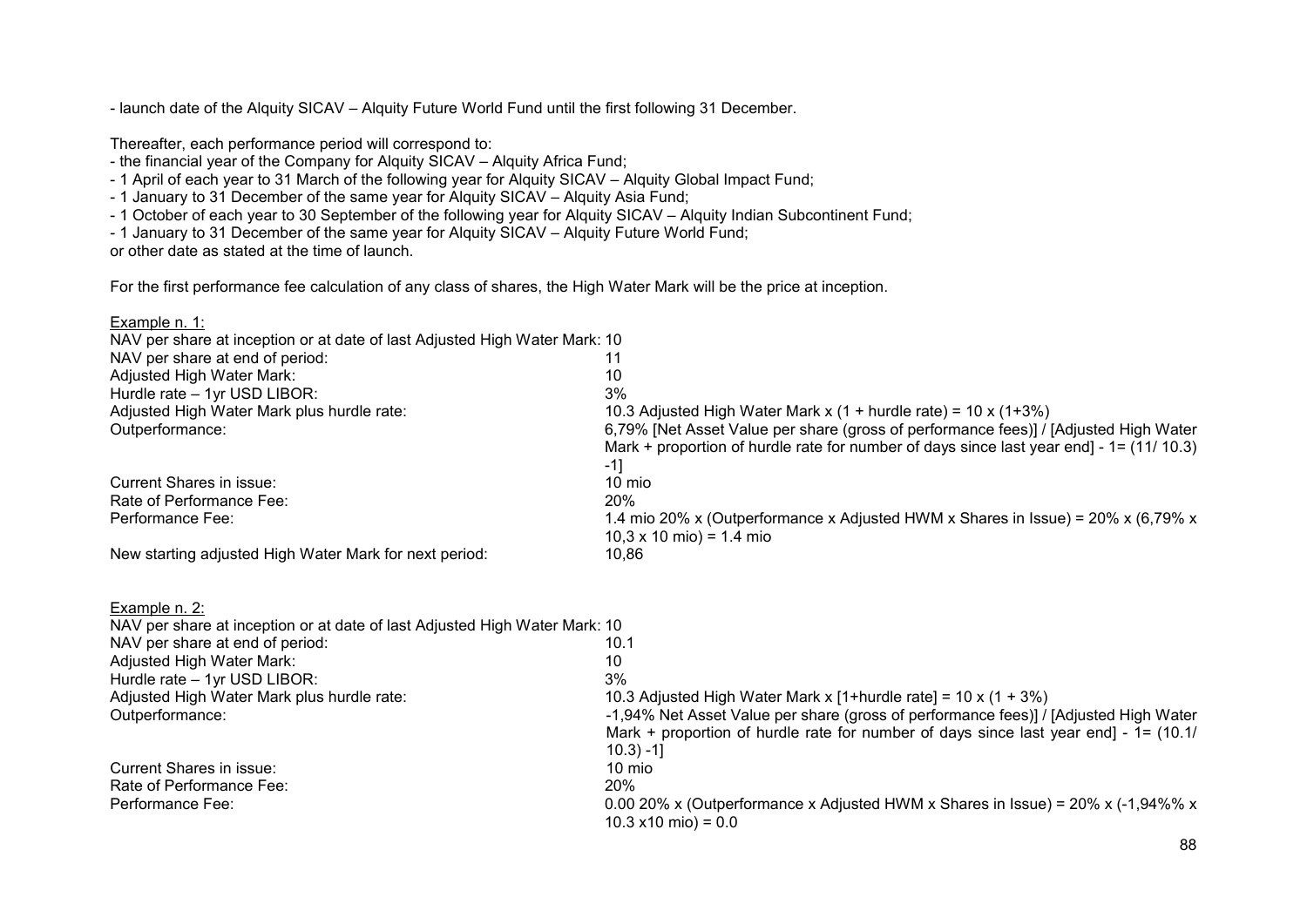New starting adjusted High Water Mark for next period: 10

\*\*\*\* The minimum further subscription amount may be waived at the discretion of the Directors.

\*\*\*\*\* Class B shares redeemed within five (5) years following the Valuation Day in respect of which they were subscribed will be subject to a redemption fee for the benefit of continuing investors as follows:

| Period following subscription                          | Redemption fee                        |
|--------------------------------------------------------|---------------------------------------|
| Within one year of subscription                        | 5% of the initial subscription amount |
| On or after 1 year but within 2 years of subscription  | 4% of the initial subscription amount |
| On or after 2 years but within 3 years of subscription | 3% of the initial subscription amount |
| On or after 3 years but within 4 years of subscription | 2% of the initial subscription amount |
| On or after 4 years but within 5 years of subscription | 1% of the initial subscription amount |
| On or after 5 years after subscription                 | No redemption fee                     |
|                                                        |                                       |

Class B shares pay an introductory fee of up to 5% to distributors. Where introductory fees are paid to distributors in relation to Class B shares, these amounts will become an asset of the relevant class and amortised over five (5) years, at a rate similar to the scale of reduction in redemption charges noted above. This treatment will have the effect of reducing the return of the Class B share for the period of this amortisation. The amortisation is shared by the entire B share class of the sub-fund whenever there is a subscription.

"Retail Class": is the class of shares offered to individuals and corporate entities.

"Institutional Class": is the class of shares restricted solely to institutional investors (within the meaning of articles 174, 175 and 176 of the 2010 Law).

"Capitalisation Shares": the holders of Capitalisation Shares will not be entitled to receive dividend unless otherwise decided by the Board of Directors.

"GBP Reporting Shares": under normal circumstances, the Board of Directors intends to report 100% of the income attributable to the classes of shares denominated in GBP as computed in its accounts (subject to various adjustments). U.K. resident shareholders will be taxable on such reported income whether or not the income is actually distributed. The Board of Directors may amend this policy at any time upon notice without prior shareholder approval.

"High Water Mark": means in relation to a Class of Shares the highest Net Asset Value per Share of such Class (after the deduction of any performance fee) as at the last Valuation Day when a performance fee was last paid. For the first performance fee calculation, the High Water Mark will be the initial issue price of the relevant Class.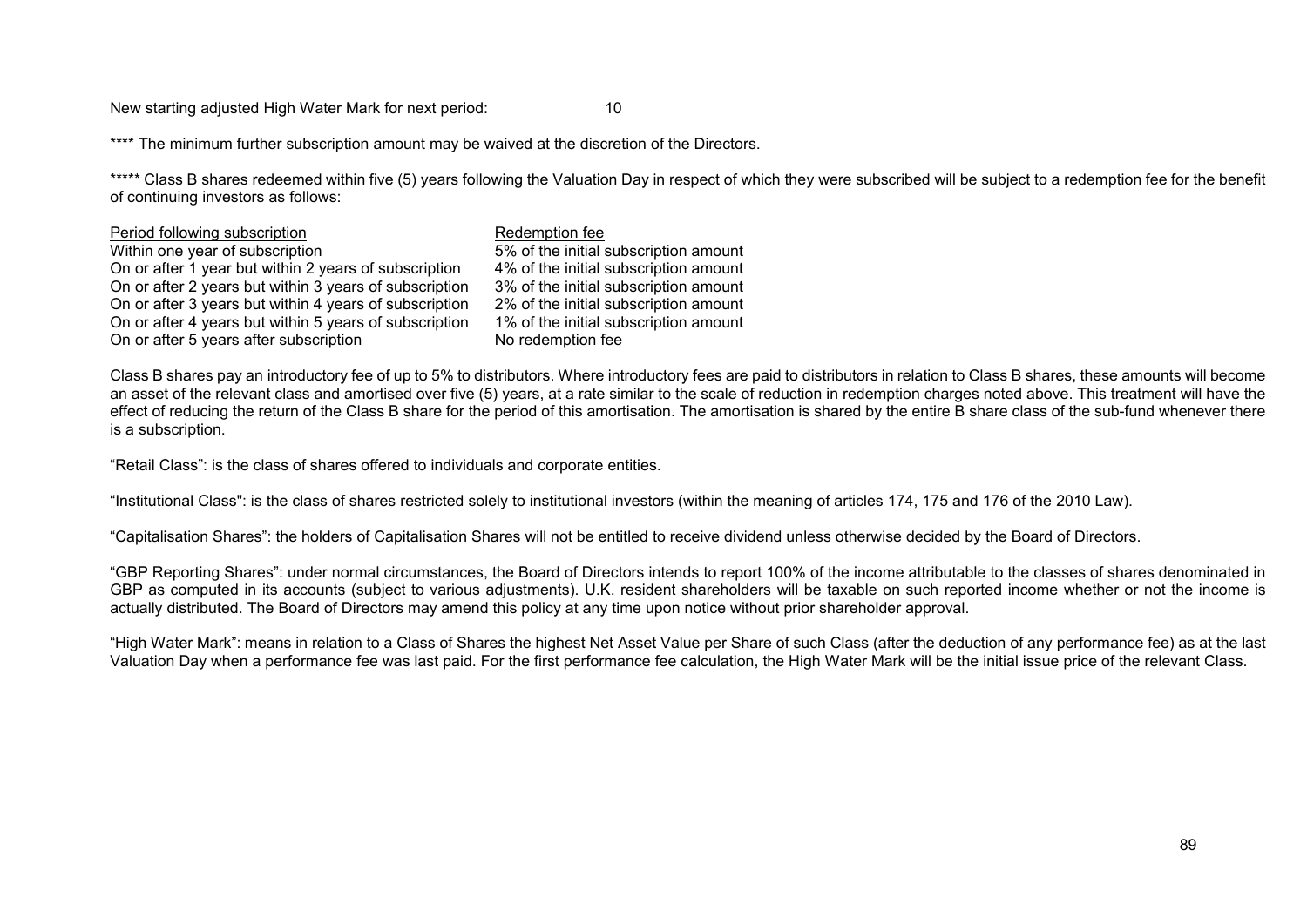# **1. ALQUITY SICAV – ALQUITY AFRICA FUND**

# **INVESTMENT STRATEGIES AND POLICY:**

The aim of the sub-fund is long term capital appreciation by means of investing at least 70% of its net assets in

(i) equity securities listed on the Regulated Markets of African countries; or

(ii) equity securities listed on the Regulated Markets outside the African continent provided that the relevant companies realized more than 50% of their revenue and/or profit in the African continent as determined by the Investment Manager on the basis of these companies' latest financial statements.

The sub-fund will mainly invest, directly or indirectly, in equities but will also consider bonds and convertible bonds. The sub-fund may also invest in assets such as Money Market Instruments, time deposits.

The sub-fund may temporarily, on an ancillary basis, hold cash and cash equivalents and, under exceptional circumstances (e.g. the global financial crisis of 2008 or Asian financial crisis of 1998), the sub-fund may also be invested up to 100% in cash and cash equivalents.

Within the limits set forth and as described under Appendix II. of the Prospectus, the sub-fund may use financial techniques and instruments such as call and put options and financial futures for efficient portfolio management or to attempt to hedge or reduce the overall risk of its investments. For so long as the sub-fund remains authorised for public offering in Hong Kong, the sub-fund will not use financial derivative instruments primarily or extensively for investment purposes without the prior approval of the relevant regulatory authority in Hong Kong. If the sub-fund wishes to use financial derivative instruments primarily or extensively for investment purposes, at least one month's prior notice will be given to shareholders and the prospectus will be amended accordingly.

The sub-fund will not engage in securities lending or enter into repurchase agreements.

The sub-fund will not invest in debt securities issued and/or guaranteed by any single sovereign issuer (including its government, a public or local authority of that country) with a credit rating below investment grade, including unrated sovereign issuers.

The sub-fund will not invest in real estate investment trusts, asset-backed securities or mortgage-backed securities.

The investment process of the sub-fund encompasses the consideration of environmental, social and governance (ESG) factors.

If the sub-fund determines in the future to change any of its investment strategies and policies as stated above, at least one month's prior notice will be given to shareholders and the prospectus will be amended accordingly.

The Fund is active and managed without any reference to a benchmark. The Investment Manager has discretion over the composition of its portfolio subject to this objective and investment policy.

# **GLOBAL EXPOSURE CALCULATION METHODOLOGY:**

The Company will use the commitment approach in order to calculate the global risk exposure of the sub-fund and to ensure that such global risk exposure relating to financial derivative instruments does not exceed the total Net Asset Value of the sub-fund.

# **RISK PROFILE:**

In addition to the risks listed under Section XIII., the sub-fund is subject to the following risks: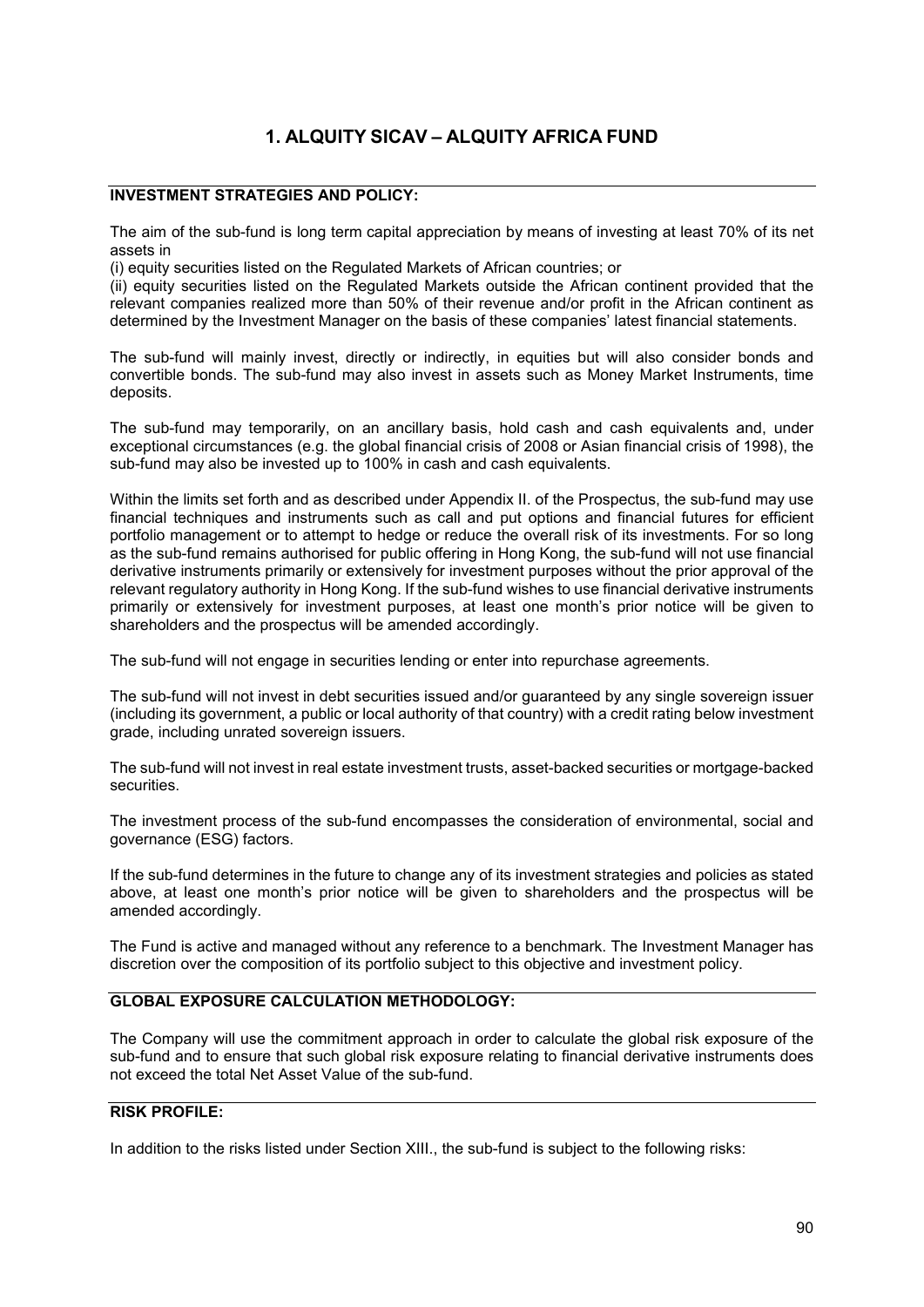#### Geographic Risk

The sub-fund is investing in African equities. Therefore, the performance of the sub-fund will be affected by economic downturns and other factors affecting Africa as a whole, African sub-regions and/or African countries and markets in which the sub-fund invests.

#### Regional/Political Risk

Overseas investment inevitably carries a risk of changes in the political environment in the overseas country. Many countries in the African continent have been subject to political instability, and are undergoing economic, political and social change. The performance of the sub-fund may be affected by actual and perceived risks arising from social, religious and political influences, as well as changes in government policies, hostilities in the region, and action by extremist groups.

The chance that an entire geographical region will be hurt by political, regulatory, market or economic developments or natural disasters may adversely impact the value of investments concentrated in the region.

In addition, many African governments have exercised and continue to exercise substantial influence over many aspects of the private sector. In certain cases, the government owns or controls many companies. Accordingly, governmental actions in the future could have a significant effect on economic conditions in African countries.

Sub-funds that are less diversified across geographic regions, countries, industries, or individual companies are generally riskier than more diversified funds. The economies and financial markets of certain geographic regions can be interdependent and may all decline at the same time.

#### Local currency risk

Investments in companies in emerging markets carry a higher degree of risk which may cause the value of the sub-fund's investments to diminish as the shares of these companies are denominated in a currency that is subject to greater fluctuation and loss of value when compared to shares denominated in US Dollars. The sub-fund does not intend to hedge its local currency exposure.

#### Smaller Company Securities Risk

Securities of companies with smaller market capitalizations tend to be more volatile and less liquid than larger company stocks. Smaller companies may have no or relatively short operating histories, or be newly public companies. Some of these companies have aggressive capital structures, including high debt levels, or are involved in rapidly growing or changing industries and/or new technologies, which pose additional risks.

#### Cost of doing business in Africa

Investments in emerging markets may result in higher costs for the sub-fund due to the various other risks (e.g. geographic risk, regional/political risk, local currency risk) applicable to the sub-fund. In addition, doing business in Africa may result in very high sub-custody and trading costs. There is greater uncertainty as companies in Africa are generally subject to less stringent and less uniform accounting, auditing and financial reporting standards, practices and disclosure requirements than those applicable to companies in more developed countries. In addition, there is usually less publicly available information about doing business in Africa than about doing business in a more developed country, consequently, the sub-fund's Net Asset Value may be negatively affected.

# **PROFILE OF THE TYPICAL INVESTOR AND TARGET MARKET:**

The sub-fund is suitable for investors who are prepared to accept a high level of risk and who plan to maintain their investment over a medium to long term period.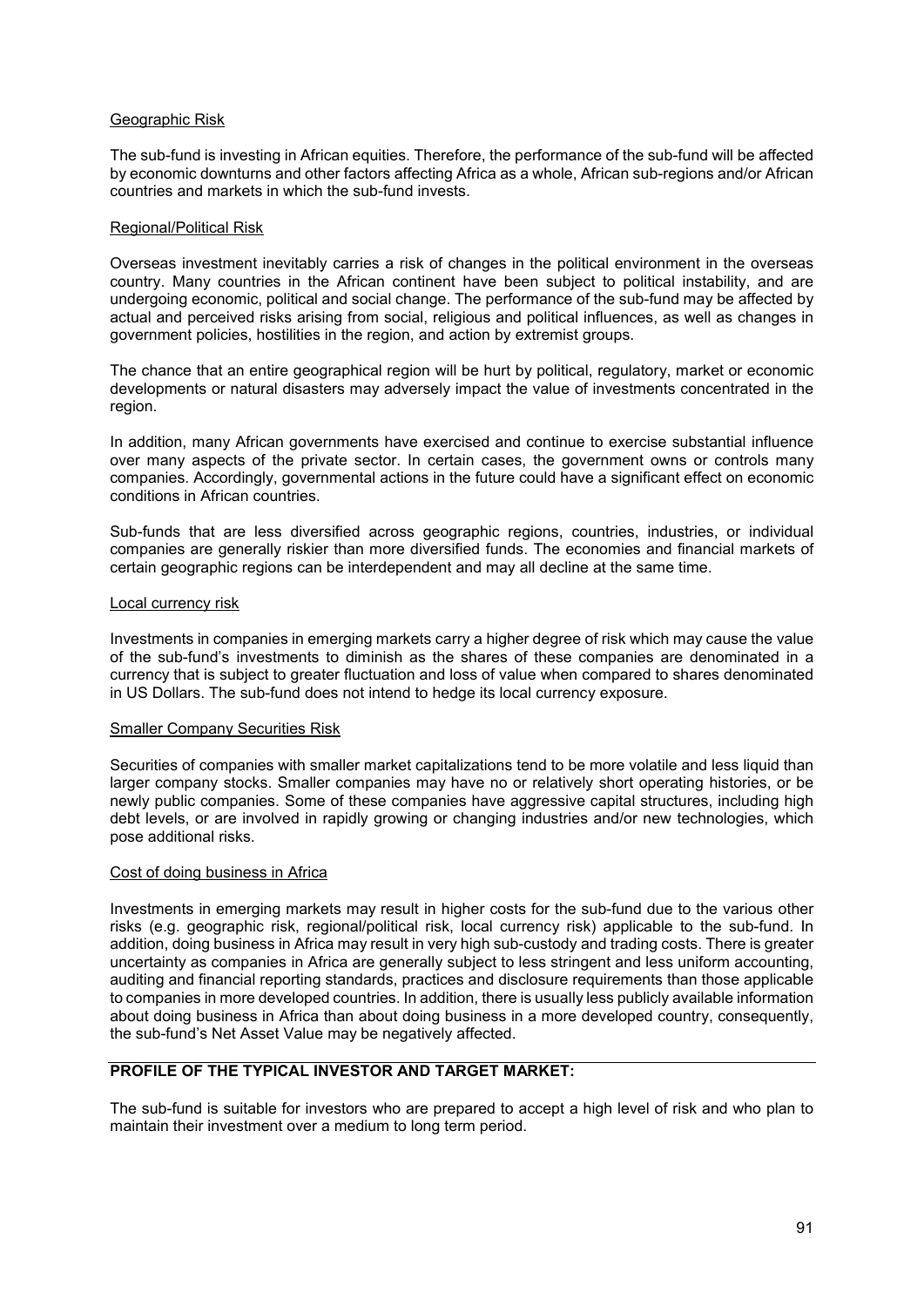The sub-fund is suitable for all investors who seek long-term capital appreciation as a core or component of a portfolio of investments. The sub-fund will allow ready access to the investment. The investor should be prepared to bear losses. The sub-fund may not be compatible for investors outside the target market.

Note: For reference only, investors should consider their own specific circumstances, including, without limitation, their own risk tolerance level, financial circumstances and investment objectives prior to investing in the sub-fund.

## **DISCLAIMER:**

Past performance is not indicative of future results. The sub-fund is subject to the risk of financial markets. The price of the shares and the income from them may fall as well as rise. Accordingly, there is no guarantee that investors will recover the total amount initially invested. There can be no assurance that the sub-fund will achieve its objectives.

#### **DISTRIBUTION FEE:**

Alquity Investment Management Limited, as distributor has waived its fee for the sub-fund except for the share classes launched after 15<sup>th</sup> February 2017, for which it will receive a fee of up to 0.5% of the net asset value of each class.

## **REFERENCE CURRENCY:**

The reference currency of the sub-fund is expressed in USD.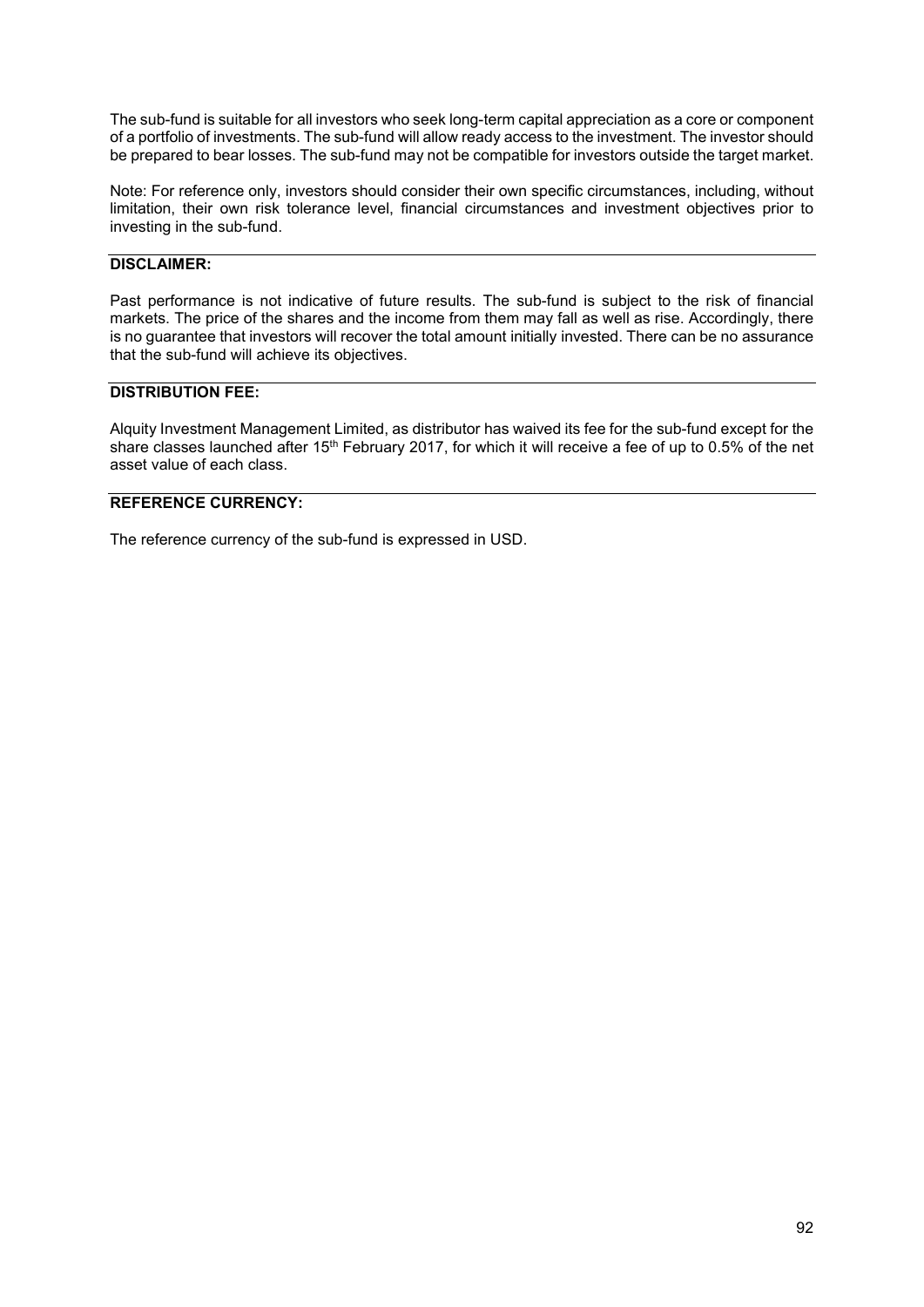# **2. ALQUITY SICAV – ALQUITY GLOBAL IMPACT FUND**

## **INVESTMENT STRATEGIES AND POLICY:**

The investment objective of the sub-fund is to achieve long term capital appreciation by investing in companies committed to delivering sustainable long-term earnings streams by delivering quality products and services that have a positive future societal impacts. Companies who have a defined process for avoiding exploitation that creates a negative cost to human conditions but rather are geared to supporting the social realms for people to thrive and evolve.

In order to achieve its investment objective, the sub-fund will essentially invest in a widely diversified portfolio of companies such as medium enterprises (SMEs) and the commercial and industrial (C&I) which operate across the entire value chain in sustainable/green energy, agricultural, health, humanitarian and educational system sectors, that, inter alia:

- ▶ Have a positive impact in terms of one or more of the United Nation Sustainable Development Goals (SDG's), and/or
- $\triangleright$  Support the societal transition to a low carbon, and/or
- Meet high and improving Environmental, Social and Governance criteria, and/or
- $\triangleright$  Deliver and are committed to maintaining above average metrics for areas such as, but not limited to:
	- $\circ$  gender equality and diversity
	- $\circ$  the quality of pay
	- o efficiency-water, waste and energy as proxy, and/or
- $\triangleright$  Maximise the use of technology to solve important societal issues, and/or
- $\triangleright$  Exclude sectors that serve no positive social purpose (i.e. tobacco, liquor, gambling, narcotics, adult entertainment, armaments, fossil fuels, coal mining).

Where possible the investment manager will identify management teams that are able to steward these companies with an appropriately long-term time horizon, as he believes this increases the chances of generating superior returns.

The investment manager will use quantitative and/or qualitative approaches to build the portfolio, and will incorporate the managers' proprietary ESG frameworks to help build a portfolio consistent with high ESG aims and delivery of positive societal impacts.

Investments will be made in companies that will benefit from the transition to a new and more circular economy based around the aspirations of agendas such as the United Nation Sustainable Development Goals (SDGs). The sub-funds investment philosophy focuses on key growth drivers, as tangible domestic or regional trends (i.e. growth of consumption, favorable demographics), which are perceived by the investment manager, as being the growth markets for the future, hence the name "Future World".

In line with its sustainable investment objective, one of the sub-fund's aims is to invest in underlying investments that contribute to climate change mitigation and/or climate change adaptation.

As described above, a proportion of equity instruments are assessed and measured regarding their ability to contribute to making a tangible contribution towards the UN Sustainable Development Goals (UNSDGs) including SDG 13 relating to climate action and SDG7 relating to affordable and clean energy. This assessment is conducted at a company level using our proprietary quantitative analytics methodology. Each qualifying investment is reviewed on a regular basis to ensure that more than 50% of its revenues are derived from products and services that support our target UNSDGs. In the absence of mandatory reporting, the sub-fund will endeavour to publish on a quarterly basis those investments that are aligned to the EU criteria and the proportion of their revenues attributable to taxonomy-aligned environmentally sustainable activities.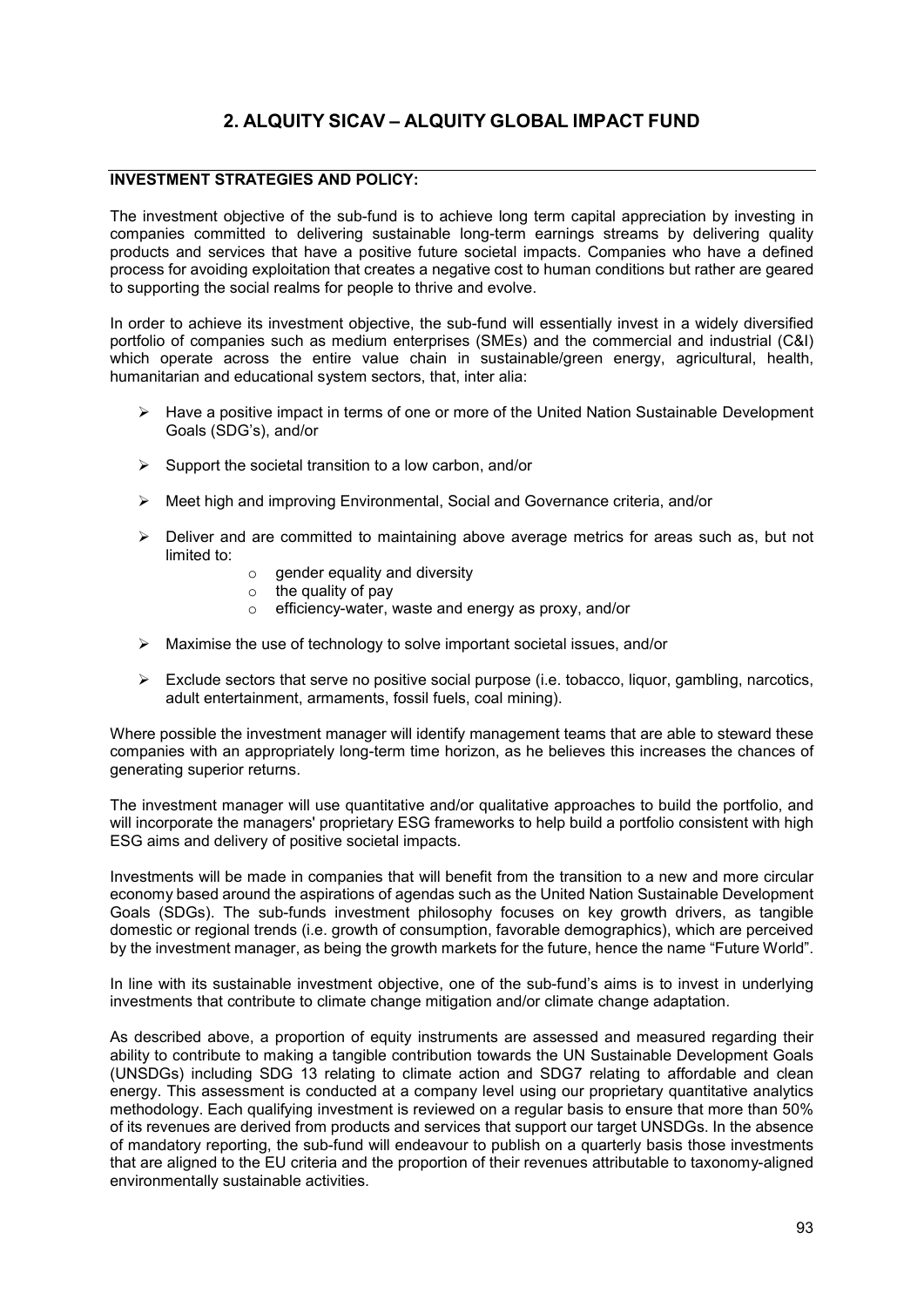At the date of this prospectus, it is however not yet possible to commit to the sub-fund's minimum alignment with Regulation (EU) 2020/852 of the European Parliament and of the Council of 18 June 2020 on the establishment of a framework to facilitate sustainable investment (the "Taxonomy Regulation), as the investment manager is currently not in a position to accurately determine to what extent the sub-fund's investments are in taxonomy-aligned environmentally sustainable activities.

This prospectus will be updated once the final regulatory technical standards supplementing the Taxonomy Regulation will become applicable and will be further completed when it will become possible to accurately disclose to what extent the sub-fund's investments are in taxonomy-aligned environmentally sustainable activities, including the proportions of investments in enabling and transitional activities selected for the sub-fund.

The investment strategy will be a go anywhere strategy within global equities whilst always maintaining a portfolio construction appropriately aligned with the liquidity and diversity requirements of a daily dealing portfolio UCITS portfolio.

As ancillary investments, up to 30% of the fund assets may be invested into a) fixed income securities (such as bonds) listed on Regulated Markets (subject to a maximum of 20% of its net assets); (b) other Transferable Securities listed on Regulated Markets (subject to a maximum of 10% of its net assets) which will have a direct or indirect exposure to the investment themes identified above and (c) Money Market Instruments and time deposits.

Moreover, the sub-fund may temporarily, on an ancillary basis, hold cash and cash equivalents and, under exceptional circumstances, (e.g. the global financial crisis of 2008, Asian financial crisis of 1998 or the more recent global pandemic crisis) the sub-fund may also be invested up to 100% in cash and cash equivalents. Within the limits set forth and as described under Appendix II. of the Prospectus, the sub-fund may use financial techniques and instruments such as call and put options and financial futures (both index and OTC) for efficient portfolio management or to attempt to hedge or reduce the overall risk of its investments.

The sub-fund may invest up to 20 % of its net assets in China A Shares via Stock Connect.

The sub-fund will not invest in mortgage backed securities ("MBS"), asset backed securities "ABS"), repurchase agreements ("REPOs"), contingent convertible bonds ("CoCos"), catastrophe bond (CAT) and in distressed securities.

The investment process of the sub-fund encompasses the consideration of environmental, social and governance (ESG) factors.

If the sub-fund determines in the future to change any of its investment strategies and policies as stated above, at least one month's prior notice will be given to shareholders and the prospectus will be amended accordingly.

The sub-fund is active and managed without any reference to a benchmark. The investment manager has discretion over the composition of its portfolio subject to this objective and investment policy.

## **GLOBAL EXPOSURE CALCULATION METHODOLOGY:**

The Company will use the commitment approach in order to calculate the global risk exposure of the sub-fund and to ensure that such global risk exposure related to financial derivative instruments does not exceed the total Net Asset Value of the sub-fund.

# **RISK PROFILE:**

In addition to the risks listed under Section XIII., and in particular the risks linked to investments in global equity markets, the sub-fund is subject to the following risks: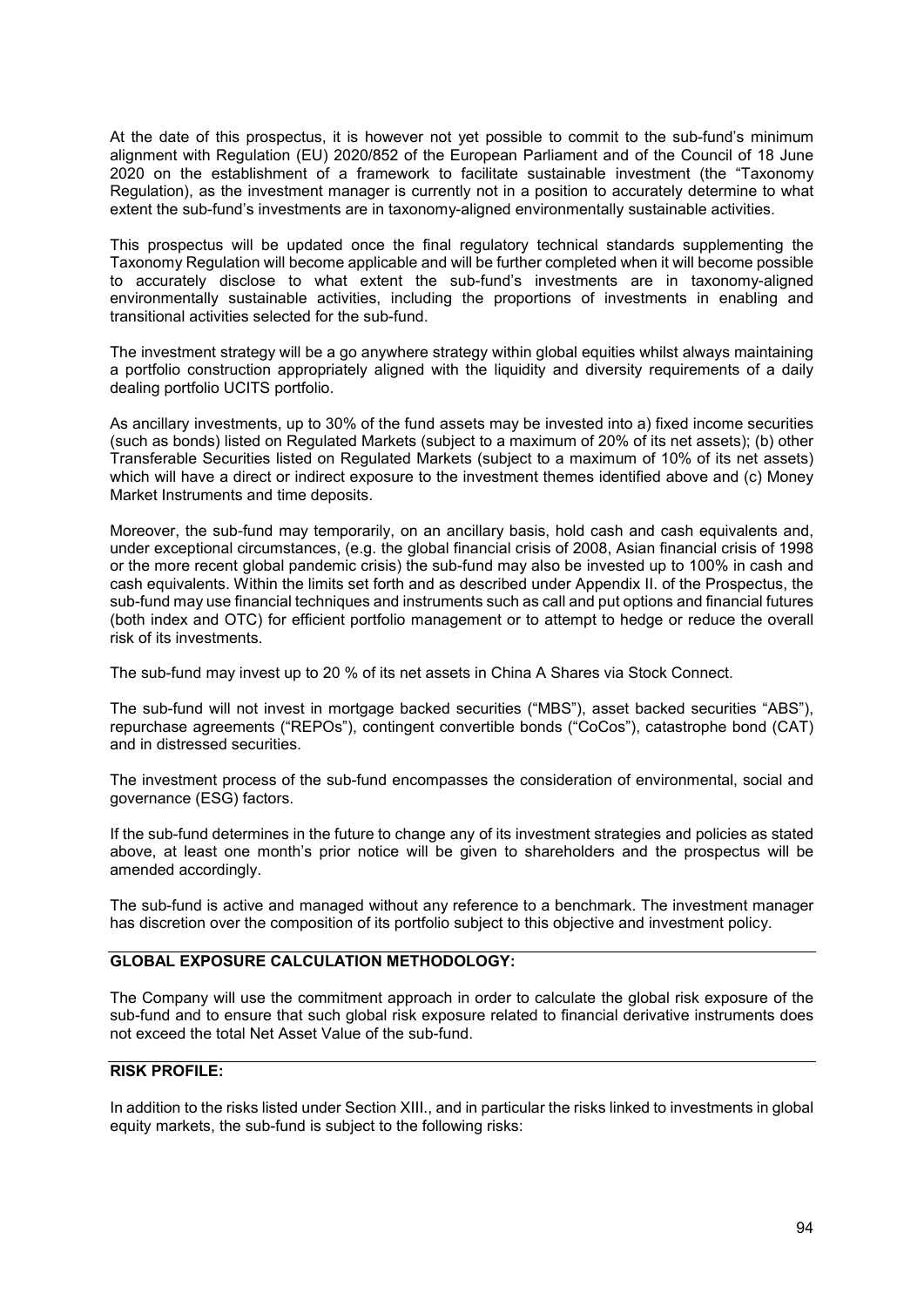#### Geographic Risk

The sub-fund invests in global equities and this can also include emerging and frontier markets in Asia, Africa, Central & Eastern Europe, Latin American countries, and the Middle East equities, fixed income securities and other capital market instruments. Therefore, the performance of the sub-fund will be affected by economic downturns and other factors affecting global markets including Emerging markets, referred to as "less economically developed countries", but in the process of becoming a developed economy and potentially Frontier Markets, which are by definition less advanced economies and that are too small to be considered an emerging market. The regions in which the sub-fund invests contains both global and emerging and frontier markets.

Investing in emerging markets and frontier markets securities poses risks different from, and/or greater than, risks of investing in the securities of developed countries.

These risks include; smaller market-capitalisation of securities markets, which may suffer periods of relative illiquidity; significant price volatility; restrictions on foreign investment; and possible repatriation of investment income and capital. In addition, foreign Investors may be required to register the proceeds of sales, and future economic or political crises could lead to price controls, forced mergers, expropriation or confiscatory taxation, seizure, nationalisation or the creation of government monopolies.

Inflation and rapid fluctuations in inflation rates have had, and may continue to have, negative effects on the economies and securities markets of certain emerging and less developed countries. Although many of the emerging and less developed market securities in which the sub-fund may invest are traded on securities exchanges, they may trade in limited volume and may encounter settlement systems that are less well organised than those of developed markets.

Supervisory authorities of emerging and frontier markets, due also to limited qualified human and technical resources may also be unable to apply standards in controls that are comparable with those in developed markets.

Thus there may be risks that settlement may be delayed and that cash or securities belonging to the relevant sub-fund may be in jeopardy because of failures of or defects in the systems or because of defects in the administrative operations of counterparties. Such counterparties may lack the substance or financial resources of similar counterparties in a developed market.

There may also be a danger that competing claims may arise in respect of securities held by or to be transferred to the sub-fund and compensation schemes may be non-existent or limited or inadequate to meet the sub fund's claims in any of these events.

#### Regulatory/Political Risk

Some of the areas in which the fund invests could suffer from adverse policy decisions. For example changes to carbon policies or commitments by certain governments and institutions to move towards a zero carbon economy, or regulations around equality, diversity, waste, or commitments to meet commitments under the UN SDG's could negatively impact the growth opportunities of companies within the portfolio.

#### Regional/Political Risk

Overseas investment inevitably carries a risk of changes in the political environment in the overseas country. Many countries in Asia, Africa, Central & Eastern Europe, Latin American countries, and the Middle East have been subject to political instability, and are undergoing economic, political and social change. The performance of the sub-fund may be affected by actual and perceived risks arising from social, religious and political influences, as well as changes in government policies, hostilities in the region, and action by extremist groups. The chance that an entire geographical region will be hurt by political, regulatory, market or economic developments or natural disasters may adversely impact the value of investments concentrated in the region. In addition, many Asia, Africa, Central & Eastern Europe, Latin American countries, and the Middle East governments have exercised and continue to exercise substantial influence over many aspects of the private sector. In certain cases, the government owns or controls many companies. Accordingly, governmental actions in the future could have a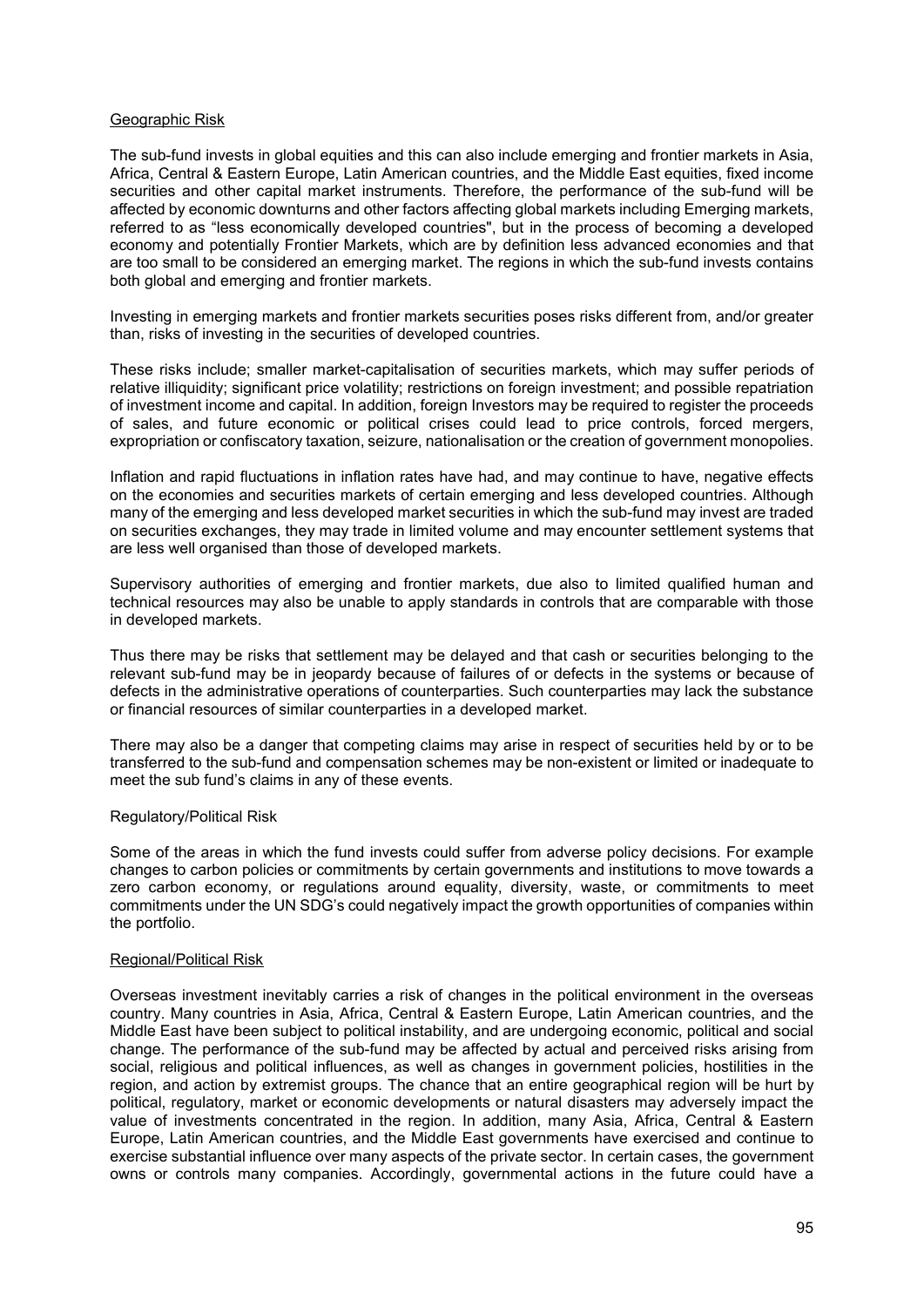significant effect on economic conditions in Asia, Africa, Eastern Europe, Latin America, and the Middle East.

Sub-funds that are less diversified across geographic regions, countries, industries, or individual companies are generally riskier than more diversified funds. The economies and financial markets of certain geographic regions can be interdependent and may all decline at the same time.

#### Local currency risk

Investments in markets outside of the major developed markets such as emerging and frontier markets prevalent in Asia, Africa, Central & Eastern Europe, Latin American countries, and the Middle East region carry a higher degree of risk which may cause the value of the sub-fund's investments to diminish as the shares of these companies are denominated in a currency that is subject to greater fluctuation and loss of value when compared to shares denominated in US Dollars. The sub-fund does not intend to hedge its local currency exposure. Such currency may also be more affected by exchange control regulations or changes in the exchange rates. There is no requirement that the sub-fund seeks to hedge or to protect against currency exchange risks in connection with any transaction. This may have an adverse impact on the Net Asset Value of the sub-fund.

#### Cost of doing business in the Emerging and Frontier Markets

Investments in Emerging and Frontier Markets result in higher costs for the sub-fund due to the various other risks (e.g. geographic risk, regional / political risk, local currency risk) applicable to the sub-fund. In addition, doing business in Frontier Markets may result in very high subcustody and trading costs which may adversely affect the Net Asset Value of the sub-fund. The sub-fund may invest in securities of issuers based in Frontier Markets. Investment risk may be particularly high to the extent that a subfund invests emerging market securities of issuers based in countries with frontier or developing economies. These securities may present market, credit, currency, liquidity, legal, political and other risks different from, or greater than, the risks of investing in developed countries.

In addition, foreign exchange controls in emerging market countries may cause difficulties in the repatriation of funds from such countries. During times of market uncertainty, investments in such securities may negatively affect the sub-fund's performance

#### Liquidity risk

Daily trading volume in the emerging and frontier equity markets, and or for small and mid cap stocks generally, may fluctuate and persist at low levels, which may result in a higher cost of entering and exiting such investments, particularly at times of market and/or economic volatility, and may result in a diminishment of the value of the sub-fund's investments. Some of the sub-fund's investments (such as investments in small and mid-cap companies) may be subject to higher liquidity risk. Lower liquidity may arise from a low trading volume of securities, or if trading restrictions or temporary suspensions on trading are imposed. Investment in securities that have lower liquidity may reduce returns for or result in substantial losses to the sub-fund if it is unable to sell such securities at the desirable time or price. Liquidity could be reduced within a very short period of time, especially during a financial market crisis.

## **PROFILE OF THE TYPICAL INVESTOR AND TARGET MARKET:**

The sub-fund is suitable for investors who are prepared to accept a high level of risk and who plan to maintain their investment over a medium to long term period.

The sub-fund is suitable for all investors who seek long-term capital appreciation as a core or component of a portfolio of investments. The sub-fund will allow ready access to the investment. The investor should be prepared to bear losses. The sub-fund may not be compatible for investors outside the target market.

Note: For reference only, investors should consider their own specific circumstances, including, without limitation, their own risk tolerance level, financial circumstances and investment objectives prior to investing in the sub-fund.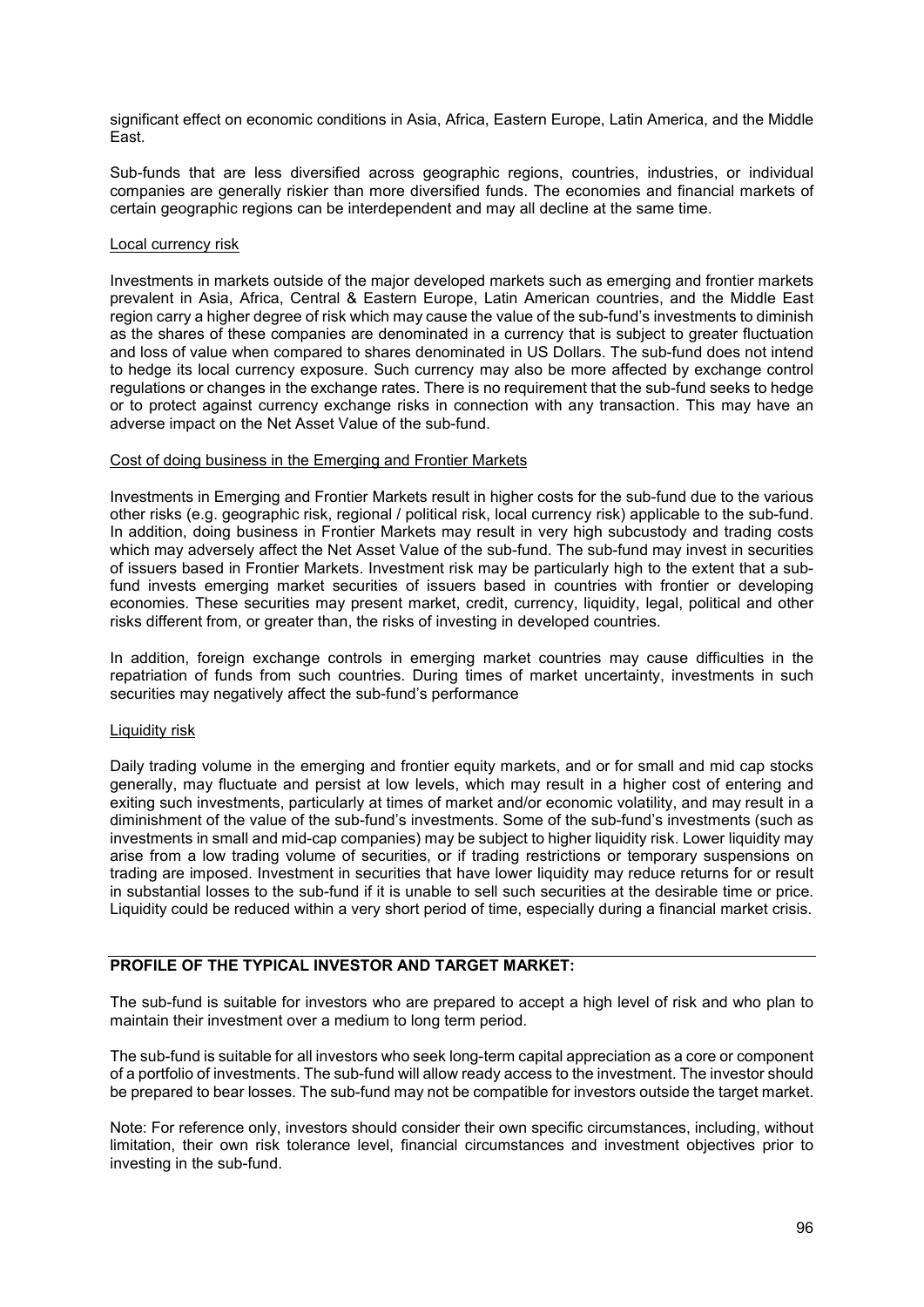## **DISCLAIMER:**

Past performance is not indicative of future results. The sub-fund is subject to the risk of financial markets. The price of the shares and the income from them may fall as well as rise. Accordingly, there is no guarantee that investors will recover the total amount initially invested. There can be no assurance that the sub-fund will achieve its objectives.

## **DISTRIBUTION FEE:**

Alquity Investment Management Limited, as distributor, will receive a fee of up to 0.5% of the net asset value of each class. This fee would not be charged to share classes I, S and Y.

## **REFERENCE CURRENCY:**

The reference currency of the sub-fund is expressed in USD.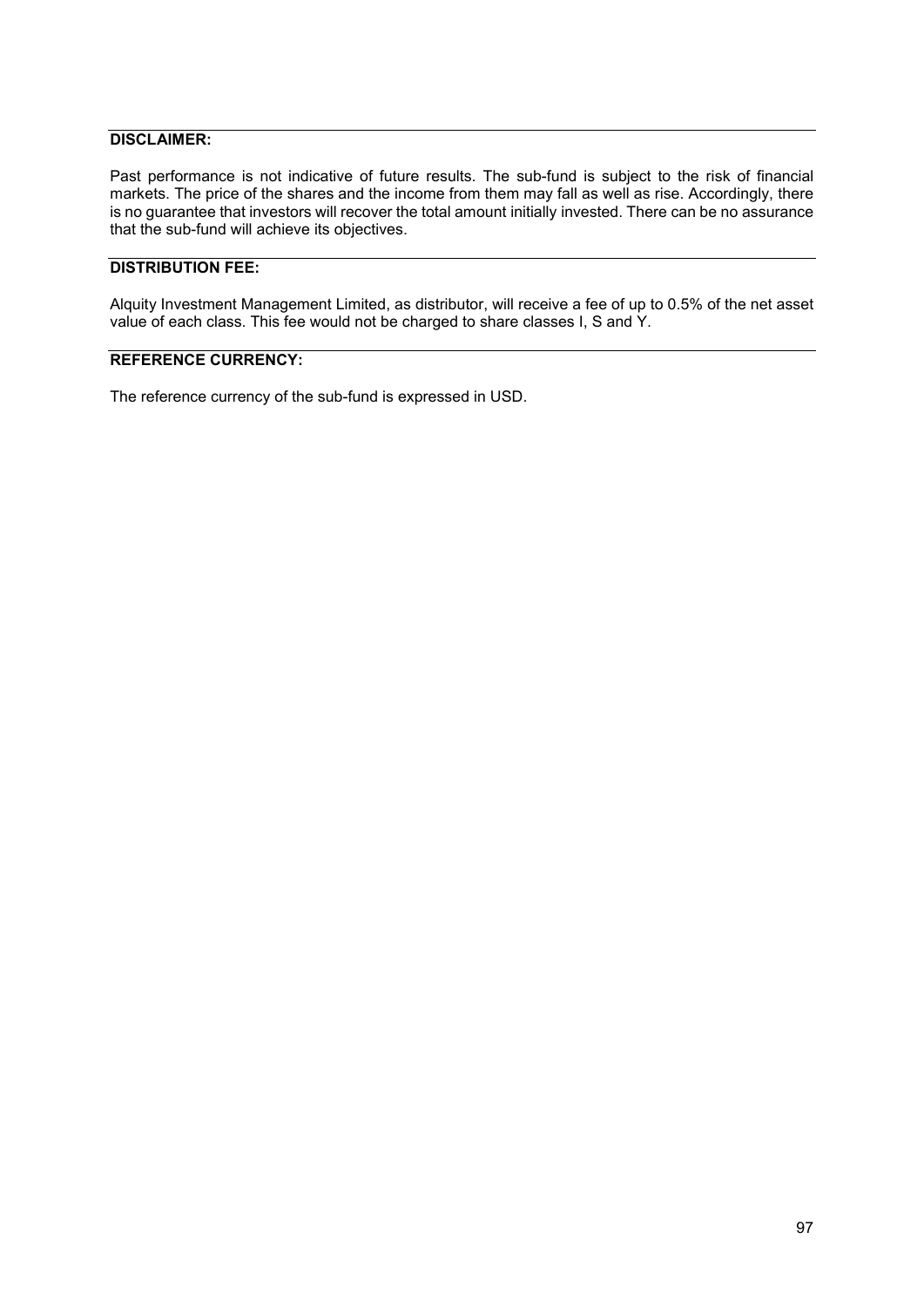# **3. ALQUITY SICAV – ALQUITY ASIA FUND**

## **INVESTMENT STRATEGIES AND POLICY:**

The aim of the sub-fund is long term capital appreciation by of investing at least two-thirds (2/3) of its net assets in:

(i) equity securities listed on the Regulated Markets of countries in Asia (the "**Asian Region**");

(ii) equity securities listed on the Regulated Markets outside of the Asian Region whose issuers either have more than 50% of their assets, or have realized more than 50% of their revenue, net income and/or operating profit, in the Asian Region;

The remainder of the sub-fund's assets may be invested in (a) fixed income securities (such as bonds) listed on Regulated Markets whose issuers have their principal office in the Asian Region (subject to a maximum of 20% of its net assets); (b) other Transferable Securities listed on Regulated Markets (including up to 15% of its net assets in real estate investment trusts) and units of UCITS and/or other UCIs (subject to a maximum of 10% of its net assets) listed on Regulated Markets which will have a direct or indirect exposure to the Asian Region; and (c) Money Market Instruments and time deposits.

As from 20<sup>th</sup> May 2018 the sub-fund may invest up to 50 % of its net assets in China A Shares via Stock Connect. The sub-fund will not invest, directly or indirectly in China B Shares.

The sub-fund may temporarily, on an ancillary basis, hold cash and cash equivalents and, under exceptional circumstances (e.g. the global financial crisis of 2008 or Asian financial crisis of 1998), the sub-fund may also be invested up to 100% in cash and cash equivalents.

The sub-fund will, overall, invest (directly or indirectly), at least 70% of its net assets in companies that will benefit from the long-term growth opportunities in the Asian Region, which includes investing in small, mid-cap and large-cap companies where the Investment Manager identifies unrecognized investment opportunities.

Within the limits set forth and as described under Appendix II of the Prospectus, the sub-fund may use financial techniques and instruments such as call and put options and financial futures (both index and OTC) for efficient portfolio management or to attempt to hedge or reduce the overall risk of its investments. For so long as the sub-fund remains authorised for public offering in Hong Kong, the subfund will not use financial derivative instruments primarily or extensively for investment purposes without the prior approval of the relevant regulatory authority in Hong Kong. If the sub-fund wishes to use financial derivative instruments primarily or extensively for investment purposes, at least one month's prior notice will be given to shareholders and the prospectus will be amended accordingly.

The sub-fund will not engage in securities lending or enter into repurchase agreements.

The sub-fund will not invest in debt securities issued and/or guaranteed by any single sovereign issuer (including its government, a public or local authority of that country) with a credit rating below investment grade, including unrated sovereign issuers. It will also not invest in asset-backed securities or mortgaged-backed securities.

The investment process of the sub-fund encompasses the consideration of environmental, social and governance (ESG) factors.

The Alquity SICAV – Alquity Asia Fund sub fund aims to invest in underlying investments that pass the Investment Manager's proprietary ESG investment process and offer opportunities for strong riskadjusted returns. The investment process is described in detail above. These investments may be aligned with taxonomy-aligned environmentally sustainable activities but there is no commitment for any investments to do so.

The sub-fund does however contribute towards climate change mitigation and adaptation in the following ways: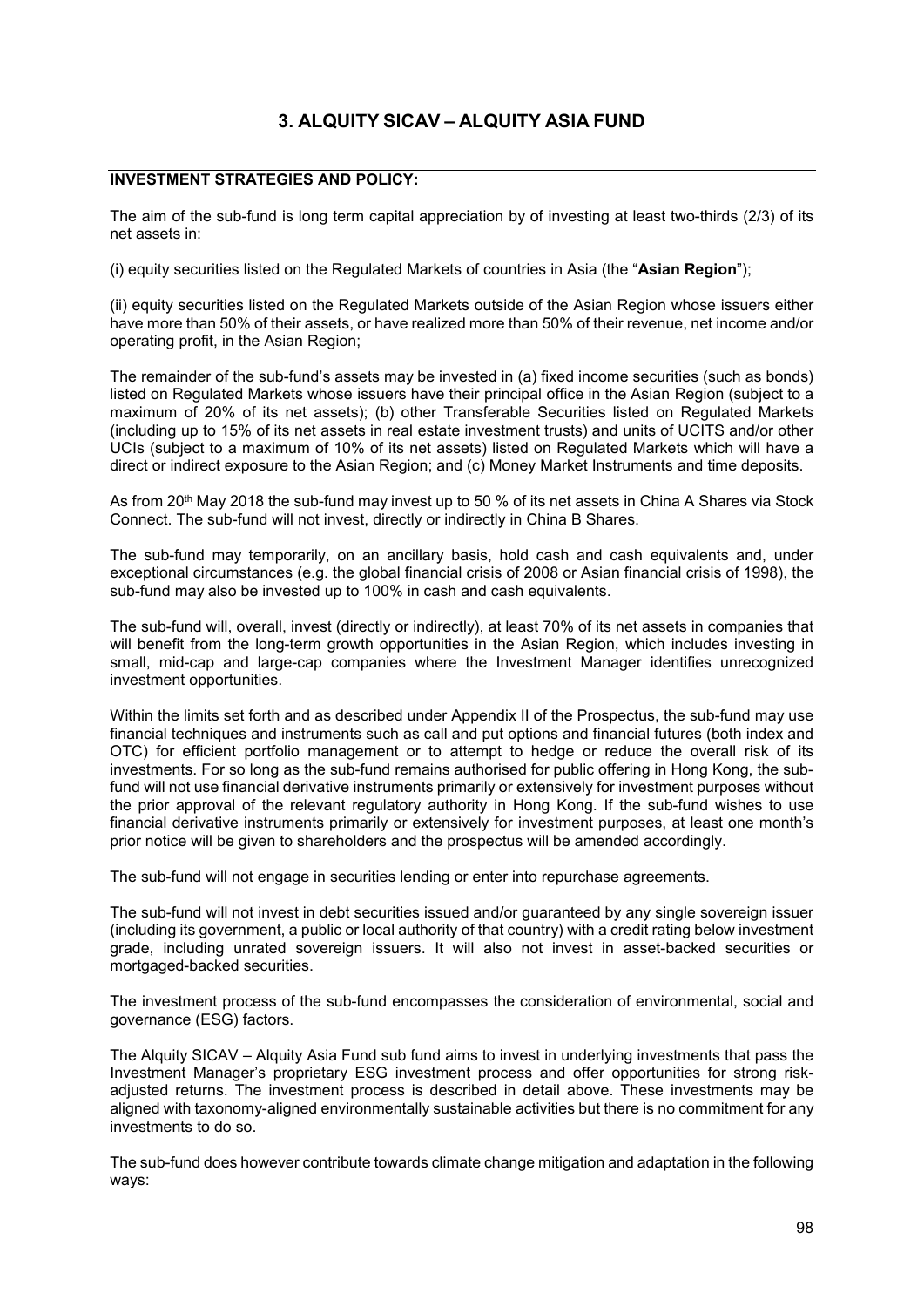1. The sub-fund excludes all investments in fossil fuel exploration and production (including coal mining and non-green hydrogen power). The sub-fund also excludes companies that emit high levels of greenhouse gas ("GHGs") in their production processes but do not provide emissions data.

2. The sub-fund tracks and reports Key Progress Indicators for all investments in relation to their publication of emissions data, if they have defined plans for reduction of their environmental impact, reporting in line with TCFD recommendations and if the prevention of biodiversity loss is actively considered in strategic planning

3. The sub-fund commits to ensuring the GHG emission intensity and water usage from its investments is always lower than that of its relevant benchmark index.

The above information is published frequently on factsheets, quarterly presentations and the annual impact report.

If the sub-fund determines in the future to change any of its investment strategies and policies as stated above, at least one month's prior notice will be given to shareholders and the prospectus will be amended accordingly.

The sub-fund is active and managed without any reference to a benchmark. The Investment Manager has discretion over the composition of its portfolio subject to this objective and investment policy.

#### **GLOBAL EXPOSURE CALCULATION METHODOLOGY:**

The Company will use the commitment approach in order to calculate the global risk exposure of the sub-fund and to ensure that such global risk exposure related to financial derivative instruments does not exceed the total Net Asset Value of the sub-fund.

## **RISK PROFILE:**

In addition to the risks listed under Section XIII. and in particular the risks linked to investment in China and investment in China via Stock Connect, the sub-fund is subject to the following risks:

#### Geographic Risk

The sub-fund is investing in Asian equities, a region which contains emerging markets. Therefore, the performance of the sub-fund will be affected by economic downturns and other factors affecting the Asian region as a whole, and/or specific Asian countries and markets in which the sub-fund invests.

#### Regional/Political Risk

Overseas investment inevitably carries a risk of changes in the political environment in the overseas country. Many countries in the Asian region have been subject to political instability, and are undergoing economic, political and social change. The performance of the sub-fund may be affected by actual and perceived risks arising from social, religious and political influences, as well as changes in government policies, hostilities in the region, and action by extremist groups.

The chance that an entire geographical region will be hurt by political, regulatory, market or economic developments or natural disasters may adversely impact the value of investments concentrated in the region.

In addition, many governments of Asian countries have exercised and continue to exercise substantial influence over many aspects of the private sector. In certain cases, the government owns or controls many companies. Accordingly, governmental actions in the future could have a significant effect on economic conditions in Asian countries.

Sub-funds that are less diversified across geographic regions, countries, industries, or individual companies are generally riskier than more diversified funds. The economies and financial markets of certain geographic regions can be interdependent and may all decline at the same time.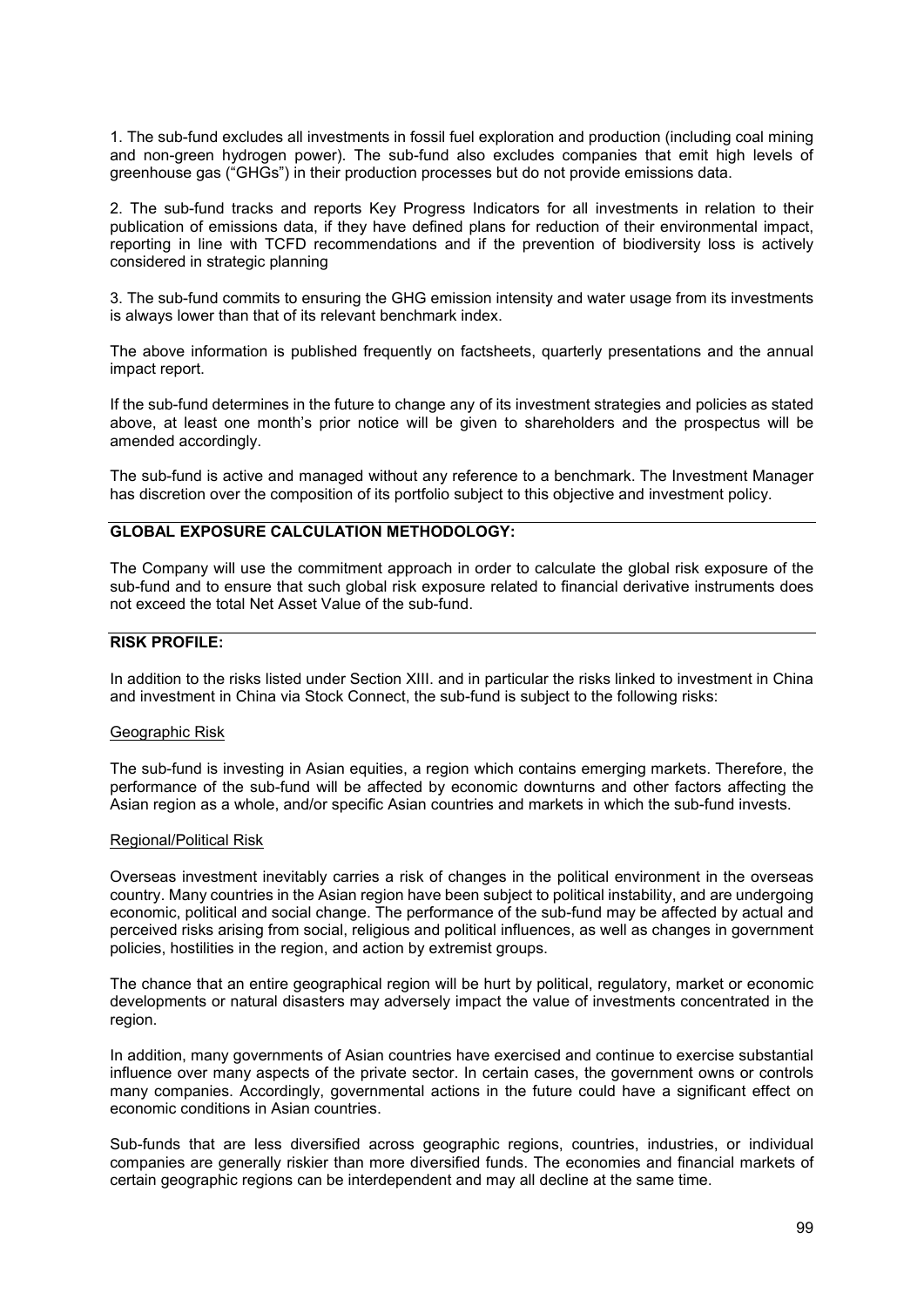#### Local currency risk

Investments in emerging markets carries a higher degree of risk which may cause the value of the subfund's investments to diminish as the shares of these companies are denominated in a currency that is subject to greater fluctuation and loss of value when compared to shares denominated in US Dollars. The sub-fund does not generally intend to hedge its local currency exposure, although may do depending on prevailing economic circumstances within countries of the region. Such currency may also be more affected by exchange control regulations or changes in the exchange rates. There is no requirement that the sub-fund seeks to hedge or to protect against currency exchange risks in connection with any transaction. This may have an adverse impact on the Net Asset Value of the subfund.

#### Cost of doing business in Asia

Investments in emerging markets may result in higher costs for the sub-fund due to the various other risks (e.g. geographic risk, regional / political risk, local currency risk) applicable to the sub-fund. In addition, doing business in the Asian region may result in very high sub-custody and trading costs which may adversely affect the Net Asset Value of the sub-fund. The sub-fund may invest in securities of issuers based in developing or "emerging market" economies in the Asian Region. Investment risk may be particularly high to the extent that the sub-fund invests emerging market securities of issuers based in countries with developing economies. These securities may present market, credit, currency, liquidity, legal, political and other risks different from, or greater than, the risks of investing in developed countries. In addition, foreign exchange controls in emerging market countries may cause difficulties in the repatriation of funds from such countries. During times of market uncertainty, investments in such securities may negatively affect the sub-fund's performance.

#### **Liquidity risk**

Daily trading volume on markets in the region in which the sub-fund invests, and for small and mid-cap stocks generally, may fluctuate and persist at low levels, which may result in a higher cost of entering and exiting such investments, particularly at times of market and/or economic volatility, and may result in a diminishment of the value of the sub-fund's investments. Some of the sub-fund's investments (such as investments in small and mid-cap companies) may be subject to higher liquidity risk. Lower liquidity may arise from a low trading volume of securities, or if trading restrictions or temporary suspensions on trading are imposed. Investment in securities that have lower liquidity may reduce returns for or result in substantial losses to the sub-fund if it is unable to sell such securities at the desirable time or price. Liquidity could be reduced within a very short period of time, especially during a financial market crisis.

#### **PROFILE OF THE TYPICAL INVESTOR AND TARGET MARKET:**

The sub-fund is suitable for investors who are prepared to accept a high level of risk and who plan to maintain their investment over a medium to long term period.

The sub-fund is suitable for all investors who seek long-term capital appreciation as a core or component of a portfolio of investments. The sub-fund will allow ready access to the investment. The investor should be prepared to bear losses. The sub-fund may not be compatible for investors outside the target market.

Note: For reference only, investors should consider their own specific circumstances, including, without limitation, their own risk tolerance level, financial circumstances and investment objectives prior to investing in the sub-fund.

## **DISCLAIMER:**

Past performance is not indicative of future results. The sub-fund is subject to the risk of financial markets. The price of the shares and the income from them may fall as well as rise. Accordingly, there is no guarantee that investors will recover the total amount initially invested. There can be no assurance that the sub-fund will achieve its objectives.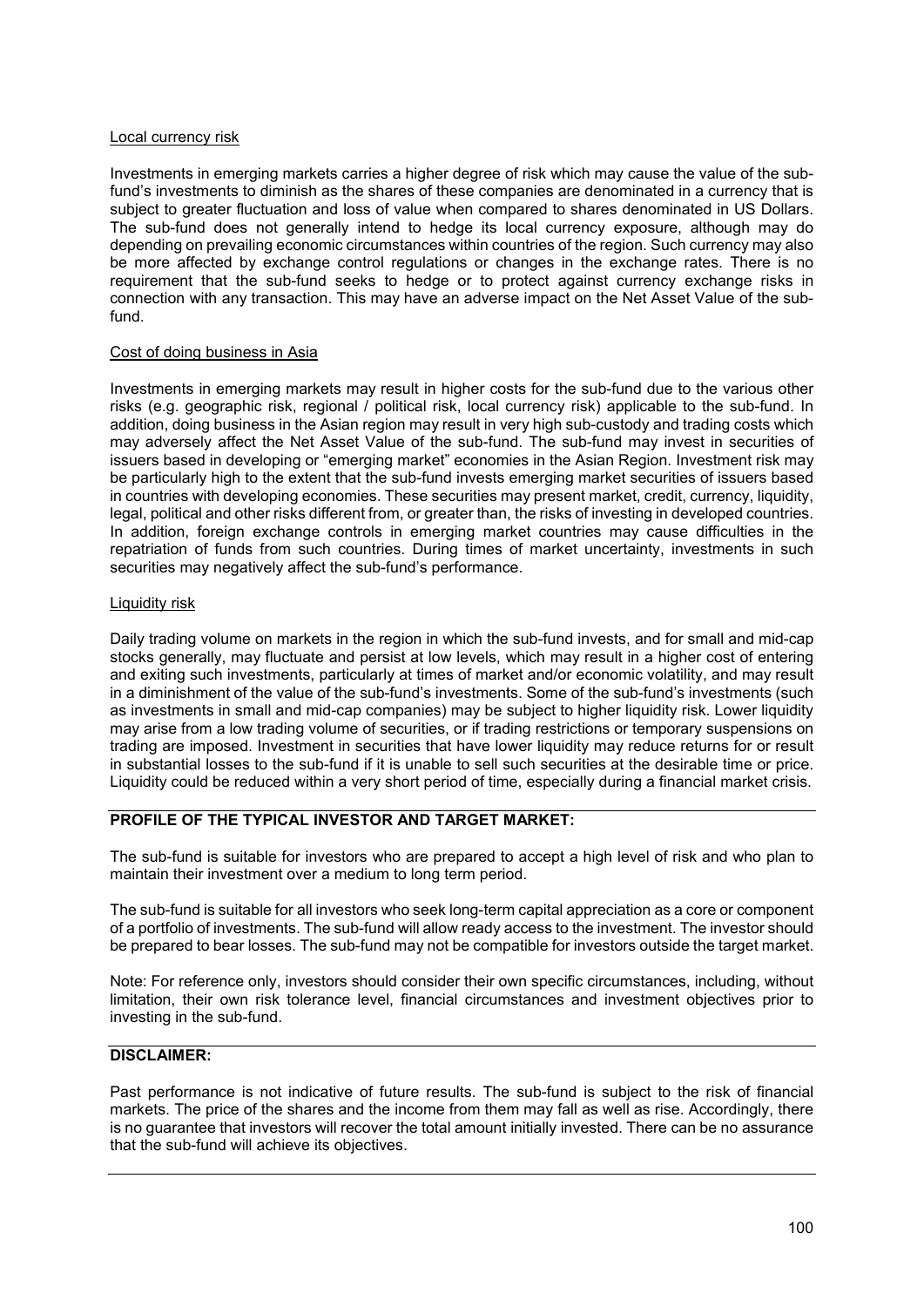## **DISTRIBUTION FEE:**

Alquity Investment Management Limited, as distributor, will receive a fee of up to 0.5% of the net asset value of each class. This fee would not be charged to share classes Y, W and I.

# **REFERENCE CURRENCY:**

The reference currency of the sub-fund is expressed in USD.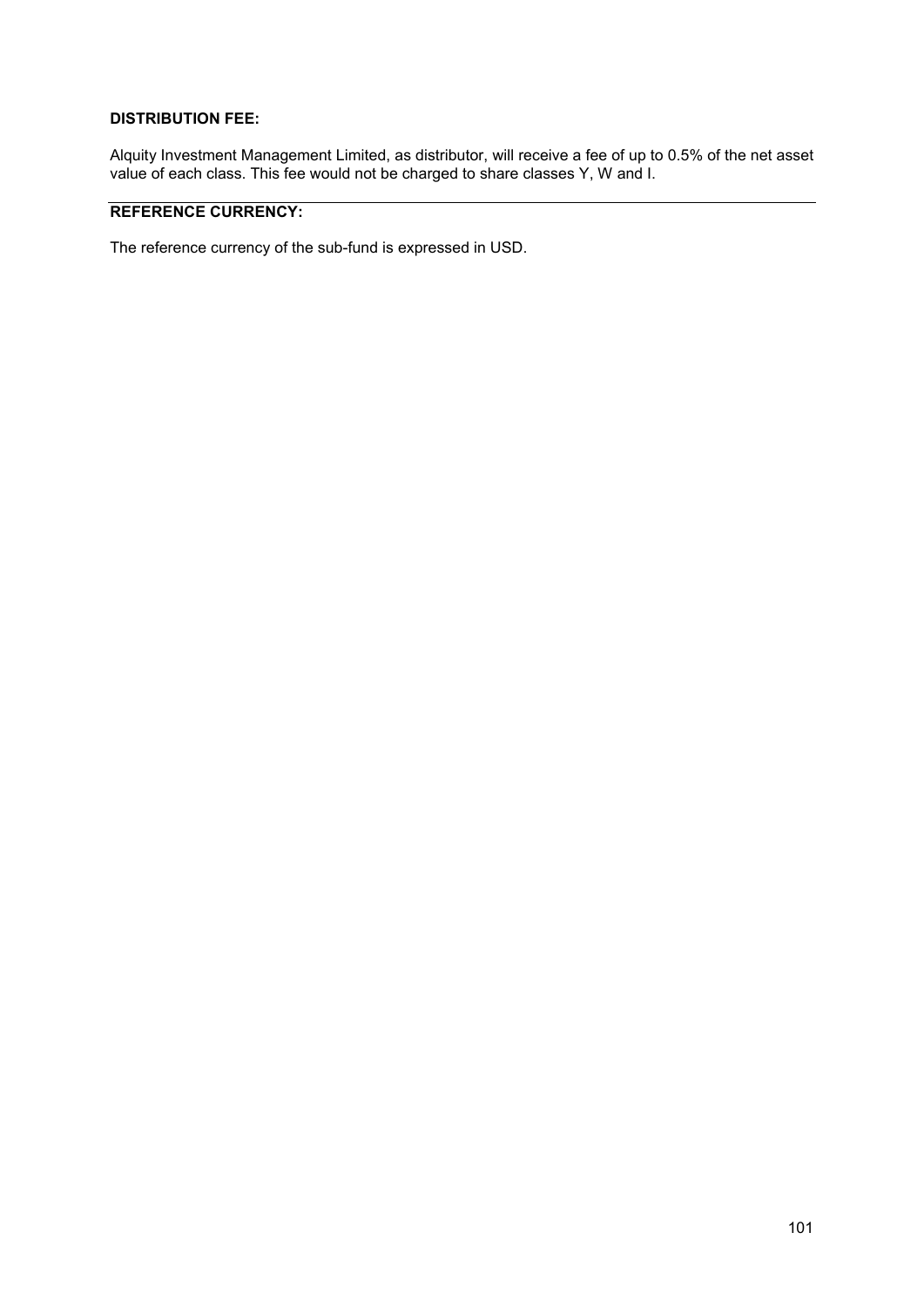# **4. ALQUITY SICAV – ALQUITY INDIAN SUBCONTINENT FUND**

## **INVESTMENT STRATEGIES AND POLICY:**

The aim of the sub-fund is long term capital appreciation by investing at least two-thirds (2/3) of its net assets in:-

(i) equity securities listed on the Regulated Markets of India, Pakistan, Sri Lanka and Bangladesh (collectively the "**Indian Subcontinent Region**");

(ii) equity securities listed on the Regulated Markets outside of the Indian Subcontinent Region whose issuers either have more than 50% of their assets, or have realized more than 50% of their revenue, net income and/or operating profit, in the Indian Subcontinent Region.

The sub-fund invests into Indian securities primarily by way of the Foreign Institutional Investor licensed status of the Investment Manager granted to it by the Indian securities regulator.

The remainder of the sub-fund's assets may be invested in (a) fixed income securities (such as bonds) listed on Regulated Markets whose issuers have their principal office in the Indian Subcontinent Region (subject to a maximum of 20% of its net assets); (b) other Transferable Securities listed on Regulated Markets and units of UCITS and/or other UCIs (subject to a maximum of 10% of its net assets) listed on Regulated Markets which will have a direct or indirect exposure to the Indian Subcontinent Region; and (c) Money Market Instruments and time deposits.

The sub-fund may temporarily, on an ancillary basis, hold cash and cash equivalents and, under exceptional circumstances (e.g. the global financial crisis of 2008 or Asian financial crisis of 1998), the sub-fund may also be invested up to 100% in cash and cash equivalents.

The sub-fund will, overall, invest (directly or indirectly), at least 70% of its net assets in companies that will benefit from the long-term growth opportunities in the Indian Subcontinent Region, which includes investing in small, mid-cap and large-cap companies where the Investment Manager identifies unrecognized investment opportunities.

Within the limits set forth and as described under Appendix II. of the Prospectus, the sub-fund may use financial techniques and instruments such as call and put options and financial futures (both index and OTC) for efficient portfolio management or to attempt to hedge or reduce the overall risk of its investments. For so long as the sub-fund remains authorised for public offering in Hong Kong, the subfund will not use financial derivative instruments primarily or extensively for investment purposes without the prior approval of the relevant regulatory authority in Hong Kong. If the sub-fund wishes to use financial derivative instruments primarily or extensively for investment purposes, at least one month's prior notice will be given to shareholders and the prospectus will be amended accordingly.

The sub-fund will not engage in securities lending or enter into repurchase agreements.

The sub-fund will not invest in debt securities issued and/or guaranteed by any single sovereign issuer (including its government, a public or local authority of that country) with a credit rating below investment grade, including unrated sovereign issuers. It will also not invest in real estate investment trusts, assetbacked securities or mortgaged-backed securities.

The investment process of the sub-fund encompasses the consideration of environmental, social and governance (ESG) factors.

The Alquity SICAV – Alquity Indian Subcontinent Fund sub fund aims to invest in underlying investments that pass the Investment Manager's proprietary ESG investment process and offer opportunities for strong risk-adjusted returns. The investment process is described in detail above. These investments may be aligned with taxonomy-aligned environmentally sustainable activities but there is no commitment for any investments to do so.

The sub-fund does however contribute towards climate change mitigation and adaptation in the following ways: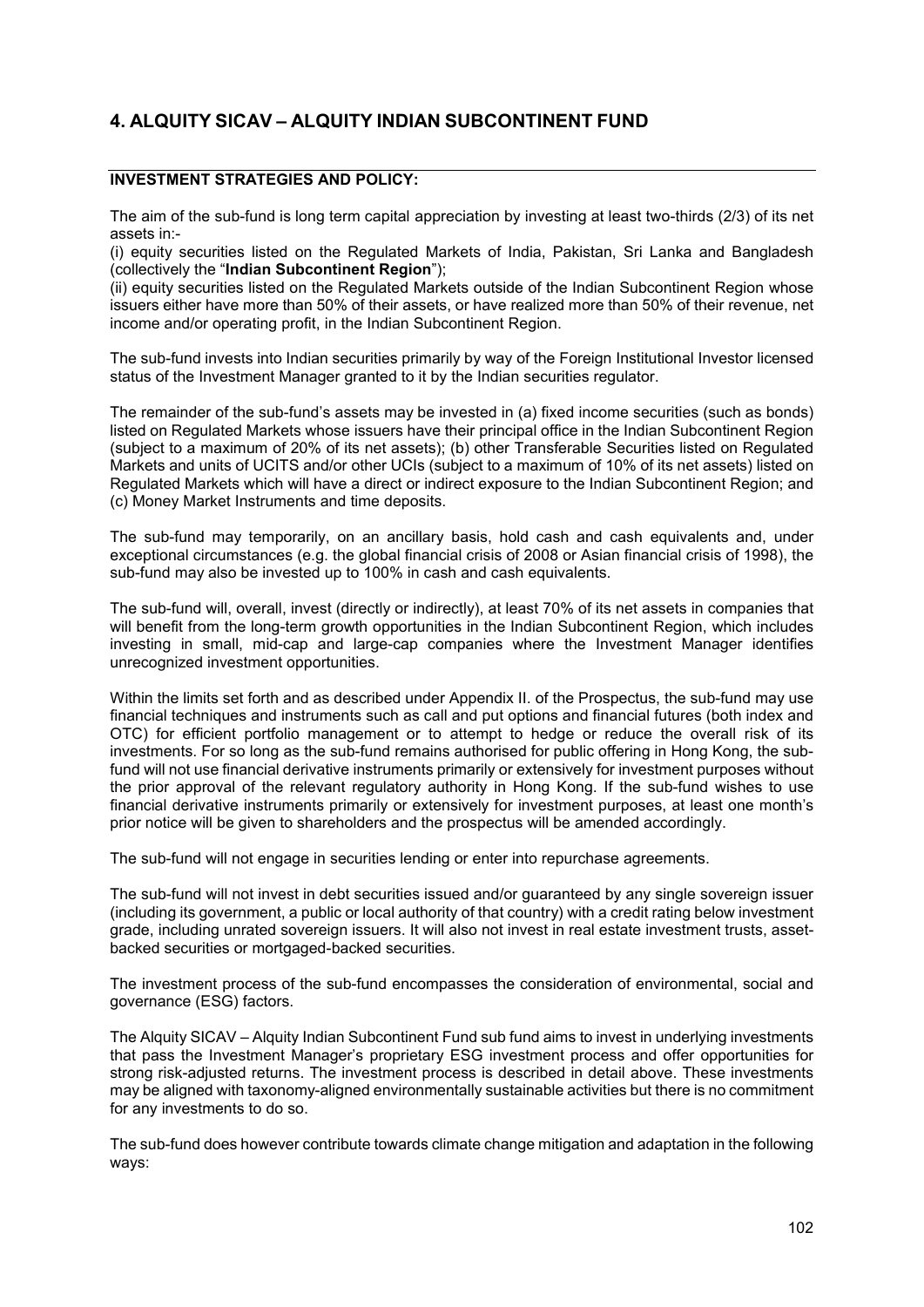1. The sub-fund excludes all investments in fossil fuel exploration and production (including coal mining and non-green hydrogen power). The sub-fund also excludes companies that emit high levels of GHGs in their production processes but do not provide emissions data.

2. The sub-fund tracks and reports Key Progress Indicators for all investments in relation to their publication of emissions data, if they have defined plans for reduction of their environmental impact, reporting in line with TCFD recommendations and if the prevention of biodiversity loss is actively considered in strategic planning

3. The sub-fund commits to ensuring the GHG emission intensity and water usage from its investments is always lower than that of its relevant benchmark index.

The above information is published frequently on factsheets, quarterly presentations and the annual impact report.

If the sub-fund determines in the future to change any of its investment strategies and policies as stated above, at least one month's prior notice will be given to shareholders and the prospectus will be amended accordingly.

The Fund is active and managed without any reference to a benchmark. The Investment Manager has discretion over the composition of its portfolio subject to this objective and investment policy.

## **GLOBAL EXPOSURE CALCULATION METHODOLOGY:**

The Company will use the commitment approach in order to calculate the global risk exposure of the sub-fund and to ensure that such global risk exposure related to financial derivative instruments does not exceed the total Net Asset Value of the sub-fund.

#### **RISK PROFILE:**

In addition to the risks listed under Section XIII., the sub-fund is subject to the following risks:

#### Geographic Risk

The sub-fund is investing in equities relating to the Indian Subcontinent Region. The performance of the sub-fund will be affected by economic downturns and other factors affecting the Indian Subcontinent as a whole, and/or specific countries and markets in which the sub-fund invests.

#### India Risk

The sub-fund will invest in the India market through a Foreign Institutional Investor ("**FII**") status that is regulated by The Securities and Exchange Board of India Foreign Institutional Investors Regulation. Investments made through such FII status are therefore subject to any statutory or regulatory limits imposed by the Indian authority, the Securities and Exchange Board of India, from time to time. Investors should note the risks due to any such regulatory changes. There will also be risks of foreign exchange controls which, in any country, may cause difficulties in the repatriation of funds from such country. In addition, the sub-fund is more susceptible to India's economic, market, political or regulatory developments.

An FII will be subject to both withholding tax on interest income and capital gains tax ("**CGT**"), which may be subject to change from time to time. As the Company is established as a Luxembourg SICAV, no treaty benefits will accrue to a sub-fund. There is no assurance that the existing tax laws and regulations will not be revised or amended in the future with retrospective effect. Any changes to tax laws and regulations may lead to under-accrual or over-accrual for withholding tax on interest income and CGT which may reduce the value of the investments of the relevant sub-fund with subsequent adjustments to the net asset value. The above features may adversely impact the sub-fund and/or the interests of investors.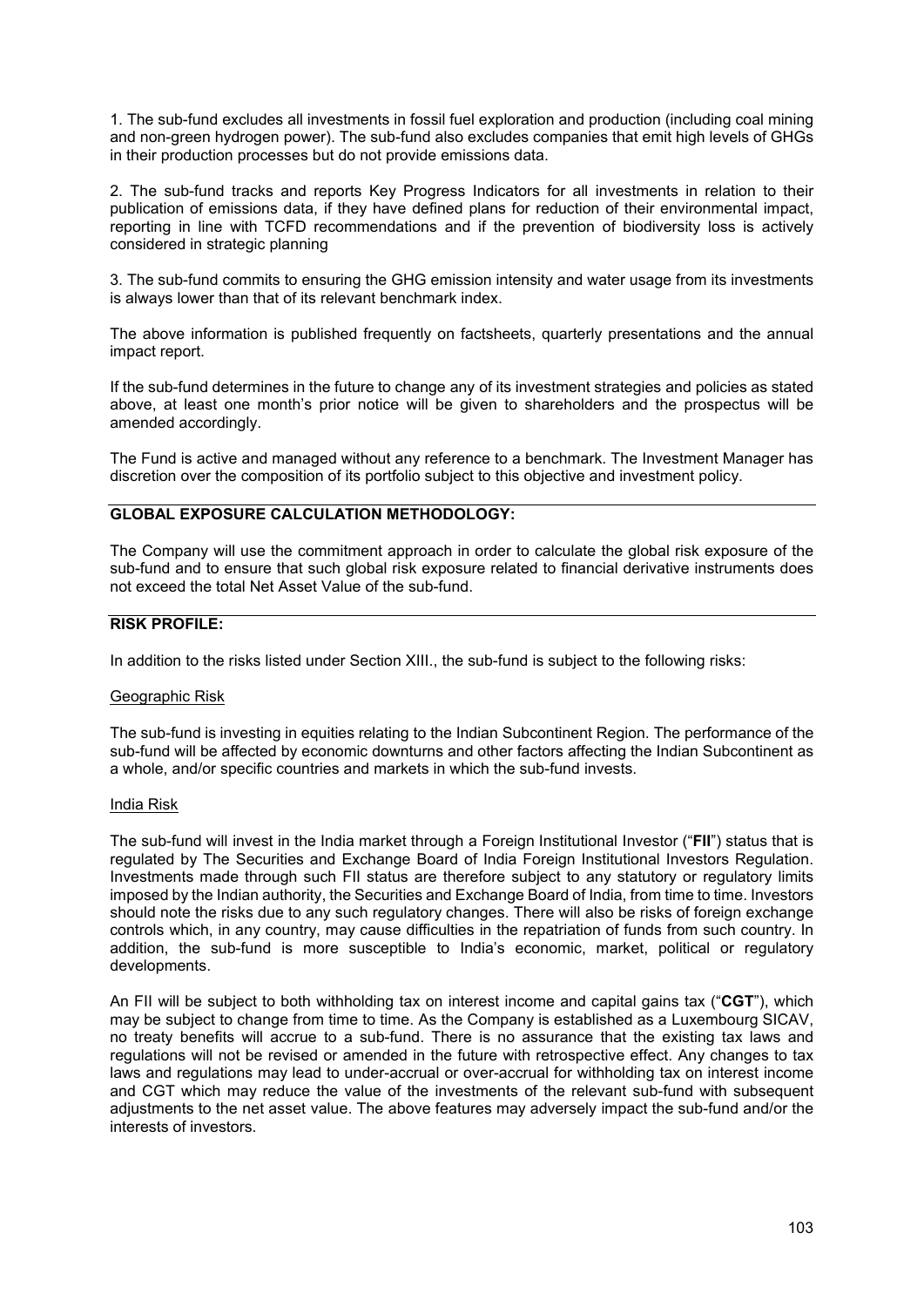#### Regional/Political Risk

Overseas investment inevitably carries a risk of changes in the political environment in the overseas country. Many countries in the Indian sub-continent have been subject to political instability, and are undergoing economic, political and social change. The performance of the sub-fund may be affected by actual and perceived risks arising from social, religious and political influences, as well as changes in government policies, hostilities in the region, and action by extremist groups.

The chance that an entire geographical region will be hurt by political, regulatory, market or economic developments or natural disasters may adversely impact the value of investments concentrated in the region.

In addition, governments in the Indian sub-continent have exercised and continue to exercise substantial influence over many aspects of the private sector. In certain cases, the government owns or controls many companies. Accordingly, governmental actions in the future could have a significant effect on economic conditions in countries in this region.

Sub-funds that are less diversified across geographic regions, countries, industries, or individual companies are generally riskier than more diversified funds. The economies and financial markets of certain geographic regions can be interdependent and may all decline at the same time.

#### Local currency risk

Investments in emerging markets carries a higher degree of risk which may cause the value of the subfund's investments to diminish as the shares of these companies are denominated in a currency that is subject to greater fluctuation and loss of value when compared to shares denominated in US Dollars. The sub-fund does not generally intend to hedge its local currency exposure, although may do depending on prevailing economic circumstances within countries of the Indian sub-continent region. Such currency may also be more affected by exchange control regulations or changes in the exchange rates. There is no requirement that the sub-fund seeks to hedge or to protect against currency exchange risks in connection with any transaction. This may have an adverse impact on the Net Asset Value of the sub-fund.

#### Cost of doing business in the India Subcontinent Region

Investments in emerging markets may result in higher costs for the sub-fund due to the various other risks (e.g. geographic risk, regional / political risk, local currency risk) applicable to the sub-fund. In addition, doing business in the Indian sub-continent region may result in very high sub-custody and trading costs which may adversely affect the Net Asset Value of the sub-fund. The sub-fund may invest in securities of issuers based in developing or "emerging market" economies in the Indian Subcontinent Region. Investment risk may be particularly high to the extent that the sub-fund invests in emerging market securities of issuers based in countries with developing economies. These securities may present market, credit, currency, liquidity, legal, political and other risks different from, or greater than, the risks of investing in developed countries. In addition, foreign exchange controls in emerging market countries may cause difficulties in the repatriation of funds from such countries. During times of market uncertainty, investments in such securities may negatively affect the sub-fund's performance.

#### Liquidity risk

Daily trading volume on markets in the region in which the sub-fund invests, and for small and mid-cap stocks generally, may fluctuate and persist at low levels, which may result in a higher cost of entering and exiting such investments, particularly at times of market and/or economic volatility, and may result in a diminishment of the value of the sub-fund's investments. Some of the sub-fund's investments (such as investments in small and mid-cap companies) may be subject to higher liquidity risk. Lower liquidity may arise from a low trading volume of securities, or if trading restrictions or temporary suspensions on trading are imposed. Investment in securities that have lower liquidity may reduce returns for or result in substantial losses to the sub-fund if it is unable to sell such securities at the desirable time or price. Liquidity could be reduced within a very short period of time, especially during a financial market crisis.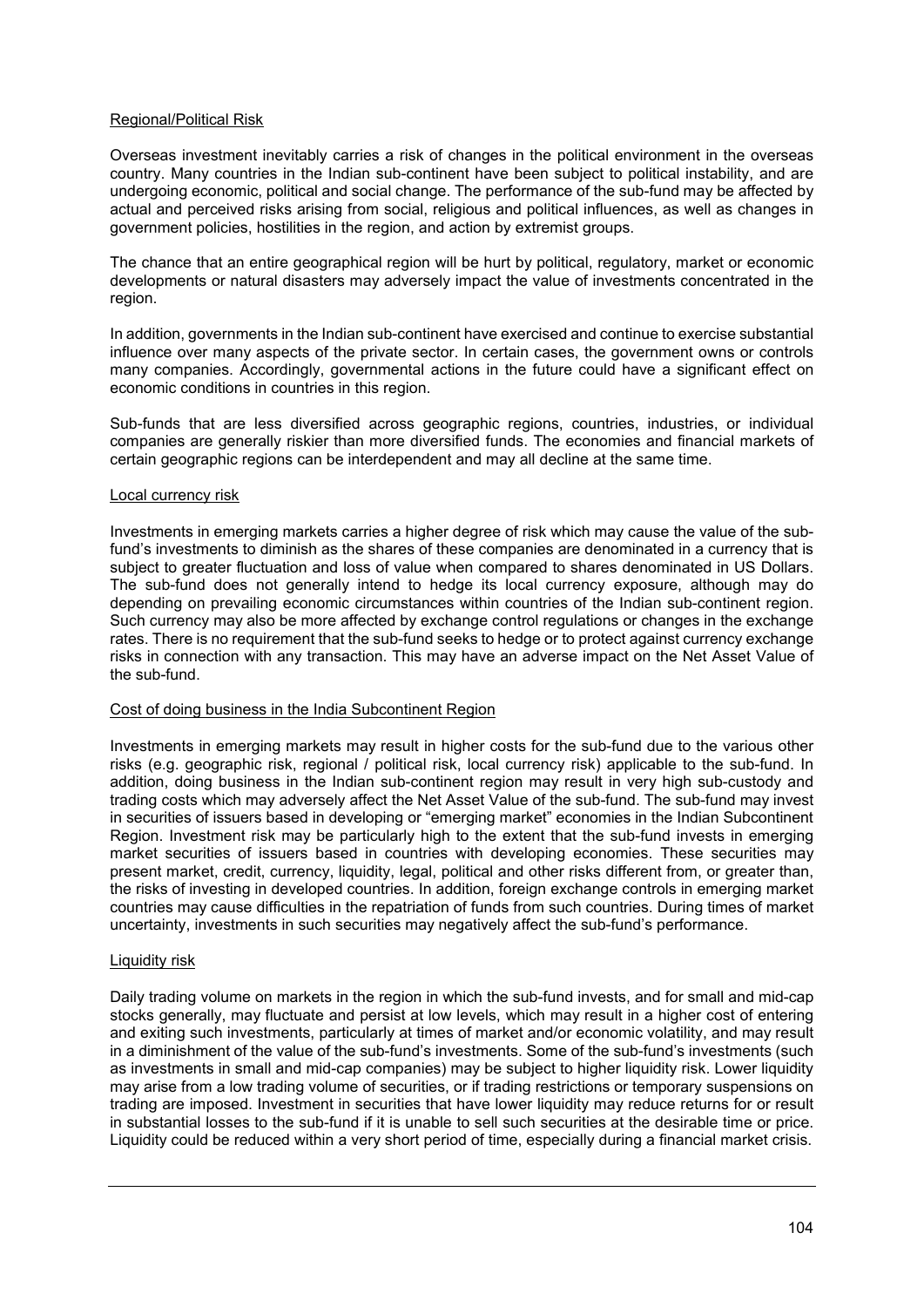#### **PROFILE OF THE TYPICAL INVESTOR AND TARGET MARKET:**

The sub-fund is suitable for investors who are prepared to accept a high level of risk and who plan to maintain their investment over a medium to long term period.

The sub-fund is suitable for all investors who seek long-term capital appreciation as a core or component of a portfolio of investments. The sub-fund will allow ready access to the investment. The investor should be prepared to bear losses. The sub-fund may not be compatible for investors outside the target market.

Note: For reference only, investors should consider their own specific circumstances, including, without limitation, their own risk tolerance level, financial circumstances and investment objectives prior to investing in the sub-fund.

## **DISCLAIMER:**

Past performance is not indicative of future results. The sub-fund is subject to the risk of financial markets. The price of the shares and the income from them may fall as well as rise. Accordingly, there is no guarantee that investors will recover the total amount initially invested. There can be no assurance that the sub-fund will achieve its objectives.

#### **DISTRIBUTION FEE:**

Alquity Investment Management Limited, as distributor, will receive a fee of up to 0.5% of the net asset value of each class. This fee would not be charged to share classes Y and I.

# **REFERENCE CURRENCY:**

The reference currency of the sub-fund is expressed in USD.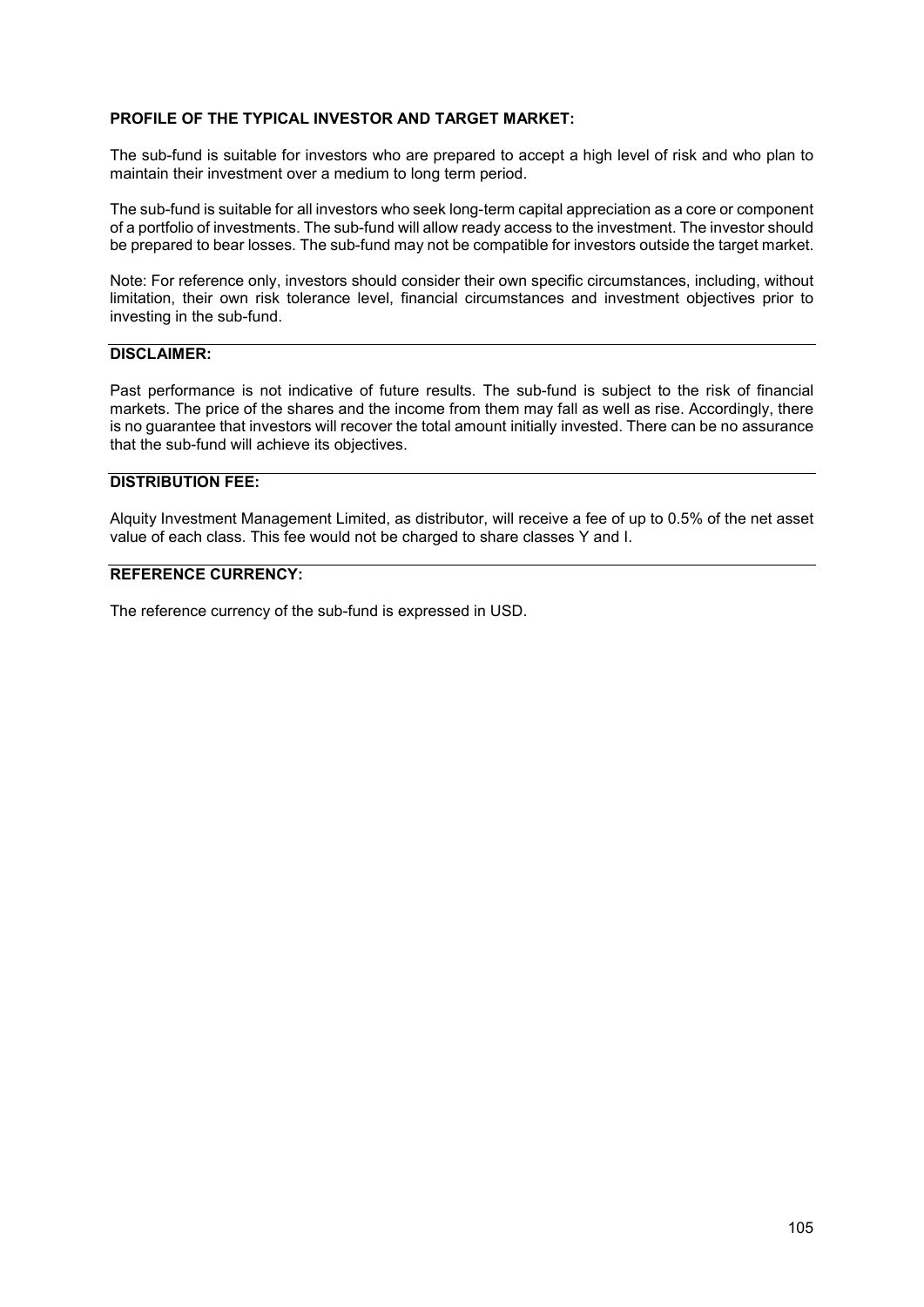## **INVESTMENT STRATEGIES AND POLICY:**

The aim of the sub-fund is long term capital appreciation by investing at least 70% of its net assets in:

(i) equity securities listed on the Regulated Markets of countries in Asia, Africa, Central & Eastern Europe, Latin American countries, and the Middle East which are listed as a frontier market or emerging market in the MSCI Frontier Markets Index or MSCI Emerging Markets Index (collectively the "**Emerging and Frontier Markets**");

(ii) equity securities listed on the Regulated Markets outside of the Emerging and Frontier Markets whose issuers either have more than 50% of their assets, or have realized more than 50% of their revenue, net income and/or operating profit, in the Emerging and Frontier Markets.

Investment will be made in companies that will benefit from the long term growth opportunities in the Emerging and Frontier Markets which includes investing in small, mid-cap and large-cap companies where the Investment Manager identifies unrecognized investment opportunities. The sub-fund's investment philosophy focuses on growth drivers in frontier markets, which are perceived by the Investment Manager as being the growth markets of the future, hence, the name "future world".

The remainder of the sub-fund's assets may be invested in (a) fixed income securities (such as bonds) listed on Regulated Markets whose issuers have their principal office in the Emerging and Frontier Markets (subject to a maximum of 20% of its net assets); (b) other Transferable Securities listed on Regulated Markets and units of UCITS and/or other UCIs (subject to a maximum of 10% of its net assets) listed on Regulated Markets which will have a direct or indirect exposure to the Emerging and Frontier Markets; and (c) Money Market Instruments and time deposits.

As from 20th May 2018, the sub-fund may invest up to 50 % of its net assets in China A Shares via Stock Connect. The sub-fund will not invest, directly or indirectly in China B Shares.

The sub-fund may temporarily, on an ancillary basis, hold cash and cash equivalents and, under exceptional circumstances, (e.g. the global financial crisis of 2008 or Asian financial crisis of 1998) the sub-fund may also be invested up to 100% in cash and cash equivalents.

Within the limits set forth and as described under Appendix II. of the Prospectus, the sub-fund may use financial techniques and instruments such as call and put options and financial futures (both index and OTC) for efficient portfolio management or to attempt to hedge or reduce the overall risk of its investments. For so long as the sub-fund remains authorised for public offering in Hong Kong, the subfund will not use financial derivative instruments primarily or extensively for investment purposes without the prior approval of the relevant regulatory authority in Hong Kong. If the sub-fund wishes to use financial derivative instruments primarily or extensively for investment purposes, at least one month's prior notice will be given to shareholders and the prospectus will be amended accordingly.

The sub-fund will not engage in securities lending or enter into repurchase agreements.

The sub-fund will not invest in debt securities issued and/or guaranteed by any single sovereign issuer (including its government, a public or local authority of that country) with a credit rating below investment grade, including unrated sovereign issuers. It will also not invest in real estate investment trusts, assetbacked securities or mortgaged-backed securities.

The investment process of the sub-fund encompasses the consideration of environmental, social and governance (ESG) factors.

The Alquity SICAV – Alquity Future World Fund sub fund aims to invest in underlying investments that pass the Investment Manager's proprietary ESG investment process and offer opportunities for strong risk-adjusted returns. The investment process is described in detail above. These investments may be aligned with taxonomy-aligned environmentally sustainable activities but there is no commitment for any investments to do so.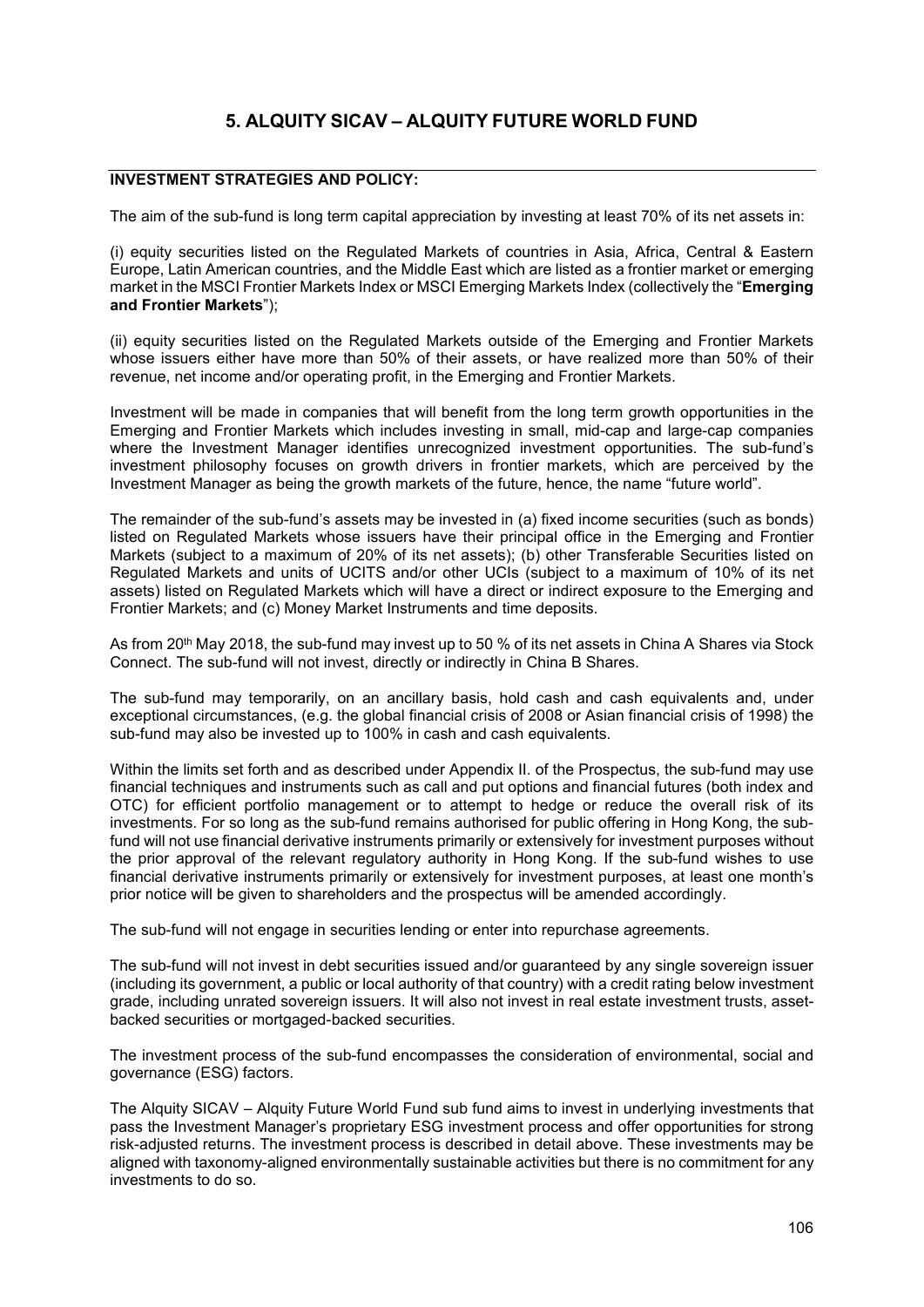The sub-fund does however contribute towards climate change mitigation and adaptation in the following ways:

1. The sub-fund excludes all investments in fossil fuel exploration and production (including coal mining and non-green hydrogen power). The sub-fund also excludes companies that emit high levels of GHGs in their production processes but do not provide emissions data.

2. The sub-fund tracks and reports Key Progress Indicators for all investments in relation to their publication of emissions data, if they have defined plans for reduction of their environmental impact, reporting in line with TCFD recommendations and if the prevention of biodiversity loss is actively considered in strategic planning

3. The sub-fund commits to ensuring the GHG emission intensity and water usage from its investments is always lower than that of its relevant benchmark index.

The above information is published frequently on factsheets, quarterly presentations and the annual impact report.

If the sub-fund determines in the future to change any of its investment strategies and policies as stated above, at least one month's prior notice will be given to shareholders and the prospectus will be amended accordingly.

The sub-fund is active and managed without reference to a benchmark. The Investment Manager has discretion over the composition of its portfolio subject to this objective and investment policy.

## **GLOBAL EXPOSURE CALCULATION METHODOLOGY:**

The Company will use the commitment approach in order to calculate the global risk exposure of the sub-fund and to ensure that such global risk exposure related to financial derivative instruments does not exceed the total Net Asset Value of the sub-fund.

## **RISK PROFILE:**

In addition to the risks listed under Section XIII. and in particular the risks linked to investment in China and investment in China via Stock Connect, the sub-fund is subject to the following risks:

#### Geographic Risk

The sub-fund is investing in Asia, Africa, Central & Eastern Europe, Latin American countries, and the Middle East equities, fixed income securities and other capital market instruments. Therefore, the performance of the sub-fund will be affected by economic downturns and other factors affecting Asia, Africa, Central & Eastern Europe, Latin American countries, and the Middle East as a whole, in subregions and/or countries and markets in which the sub-fund invests. The regions in which the sub-fund invests contains both emerging and frontier markets.

Investing in emerging markets and frontier markets securities poses risks different from, and/or greater than, risks of investing in the securities of developed countries. These risks include; smaller marketcapitalisation of securities markets, which may suffer periods of relative illiquidity; significant price volatility; restrictions on foreign investment; and possible repatriation of investment income and capital. In addition, foreign Investors may be required to register the proceeds of sales, and future economic or political crises could lead to price controls, forced mergers, expropriation or confiscatory taxation, seizure, nationalisation or the creation of government monopolies. Inflation and rapid fluctuations in inflation rates have had, and may continue to have, negative effects on the economies and securities markets of certain emerging and less developed countries. Although many of the emerging and less developed market securities in which the sub-fund may invest are traded on securities exchanges, they may trade in limited volume and may encounter settlement systems that are less well organised than those of developed markets. Supervisory authorities may also be unable to apply standards that are comparable with those in developed markets. Thus there may be risks that settlement may be delayed and that cash or securities belonging to the relevant sub-fund may be in jeopardy because of failures of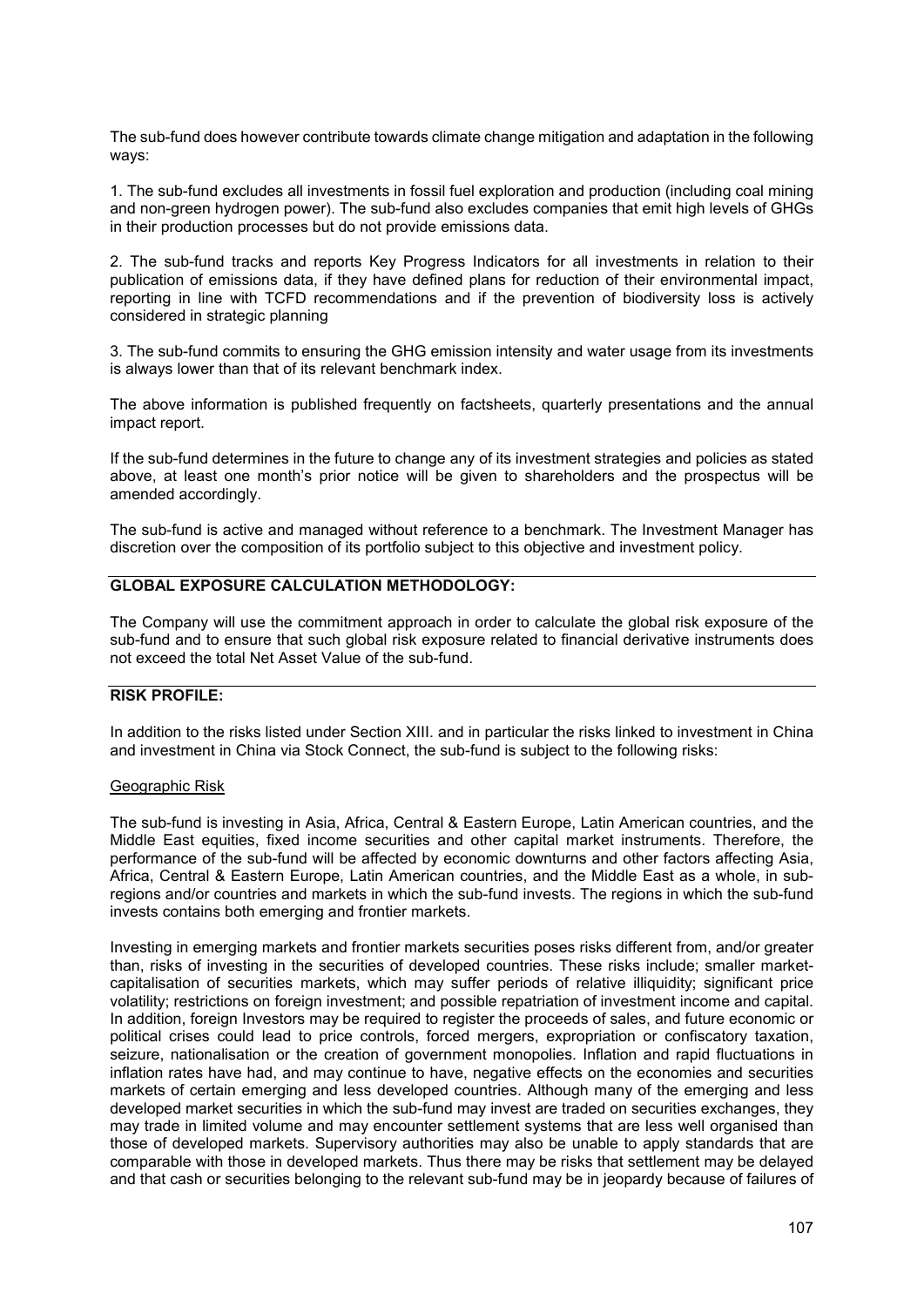or defects in the systems or because of defects in the administrative operations of counterparties. Such counterparties may lack the substance or financial resources of similar counterparties in a developed market. There may also be a danger that competing claims may arise in respect of securities held by or to be transferred to the sub-fund and compensation schemes may be non-existent or limited or inadequate to meet the sub-fund's claims in any of these events.

#### Regional/Political Risk

Overseas investment inevitably carries a risk of changes in the political environment in the overseas country. Many countries in Asia, Africa, Central & Eastern Europe, Latin American countries, and the Middle East have been subject to political instability, and are undergoing economic, political and social change. The performance of the sub-fund may be affected by actual and perceived risks arising from social, religious and political influences, as well as changes in government policies, hostilities in the region, and action by extremist groups.

The chance that an entire geographical region will be hurt by political, regulatory, market or economic developments or natural disasters may adversely impact the value of investments concentrated in the region.

In addition, many Asia, Africa, Central & Eastern Europe, Latin American countries, and the Middle East governments have exercised and continue to exercise substantial influence over many aspects of the private sector. In certain cases, the government owns or controls many companies. Accordingly, governmental actions in the future could have a significant effect on economic conditions in Asia, Africa, Eastern Europe, Latin America, and the Middle East.

Sub-funds that are less diversified across geographic regions, countries, industries, or individual companies are generally riskier than more diversified funds. The economies and financial markets of certain geographic regions can be interdependent and may all decline at the same time.

#### Local currency risk

Investments in an emerging and frontier markets prevalent in Asia, Africa, Central & Eastern Europe, Latin American countries, and the Middle East region carry a higher degree of risk which may cause the value of the sub-fund's investments to diminish as the shares of these companies are denominated in a currency that is subject to greater fluctuation and loss of value when compared to shares denominated in US Dollars. The sub-fund does not intend to hedge its local currency exposure. Such currency may also be more affected by exchange control regulations or changes in the exchange rates. There is no requirement that the sub-fund seeks to hedge or to protect against currency exchange risks in connection with any transaction. This may have an adverse impact on the Net Asset Value of the subfund.

#### Cost of doing business in Frontier Markets

Investments in Frontier Markets result in higher costs for the sub-fund due to the various other risks (e.g. geographic risk, regional / political risk, local currency risk) applicable to the sub-fund. In addition, doing business in Frontier Markets may result in very high sub-custody and trading costs which may adversely affect the Net Asset Value of the sub-fund. The sub-fund may invest in securities of issuers based in Frontier Markets. Investment risk may be particularly high to the extent that a sub-fund invests emerging market securities of issuers based in countries with frontier or developing economies. These securities may present market, credit, currency, liquidity, legal, political and other risks different from, or greater than, the risks of investing in developed countries. In addition, foreign exchange controls in emerging market countries may cause difficulties in the repatriation of funds from such countries. During times of market uncertainty, investments in such securities may negatively affect the sub-fund's performance.

#### Liquidity risk

Daily trading volume in the frontier equity markets, and for small and mid-cap stocks generally, may fluctuate and persist at low levels, which may result in a higher cost of entering and exiting such investments, particularly at times of market and/or economic volatility, and may result in a diminishment of the value of the sub-fund's investments. Some of the sub-fund's investments (such as investments in